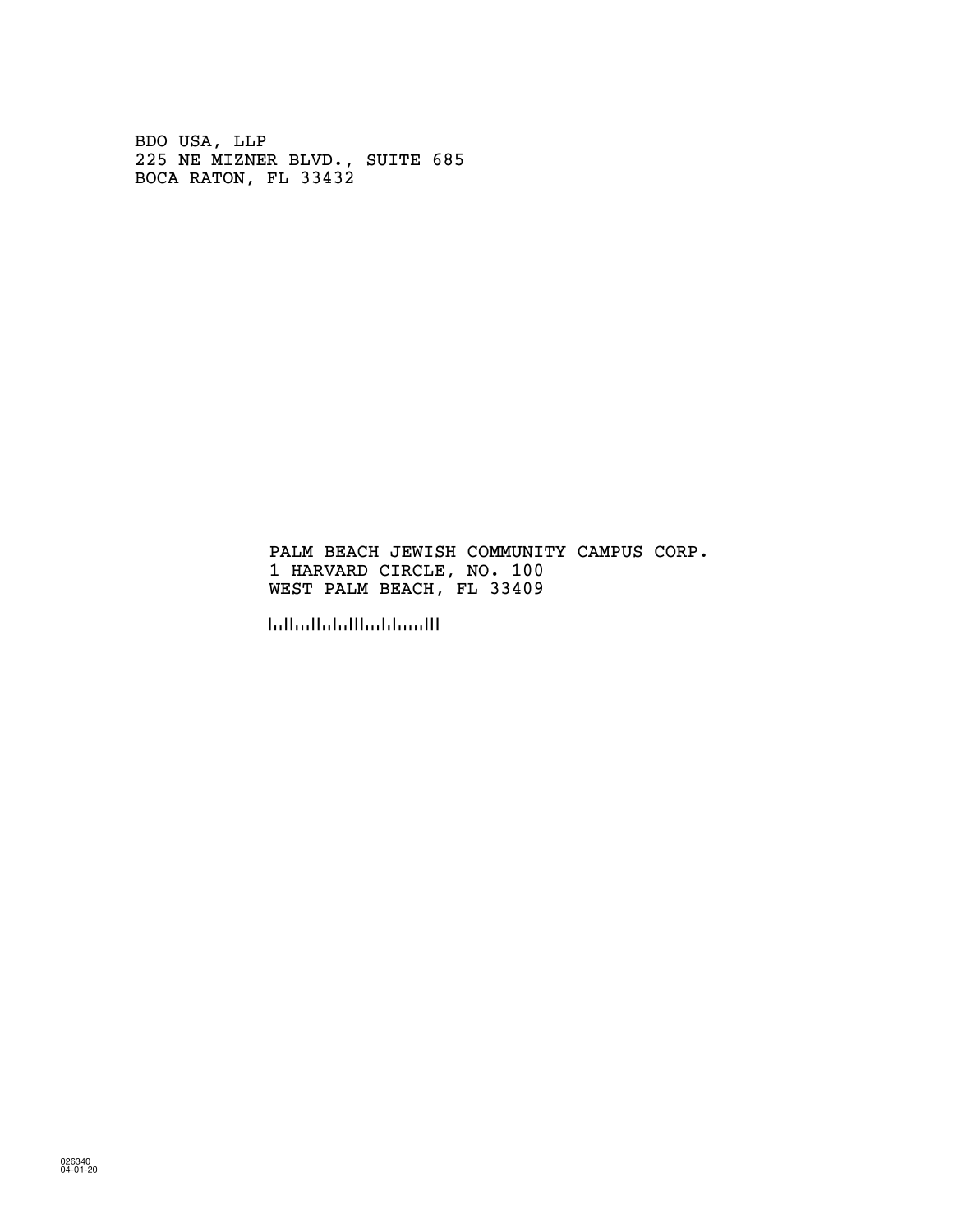Caution: Forms printed from within Adobe Acrobat products may not meet IRS or state taxing agency specifications. When using Acrobat, select the "Actual Size" in the Adobe "Print" dialog.

CLIENT'S COPY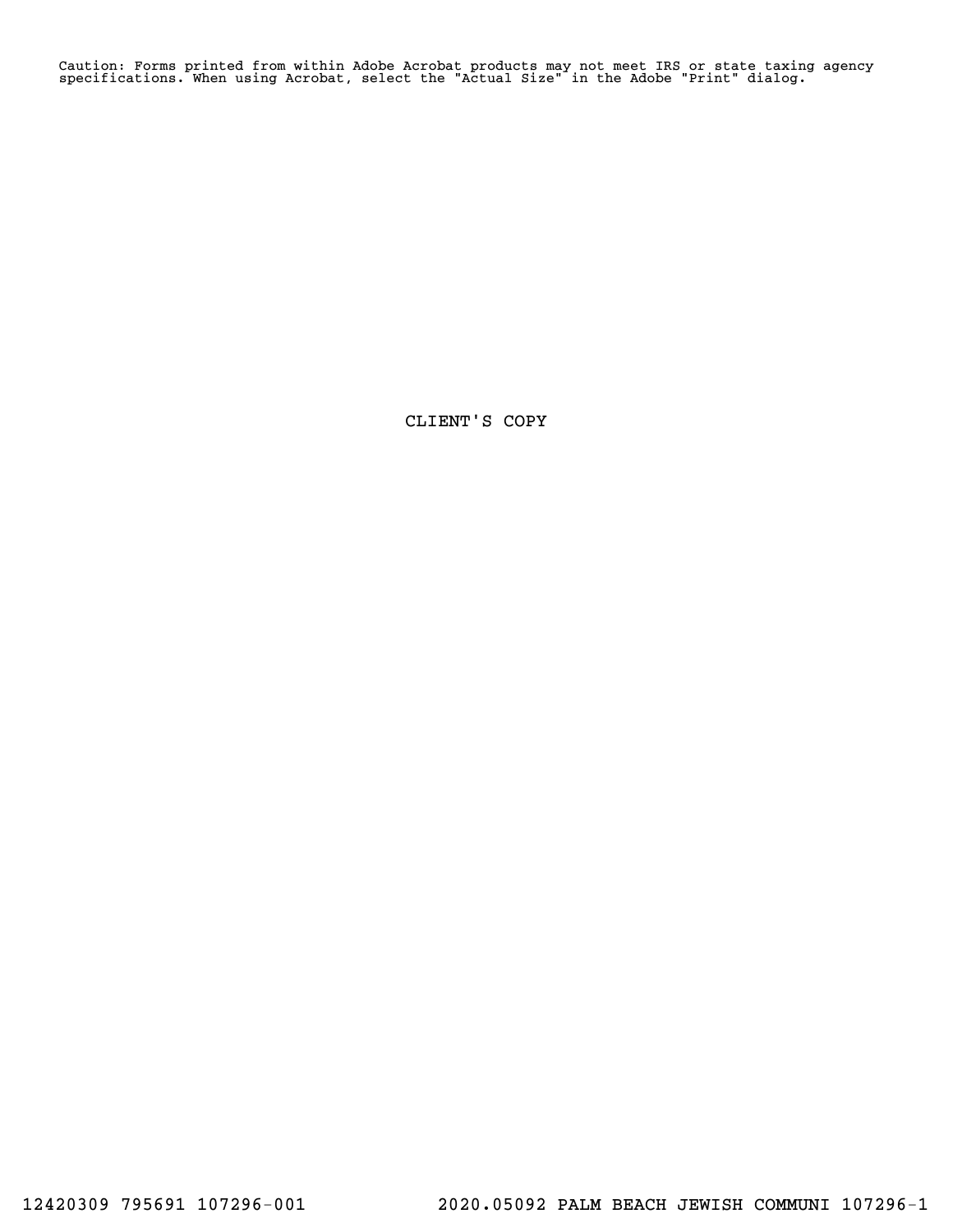#### BDO USA, LLP 225 NE Mizner Blvd., Suite 685 Boca Raton, Florida 33432 (561) 909-2100

March 9, 2022

Palm Beach Jewish Community Campus Corp. 1 HARVARD CIRCLE No. 100 West Palm Beach, FL 33409

Dear Michael Hoffman, CEO:

Enclosed is the organization's 2020 Exempt Organization return.

Specific filing instructions are as follows.

FORM 990 RETURN:

This return has qualified for electronic filing. After you have reviewed the return for completeness and accuracy, please sign, date and return Form 8879-EO to our office. We will transmit the return electronically to the IRS and no further action is required. Return Form 8879-EO to us by May 16, 2022.

A copy of the return is enclosed for your files. We suggest that you retain this copy indefinitely.

Very truly yours,

BDO USA, LLP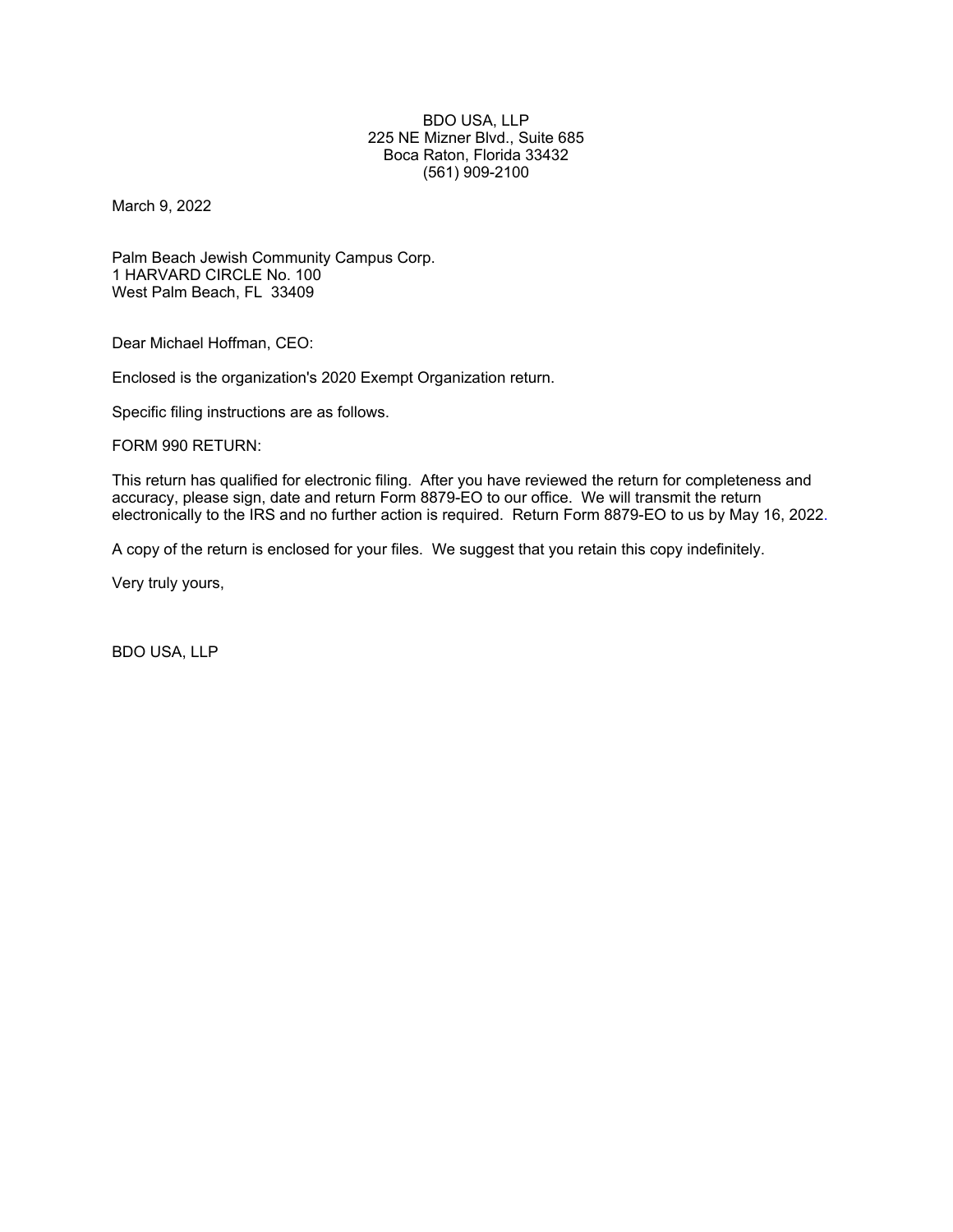| <b>Prepared for:</b>                                                                                       | Prepared by:                                           |
|------------------------------------------------------------------------------------------------------------|--------------------------------------------------------|
| Palm Beach Jewish Community Campus C BDO USA, LLP<br>1 HARVARD CIRCLE No. 100<br>West Palm Beach, FL 33409 | 225 NE Mizner Blvd., Suite 685<br>Boca Raton, FL 33432 |

2020 FORM 990

Electronic Filing:

 This return has qualified for electronic filing. After you have reviewed the return for completeness and accuracy, please sign, date and return Form 8879-EO to our office. We will transmit the return electronically to the IRS and no further action is required. Return Form 8879-EO to us by May 16, 2022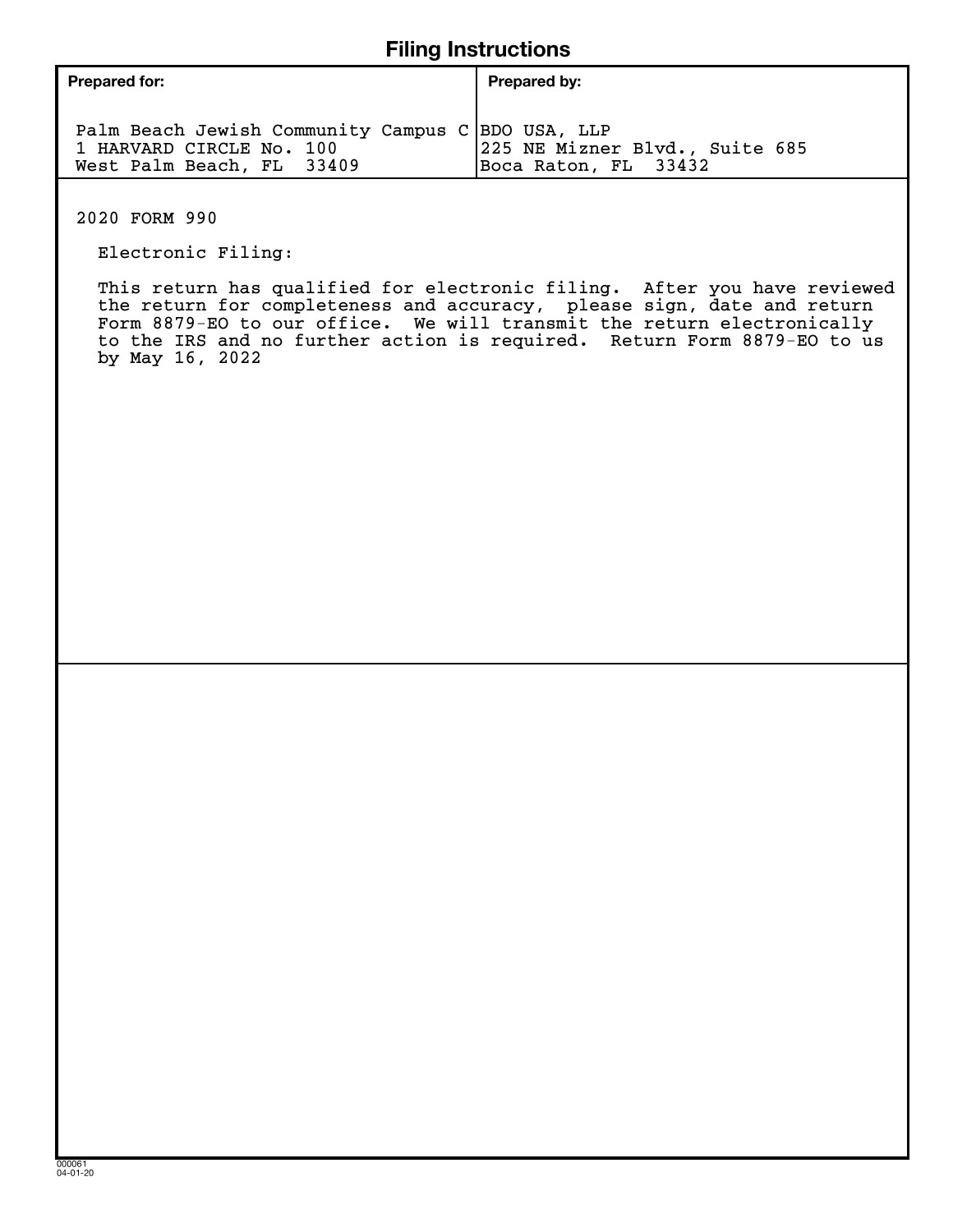| Form 8879-EO                                           | <b>IRS e-file Signature Authorization<br/>for an Exempt Organization</b>                                                                                                                                                                                                                                                                                                                                                                                                                                                                                                                                                                                                                                                                                                                                                                                                                                                                                                                        |                            | OMB No. 1545-0047              |
|--------------------------------------------------------|-------------------------------------------------------------------------------------------------------------------------------------------------------------------------------------------------------------------------------------------------------------------------------------------------------------------------------------------------------------------------------------------------------------------------------------------------------------------------------------------------------------------------------------------------------------------------------------------------------------------------------------------------------------------------------------------------------------------------------------------------------------------------------------------------------------------------------------------------------------------------------------------------------------------------------------------------------------------------------------------------|----------------------------|--------------------------------|
|                                                        | For calendar year 2020, or fiscal year beginning $JUL$ $1$ , 2020, and ending $JUN$ $30$ , 20 $21$                                                                                                                                                                                                                                                                                                                                                                                                                                                                                                                                                                                                                                                                                                                                                                                                                                                                                              |                            |                                |
|                                                        | Do not send to the IRS. Keep for your records.                                                                                                                                                                                                                                                                                                                                                                                                                                                                                                                                                                                                                                                                                                                                                                                                                                                                                                                                                  |                            | 2020                           |
| Department of the Treasury<br>Internal Revenue Service | Go to www.irs.gov/Form8879EO for the latest information.                                                                                                                                                                                                                                                                                                                                                                                                                                                                                                                                                                                                                                                                                                                                                                                                                                                                                                                                        |                            |                                |
| Name of exempt organization or person subject to tax   |                                                                                                                                                                                                                                                                                                                                                                                                                                                                                                                                                                                                                                                                                                                                                                                                                                                                                                                                                                                                 |                            | Taxpayer identification number |
|                                                        | PALM BEACH JEWISH COMMUNITY CAMPUS CORP.                                                                                                                                                                                                                                                                                                                                                                                                                                                                                                                                                                                                                                                                                                                                                                                                                                                                                                                                                        |                            | 65-0006250                     |
| Name and title of officer or person subject to tax     |                                                                                                                                                                                                                                                                                                                                                                                                                                                                                                                                                                                                                                                                                                                                                                                                                                                                                                                                                                                                 |                            |                                |
| MICHAEL HOFFMAN                                        |                                                                                                                                                                                                                                                                                                                                                                                                                                                                                                                                                                                                                                                                                                                                                                                                                                                                                                                                                                                                 |                            |                                |
| CHIEF EXECUTIVE OFFICER                                |                                                                                                                                                                                                                                                                                                                                                                                                                                                                                                                                                                                                                                                                                                                                                                                                                                                                                                                                                                                                 |                            |                                |
| Part I                                                 | Type of Return and Return Information (Whole Dollars Only)                                                                                                                                                                                                                                                                                                                                                                                                                                                                                                                                                                                                                                                                                                                                                                                                                                                                                                                                      |                            |                                |
|                                                        | Check the box for the return for which you are using this Form 8879-EO and enter the applicable amount, if any, from the return. If you<br>check the box on line 1a, 2a, 3a, 4a, 5a, 6a, or 7a below, and the amount on that line for the return being filed with this form was<br>blank, then leave line 1b, 2b, 3b, 4b, 5b, 6b, or 7b, whichever is applicable, blank (do not enter -0-). But, if you entered -0- on the<br>return, then enter -0- on the applicable line below. Do not complete more than one line in Part I.                                                                                                                                                                                                                                                                                                                                                                                                                                                                |                            |                                |
|                                                        |                                                                                                                                                                                                                                                                                                                                                                                                                                                                                                                                                                                                                                                                                                                                                                                                                                                                                                                                                                                                 |                            |                                |
| 2a Form 990-EZ check here $\blacktriangleright$        |                                                                                                                                                                                                                                                                                                                                                                                                                                                                                                                                                                                                                                                                                                                                                                                                                                                                                                                                                                                                 |                            |                                |
| 3a Form 1120-POL check here                            | ▶                                                                                                                                                                                                                                                                                                                                                                                                                                                                                                                                                                                                                                                                                                                                                                                                                                                                                                                                                                                               |                            |                                |
| 4a Form 990-PF check here                              | ▶                                                                                                                                                                                                                                                                                                                                                                                                                                                                                                                                                                                                                                                                                                                                                                                                                                                                                                                                                                                               |                            |                                |
| 5a Form 8868 check here                                | ▶                                                                                                                                                                                                                                                                                                                                                                                                                                                                                                                                                                                                                                                                                                                                                                                                                                                                                                                                                                                               |                            |                                |
| 6a Form 990-T check here                               | ▶∣                                                                                                                                                                                                                                                                                                                                                                                                                                                                                                                                                                                                                                                                                                                                                                                                                                                                                                                                                                                              |                            |                                |
| 7a Form 4720 check here<br>Part II                     | ▶<br>Declaration and Signature Authorization of Officer or Person Subject to Tax                                                                                                                                                                                                                                                                                                                                                                                                                                                                                                                                                                                                                                                                                                                                                                                                                                                                                                                |                            |                                |
|                                                        | Under penalties of perjury, I declare that $\boxed{\mathbf{X}}$ I am an officer of the above organization or $\boxed{\phantom{\mathbf{X}}}$ I am a person subject to tax with respect to                                                                                                                                                                                                                                                                                                                                                                                                                                                                                                                                                                                                                                                                                                                                                                                                        |                            |                                |
|                                                        |                                                                                                                                                                                                                                                                                                                                                                                                                                                                                                                                                                                                                                                                                                                                                                                                                                                                                                                                                                                                 |                            |                                |
| PIN: check one box only                                | processing the return or refund, and (c) the date of any refund. If applicable, I authorize the U.S. Treasury and its designated Financial<br>Agent to initiate an electronic funds withdrawal (direct debit) entry to the financial institution account indicated in the tax preparation<br>software for payment of the federal taxes owed on this return, and the financial institution to debit the entry to this account. To revoke<br>a payment, I must contact the U.S. Treasury Financial Agent at 1-888-353-4537 no later than 2 business days prior to the payment<br>(settlement) date. I also authorize the financial institutions involved in the processing of the electronic payment of taxes to receive<br>confidential information necessary to answer inquiries and resolve issues related to the payment. I have selected a personal<br>identification number (PIN) as my signature for the electronic return and, if applicable, the consent to electronic funds withdrawal. |                            | 06250                          |
| $\boxed{\text{X}}$   authorize BDO USA, LLP            | to enter my PIN                                                                                                                                                                                                                                                                                                                                                                                                                                                                                                                                                                                                                                                                                                                                                                                                                                                                                                                                                                                 |                            | Enter five numbers, but        |
|                                                        | ERO firm name                                                                                                                                                                                                                                                                                                                                                                                                                                                                                                                                                                                                                                                                                                                                                                                                                                                                                                                                                                                   |                            | do not enter all zeros         |
|                                                        | as my signature on the tax year 2020 electronically filed return. If I have indicated within this return that a copy of the return is being filed with<br>a state agency(ies) regulating charities as part of the IRS Fed/State program, I also authorize the aforementioned ERO to enter my<br>PIN on the return's disclosure consent screen.<br>As an officer or person subject to tax with respect to the organization, I will enter my PIN as my signature on the tax year 2020<br>electronically filed return. If I have indicated within this return that a copy of the return is being filed with a state agency(ies)<br>regulating charities as part of the IRS Fed/State program, I will enter my PIN on the return's disclosure consent screen.                                                                                                                                                                                                                                       |                            |                                |
| Signature of officer or person subject to tax          |                                                                                                                                                                                                                                                                                                                                                                                                                                                                                                                                                                                                                                                                                                                                                                                                                                                                                                                                                                                                 | Date $\blacktriangleright$ |                                |
| Part III                                               | <b>Certification and Authentication</b>                                                                                                                                                                                                                                                                                                                                                                                                                                                                                                                                                                                                                                                                                                                                                                                                                                                                                                                                                         |                            |                                |
|                                                        | <b>ERO's EFIN/PIN.</b> Enter your six-digit electronic filing identification                                                                                                                                                                                                                                                                                                                                                                                                                                                                                                                                                                                                                                                                                                                                                                                                                                                                                                                    |                            |                                |
|                                                        | 65433720052<br>number (EFIN) followed by your five-digit self-selected PIN.<br>Do not enter all zeros                                                                                                                                                                                                                                                                                                                                                                                                                                                                                                                                                                                                                                                                                                                                                                                                                                                                                           |                            |                                |
| IRS e-file Providers for Business Returns.             | I certify that the above numeric entry is my PIN, which is my signature on the 2020 electronically filed return indicated above. I confirm<br>that I am submitting this return in accordance with the requirements of Pub. 4163, Modernized e-File (MeF) Information for Authorized                                                                                                                                                                                                                                                                                                                                                                                                                                                                                                                                                                                                                                                                                                             |                            |                                |
| ERO's signature $\blacktriangleright$                  | Date $\blacktriangleright$                                                                                                                                                                                                                                                                                                                                                                                                                                                                                                                                                                                                                                                                                                                                                                                                                                                                                                                                                                      |                            |                                |
|                                                        | <b>ERO Must Retain This Form - See Instructions</b><br>Do Not Submit This Form to the IRS Unless Requested To Do So                                                                                                                                                                                                                                                                                                                                                                                                                                                                                                                                                                                                                                                                                                                                                                                                                                                                             |                            |                                |
|                                                        | LHA For Paperwork Reduction Act Notice, see instructions.                                                                                                                                                                                                                                                                                                                                                                                                                                                                                                                                                                                                                                                                                                                                                                                                                                                                                                                                       |                            | Form 8879-EO (2020)            |
| 023051 11-03-20                                        |                                                                                                                                                                                                                                                                                                                                                                                                                                                                                                                                                                                                                                                                                                                                                                                                                                                                                                                                                                                                 |                            |                                |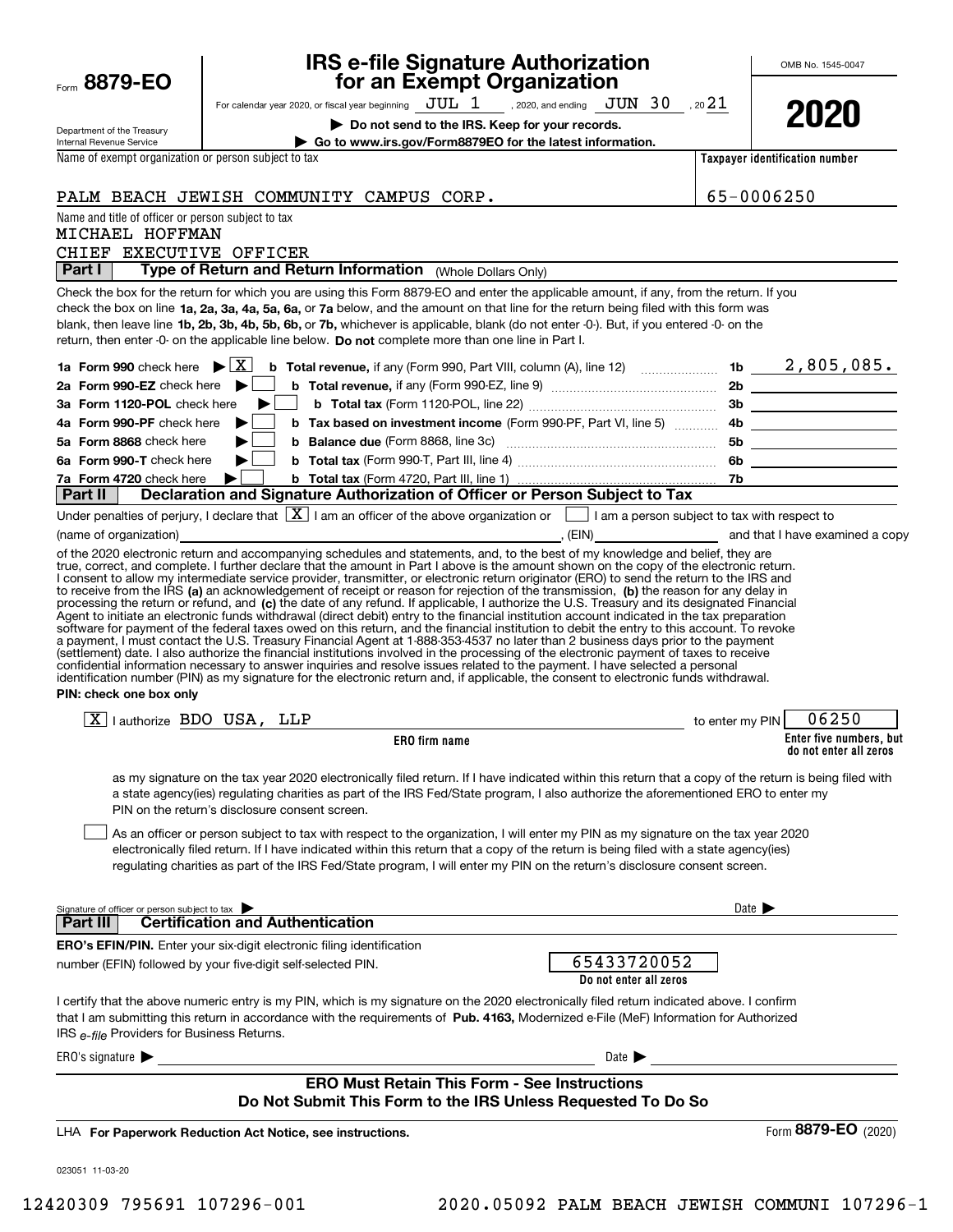(Rev. January 2020)

#### **Application for Automatic Extension of Time To File an Exempt Organization Return**

Department of the Treasury Internal Revenue Service

**| Go to www.irs.gov/Form8868 for the latest information.**

**Electronic filing (e-file).**  You can electronically file Form 8868 to request a 6-month automatic extension of time to file any of the filing of this form, visit www.irs.gov/e-file-providers/e-file-for-charities-and-non-profits. forms listed below with the exception of Form 8870, Information Return for Transfers Associated With Certain Personal Benefit Contracts, for which an extension request must be sent to the IRS in paper format (see instructions). For more details on the electronic

#### **Automatic 6-Month Extension of Time.** Only submit original (no copies needed).

All corporations required to file an income tax return other than Form 990-T (including 1120-C filers), partnerships, REMICs, and trusts must use Form 7004 to request an extension of time to file income tax returns.

| Type or                                        | Name of exempt organization or other filer, see instructions.                                                                                                                                                                                                                                                                                                                                                                                                                                                                                                                                                                                                                                                                         |        |                                                                                                                                                                                    |              |    | Taxpayer identification number (TIN)         |
|------------------------------------------------|---------------------------------------------------------------------------------------------------------------------------------------------------------------------------------------------------------------------------------------------------------------------------------------------------------------------------------------------------------------------------------------------------------------------------------------------------------------------------------------------------------------------------------------------------------------------------------------------------------------------------------------------------------------------------------------------------------------------------------------|--------|------------------------------------------------------------------------------------------------------------------------------------------------------------------------------------|--------------|----|----------------------------------------------|
| print                                          | PALM BEACH JEWISH COMMUNITY CAMPUS CORP.                                                                                                                                                                                                                                                                                                                                                                                                                                                                                                                                                                                                                                                                                              |        |                                                                                                                                                                                    |              |    |                                              |
| File by the<br>due date for                    | 65-0006250<br>Number, street, and room or suite no. If a P.O. box, see instructions.                                                                                                                                                                                                                                                                                                                                                                                                                                                                                                                                                                                                                                                  |        |                                                                                                                                                                                    |              |    |                                              |
| filing your                                    | 1 HARVARD CIRCLE, NO. 100                                                                                                                                                                                                                                                                                                                                                                                                                                                                                                                                                                                                                                                                                                             |        |                                                                                                                                                                                    |              |    |                                              |
| return. See<br>instructions.                   | City, town or post office, state, and ZIP code. For a foreign address, see instructions.                                                                                                                                                                                                                                                                                                                                                                                                                                                                                                                                                                                                                                              |        |                                                                                                                                                                                    |              |    |                                              |
|                                                | WEST PALM BEACH, FL<br>33409                                                                                                                                                                                                                                                                                                                                                                                                                                                                                                                                                                                                                                                                                                          |        |                                                                                                                                                                                    |              |    |                                              |
|                                                | Enter the Return Code for the return that this application is for (file a separate application for each return)                                                                                                                                                                                                                                                                                                                                                                                                                                                                                                                                                                                                                       |        |                                                                                                                                                                                    |              |    | $\overline{0}$<br>1                          |
| <b>Application</b>                             |                                                                                                                                                                                                                                                                                                                                                                                                                                                                                                                                                                                                                                                                                                                                       | Return | Application                                                                                                                                                                        |              |    | Return                                       |
| Is For                                         |                                                                                                                                                                                                                                                                                                                                                                                                                                                                                                                                                                                                                                                                                                                                       | Code   | Is For                                                                                                                                                                             |              |    | Code                                         |
|                                                | Form 990 or Form 990-EZ                                                                                                                                                                                                                                                                                                                                                                                                                                                                                                                                                                                                                                                                                                               | 01     | Form 990-T (corporation)                                                                                                                                                           |              |    | 07                                           |
| Form 990-BL                                    |                                                                                                                                                                                                                                                                                                                                                                                                                                                                                                                                                                                                                                                                                                                                       | 02     | Form 1041-A                                                                                                                                                                        |              |    | 08                                           |
|                                                | Form 4720 (individual)                                                                                                                                                                                                                                                                                                                                                                                                                                                                                                                                                                                                                                                                                                                | 03     | Form 4720 (other than individual)                                                                                                                                                  |              |    | 09                                           |
| Form 990-PF                                    |                                                                                                                                                                                                                                                                                                                                                                                                                                                                                                                                                                                                                                                                                                                                       | 04     | Form 5227                                                                                                                                                                          |              |    | 10                                           |
|                                                | Form 990-T (sec. 401(a) or 408(a) trust)                                                                                                                                                                                                                                                                                                                                                                                                                                                                                                                                                                                                                                                                                              | 05     | Form 6069                                                                                                                                                                          |              |    | 11                                           |
|                                                | Form 990-T (trust other than above)                                                                                                                                                                                                                                                                                                                                                                                                                                                                                                                                                                                                                                                                                                   | 06     | Form 8870<br>KATHY SIGALL, CHIEF FINANCIAL OFFICER                                                                                                                                 |              |    | 12                                           |
| $box \blacktriangleright$<br>1<br>$\mathbf{2}$ | • The books are in the care of > 1 HARVARD CICLE, SUITE 100 - WEST PALM BEACH, FL 33409<br>Telephone No. > 5614780700<br>If this is for a Group Return, enter the organization's four digit Group Exemption Number (GEN) __________. If this is for the whole group, check this<br>. If it is for part of the group, check this box $\blacktriangleright$<br>I request an automatic 6-month extension of time until<br>the organization named above. The extension is for the organization's return for:<br>calendar year<br>or<br>$\blacktriangleright$ $ \underline{X} $ tax year beginning $\underline{JUL}$ 1, 2020<br>If the tax year entered in line 1 is for less than 12 months, check reason:<br>Change in accounting period |        | Fax No. $\blacktriangleright$<br>and attach a list with the names and TINs of all members the extension is for.<br>MAY 16, 2022<br>, and ending $JUN$ 30, $2021$<br>Initial return | Final return |    | , to file the exempt organization return for |
| За                                             | If this application is for Forms 990-BL, 990-PF, 990-T, 4720, or 6069, enter the tentative tax, less<br>any nonrefundable credits. See instructions.                                                                                                                                                                                                                                                                                                                                                                                                                                                                                                                                                                                  |        |                                                                                                                                                                                    | За           | \$ | $0$ .                                        |
| b                                              | If this application is for Forms 990-PF, 990-T, 4720, or 6069, enter any refundable credits and                                                                                                                                                                                                                                                                                                                                                                                                                                                                                                                                                                                                                                       |        |                                                                                                                                                                                    |              |    |                                              |
|                                                | estimated tax payments made. Include any prior year overpayment allowed as a credit.                                                                                                                                                                                                                                                                                                                                                                                                                                                                                                                                                                                                                                                  |        |                                                                                                                                                                                    | Зb           | \$ | 0.                                           |
| c                                              | <b>Balance due.</b> Subtract line 3b from line 3a. Include your payment with this form, if required, by                                                                                                                                                                                                                                                                                                                                                                                                                                                                                                                                                                                                                               |        |                                                                                                                                                                                    |              |    |                                              |
|                                                | using EFTPS (Electronic Federal Tax Payment System). See instructions.                                                                                                                                                                                                                                                                                                                                                                                                                                                                                                                                                                                                                                                                |        |                                                                                                                                                                                    | Зc           | \$ | 0.                                           |
| instructions.                                  | Caution: If you are going to make an electronic funds withdrawal (direct debit) with this Form 8868, see Form 8453-EO and Form 8879-EO for payment                                                                                                                                                                                                                                                                                                                                                                                                                                                                                                                                                                                    |        |                                                                                                                                                                                    |              |    |                                              |
| LHA                                            | For Privacy Act and Paperwork Reduction Act Notice, see instructions.                                                                                                                                                                                                                                                                                                                                                                                                                                                                                                                                                                                                                                                                 |        |                                                                                                                                                                                    |              |    | Form 8868 (Rev. 1-2020)                      |

023841 04-01-20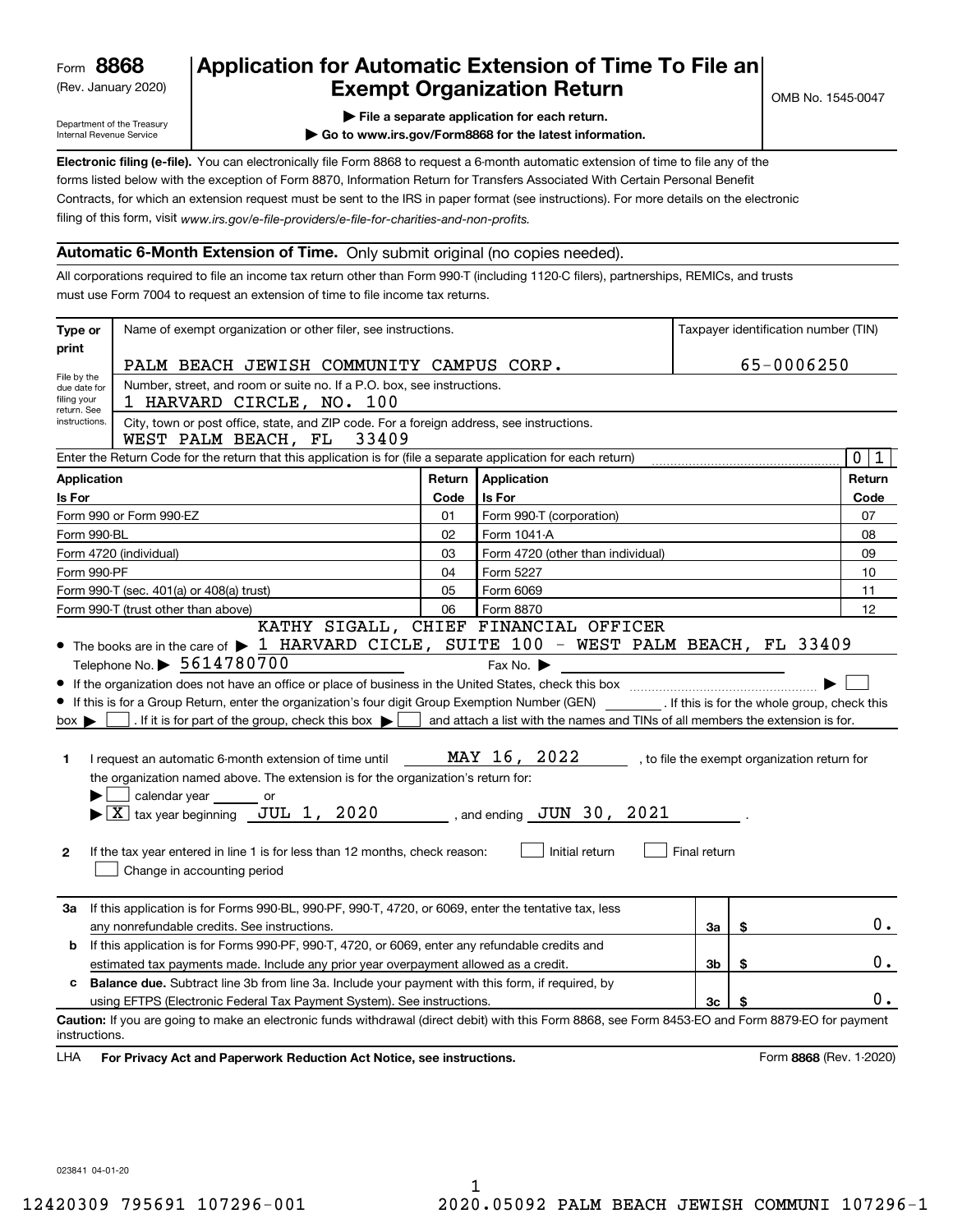| <b>Return of Organization Exempt From Income Tax</b><br>Form 990<br>Under section 501(c), 527, or 4947(a)(1) of the Internal Revenue Code (except private foundations)<br>Do not enter social security numbers on this form as it may be made public.<br>Department of the Treasury<br>Go to www.irs.gov/Form990 for instructions and the latest information.<br>Internal Revenue Service<br>JUL 1, 2020<br>A For the 2020 calendar year, or tax year beginning<br><b>C</b> Name of organization<br>PALM BEACH JEWISH COMMUNITY CAMPUS CORP.<br>Doing business as<br>Number and street (or P.O. box if mail is not delivered to street address)<br>1 HARVARD CIRCLE<br>City or town, state or province, country, and ZIP or foreign postal code<br>WEST PALM BEACH, FL<br>33409<br>F Name and address of principal officer: MICHAEL HOFFMAN<br>SAME AS C ABOVE<br><b>I</b> Tax-exempt status: $\boxed{\mathbf{X}}$ 501(c)(3)<br>$501(c)$ (<br>$4947(a)(1)$ or<br>$\leq$ (insert no.)<br>J Website: WWW.JEWISHPALMBEACH.ORG<br>K Form of organization: X Corporation<br>Other $\blacktriangleright$<br>Trust<br>Association<br><b>Summary</b><br>Briefly describe the organization's mission or most significant activities: PLEASE REFER TO SCHEDULE O<br>Check this box $\triangleright$ $\blacksquare$ if the organization discontinued its operations or disposed of more than 25% of its net assets. | Room/suite<br>100                                                                                                                                                                                                                          | and ending JUN 30, 2021<br>D Employer identification number<br>65-0006250<br>E Telephone number<br>5614780700<br>G Gross receipts \$<br>H(a) Is this a group return<br>for subordinates?<br>$H(b)$ Are all subordinates included? $\Box$ Yes<br>527<br>$H(c)$ Group exemption number $\blacktriangleright$<br>L Year of formation: $1986$ M State of legal domicile: $FL$ | OMB No. 1545-0047<br><b>Open to Public</b><br>Inspection<br>2,959,636.<br>$\sqrt{}$ Yes $\sqrt{}$ $\overline{\text{X}}$ No<br>∣No<br>If "No," attach a list. See instructions                                                                                                                                                                                                                                                                                                                                                                                                                                                                               |
|----------------------------------------------------------------------------------------------------------------------------------------------------------------------------------------------------------------------------------------------------------------------------------------------------------------------------------------------------------------------------------------------------------------------------------------------------------------------------------------------------------------------------------------------------------------------------------------------------------------------------------------------------------------------------------------------------------------------------------------------------------------------------------------------------------------------------------------------------------------------------------------------------------------------------------------------------------------------------------------------------------------------------------------------------------------------------------------------------------------------------------------------------------------------------------------------------------------------------------------------------------------------------------------------------------------------------------------------------------------------------------------------------------|--------------------------------------------------------------------------------------------------------------------------------------------------------------------------------------------------------------------------------------------|---------------------------------------------------------------------------------------------------------------------------------------------------------------------------------------------------------------------------------------------------------------------------------------------------------------------------------------------------------------------------|-------------------------------------------------------------------------------------------------------------------------------------------------------------------------------------------------------------------------------------------------------------------------------------------------------------------------------------------------------------------------------------------------------------------------------------------------------------------------------------------------------------------------------------------------------------------------------------------------------------------------------------------------------------|
|                                                                                                                                                                                                                                                                                                                                                                                                                                                                                                                                                                                                                                                                                                                                                                                                                                                                                                                                                                                                                                                                                                                                                                                                                                                                                                                                                                                                          |                                                                                                                                                                                                                                            |                                                                                                                                                                                                                                                                                                                                                                           |                                                                                                                                                                                                                                                                                                                                                                                                                                                                                                                                                                                                                                                             |
|                                                                                                                                                                                                                                                                                                                                                                                                                                                                                                                                                                                                                                                                                                                                                                                                                                                                                                                                                                                                                                                                                                                                                                                                                                                                                                                                                                                                          |                                                                                                                                                                                                                                            |                                                                                                                                                                                                                                                                                                                                                                           |                                                                                                                                                                                                                                                                                                                                                                                                                                                                                                                                                                                                                                                             |
|                                                                                                                                                                                                                                                                                                                                                                                                                                                                                                                                                                                                                                                                                                                                                                                                                                                                                                                                                                                                                                                                                                                                                                                                                                                                                                                                                                                                          |                                                                                                                                                                                                                                            |                                                                                                                                                                                                                                                                                                                                                                           |                                                                                                                                                                                                                                                                                                                                                                                                                                                                                                                                                                                                                                                             |
|                                                                                                                                                                                                                                                                                                                                                                                                                                                                                                                                                                                                                                                                                                                                                                                                                                                                                                                                                                                                                                                                                                                                                                                                                                                                                                                                                                                                          |                                                                                                                                                                                                                                            |                                                                                                                                                                                                                                                                                                                                                                           |                                                                                                                                                                                                                                                                                                                                                                                                                                                                                                                                                                                                                                                             |
|                                                                                                                                                                                                                                                                                                                                                                                                                                                                                                                                                                                                                                                                                                                                                                                                                                                                                                                                                                                                                                                                                                                                                                                                                                                                                                                                                                                                          |                                                                                                                                                                                                                                            |                                                                                                                                                                                                                                                                                                                                                                           |                                                                                                                                                                                                                                                                                                                                                                                                                                                                                                                                                                                                                                                             |
|                                                                                                                                                                                                                                                                                                                                                                                                                                                                                                                                                                                                                                                                                                                                                                                                                                                                                                                                                                                                                                                                                                                                                                                                                                                                                                                                                                                                          |                                                                                                                                                                                                                                            |                                                                                                                                                                                                                                                                                                                                                                           |                                                                                                                                                                                                                                                                                                                                                                                                                                                                                                                                                                                                                                                             |
|                                                                                                                                                                                                                                                                                                                                                                                                                                                                                                                                                                                                                                                                                                                                                                                                                                                                                                                                                                                                                                                                                                                                                                                                                                                                                                                                                                                                          |                                                                                                                                                                                                                                            |                                                                                                                                                                                                                                                                                                                                                                           |                                                                                                                                                                                                                                                                                                                                                                                                                                                                                                                                                                                                                                                             |
|                                                                                                                                                                                                                                                                                                                                                                                                                                                                                                                                                                                                                                                                                                                                                                                                                                                                                                                                                                                                                                                                                                                                                                                                                                                                                                                                                                                                          |                                                                                                                                                                                                                                            |                                                                                                                                                                                                                                                                                                                                                                           |                                                                                                                                                                                                                                                                                                                                                                                                                                                                                                                                                                                                                                                             |
|                                                                                                                                                                                                                                                                                                                                                                                                                                                                                                                                                                                                                                                                                                                                                                                                                                                                                                                                                                                                                                                                                                                                                                                                                                                                                                                                                                                                          |                                                                                                                                                                                                                                            |                                                                                                                                                                                                                                                                                                                                                                           |                                                                                                                                                                                                                                                                                                                                                                                                                                                                                                                                                                                                                                                             |
|                                                                                                                                                                                                                                                                                                                                                                                                                                                                                                                                                                                                                                                                                                                                                                                                                                                                                                                                                                                                                                                                                                                                                                                                                                                                                                                                                                                                          |                                                                                                                                                                                                                                            |                                                                                                                                                                                                                                                                                                                                                                           |                                                                                                                                                                                                                                                                                                                                                                                                                                                                                                                                                                                                                                                             |
|                                                                                                                                                                                                                                                                                                                                                                                                                                                                                                                                                                                                                                                                                                                                                                                                                                                                                                                                                                                                                                                                                                                                                                                                                                                                                                                                                                                                          |                                                                                                                                                                                                                                            |                                                                                                                                                                                                                                                                                                                                                                           |                                                                                                                                                                                                                                                                                                                                                                                                                                                                                                                                                                                                                                                             |
|                                                                                                                                                                                                                                                                                                                                                                                                                                                                                                                                                                                                                                                                                                                                                                                                                                                                                                                                                                                                                                                                                                                                                                                                                                                                                                                                                                                                          |                                                                                                                                                                                                                                            |                                                                                                                                                                                                                                                                                                                                                                           |                                                                                                                                                                                                                                                                                                                                                                                                                                                                                                                                                                                                                                                             |
|                                                                                                                                                                                                                                                                                                                                                                                                                                                                                                                                                                                                                                                                                                                                                                                                                                                                                                                                                                                                                                                                                                                                                                                                                                                                                                                                                                                                          |                                                                                                                                                                                                                                            |                                                                                                                                                                                                                                                                                                                                                                           |                                                                                                                                                                                                                                                                                                                                                                                                                                                                                                                                                                                                                                                             |
|                                                                                                                                                                                                                                                                                                                                                                                                                                                                                                                                                                                                                                                                                                                                                                                                                                                                                                                                                                                                                                                                                                                                                                                                                                                                                                                                                                                                          |                                                                                                                                                                                                                                            |                                                                                                                                                                                                                                                                                                                                                                           |                                                                                                                                                                                                                                                                                                                                                                                                                                                                                                                                                                                                                                                             |
|                                                                                                                                                                                                                                                                                                                                                                                                                                                                                                                                                                                                                                                                                                                                                                                                                                                                                                                                                                                                                                                                                                                                                                                                                                                                                                                                                                                                          |                                                                                                                                                                                                                                            |                                                                                                                                                                                                                                                                                                                                                                           |                                                                                                                                                                                                                                                                                                                                                                                                                                                                                                                                                                                                                                                             |
|                                                                                                                                                                                                                                                                                                                                                                                                                                                                                                                                                                                                                                                                                                                                                                                                                                                                                                                                                                                                                                                                                                                                                                                                                                                                                                                                                                                                          |                                                                                                                                                                                                                                            |                                                                                                                                                                                                                                                                                                                                                                           |                                                                                                                                                                                                                                                                                                                                                                                                                                                                                                                                                                                                                                                             |
|                                                                                                                                                                                                                                                                                                                                                                                                                                                                                                                                                                                                                                                                                                                                                                                                                                                                                                                                                                                                                                                                                                                                                                                                                                                                                                                                                                                                          |                                                                                                                                                                                                                                            |                                                                                                                                                                                                                                                                                                                                                                           |                                                                                                                                                                                                                                                                                                                                                                                                                                                                                                                                                                                                                                                             |
|                                                                                                                                                                                                                                                                                                                                                                                                                                                                                                                                                                                                                                                                                                                                                                                                                                                                                                                                                                                                                                                                                                                                                                                                                                                                                                                                                                                                          |                                                                                                                                                                                                                                            |                                                                                                                                                                                                                                                                                                                                                                           |                                                                                                                                                                                                                                                                                                                                                                                                                                                                                                                                                                                                                                                             |
|                                                                                                                                                                                                                                                                                                                                                                                                                                                                                                                                                                                                                                                                                                                                                                                                                                                                                                                                                                                                                                                                                                                                                                                                                                                                                                                                                                                                          |                                                                                                                                                                                                                                            |                                                                                                                                                                                                                                                                                                                                                                           |                                                                                                                                                                                                                                                                                                                                                                                                                                                                                                                                                                                                                                                             |
|                                                                                                                                                                                                                                                                                                                                                                                                                                                                                                                                                                                                                                                                                                                                                                                                                                                                                                                                                                                                                                                                                                                                                                                                                                                                                                                                                                                                          |                                                                                                                                                                                                                                            |                                                                                                                                                                                                                                                                                                                                                                           |                                                                                                                                                                                                                                                                                                                                                                                                                                                                                                                                                                                                                                                             |
|                                                                                                                                                                                                                                                                                                                                                                                                                                                                                                                                                                                                                                                                                                                                                                                                                                                                                                                                                                                                                                                                                                                                                                                                                                                                                                                                                                                                          |                                                                                                                                                                                                                                            | 5<br>$\bf{6}$<br>7a                                                                                                                                                                                                                                                                                                                                                       |                                                                                                                                                                                                                                                                                                                                                                                                                                                                                                                                                                                                                                                             |
|                                                                                                                                                                                                                                                                                                                                                                                                                                                                                                                                                                                                                                                                                                                                                                                                                                                                                                                                                                                                                                                                                                                                                                                                                                                                                                                                                                                                          |                                                                                                                                                                                                                                            | 7b                                                                                                                                                                                                                                                                                                                                                                        |                                                                                                                                                                                                                                                                                                                                                                                                                                                                                                                                                                                                                                                             |
|                                                                                                                                                                                                                                                                                                                                                                                                                                                                                                                                                                                                                                                                                                                                                                                                                                                                                                                                                                                                                                                                                                                                                                                                                                                                                                                                                                                                          |                                                                                                                                                                                                                                            | <b>Prior Year</b>                                                                                                                                                                                                                                                                                                                                                         | <b>Current Year</b>                                                                                                                                                                                                                                                                                                                                                                                                                                                                                                                                                                                                                                         |
| Contributions and grants (Part VIII, line 1h)                                                                                                                                                                                                                                                                                                                                                                                                                                                                                                                                                                                                                                                                                                                                                                                                                                                                                                                                                                                                                                                                                                                                                                                                                                                                                                                                                            |                                                                                                                                                                                                                                            |                                                                                                                                                                                                                                                                                                                                                                           | 2,230,267.                                                                                                                                                                                                                                                                                                                                                                                                                                                                                                                                                                                                                                                  |
| Program service revenue (Part VIII, line 2g)                                                                                                                                                                                                                                                                                                                                                                                                                                                                                                                                                                                                                                                                                                                                                                                                                                                                                                                                                                                                                                                                                                                                                                                                                                                                                                                                                             |                                                                                                                                                                                                                                            |                                                                                                                                                                                                                                                                                                                                                                           |                                                                                                                                                                                                                                                                                                                                                                                                                                                                                                                                                                                                                                                             |
|                                                                                                                                                                                                                                                                                                                                                                                                                                                                                                                                                                                                                                                                                                                                                                                                                                                                                                                                                                                                                                                                                                                                                                                                                                                                                                                                                                                                          |                                                                                                                                                                                                                                            |                                                                                                                                                                                                                                                                                                                                                                           | 172,040.                                                                                                                                                                                                                                                                                                                                                                                                                                                                                                                                                                                                                                                    |
| Other revenue (Part VIII, column (A), lines 5, 6d, 8c, 9c, 10c, and 11e)                                                                                                                                                                                                                                                                                                                                                                                                                                                                                                                                                                                                                                                                                                                                                                                                                                                                                                                                                                                                                                                                                                                                                                                                                                                                                                                                 |                                                                                                                                                                                                                                            |                                                                                                                                                                                                                                                                                                                                                                           | 402,778.                                                                                                                                                                                                                                                                                                                                                                                                                                                                                                                                                                                                                                                    |
|                                                                                                                                                                                                                                                                                                                                                                                                                                                                                                                                                                                                                                                                                                                                                                                                                                                                                                                                                                                                                                                                                                                                                                                                                                                                                                                                                                                                          |                                                                                                                                                                                                                                            |                                                                                                                                                                                                                                                                                                                                                                           | 2,805,085.                                                                                                                                                                                                                                                                                                                                                                                                                                                                                                                                                                                                                                                  |
| Grants and similar amounts paid (Part IX, column (A), lines 1-3)                                                                                                                                                                                                                                                                                                                                                                                                                                                                                                                                                                                                                                                                                                                                                                                                                                                                                                                                                                                                                                                                                                                                                                                                                                                                                                                                         |                                                                                                                                                                                                                                            |                                                                                                                                                                                                                                                                                                                                                                           | 313,855.                                                                                                                                                                                                                                                                                                                                                                                                                                                                                                                                                                                                                                                    |
| Benefits paid to or for members (Part IX, column (A), line 4)                                                                                                                                                                                                                                                                                                                                                                                                                                                                                                                                                                                                                                                                                                                                                                                                                                                                                                                                                                                                                                                                                                                                                                                                                                                                                                                                            |                                                                                                                                                                                                                                            |                                                                                                                                                                                                                                                                                                                                                                           |                                                                                                                                                                                                                                                                                                                                                                                                                                                                                                                                                                                                                                                             |
|                                                                                                                                                                                                                                                                                                                                                                                                                                                                                                                                                                                                                                                                                                                                                                                                                                                                                                                                                                                                                                                                                                                                                                                                                                                                                                                                                                                                          |                                                                                                                                                                                                                                            |                                                                                                                                                                                                                                                                                                                                                                           |                                                                                                                                                                                                                                                                                                                                                                                                                                                                                                                                                                                                                                                             |
|                                                                                                                                                                                                                                                                                                                                                                                                                                                                                                                                                                                                                                                                                                                                                                                                                                                                                                                                                                                                                                                                                                                                                                                                                                                                                                                                                                                                          |                                                                                                                                                                                                                                            |                                                                                                                                                                                                                                                                                                                                                                           |                                                                                                                                                                                                                                                                                                                                                                                                                                                                                                                                                                                                                                                             |
|                                                                                                                                                                                                                                                                                                                                                                                                                                                                                                                                                                                                                                                                                                                                                                                                                                                                                                                                                                                                                                                                                                                                                                                                                                                                                                                                                                                                          |                                                                                                                                                                                                                                            |                                                                                                                                                                                                                                                                                                                                                                           |                                                                                                                                                                                                                                                                                                                                                                                                                                                                                                                                                                                                                                                             |
|                                                                                                                                                                                                                                                                                                                                                                                                                                                                                                                                                                                                                                                                                                                                                                                                                                                                                                                                                                                                                                                                                                                                                                                                                                                                                                                                                                                                          |                                                                                                                                                                                                                                            |                                                                                                                                                                                                                                                                                                                                                                           | 2,207,134.                                                                                                                                                                                                                                                                                                                                                                                                                                                                                                                                                                                                                                                  |
|                                                                                                                                                                                                                                                                                                                                                                                                                                                                                                                                                                                                                                                                                                                                                                                                                                                                                                                                                                                                                                                                                                                                                                                                                                                                                                                                                                                                          |                                                                                                                                                                                                                                            |                                                                                                                                                                                                                                                                                                                                                                           | 2,520,989.                                                                                                                                                                                                                                                                                                                                                                                                                                                                                                                                                                                                                                                  |
|                                                                                                                                                                                                                                                                                                                                                                                                                                                                                                                                                                                                                                                                                                                                                                                                                                                                                                                                                                                                                                                                                                                                                                                                                                                                                                                                                                                                          |                                                                                                                                                                                                                                            |                                                                                                                                                                                                                                                                                                                                                                           | 284,096.                                                                                                                                                                                                                                                                                                                                                                                                                                                                                                                                                                                                                                                    |
|                                                                                                                                                                                                                                                                                                                                                                                                                                                                                                                                                                                                                                                                                                                                                                                                                                                                                                                                                                                                                                                                                                                                                                                                                                                                                                                                                                                                          |                                                                                                                                                                                                                                            |                                                                                                                                                                                                                                                                                                                                                                           | <b>End of Year</b>                                                                                                                                                                                                                                                                                                                                                                                                                                                                                                                                                                                                                                          |
|                                                                                                                                                                                                                                                                                                                                                                                                                                                                                                                                                                                                                                                                                                                                                                                                                                                                                                                                                                                                                                                                                                                                                                                                                                                                                                                                                                                                          |                                                                                                                                                                                                                                            |                                                                                                                                                                                                                                                                                                                                                                           | 9,824,213.                                                                                                                                                                                                                                                                                                                                                                                                                                                                                                                                                                                                                                                  |
|                                                                                                                                                                                                                                                                                                                                                                                                                                                                                                                                                                                                                                                                                                                                                                                                                                                                                                                                                                                                                                                                                                                                                                                                                                                                                                                                                                                                          |                                                                                                                                                                                                                                            |                                                                                                                                                                                                                                                                                                                                                                           | 391,429.                                                                                                                                                                                                                                                                                                                                                                                                                                                                                                                                                                                                                                                    |
|                                                                                                                                                                                                                                                                                                                                                                                                                                                                                                                                                                                                                                                                                                                                                                                                                                                                                                                                                                                                                                                                                                                                                                                                                                                                                                                                                                                                          |                                                                                                                                                                                                                                            |                                                                                                                                                                                                                                                                                                                                                                           | 9,432,784.                                                                                                                                                                                                                                                                                                                                                                                                                                                                                                                                                                                                                                                  |
|                                                                                                                                                                                                                                                                                                                                                                                                                                                                                                                                                                                                                                                                                                                                                                                                                                                                                                                                                                                                                                                                                                                                                                                                                                                                                                                                                                                                          |                                                                                                                                                                                                                                            |                                                                                                                                                                                                                                                                                                                                                                           |                                                                                                                                                                                                                                                                                                                                                                                                                                                                                                                                                                                                                                                             |
|                                                                                                                                                                                                                                                                                                                                                                                                                                                                                                                                                                                                                                                                                                                                                                                                                                                                                                                                                                                                                                                                                                                                                                                                                                                                                                                                                                                                          | Number of voting members of the governing body (Part VI, line 1a)<br><b>b</b> Total fundraising expenses (Part IX, column (D), line 25)<br>Total assets (Part X, line 16)<br>Total liabilities (Part X, line 26)<br><b>Signature Block</b> | Total revenue - add lines 8 through 11 (must equal Part VIII, column (A), line 12)<br>Salaries, other compensation, employee benefits (Part IX, column (A), lines 5-10)<br>0.<br>Total expenses. Add lines 13-17 (must equal Part IX, column (A), line 25)                                                                                                                | 3<br>$\overline{\mathbf{4}}$<br>1,971,131.<br>0.<br>106,621.<br>431,659.<br>2,509,411.<br>195,000.<br>0.<br>696,966.<br>0.<br>1,845,008.<br>2,736,974.<br>$-227,563.$<br><b>Beginning of Current Year</b><br>8,928,260.<br>367,792.<br>8,560,468.<br>Under penalties of perjury, I declare that I have examined this return, including accompanying schedules and statements, and to the best of my knowledge and belief, it is<br>true, correct, and complete. Declaration of preparer (other than officer) is based on all information of which preparer has any knowledge.<br>MICMACL (1077MAN)<br>Michael Hoffman (Apr. 13, 2022, 21:06 ED)<br>04/14/22 |

|          | Michael Hoffman (Apr 13, 2022 21:06 EDT)                                                                       |                         |                            | 04/14/22                                     |  |  |  |
|----------|----------------------------------------------------------------------------------------------------------------|-------------------------|----------------------------|----------------------------------------------|--|--|--|
| Sign     | Signature of officer                                                                                           |                         |                            | Date                                         |  |  |  |
| Here     | MICHAEL HOFFMAN.                                                                                               | CHIEF EXECUTIVE OFFICER |                            |                                              |  |  |  |
|          | Type or print name and title                                                                                   |                         |                            |                                              |  |  |  |
|          | Print/Type preparer's name                                                                                     | Preparer's signature    | Date                       | <b>PTIN</b><br>Check                         |  |  |  |
| Paid     | DAVID HOLLANDER                                                                                                |                         |                            | P00646430<br>self-emploved                   |  |  |  |
| Preparer | BDO USA, LLP<br>Firm's name                                                                                    |                         |                            | $\frac{1}{2}$ Firm's EIN $\geq 13 - 5381590$ |  |  |  |
| Use Only | Firm's address > 225 NE MIZNER BLVD., SUITE 685                                                                |                         |                            |                                              |  |  |  |
|          | BOCA RATON, FL 33432                                                                                           |                         | Phone no. $(561)$ 909-2100 |                                              |  |  |  |
|          | $\mathbf{X}$<br>∣ Yes<br>No<br>May the IRS discuss this return with the preparer shown above? See instructions |                         |                            |                                              |  |  |  |
|          | Form 990 (2020)<br>LHA For Paperwork Reduction Act Notice, see the separate instructions.<br>032001 12-23-20   |                         |                            |                                              |  |  |  |

SEE SCHEDULE O FOR ORGANIZATION MISSION STATEMENT CONTINUATION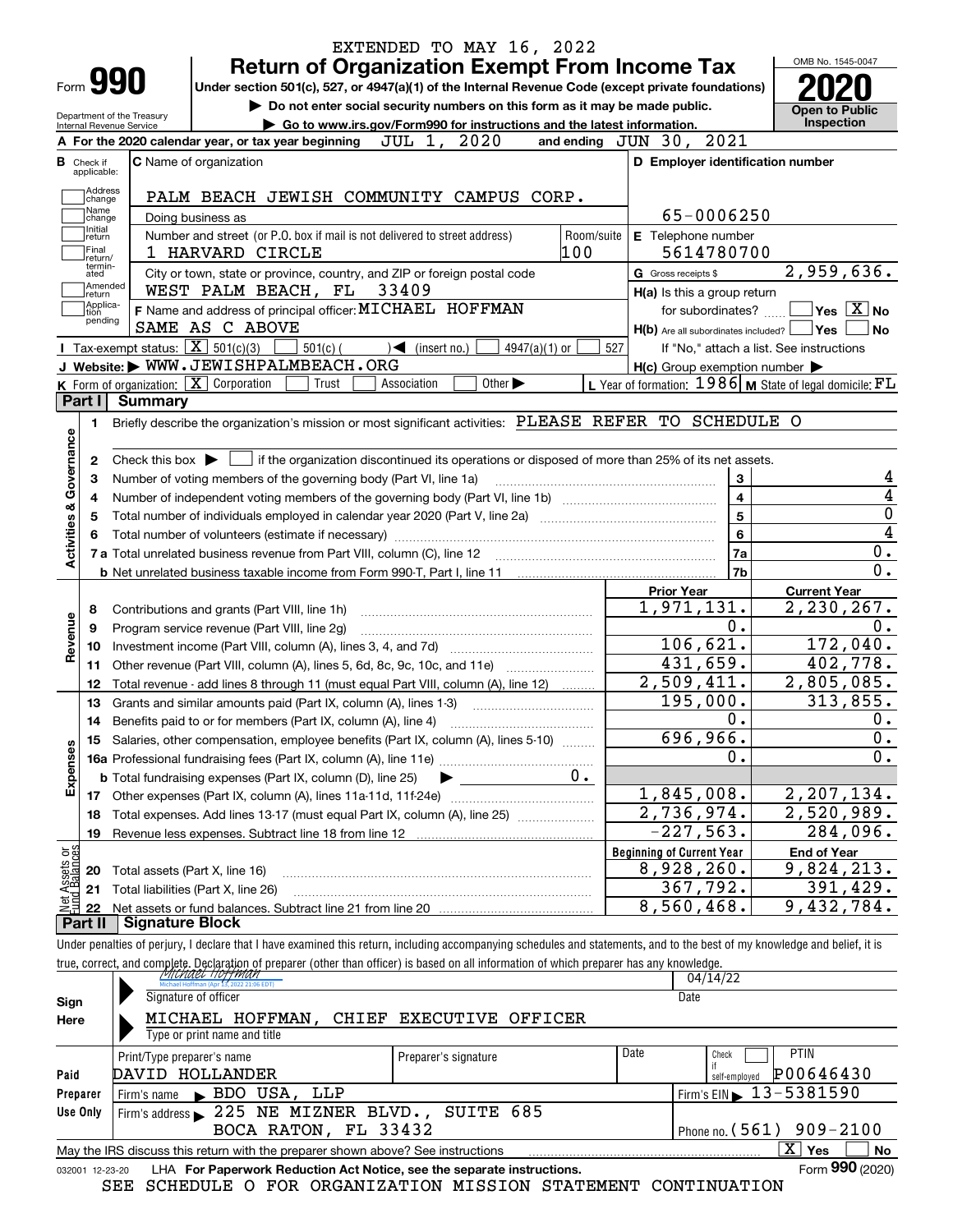|              | PALM BEACH JEWISH COMMUNITY CAMPUS CORP.<br>Form 990 (2020)                                                                                                     | 65-0006250                                      | Page 2          |
|--------------|-----------------------------------------------------------------------------------------------------------------------------------------------------------------|-------------------------------------------------|-----------------|
|              | Part III   Statement of Program Service Accomplishments                                                                                                         |                                                 |                 |
|              |                                                                                                                                                                 |                                                 |                 |
| 1            | Briefly describe the organization's mission:<br>THE PALM BEACH JEWISH COMMUNITY CAMPUS CORPORATION OWNS AND MAINTAINS                                           |                                                 |                 |
|              | PROPERTY FOR THE PURPOSE OF PROVIDING EDUCATIONAL, CULTURAL,                                                                                                    |                                                 |                 |
|              | RECREATIONAL, AND SOCIAL WELFARE PROGRAMMING FOR THE LOCAL COMMUNITY.                                                                                           |                                                 |                 |
|              |                                                                                                                                                                 |                                                 |                 |
| $\mathbf{2}$ | Did the organization undertake any significant program services during the year which were not listed on the                                                    |                                                 |                 |
|              | prior Form 990 or 990-EZ?                                                                                                                                       | $\boxed{\phantom{1}}$ Yes $\boxed{\text{X}}$ No |                 |
|              | If "Yes," describe these new services on Schedule O.                                                                                                            | $\Box$ Yes $\boxed{X}$ No                       |                 |
| 3            | Did the organization cease conducting, or make significant changes in how it conducts, any program services?<br>If "Yes," describe these changes on Schedule O. |                                                 |                 |
| 4            | Describe the organization's program service accomplishments for each of its three largest program services, as measured by expenses.                            |                                                 |                 |
|              | Section 501(c)(3) and 501(c)(4) organizations are required to report the amount of grants and allocations to others, the total expenses, and                    |                                                 |                 |
|              | revenue, if any, for each program service reported.                                                                                                             |                                                 |                 |
| 4a           | 2,520,989. including grants of \$ 313,855. (Revenue \$ 402,778.)<br>(Expenses \$<br>(Code:                                                                      |                                                 |                 |
|              | THE PALM BEACH JEWISH COMMUNITY CAMPUS CORPORATION OWNS AND MAINTAINS                                                                                           |                                                 |                 |
|              | PROPERTY FOR THE PURPOSE OF PROVIDING EDUCATIONAL, CULTURAL,                                                                                                    |                                                 |                 |
|              | RECREATIONAL, AND SOCIAL WELFARE PROGRAMMING FOR THE LOCAL COMMUNITY.                                                                                           |                                                 |                 |
|              |                                                                                                                                                                 |                                                 |                 |
|              |                                                                                                                                                                 |                                                 |                 |
|              |                                                                                                                                                                 |                                                 |                 |
|              |                                                                                                                                                                 |                                                 |                 |
|              |                                                                                                                                                                 |                                                 |                 |
|              |                                                                                                                                                                 |                                                 |                 |
|              |                                                                                                                                                                 |                                                 |                 |
|              |                                                                                                                                                                 |                                                 |                 |
| 4b           |                                                                                                                                                                 |                                                 |                 |
|              |                                                                                                                                                                 |                                                 |                 |
|              |                                                                                                                                                                 |                                                 |                 |
|              |                                                                                                                                                                 |                                                 |                 |
|              |                                                                                                                                                                 |                                                 |                 |
|              |                                                                                                                                                                 |                                                 |                 |
|              |                                                                                                                                                                 |                                                 |                 |
|              |                                                                                                                                                                 |                                                 |                 |
|              |                                                                                                                                                                 |                                                 |                 |
|              |                                                                                                                                                                 |                                                 |                 |
|              |                                                                                                                                                                 |                                                 |                 |
| 4c           | (Code: ) (Expenses \$<br>including grants of \$                                                                                                                 | $\sqrt{$ (Revenue \$                            |                 |
|              |                                                                                                                                                                 |                                                 |                 |
|              |                                                                                                                                                                 |                                                 |                 |
|              |                                                                                                                                                                 |                                                 |                 |
|              |                                                                                                                                                                 |                                                 |                 |
|              |                                                                                                                                                                 |                                                 |                 |
|              |                                                                                                                                                                 |                                                 |                 |
|              |                                                                                                                                                                 |                                                 |                 |
|              |                                                                                                                                                                 |                                                 |                 |
|              |                                                                                                                                                                 |                                                 |                 |
|              |                                                                                                                                                                 |                                                 |                 |
|              |                                                                                                                                                                 |                                                 |                 |
| 4d           | Other program services (Describe on Schedule O.)                                                                                                                |                                                 |                 |
|              | (Expenses \$<br>(Revenue \$<br>including grants of \$                                                                                                           |                                                 |                 |
| 4e           | 2,520,989.<br>Total program service expenses >                                                                                                                  |                                                 |                 |
|              |                                                                                                                                                                 |                                                 | Form 990 (2020) |
|              | 032002 12-23-20<br>3                                                                                                                                            |                                                 |                 |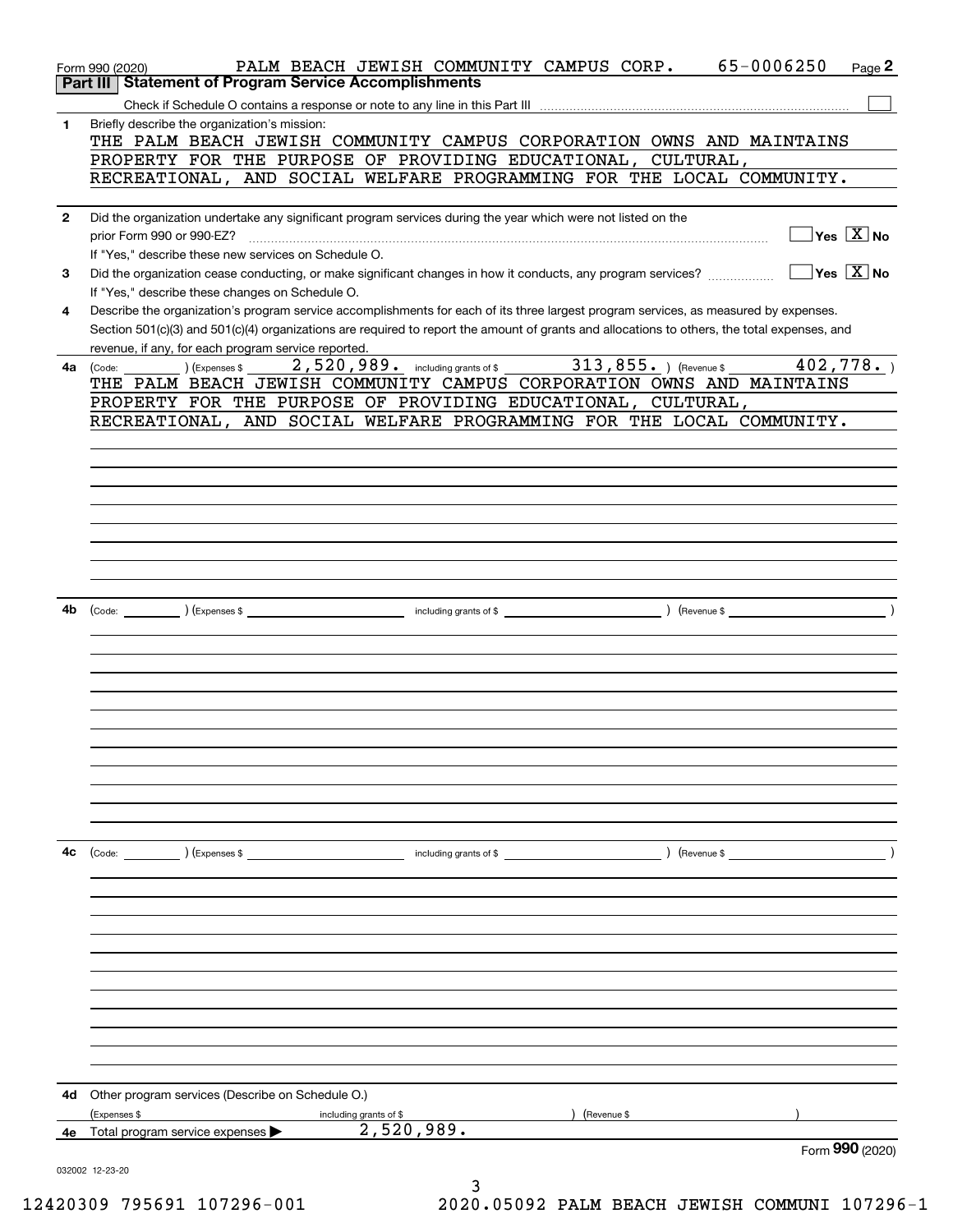|  | Form 990 (2020) |
|--|-----------------|
|  |                 |

| Is the organization described in section $501(c)(3)$ or $4947(a)(1)$ (other than a private foundation)?<br>1<br>X<br>1.<br>$\overline{\mathbf{x}}$<br>$\overline{2}$<br>2<br>Did the organization engage in direct or indirect political campaign activities on behalf of or in opposition to candidates for<br>3<br>x<br>3<br>Section 501(c)(3) organizations. Did the organization engage in lobbying activities, or have a section 501(h) election in effect<br>4<br>х<br>4<br>Is the organization a section 501(c)(4), 501(c)(5), or 501(c)(6) organization that receives membership dues, assessments, or<br>5<br>x<br>5<br>Did the organization maintain any donor advised funds or any similar funds or accounts for which donors have the right to<br>6<br>x<br>provide advice on the distribution or investment of amounts in such funds or accounts? If "Yes," complete Schedule D, Part I<br>6<br>Did the organization receive or hold a conservation easement, including easements to preserve open space,<br>7<br>x<br>$\overline{7}$<br>Did the organization maintain collections of works of art, historical treasures, or other similar assets? If "Yes," complete<br>8<br>x<br>8<br>Did the organization report an amount in Part X, line 21, for escrow or custodial account liability, serve as a custodian for<br>9<br>amounts not listed in Part X; or provide credit counseling, debt management, credit repair, or debt negotiation services?<br>x<br>9<br>Did the organization, directly or through a related organization, hold assets in donor-restricted endowments<br>10<br>x.<br>10<br>If the organization's answer to any of the following questions is "Yes," then complete Schedule D, Parts VI, VII, VIII, IX, or X<br>11<br>as applicable.<br>a Did the organization report an amount for land, buildings, and equipment in Part X, line 10? If "Yes," complete Schedule D,<br>X<br>11a<br>Did the organization report an amount for investments - other securities in Part X, line 12, that is 5% or more of its total<br>b<br>x<br>11b<br>Did the organization report an amount for investments - program related in Part X, line 13, that is 5% or more of its total<br>c<br>x<br>11c<br>d Did the organization report an amount for other assets in Part X, line 15, that is 5% or more of its total assets reported in<br>х<br>11d<br>$\mathbf X$<br>11e<br>Did the organization's separate or consolidated financial statements for the tax year include a footnote that addresses<br>f<br>Х<br>the organization's liability for uncertain tax positions under FIN 48 (ASC 740)? If "Yes," complete Schedule D, Part X<br>11f<br>12a Did the organization obtain separate, independent audited financial statements for the tax year? If "Yes," complete<br>x<br>12a<br><b>b</b> Was the organization included in consolidated, independent audited financial statements for the tax year?<br>X<br>If "Yes," and if the organization answered "No" to line 12a, then completing Schedule D, Parts XI and XII is optional<br>12b<br>X<br>13<br>13<br>X<br>Did the organization maintain an office, employees, or agents outside of the United States?<br>14a<br>14a<br>Did the organization have aggregate revenues or expenses of more than \$10,000 from grantmaking, fundraising, business,<br>b<br>investment, and program service activities outside the United States, or aggregate foreign investments valued at \$100,000<br>x<br>14b<br>Did the organization report on Part IX, column (A), line 3, more than \$5,000 of grants or other assistance to or for any<br>15<br>x<br>15<br>Did the organization report on Part IX, column (A), line 3, more than \$5,000 of aggregate grants or other assistance to<br>16<br>x<br>16<br>Did the organization report a total of more than \$15,000 of expenses for professional fundraising services on Part IX,<br>17<br>x<br>17<br>Did the organization report more than \$15,000 total of fundraising event gross income and contributions on Part VIII, lines<br>18<br>x<br>18<br>Did the organization report more than \$15,000 of gross income from gaming activities on Part VIII, line 9a? If "Yes."<br>19<br>x<br>19<br>х<br>20a<br>20a<br>20 <sub>b</sub><br>If "Yes" to line 20a, did the organization attach a copy of its audited financial statements to this return?<br>b<br>Did the organization report more than \$5,000 of grants or other assistance to any domestic organization or<br>21<br>Х<br>21<br>Form 990 (2020)<br>032003 12-23-20 |  | Yes | No |
|----------------------------------------------------------------------------------------------------------------------------------------------------------------------------------------------------------------------------------------------------------------------------------------------------------------------------------------------------------------------------------------------------------------------------------------------------------------------------------------------------------------------------------------------------------------------------------------------------------------------------------------------------------------------------------------------------------------------------------------------------------------------------------------------------------------------------------------------------------------------------------------------------------------------------------------------------------------------------------------------------------------------------------------------------------------------------------------------------------------------------------------------------------------------------------------------------------------------------------------------------------------------------------------------------------------------------------------------------------------------------------------------------------------------------------------------------------------------------------------------------------------------------------------------------------------------------------------------------------------------------------------------------------------------------------------------------------------------------------------------------------------------------------------------------------------------------------------------------------------------------------------------------------------------------------------------------------------------------------------------------------------------------------------------------------------------------------------------------------------------------------------------------------------------------------------------------------------------------------------------------------------------------------------------------------------------------------------------------------------------------------------------------------------------------------------------------------------------------------------------------------------------------------------------------------------------------------------------------------------------------------------------------------------------------------------------------------------------------------------------------------------------------------------------------------------------------------------------------------------------------------------------------------------------------------------------------------------------------------------------------------------------------------------------------------------------------------------------------------------------------------------------------------------------------------------------------------------------------------------------------------------------------------------------------------------------------------------------------------------------------------------------------------------------------------------------------------------------------------------------------------------------------------------------------------------------------------------------------------------------------------------------------------------------------------------------------------------------------------------------------------------------------------------------------------------------------------------------------------------------------------------------------------------------------------------------------------------------------------------------------------------------------------------------------------------------------------------------------------------------------------------------------------------------------------------------------------------------------------------------------------------------------------------------------------------------------------------------------------------------------------------------------------------------------------------------------------------------------------------------------------------------------------------------------------|--|-----|----|
|                                                                                                                                                                                                                                                                                                                                                                                                                                                                                                                                                                                                                                                                                                                                                                                                                                                                                                                                                                                                                                                                                                                                                                                                                                                                                                                                                                                                                                                                                                                                                                                                                                                                                                                                                                                                                                                                                                                                                                                                                                                                                                                                                                                                                                                                                                                                                                                                                                                                                                                                                                                                                                                                                                                                                                                                                                                                                                                                                                                                                                                                                                                                                                                                                                                                                                                                                                                                                                                                                                                                                                                                                                                                                                                                                                                                                                                                                                                                                                                                                                                                                                                                                                                                                                                                                                                                                                                                                                                                                                                                                          |  |     |    |
|                                                                                                                                                                                                                                                                                                                                                                                                                                                                                                                                                                                                                                                                                                                                                                                                                                                                                                                                                                                                                                                                                                                                                                                                                                                                                                                                                                                                                                                                                                                                                                                                                                                                                                                                                                                                                                                                                                                                                                                                                                                                                                                                                                                                                                                                                                                                                                                                                                                                                                                                                                                                                                                                                                                                                                                                                                                                                                                                                                                                                                                                                                                                                                                                                                                                                                                                                                                                                                                                                                                                                                                                                                                                                                                                                                                                                                                                                                                                                                                                                                                                                                                                                                                                                                                                                                                                                                                                                                                                                                                                                          |  |     |    |
|                                                                                                                                                                                                                                                                                                                                                                                                                                                                                                                                                                                                                                                                                                                                                                                                                                                                                                                                                                                                                                                                                                                                                                                                                                                                                                                                                                                                                                                                                                                                                                                                                                                                                                                                                                                                                                                                                                                                                                                                                                                                                                                                                                                                                                                                                                                                                                                                                                                                                                                                                                                                                                                                                                                                                                                                                                                                                                                                                                                                                                                                                                                                                                                                                                                                                                                                                                                                                                                                                                                                                                                                                                                                                                                                                                                                                                                                                                                                                                                                                                                                                                                                                                                                                                                                                                                                                                                                                                                                                                                                                          |  |     |    |
|                                                                                                                                                                                                                                                                                                                                                                                                                                                                                                                                                                                                                                                                                                                                                                                                                                                                                                                                                                                                                                                                                                                                                                                                                                                                                                                                                                                                                                                                                                                                                                                                                                                                                                                                                                                                                                                                                                                                                                                                                                                                                                                                                                                                                                                                                                                                                                                                                                                                                                                                                                                                                                                                                                                                                                                                                                                                                                                                                                                                                                                                                                                                                                                                                                                                                                                                                                                                                                                                                                                                                                                                                                                                                                                                                                                                                                                                                                                                                                                                                                                                                                                                                                                                                                                                                                                                                                                                                                                                                                                                                          |  |     |    |
|                                                                                                                                                                                                                                                                                                                                                                                                                                                                                                                                                                                                                                                                                                                                                                                                                                                                                                                                                                                                                                                                                                                                                                                                                                                                                                                                                                                                                                                                                                                                                                                                                                                                                                                                                                                                                                                                                                                                                                                                                                                                                                                                                                                                                                                                                                                                                                                                                                                                                                                                                                                                                                                                                                                                                                                                                                                                                                                                                                                                                                                                                                                                                                                                                                                                                                                                                                                                                                                                                                                                                                                                                                                                                                                                                                                                                                                                                                                                                                                                                                                                                                                                                                                                                                                                                                                                                                                                                                                                                                                                                          |  |     |    |
|                                                                                                                                                                                                                                                                                                                                                                                                                                                                                                                                                                                                                                                                                                                                                                                                                                                                                                                                                                                                                                                                                                                                                                                                                                                                                                                                                                                                                                                                                                                                                                                                                                                                                                                                                                                                                                                                                                                                                                                                                                                                                                                                                                                                                                                                                                                                                                                                                                                                                                                                                                                                                                                                                                                                                                                                                                                                                                                                                                                                                                                                                                                                                                                                                                                                                                                                                                                                                                                                                                                                                                                                                                                                                                                                                                                                                                                                                                                                                                                                                                                                                                                                                                                                                                                                                                                                                                                                                                                                                                                                                          |  |     |    |
|                                                                                                                                                                                                                                                                                                                                                                                                                                                                                                                                                                                                                                                                                                                                                                                                                                                                                                                                                                                                                                                                                                                                                                                                                                                                                                                                                                                                                                                                                                                                                                                                                                                                                                                                                                                                                                                                                                                                                                                                                                                                                                                                                                                                                                                                                                                                                                                                                                                                                                                                                                                                                                                                                                                                                                                                                                                                                                                                                                                                                                                                                                                                                                                                                                                                                                                                                                                                                                                                                                                                                                                                                                                                                                                                                                                                                                                                                                                                                                                                                                                                                                                                                                                                                                                                                                                                                                                                                                                                                                                                                          |  |     |    |
|                                                                                                                                                                                                                                                                                                                                                                                                                                                                                                                                                                                                                                                                                                                                                                                                                                                                                                                                                                                                                                                                                                                                                                                                                                                                                                                                                                                                                                                                                                                                                                                                                                                                                                                                                                                                                                                                                                                                                                                                                                                                                                                                                                                                                                                                                                                                                                                                                                                                                                                                                                                                                                                                                                                                                                                                                                                                                                                                                                                                                                                                                                                                                                                                                                                                                                                                                                                                                                                                                                                                                                                                                                                                                                                                                                                                                                                                                                                                                                                                                                                                                                                                                                                                                                                                                                                                                                                                                                                                                                                                                          |  |     |    |
|                                                                                                                                                                                                                                                                                                                                                                                                                                                                                                                                                                                                                                                                                                                                                                                                                                                                                                                                                                                                                                                                                                                                                                                                                                                                                                                                                                                                                                                                                                                                                                                                                                                                                                                                                                                                                                                                                                                                                                                                                                                                                                                                                                                                                                                                                                                                                                                                                                                                                                                                                                                                                                                                                                                                                                                                                                                                                                                                                                                                                                                                                                                                                                                                                                                                                                                                                                                                                                                                                                                                                                                                                                                                                                                                                                                                                                                                                                                                                                                                                                                                                                                                                                                                                                                                                                                                                                                                                                                                                                                                                          |  |     |    |
|                                                                                                                                                                                                                                                                                                                                                                                                                                                                                                                                                                                                                                                                                                                                                                                                                                                                                                                                                                                                                                                                                                                                                                                                                                                                                                                                                                                                                                                                                                                                                                                                                                                                                                                                                                                                                                                                                                                                                                                                                                                                                                                                                                                                                                                                                                                                                                                                                                                                                                                                                                                                                                                                                                                                                                                                                                                                                                                                                                                                                                                                                                                                                                                                                                                                                                                                                                                                                                                                                                                                                                                                                                                                                                                                                                                                                                                                                                                                                                                                                                                                                                                                                                                                                                                                                                                                                                                                                                                                                                                                                          |  |     |    |
|                                                                                                                                                                                                                                                                                                                                                                                                                                                                                                                                                                                                                                                                                                                                                                                                                                                                                                                                                                                                                                                                                                                                                                                                                                                                                                                                                                                                                                                                                                                                                                                                                                                                                                                                                                                                                                                                                                                                                                                                                                                                                                                                                                                                                                                                                                                                                                                                                                                                                                                                                                                                                                                                                                                                                                                                                                                                                                                                                                                                                                                                                                                                                                                                                                                                                                                                                                                                                                                                                                                                                                                                                                                                                                                                                                                                                                                                                                                                                                                                                                                                                                                                                                                                                                                                                                                                                                                                                                                                                                                                                          |  |     |    |
|                                                                                                                                                                                                                                                                                                                                                                                                                                                                                                                                                                                                                                                                                                                                                                                                                                                                                                                                                                                                                                                                                                                                                                                                                                                                                                                                                                                                                                                                                                                                                                                                                                                                                                                                                                                                                                                                                                                                                                                                                                                                                                                                                                                                                                                                                                                                                                                                                                                                                                                                                                                                                                                                                                                                                                                                                                                                                                                                                                                                                                                                                                                                                                                                                                                                                                                                                                                                                                                                                                                                                                                                                                                                                                                                                                                                                                                                                                                                                                                                                                                                                                                                                                                                                                                                                                                                                                                                                                                                                                                                                          |  |     |    |
|                                                                                                                                                                                                                                                                                                                                                                                                                                                                                                                                                                                                                                                                                                                                                                                                                                                                                                                                                                                                                                                                                                                                                                                                                                                                                                                                                                                                                                                                                                                                                                                                                                                                                                                                                                                                                                                                                                                                                                                                                                                                                                                                                                                                                                                                                                                                                                                                                                                                                                                                                                                                                                                                                                                                                                                                                                                                                                                                                                                                                                                                                                                                                                                                                                                                                                                                                                                                                                                                                                                                                                                                                                                                                                                                                                                                                                                                                                                                                                                                                                                                                                                                                                                                                                                                                                                                                                                                                                                                                                                                                          |  |     |    |
|                                                                                                                                                                                                                                                                                                                                                                                                                                                                                                                                                                                                                                                                                                                                                                                                                                                                                                                                                                                                                                                                                                                                                                                                                                                                                                                                                                                                                                                                                                                                                                                                                                                                                                                                                                                                                                                                                                                                                                                                                                                                                                                                                                                                                                                                                                                                                                                                                                                                                                                                                                                                                                                                                                                                                                                                                                                                                                                                                                                                                                                                                                                                                                                                                                                                                                                                                                                                                                                                                                                                                                                                                                                                                                                                                                                                                                                                                                                                                                                                                                                                                                                                                                                                                                                                                                                                                                                                                                                                                                                                                          |  |     |    |
|                                                                                                                                                                                                                                                                                                                                                                                                                                                                                                                                                                                                                                                                                                                                                                                                                                                                                                                                                                                                                                                                                                                                                                                                                                                                                                                                                                                                                                                                                                                                                                                                                                                                                                                                                                                                                                                                                                                                                                                                                                                                                                                                                                                                                                                                                                                                                                                                                                                                                                                                                                                                                                                                                                                                                                                                                                                                                                                                                                                                                                                                                                                                                                                                                                                                                                                                                                                                                                                                                                                                                                                                                                                                                                                                                                                                                                                                                                                                                                                                                                                                                                                                                                                                                                                                                                                                                                                                                                                                                                                                                          |  |     |    |
|                                                                                                                                                                                                                                                                                                                                                                                                                                                                                                                                                                                                                                                                                                                                                                                                                                                                                                                                                                                                                                                                                                                                                                                                                                                                                                                                                                                                                                                                                                                                                                                                                                                                                                                                                                                                                                                                                                                                                                                                                                                                                                                                                                                                                                                                                                                                                                                                                                                                                                                                                                                                                                                                                                                                                                                                                                                                                                                                                                                                                                                                                                                                                                                                                                                                                                                                                                                                                                                                                                                                                                                                                                                                                                                                                                                                                                                                                                                                                                                                                                                                                                                                                                                                                                                                                                                                                                                                                                                                                                                                                          |  |     |    |
|                                                                                                                                                                                                                                                                                                                                                                                                                                                                                                                                                                                                                                                                                                                                                                                                                                                                                                                                                                                                                                                                                                                                                                                                                                                                                                                                                                                                                                                                                                                                                                                                                                                                                                                                                                                                                                                                                                                                                                                                                                                                                                                                                                                                                                                                                                                                                                                                                                                                                                                                                                                                                                                                                                                                                                                                                                                                                                                                                                                                                                                                                                                                                                                                                                                                                                                                                                                                                                                                                                                                                                                                                                                                                                                                                                                                                                                                                                                                                                                                                                                                                                                                                                                                                                                                                                                                                                                                                                                                                                                                                          |  |     |    |
|                                                                                                                                                                                                                                                                                                                                                                                                                                                                                                                                                                                                                                                                                                                                                                                                                                                                                                                                                                                                                                                                                                                                                                                                                                                                                                                                                                                                                                                                                                                                                                                                                                                                                                                                                                                                                                                                                                                                                                                                                                                                                                                                                                                                                                                                                                                                                                                                                                                                                                                                                                                                                                                                                                                                                                                                                                                                                                                                                                                                                                                                                                                                                                                                                                                                                                                                                                                                                                                                                                                                                                                                                                                                                                                                                                                                                                                                                                                                                                                                                                                                                                                                                                                                                                                                                                                                                                                                                                                                                                                                                          |  |     |    |
|                                                                                                                                                                                                                                                                                                                                                                                                                                                                                                                                                                                                                                                                                                                                                                                                                                                                                                                                                                                                                                                                                                                                                                                                                                                                                                                                                                                                                                                                                                                                                                                                                                                                                                                                                                                                                                                                                                                                                                                                                                                                                                                                                                                                                                                                                                                                                                                                                                                                                                                                                                                                                                                                                                                                                                                                                                                                                                                                                                                                                                                                                                                                                                                                                                                                                                                                                                                                                                                                                                                                                                                                                                                                                                                                                                                                                                                                                                                                                                                                                                                                                                                                                                                                                                                                                                                                                                                                                                                                                                                                                          |  |     |    |
|                                                                                                                                                                                                                                                                                                                                                                                                                                                                                                                                                                                                                                                                                                                                                                                                                                                                                                                                                                                                                                                                                                                                                                                                                                                                                                                                                                                                                                                                                                                                                                                                                                                                                                                                                                                                                                                                                                                                                                                                                                                                                                                                                                                                                                                                                                                                                                                                                                                                                                                                                                                                                                                                                                                                                                                                                                                                                                                                                                                                                                                                                                                                                                                                                                                                                                                                                                                                                                                                                                                                                                                                                                                                                                                                                                                                                                                                                                                                                                                                                                                                                                                                                                                                                                                                                                                                                                                                                                                                                                                                                          |  |     |    |
|                                                                                                                                                                                                                                                                                                                                                                                                                                                                                                                                                                                                                                                                                                                                                                                                                                                                                                                                                                                                                                                                                                                                                                                                                                                                                                                                                                                                                                                                                                                                                                                                                                                                                                                                                                                                                                                                                                                                                                                                                                                                                                                                                                                                                                                                                                                                                                                                                                                                                                                                                                                                                                                                                                                                                                                                                                                                                                                                                                                                                                                                                                                                                                                                                                                                                                                                                                                                                                                                                                                                                                                                                                                                                                                                                                                                                                                                                                                                                                                                                                                                                                                                                                                                                                                                                                                                                                                                                                                                                                                                                          |  |     |    |
|                                                                                                                                                                                                                                                                                                                                                                                                                                                                                                                                                                                                                                                                                                                                                                                                                                                                                                                                                                                                                                                                                                                                                                                                                                                                                                                                                                                                                                                                                                                                                                                                                                                                                                                                                                                                                                                                                                                                                                                                                                                                                                                                                                                                                                                                                                                                                                                                                                                                                                                                                                                                                                                                                                                                                                                                                                                                                                                                                                                                                                                                                                                                                                                                                                                                                                                                                                                                                                                                                                                                                                                                                                                                                                                                                                                                                                                                                                                                                                                                                                                                                                                                                                                                                                                                                                                                                                                                                                                                                                                                                          |  |     |    |
|                                                                                                                                                                                                                                                                                                                                                                                                                                                                                                                                                                                                                                                                                                                                                                                                                                                                                                                                                                                                                                                                                                                                                                                                                                                                                                                                                                                                                                                                                                                                                                                                                                                                                                                                                                                                                                                                                                                                                                                                                                                                                                                                                                                                                                                                                                                                                                                                                                                                                                                                                                                                                                                                                                                                                                                                                                                                                                                                                                                                                                                                                                                                                                                                                                                                                                                                                                                                                                                                                                                                                                                                                                                                                                                                                                                                                                                                                                                                                                                                                                                                                                                                                                                                                                                                                                                                                                                                                                                                                                                                                          |  |     |    |
|                                                                                                                                                                                                                                                                                                                                                                                                                                                                                                                                                                                                                                                                                                                                                                                                                                                                                                                                                                                                                                                                                                                                                                                                                                                                                                                                                                                                                                                                                                                                                                                                                                                                                                                                                                                                                                                                                                                                                                                                                                                                                                                                                                                                                                                                                                                                                                                                                                                                                                                                                                                                                                                                                                                                                                                                                                                                                                                                                                                                                                                                                                                                                                                                                                                                                                                                                                                                                                                                                                                                                                                                                                                                                                                                                                                                                                                                                                                                                                                                                                                                                                                                                                                                                                                                                                                                                                                                                                                                                                                                                          |  |     |    |
|                                                                                                                                                                                                                                                                                                                                                                                                                                                                                                                                                                                                                                                                                                                                                                                                                                                                                                                                                                                                                                                                                                                                                                                                                                                                                                                                                                                                                                                                                                                                                                                                                                                                                                                                                                                                                                                                                                                                                                                                                                                                                                                                                                                                                                                                                                                                                                                                                                                                                                                                                                                                                                                                                                                                                                                                                                                                                                                                                                                                                                                                                                                                                                                                                                                                                                                                                                                                                                                                                                                                                                                                                                                                                                                                                                                                                                                                                                                                                                                                                                                                                                                                                                                                                                                                                                                                                                                                                                                                                                                                                          |  |     |    |
|                                                                                                                                                                                                                                                                                                                                                                                                                                                                                                                                                                                                                                                                                                                                                                                                                                                                                                                                                                                                                                                                                                                                                                                                                                                                                                                                                                                                                                                                                                                                                                                                                                                                                                                                                                                                                                                                                                                                                                                                                                                                                                                                                                                                                                                                                                                                                                                                                                                                                                                                                                                                                                                                                                                                                                                                                                                                                                                                                                                                                                                                                                                                                                                                                                                                                                                                                                                                                                                                                                                                                                                                                                                                                                                                                                                                                                                                                                                                                                                                                                                                                                                                                                                                                                                                                                                                                                                                                                                                                                                                                          |  |     |    |
|                                                                                                                                                                                                                                                                                                                                                                                                                                                                                                                                                                                                                                                                                                                                                                                                                                                                                                                                                                                                                                                                                                                                                                                                                                                                                                                                                                                                                                                                                                                                                                                                                                                                                                                                                                                                                                                                                                                                                                                                                                                                                                                                                                                                                                                                                                                                                                                                                                                                                                                                                                                                                                                                                                                                                                                                                                                                                                                                                                                                                                                                                                                                                                                                                                                                                                                                                                                                                                                                                                                                                                                                                                                                                                                                                                                                                                                                                                                                                                                                                                                                                                                                                                                                                                                                                                                                                                                                                                                                                                                                                          |  |     |    |
|                                                                                                                                                                                                                                                                                                                                                                                                                                                                                                                                                                                                                                                                                                                                                                                                                                                                                                                                                                                                                                                                                                                                                                                                                                                                                                                                                                                                                                                                                                                                                                                                                                                                                                                                                                                                                                                                                                                                                                                                                                                                                                                                                                                                                                                                                                                                                                                                                                                                                                                                                                                                                                                                                                                                                                                                                                                                                                                                                                                                                                                                                                                                                                                                                                                                                                                                                                                                                                                                                                                                                                                                                                                                                                                                                                                                                                                                                                                                                                                                                                                                                                                                                                                                                                                                                                                                                                                                                                                                                                                                                          |  |     |    |
|                                                                                                                                                                                                                                                                                                                                                                                                                                                                                                                                                                                                                                                                                                                                                                                                                                                                                                                                                                                                                                                                                                                                                                                                                                                                                                                                                                                                                                                                                                                                                                                                                                                                                                                                                                                                                                                                                                                                                                                                                                                                                                                                                                                                                                                                                                                                                                                                                                                                                                                                                                                                                                                                                                                                                                                                                                                                                                                                                                                                                                                                                                                                                                                                                                                                                                                                                                                                                                                                                                                                                                                                                                                                                                                                                                                                                                                                                                                                                                                                                                                                                                                                                                                                                                                                                                                                                                                                                                                                                                                                                          |  |     |    |
|                                                                                                                                                                                                                                                                                                                                                                                                                                                                                                                                                                                                                                                                                                                                                                                                                                                                                                                                                                                                                                                                                                                                                                                                                                                                                                                                                                                                                                                                                                                                                                                                                                                                                                                                                                                                                                                                                                                                                                                                                                                                                                                                                                                                                                                                                                                                                                                                                                                                                                                                                                                                                                                                                                                                                                                                                                                                                                                                                                                                                                                                                                                                                                                                                                                                                                                                                                                                                                                                                                                                                                                                                                                                                                                                                                                                                                                                                                                                                                                                                                                                                                                                                                                                                                                                                                                                                                                                                                                                                                                                                          |  |     |    |
|                                                                                                                                                                                                                                                                                                                                                                                                                                                                                                                                                                                                                                                                                                                                                                                                                                                                                                                                                                                                                                                                                                                                                                                                                                                                                                                                                                                                                                                                                                                                                                                                                                                                                                                                                                                                                                                                                                                                                                                                                                                                                                                                                                                                                                                                                                                                                                                                                                                                                                                                                                                                                                                                                                                                                                                                                                                                                                                                                                                                                                                                                                                                                                                                                                                                                                                                                                                                                                                                                                                                                                                                                                                                                                                                                                                                                                                                                                                                                                                                                                                                                                                                                                                                                                                                                                                                                                                                                                                                                                                                                          |  |     |    |
|                                                                                                                                                                                                                                                                                                                                                                                                                                                                                                                                                                                                                                                                                                                                                                                                                                                                                                                                                                                                                                                                                                                                                                                                                                                                                                                                                                                                                                                                                                                                                                                                                                                                                                                                                                                                                                                                                                                                                                                                                                                                                                                                                                                                                                                                                                                                                                                                                                                                                                                                                                                                                                                                                                                                                                                                                                                                                                                                                                                                                                                                                                                                                                                                                                                                                                                                                                                                                                                                                                                                                                                                                                                                                                                                                                                                                                                                                                                                                                                                                                                                                                                                                                                                                                                                                                                                                                                                                                                                                                                                                          |  |     |    |
|                                                                                                                                                                                                                                                                                                                                                                                                                                                                                                                                                                                                                                                                                                                                                                                                                                                                                                                                                                                                                                                                                                                                                                                                                                                                                                                                                                                                                                                                                                                                                                                                                                                                                                                                                                                                                                                                                                                                                                                                                                                                                                                                                                                                                                                                                                                                                                                                                                                                                                                                                                                                                                                                                                                                                                                                                                                                                                                                                                                                                                                                                                                                                                                                                                                                                                                                                                                                                                                                                                                                                                                                                                                                                                                                                                                                                                                                                                                                                                                                                                                                                                                                                                                                                                                                                                                                                                                                                                                                                                                                                          |  |     |    |
|                                                                                                                                                                                                                                                                                                                                                                                                                                                                                                                                                                                                                                                                                                                                                                                                                                                                                                                                                                                                                                                                                                                                                                                                                                                                                                                                                                                                                                                                                                                                                                                                                                                                                                                                                                                                                                                                                                                                                                                                                                                                                                                                                                                                                                                                                                                                                                                                                                                                                                                                                                                                                                                                                                                                                                                                                                                                                                                                                                                                                                                                                                                                                                                                                                                                                                                                                                                                                                                                                                                                                                                                                                                                                                                                                                                                                                                                                                                                                                                                                                                                                                                                                                                                                                                                                                                                                                                                                                                                                                                                                          |  |     |    |
|                                                                                                                                                                                                                                                                                                                                                                                                                                                                                                                                                                                                                                                                                                                                                                                                                                                                                                                                                                                                                                                                                                                                                                                                                                                                                                                                                                                                                                                                                                                                                                                                                                                                                                                                                                                                                                                                                                                                                                                                                                                                                                                                                                                                                                                                                                                                                                                                                                                                                                                                                                                                                                                                                                                                                                                                                                                                                                                                                                                                                                                                                                                                                                                                                                                                                                                                                                                                                                                                                                                                                                                                                                                                                                                                                                                                                                                                                                                                                                                                                                                                                                                                                                                                                                                                                                                                                                                                                                                                                                                                                          |  |     |    |
|                                                                                                                                                                                                                                                                                                                                                                                                                                                                                                                                                                                                                                                                                                                                                                                                                                                                                                                                                                                                                                                                                                                                                                                                                                                                                                                                                                                                                                                                                                                                                                                                                                                                                                                                                                                                                                                                                                                                                                                                                                                                                                                                                                                                                                                                                                                                                                                                                                                                                                                                                                                                                                                                                                                                                                                                                                                                                                                                                                                                                                                                                                                                                                                                                                                                                                                                                                                                                                                                                                                                                                                                                                                                                                                                                                                                                                                                                                                                                                                                                                                                                                                                                                                                                                                                                                                                                                                                                                                                                                                                                          |  |     |    |
|                                                                                                                                                                                                                                                                                                                                                                                                                                                                                                                                                                                                                                                                                                                                                                                                                                                                                                                                                                                                                                                                                                                                                                                                                                                                                                                                                                                                                                                                                                                                                                                                                                                                                                                                                                                                                                                                                                                                                                                                                                                                                                                                                                                                                                                                                                                                                                                                                                                                                                                                                                                                                                                                                                                                                                                                                                                                                                                                                                                                                                                                                                                                                                                                                                                                                                                                                                                                                                                                                                                                                                                                                                                                                                                                                                                                                                                                                                                                                                                                                                                                                                                                                                                                                                                                                                                                                                                                                                                                                                                                                          |  |     |    |
|                                                                                                                                                                                                                                                                                                                                                                                                                                                                                                                                                                                                                                                                                                                                                                                                                                                                                                                                                                                                                                                                                                                                                                                                                                                                                                                                                                                                                                                                                                                                                                                                                                                                                                                                                                                                                                                                                                                                                                                                                                                                                                                                                                                                                                                                                                                                                                                                                                                                                                                                                                                                                                                                                                                                                                                                                                                                                                                                                                                                                                                                                                                                                                                                                                                                                                                                                                                                                                                                                                                                                                                                                                                                                                                                                                                                                                                                                                                                                                                                                                                                                                                                                                                                                                                                                                                                                                                                                                                                                                                                                          |  |     |    |
|                                                                                                                                                                                                                                                                                                                                                                                                                                                                                                                                                                                                                                                                                                                                                                                                                                                                                                                                                                                                                                                                                                                                                                                                                                                                                                                                                                                                                                                                                                                                                                                                                                                                                                                                                                                                                                                                                                                                                                                                                                                                                                                                                                                                                                                                                                                                                                                                                                                                                                                                                                                                                                                                                                                                                                                                                                                                                                                                                                                                                                                                                                                                                                                                                                                                                                                                                                                                                                                                                                                                                                                                                                                                                                                                                                                                                                                                                                                                                                                                                                                                                                                                                                                                                                                                                                                                                                                                                                                                                                                                                          |  |     |    |
|                                                                                                                                                                                                                                                                                                                                                                                                                                                                                                                                                                                                                                                                                                                                                                                                                                                                                                                                                                                                                                                                                                                                                                                                                                                                                                                                                                                                                                                                                                                                                                                                                                                                                                                                                                                                                                                                                                                                                                                                                                                                                                                                                                                                                                                                                                                                                                                                                                                                                                                                                                                                                                                                                                                                                                                                                                                                                                                                                                                                                                                                                                                                                                                                                                                                                                                                                                                                                                                                                                                                                                                                                                                                                                                                                                                                                                                                                                                                                                                                                                                                                                                                                                                                                                                                                                                                                                                                                                                                                                                                                          |  |     |    |
|                                                                                                                                                                                                                                                                                                                                                                                                                                                                                                                                                                                                                                                                                                                                                                                                                                                                                                                                                                                                                                                                                                                                                                                                                                                                                                                                                                                                                                                                                                                                                                                                                                                                                                                                                                                                                                                                                                                                                                                                                                                                                                                                                                                                                                                                                                                                                                                                                                                                                                                                                                                                                                                                                                                                                                                                                                                                                                                                                                                                                                                                                                                                                                                                                                                                                                                                                                                                                                                                                                                                                                                                                                                                                                                                                                                                                                                                                                                                                                                                                                                                                                                                                                                                                                                                                                                                                                                                                                                                                                                                                          |  |     |    |
|                                                                                                                                                                                                                                                                                                                                                                                                                                                                                                                                                                                                                                                                                                                                                                                                                                                                                                                                                                                                                                                                                                                                                                                                                                                                                                                                                                                                                                                                                                                                                                                                                                                                                                                                                                                                                                                                                                                                                                                                                                                                                                                                                                                                                                                                                                                                                                                                                                                                                                                                                                                                                                                                                                                                                                                                                                                                                                                                                                                                                                                                                                                                                                                                                                                                                                                                                                                                                                                                                                                                                                                                                                                                                                                                                                                                                                                                                                                                                                                                                                                                                                                                                                                                                                                                                                                                                                                                                                                                                                                                                          |  |     |    |
|                                                                                                                                                                                                                                                                                                                                                                                                                                                                                                                                                                                                                                                                                                                                                                                                                                                                                                                                                                                                                                                                                                                                                                                                                                                                                                                                                                                                                                                                                                                                                                                                                                                                                                                                                                                                                                                                                                                                                                                                                                                                                                                                                                                                                                                                                                                                                                                                                                                                                                                                                                                                                                                                                                                                                                                                                                                                                                                                                                                                                                                                                                                                                                                                                                                                                                                                                                                                                                                                                                                                                                                                                                                                                                                                                                                                                                                                                                                                                                                                                                                                                                                                                                                                                                                                                                                                                                                                                                                                                                                                                          |  |     |    |
|                                                                                                                                                                                                                                                                                                                                                                                                                                                                                                                                                                                                                                                                                                                                                                                                                                                                                                                                                                                                                                                                                                                                                                                                                                                                                                                                                                                                                                                                                                                                                                                                                                                                                                                                                                                                                                                                                                                                                                                                                                                                                                                                                                                                                                                                                                                                                                                                                                                                                                                                                                                                                                                                                                                                                                                                                                                                                                                                                                                                                                                                                                                                                                                                                                                                                                                                                                                                                                                                                                                                                                                                                                                                                                                                                                                                                                                                                                                                                                                                                                                                                                                                                                                                                                                                                                                                                                                                                                                                                                                                                          |  |     |    |
|                                                                                                                                                                                                                                                                                                                                                                                                                                                                                                                                                                                                                                                                                                                                                                                                                                                                                                                                                                                                                                                                                                                                                                                                                                                                                                                                                                                                                                                                                                                                                                                                                                                                                                                                                                                                                                                                                                                                                                                                                                                                                                                                                                                                                                                                                                                                                                                                                                                                                                                                                                                                                                                                                                                                                                                                                                                                                                                                                                                                                                                                                                                                                                                                                                                                                                                                                                                                                                                                                                                                                                                                                                                                                                                                                                                                                                                                                                                                                                                                                                                                                                                                                                                                                                                                                                                                                                                                                                                                                                                                                          |  |     |    |
|                                                                                                                                                                                                                                                                                                                                                                                                                                                                                                                                                                                                                                                                                                                                                                                                                                                                                                                                                                                                                                                                                                                                                                                                                                                                                                                                                                                                                                                                                                                                                                                                                                                                                                                                                                                                                                                                                                                                                                                                                                                                                                                                                                                                                                                                                                                                                                                                                                                                                                                                                                                                                                                                                                                                                                                                                                                                                                                                                                                                                                                                                                                                                                                                                                                                                                                                                                                                                                                                                                                                                                                                                                                                                                                                                                                                                                                                                                                                                                                                                                                                                                                                                                                                                                                                                                                                                                                                                                                                                                                                                          |  |     |    |
|                                                                                                                                                                                                                                                                                                                                                                                                                                                                                                                                                                                                                                                                                                                                                                                                                                                                                                                                                                                                                                                                                                                                                                                                                                                                                                                                                                                                                                                                                                                                                                                                                                                                                                                                                                                                                                                                                                                                                                                                                                                                                                                                                                                                                                                                                                                                                                                                                                                                                                                                                                                                                                                                                                                                                                                                                                                                                                                                                                                                                                                                                                                                                                                                                                                                                                                                                                                                                                                                                                                                                                                                                                                                                                                                                                                                                                                                                                                                                                                                                                                                                                                                                                                                                                                                                                                                                                                                                                                                                                                                                          |  |     |    |
|                                                                                                                                                                                                                                                                                                                                                                                                                                                                                                                                                                                                                                                                                                                                                                                                                                                                                                                                                                                                                                                                                                                                                                                                                                                                                                                                                                                                                                                                                                                                                                                                                                                                                                                                                                                                                                                                                                                                                                                                                                                                                                                                                                                                                                                                                                                                                                                                                                                                                                                                                                                                                                                                                                                                                                                                                                                                                                                                                                                                                                                                                                                                                                                                                                                                                                                                                                                                                                                                                                                                                                                                                                                                                                                                                                                                                                                                                                                                                                                                                                                                                                                                                                                                                                                                                                                                                                                                                                                                                                                                                          |  |     |    |
|                                                                                                                                                                                                                                                                                                                                                                                                                                                                                                                                                                                                                                                                                                                                                                                                                                                                                                                                                                                                                                                                                                                                                                                                                                                                                                                                                                                                                                                                                                                                                                                                                                                                                                                                                                                                                                                                                                                                                                                                                                                                                                                                                                                                                                                                                                                                                                                                                                                                                                                                                                                                                                                                                                                                                                                                                                                                                                                                                                                                                                                                                                                                                                                                                                                                                                                                                                                                                                                                                                                                                                                                                                                                                                                                                                                                                                                                                                                                                                                                                                                                                                                                                                                                                                                                                                                                                                                                                                                                                                                                                          |  |     |    |
|                                                                                                                                                                                                                                                                                                                                                                                                                                                                                                                                                                                                                                                                                                                                                                                                                                                                                                                                                                                                                                                                                                                                                                                                                                                                                                                                                                                                                                                                                                                                                                                                                                                                                                                                                                                                                                                                                                                                                                                                                                                                                                                                                                                                                                                                                                                                                                                                                                                                                                                                                                                                                                                                                                                                                                                                                                                                                                                                                                                                                                                                                                                                                                                                                                                                                                                                                                                                                                                                                                                                                                                                                                                                                                                                                                                                                                                                                                                                                                                                                                                                                                                                                                                                                                                                                                                                                                                                                                                                                                                                                          |  |     |    |
|                                                                                                                                                                                                                                                                                                                                                                                                                                                                                                                                                                                                                                                                                                                                                                                                                                                                                                                                                                                                                                                                                                                                                                                                                                                                                                                                                                                                                                                                                                                                                                                                                                                                                                                                                                                                                                                                                                                                                                                                                                                                                                                                                                                                                                                                                                                                                                                                                                                                                                                                                                                                                                                                                                                                                                                                                                                                                                                                                                                                                                                                                                                                                                                                                                                                                                                                                                                                                                                                                                                                                                                                                                                                                                                                                                                                                                                                                                                                                                                                                                                                                                                                                                                                                                                                                                                                                                                                                                                                                                                                                          |  |     |    |
|                                                                                                                                                                                                                                                                                                                                                                                                                                                                                                                                                                                                                                                                                                                                                                                                                                                                                                                                                                                                                                                                                                                                                                                                                                                                                                                                                                                                                                                                                                                                                                                                                                                                                                                                                                                                                                                                                                                                                                                                                                                                                                                                                                                                                                                                                                                                                                                                                                                                                                                                                                                                                                                                                                                                                                                                                                                                                                                                                                                                                                                                                                                                                                                                                                                                                                                                                                                                                                                                                                                                                                                                                                                                                                                                                                                                                                                                                                                                                                                                                                                                                                                                                                                                                                                                                                                                                                                                                                                                                                                                                          |  |     |    |
|                                                                                                                                                                                                                                                                                                                                                                                                                                                                                                                                                                                                                                                                                                                                                                                                                                                                                                                                                                                                                                                                                                                                                                                                                                                                                                                                                                                                                                                                                                                                                                                                                                                                                                                                                                                                                                                                                                                                                                                                                                                                                                                                                                                                                                                                                                                                                                                                                                                                                                                                                                                                                                                                                                                                                                                                                                                                                                                                                                                                                                                                                                                                                                                                                                                                                                                                                                                                                                                                                                                                                                                                                                                                                                                                                                                                                                                                                                                                                                                                                                                                                                                                                                                                                                                                                                                                                                                                                                                                                                                                                          |  |     |    |
|                                                                                                                                                                                                                                                                                                                                                                                                                                                                                                                                                                                                                                                                                                                                                                                                                                                                                                                                                                                                                                                                                                                                                                                                                                                                                                                                                                                                                                                                                                                                                                                                                                                                                                                                                                                                                                                                                                                                                                                                                                                                                                                                                                                                                                                                                                                                                                                                                                                                                                                                                                                                                                                                                                                                                                                                                                                                                                                                                                                                                                                                                                                                                                                                                                                                                                                                                                                                                                                                                                                                                                                                                                                                                                                                                                                                                                                                                                                                                                                                                                                                                                                                                                                                                                                                                                                                                                                                                                                                                                                                                          |  |     |    |
|                                                                                                                                                                                                                                                                                                                                                                                                                                                                                                                                                                                                                                                                                                                                                                                                                                                                                                                                                                                                                                                                                                                                                                                                                                                                                                                                                                                                                                                                                                                                                                                                                                                                                                                                                                                                                                                                                                                                                                                                                                                                                                                                                                                                                                                                                                                                                                                                                                                                                                                                                                                                                                                                                                                                                                                                                                                                                                                                                                                                                                                                                                                                                                                                                                                                                                                                                                                                                                                                                                                                                                                                                                                                                                                                                                                                                                                                                                                                                                                                                                                                                                                                                                                                                                                                                                                                                                                                                                                                                                                                                          |  |     |    |

4

032003 12-23-20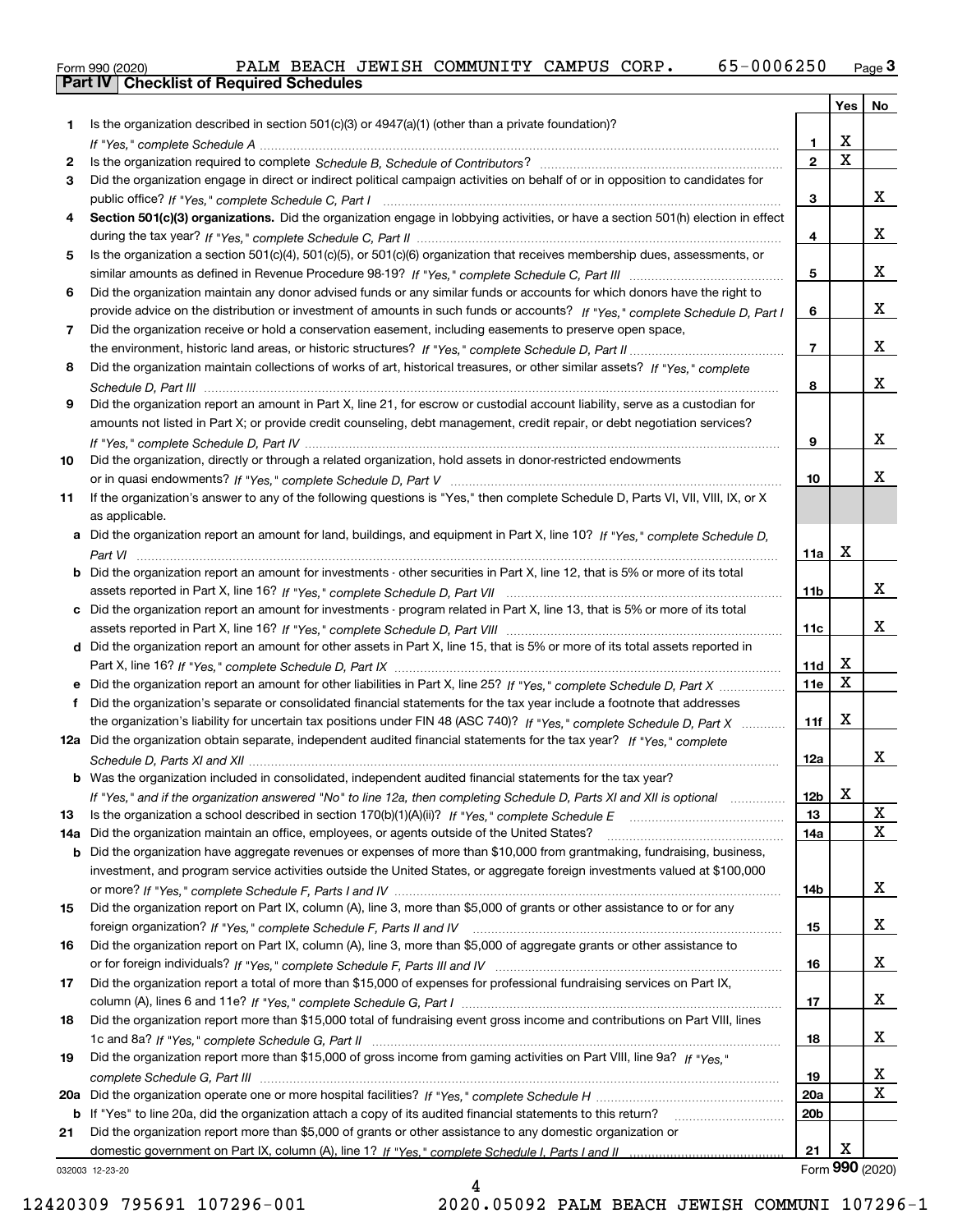Form 990 (2020) PALM BEACH JEWISH COMMUNITY CAMPUS CORP <sub>•</sub> 65-0 0 0 6 250 <sub>Page</sub> 4<br>**Part IV | Checklist of Required Schedules** <sub>(continued)</sub>

*(continued)*

|               |                                                                                                                                                                                                                                                       | 24b             |     |             |
|---------------|-------------------------------------------------------------------------------------------------------------------------------------------------------------------------------------------------------------------------------------------------------|-----------------|-----|-------------|
|               | c Did the organization maintain an escrow account other than a refunding escrow at any time during the year to defease                                                                                                                                |                 |     |             |
|               |                                                                                                                                                                                                                                                       | 24c             |     |             |
|               |                                                                                                                                                                                                                                                       | 24d             |     |             |
|               | 25a Section 501(c)(3), 501(c)(4), and 501(c)(29) organizations. Did the organization engage in an excess benefit                                                                                                                                      |                 |     | x           |
|               |                                                                                                                                                                                                                                                       | 25a             |     |             |
|               | b Is the organization aware that it engaged in an excess benefit transaction with a disqualified person in a prior year, and<br>that the transaction has not been reported on any of the organization's prior Forms 990 or 990-EZ? If "Yes." complete |                 |     |             |
|               |                                                                                                                                                                                                                                                       | 25 <sub>b</sub> |     | X           |
| 26            | Schedule L, Part I<br>Did the organization report any amount on Part X, line 5 or 22, for receivables from or payables to any current                                                                                                                 |                 |     |             |
|               | or former officer, director, trustee, key employee, creator or founder, substantial contributor, or 35%                                                                                                                                               |                 |     |             |
|               |                                                                                                                                                                                                                                                       | 26              |     | x           |
| 27            | Did the organization provide a grant or other assistance to any current or former officer, director, trustee, key employee,                                                                                                                           |                 |     |             |
|               | creator or founder, substantial contributor or employee thereof, a grant selection committee member, or to a 35% controlled                                                                                                                           |                 |     |             |
|               | entity (including an employee thereof) or family member of any of these persons? If "Yes," complete Schedule L, Part III                                                                                                                              | 27              |     | x           |
| 28            | Was the organization a party to a business transaction with one of the following parties (see Schedule L, Part IV                                                                                                                                     |                 |     |             |
|               | instructions, for applicable filing thresholds, conditions, and exceptions):                                                                                                                                                                          |                 |     |             |
|               | a A current or former officer, director, trustee, key employee, creator or founder, or substantial contributor? If                                                                                                                                    |                 |     |             |
|               |                                                                                                                                                                                                                                                       | 28a             |     | X           |
|               |                                                                                                                                                                                                                                                       | 28b             |     | $\mathbf X$ |
|               | c A 35% controlled entity of one or more individuals and/or organizations described in lines 28a or 28b? If                                                                                                                                           |                 |     |             |
|               |                                                                                                                                                                                                                                                       | 28c<br>29       |     | х<br>х      |
| 29<br>30      |                                                                                                                                                                                                                                                       |                 |     |             |
|               | Did the organization receive contributions of art, historical treasures, or other similar assets, or qualified conservation                                                                                                                           | 30              |     | x           |
| 31            | Did the organization liquidate, terminate, or dissolve and cease operations? If "Yes," complete Schedule N, Part I                                                                                                                                    | 31              |     | $\mathbf X$ |
| 32            | Did the organization sell, exchange, dispose of, or transfer more than 25% of its net assets? If "Yes," complete                                                                                                                                      |                 |     |             |
|               |                                                                                                                                                                                                                                                       | 32              |     | x           |
| 33            | Did the organization own 100% of an entity disregarded as separate from the organization under Regulations                                                                                                                                            |                 |     |             |
|               |                                                                                                                                                                                                                                                       | 33              |     | х           |
| 34            | Was the organization related to any tax-exempt or taxable entity? If "Yes," complete Schedule R, Part II, III, or IV, and                                                                                                                             |                 |     |             |
|               |                                                                                                                                                                                                                                                       | 34              | Х   |             |
|               | 35a Did the organization have a controlled entity within the meaning of section 512(b)(13)?                                                                                                                                                           | <b>35a</b>      |     | X           |
|               | b If "Yes" to line 35a, did the organization receive any payment from or engage in any transaction with a controlled entity                                                                                                                           |                 |     |             |
|               |                                                                                                                                                                                                                                                       | 35b             |     |             |
| 36            | Section 501(c)(3) organizations. Did the organization make any transfers to an exempt non-charitable related organization?                                                                                                                            |                 |     |             |
|               |                                                                                                                                                                                                                                                       | 36              |     | х           |
|               |                                                                                                                                                                                                                                                       |                 |     |             |
| 37            | Did the organization conduct more than 5% of its activities through an entity that is not a related organization                                                                                                                                      |                 |     |             |
|               |                                                                                                                                                                                                                                                       | 37              |     | х           |
| 38            | Did the organization complete Schedule O and provide explanations in Schedule O for Part VI, lines 11b and 19?                                                                                                                                        |                 |     |             |
|               | Note: All Form 990 filers are required to complete Schedule O                                                                                                                                                                                         | 38              | х   |             |
| <b>Part V</b> | المساعدة المساعدة المساعدة المساعدة المساعدة المساعدة المساعدة المساعدة المساعدة المساعدة المساعدة المساعدة ال<br>Statements Regarding Other IRS Filings and Tax Compliance                                                                           |                 |     |             |
|               | Check if Schedule O contains a response or note to any line in this Part V                                                                                                                                                                            |                 |     |             |
|               |                                                                                                                                                                                                                                                       |                 | Yes | No          |
|               | 1a                                                                                                                                                                                                                                                    | 0<br>0          |     |             |
| b             | Enter the number of Forms W-2G included in line 1a. Enter -0- if not applicable<br>1 <sub>b</sub>                                                                                                                                                     |                 |     |             |
|               | c Did the organization comply with backup withholding rules for reportable payments to vendors and reportable gaming<br>(gambling) winnings to prize winners?                                                                                         | 1c              |     |             |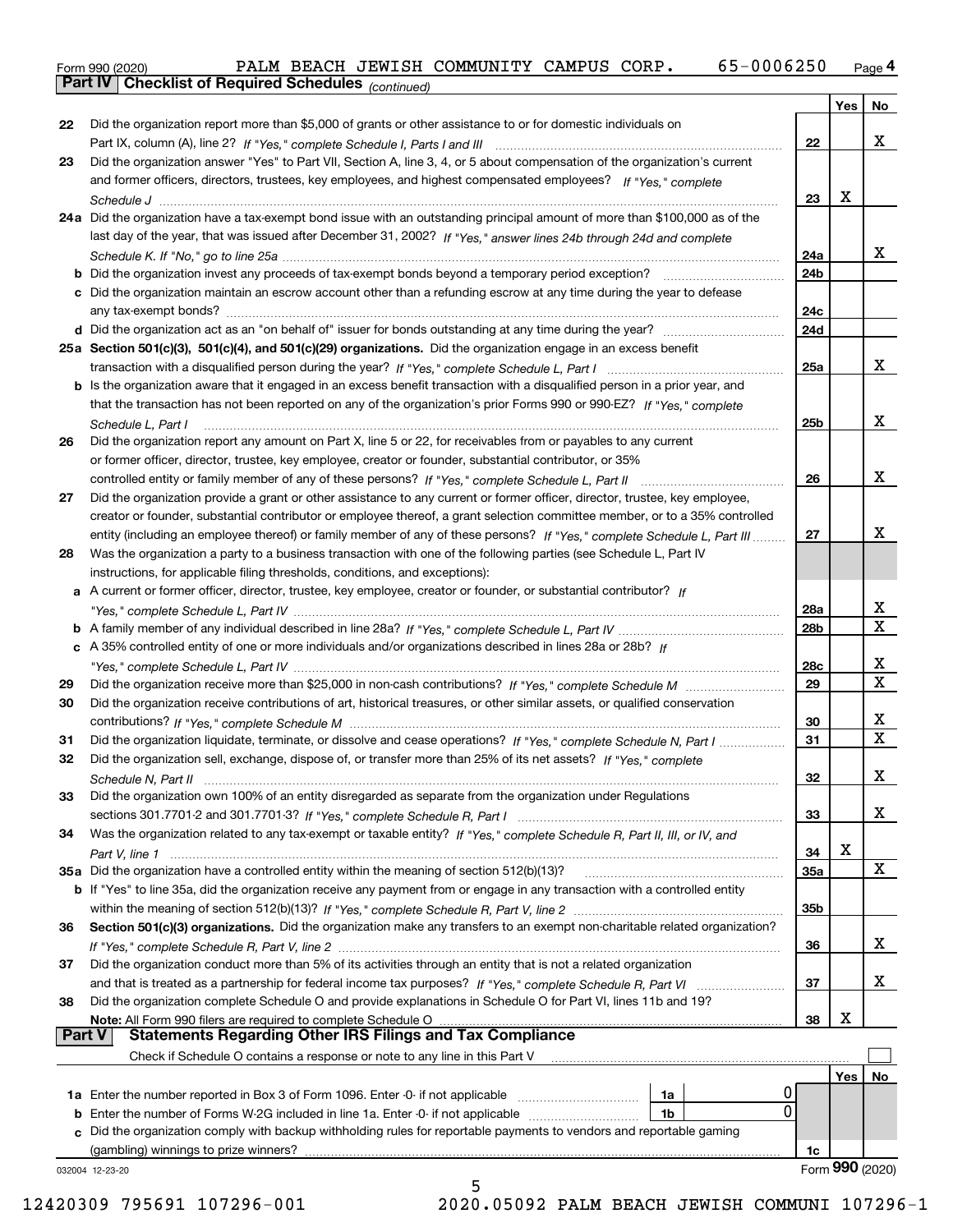| <b>Part V</b><br>Yes  <br>2a Enter the number of employees reported on Form W-3, Transmittal of Wage and Tax Statements,<br>0<br>filed for the calendar year ending with or within the year covered by this return<br>2a<br>2 <sub>b</sub><br>х<br>3a<br>3a Did the organization have unrelated business gross income of \$1,000 or more during the year?<br>3b<br>4a At any time during the calendar year, did the organization have an interest in, or a signature or other authority over, a<br>x<br>4a<br><b>b</b> If "Yes," enter the name of the foreign country $\blacktriangleright$<br>See instructions for filing requirements for FinCEN Form 114, Report of Foreign Bank and Financial Accounts (FBAR).<br>х<br>5a Was the organization a party to a prohibited tax shelter transaction at any time during the tax year?<br>5a<br>X<br>5 <sub>b</sub><br>5c<br>6a Does the organization have annual gross receipts that are normally greater than \$100,000, and did the organization solicit<br>x<br>any contributions that were not tax deductible as charitable contributions?<br>6a<br><b>b</b> If "Yes," did the organization include with every solicitation an express statement that such contributions or gifts<br>were not tax deductible? www.communication.com/www.communication.com/www.communication.com/www.communication.com<br>6b<br>Organizations that may receive deductible contributions under section 170(c).<br>7<br>х<br>Did the organization receive a payment in excess of \$75 made partly as a contribution and partly for goods and services provided to the payor?<br>7a<br>а<br>If "Yes," did the organization notify the donor of the value of the goods or services provided?<br>7b<br>b<br>c Did the organization sell, exchange, or otherwise dispose of tangible personal property for which it was required<br>х<br>7c<br>7d<br>d If "Yes," indicate the number of Forms 8282 filed during the year [11,111] The Section of Holder and The Year<br>х<br>7e<br>Did the organization receive any funds, directly or indirectly, to pay premiums on a personal benefit contract?<br>е<br>X<br>7f<br>Did the organization, during the year, pay premiums, directly or indirectly, on a personal benefit contract?<br>f<br>If the organization received a contribution of qualified intellectual property, did the organization file Form 8899 as required?<br>7g<br>g<br>If the organization received a contribution of cars, boats, airplanes, or other vehicles, did the organization file a Form 1098-C?<br>7h<br>h.<br>Sponsoring organizations maintaining donor advised funds. Did a donor advised fund maintained by the<br>8<br>8<br>sponsoring organization have excess business holdings at any time during the year?<br>Sponsoring organizations maintaining donor advised funds.<br>9<br>Did the sponsoring organization make any taxable distributions under section 4966?<br>9a<br>а<br>9b<br>b<br>Section 501(c)(7) organizations. Enter:<br>10<br>10a<br> 10b<br>Gross receipts, included on Form 990, Part VIII, line 12, for public use of club facilities<br>Section 501(c)(12) organizations. Enter:<br>11<br>Gross income from members or shareholders<br>11a<br>a<br>b Gross income from other sources (Do not net amounts due or paid to other sources against<br>11b<br>12a Section 4947(a)(1) non-exempt charitable trusts. Is the organization filing Form 990 in lieu of Form 1041?<br>12a<br><b>b</b> If "Yes," enter the amount of tax-exempt interest received or accrued during the year <i>manument</i><br>12b<br>Section 501(c)(29) qualified nonprofit health insurance issuers.<br>13<br>a Is the organization licensed to issue qualified health plans in more than one state?<br>13а<br>Note: See the instructions for additional information the organization must report on Schedule O.<br><b>b</b> Enter the amount of reserves the organization is required to maintain by the states in which the<br>13b<br>13 <sub>c</sub><br>с<br>х<br>14a Did the organization receive any payments for indoor tanning services during the tax year?<br>14a<br><b>b</b> If "Yes," has it filed a Form 720 to report these payments? If "No," provide an explanation on Schedule O<br>14b<br>Is the organization subject to the section 4960 tax on payment(s) of more than \$1,000,000 in remuneration or<br>15<br>х<br>15<br>If "Yes," see instructions and file Form 4720, Schedule N.<br>х<br>Is the organization an educational institution subject to the section 4968 excise tax on net investment income?<br>16<br>16<br>If "Yes," complete Form 4720, Schedule O.<br><u>nnn …</u> | 65-0006250<br>PALM BEACH JEWISH COMMUNITY CAMPUS CORP.<br>Form 990 (2020) |  | <u>Page</u> 5 |
|---------------------------------------------------------------------------------------------------------------------------------------------------------------------------------------------------------------------------------------------------------------------------------------------------------------------------------------------------------------------------------------------------------------------------------------------------------------------------------------------------------------------------------------------------------------------------------------------------------------------------------------------------------------------------------------------------------------------------------------------------------------------------------------------------------------------------------------------------------------------------------------------------------------------------------------------------------------------------------------------------------------------------------------------------------------------------------------------------------------------------------------------------------------------------------------------------------------------------------------------------------------------------------------------------------------------------------------------------------------------------------------------------------------------------------------------------------------------------------------------------------------------------------------------------------------------------------------------------------------------------------------------------------------------------------------------------------------------------------------------------------------------------------------------------------------------------------------------------------------------------------------------------------------------------------------------------------------------------------------------------------------------------------------------------------------------------------------------------------------------------------------------------------------------------------------------------------------------------------------------------------------------------------------------------------------------------------------------------------------------------------------------------------------------------------------------------------------------------------------------------------------------------------------------------------------------------------------------------------------------------------------------------------------------------------------------------------------------------------------------------------------------------------------------------------------------------------------------------------------------------------------------------------------------------------------------------------------------------------------------------------------------------------------------------------------------------------------------------------------------------------------------------------------------------------------------------------------------------------------------------------------------------------------------------------------------------------------------------------------------------------------------------------------------------------------------------------------------------------------------------------------------------------------------------------------------------------------------------------------------------------------------------------------------------------------------------------------------------------------------------------------------------------------------------------------------------------------------------------------------------------------------------------------------------------------------------------------------------------------------------------------------------------------------------------------------------------------------------------------------------------------------------------------------------------------------------------------------------------------------------------------------------------------------------------------------------------------------------------------------------------------------------------------------------------------------------------------------------------------------------------------------------------------------------------------------------------------------------------------------------------------------------------------------|---------------------------------------------------------------------------|--|---------------|
|                                                                                                                                                                                                                                                                                                                                                                                                                                                                                                                                                                                                                                                                                                                                                                                                                                                                                                                                                                                                                                                                                                                                                                                                                                                                                                                                                                                                                                                                                                                                                                                                                                                                                                                                                                                                                                                                                                                                                                                                                                                                                                                                                                                                                                                                                                                                                                                                                                                                                                                                                                                                                                                                                                                                                                                                                                                                                                                                                                                                                                                                                                                                                                                                                                                                                                                                                                                                                                                                                                                                                                                                                                                                                                                                                                                                                                                                                                                                                                                                                                                                                                                                                                                                                                                                                                                                                                                                                                                                                                                                                                                                                                                                     | Statements Regarding Other IRS Filings and Tax Compliance (continued)     |  |               |
|                                                                                                                                                                                                                                                                                                                                                                                                                                                                                                                                                                                                                                                                                                                                                                                                                                                                                                                                                                                                                                                                                                                                                                                                                                                                                                                                                                                                                                                                                                                                                                                                                                                                                                                                                                                                                                                                                                                                                                                                                                                                                                                                                                                                                                                                                                                                                                                                                                                                                                                                                                                                                                                                                                                                                                                                                                                                                                                                                                                                                                                                                                                                                                                                                                                                                                                                                                                                                                                                                                                                                                                                                                                                                                                                                                                                                                                                                                                                                                                                                                                                                                                                                                                                                                                                                                                                                                                                                                                                                                                                                                                                                                                                     |                                                                           |  | No            |
|                                                                                                                                                                                                                                                                                                                                                                                                                                                                                                                                                                                                                                                                                                                                                                                                                                                                                                                                                                                                                                                                                                                                                                                                                                                                                                                                                                                                                                                                                                                                                                                                                                                                                                                                                                                                                                                                                                                                                                                                                                                                                                                                                                                                                                                                                                                                                                                                                                                                                                                                                                                                                                                                                                                                                                                                                                                                                                                                                                                                                                                                                                                                                                                                                                                                                                                                                                                                                                                                                                                                                                                                                                                                                                                                                                                                                                                                                                                                                                                                                                                                                                                                                                                                                                                                                                                                                                                                                                                                                                                                                                                                                                                                     |                                                                           |  |               |
|                                                                                                                                                                                                                                                                                                                                                                                                                                                                                                                                                                                                                                                                                                                                                                                                                                                                                                                                                                                                                                                                                                                                                                                                                                                                                                                                                                                                                                                                                                                                                                                                                                                                                                                                                                                                                                                                                                                                                                                                                                                                                                                                                                                                                                                                                                                                                                                                                                                                                                                                                                                                                                                                                                                                                                                                                                                                                                                                                                                                                                                                                                                                                                                                                                                                                                                                                                                                                                                                                                                                                                                                                                                                                                                                                                                                                                                                                                                                                                                                                                                                                                                                                                                                                                                                                                                                                                                                                                                                                                                                                                                                                                                                     |                                                                           |  |               |
|                                                                                                                                                                                                                                                                                                                                                                                                                                                                                                                                                                                                                                                                                                                                                                                                                                                                                                                                                                                                                                                                                                                                                                                                                                                                                                                                                                                                                                                                                                                                                                                                                                                                                                                                                                                                                                                                                                                                                                                                                                                                                                                                                                                                                                                                                                                                                                                                                                                                                                                                                                                                                                                                                                                                                                                                                                                                                                                                                                                                                                                                                                                                                                                                                                                                                                                                                                                                                                                                                                                                                                                                                                                                                                                                                                                                                                                                                                                                                                                                                                                                                                                                                                                                                                                                                                                                                                                                                                                                                                                                                                                                                                                                     |                                                                           |  |               |
|                                                                                                                                                                                                                                                                                                                                                                                                                                                                                                                                                                                                                                                                                                                                                                                                                                                                                                                                                                                                                                                                                                                                                                                                                                                                                                                                                                                                                                                                                                                                                                                                                                                                                                                                                                                                                                                                                                                                                                                                                                                                                                                                                                                                                                                                                                                                                                                                                                                                                                                                                                                                                                                                                                                                                                                                                                                                                                                                                                                                                                                                                                                                                                                                                                                                                                                                                                                                                                                                                                                                                                                                                                                                                                                                                                                                                                                                                                                                                                                                                                                                                                                                                                                                                                                                                                                                                                                                                                                                                                                                                                                                                                                                     |                                                                           |  |               |
|                                                                                                                                                                                                                                                                                                                                                                                                                                                                                                                                                                                                                                                                                                                                                                                                                                                                                                                                                                                                                                                                                                                                                                                                                                                                                                                                                                                                                                                                                                                                                                                                                                                                                                                                                                                                                                                                                                                                                                                                                                                                                                                                                                                                                                                                                                                                                                                                                                                                                                                                                                                                                                                                                                                                                                                                                                                                                                                                                                                                                                                                                                                                                                                                                                                                                                                                                                                                                                                                                                                                                                                                                                                                                                                                                                                                                                                                                                                                                                                                                                                                                                                                                                                                                                                                                                                                                                                                                                                                                                                                                                                                                                                                     |                                                                           |  |               |
|                                                                                                                                                                                                                                                                                                                                                                                                                                                                                                                                                                                                                                                                                                                                                                                                                                                                                                                                                                                                                                                                                                                                                                                                                                                                                                                                                                                                                                                                                                                                                                                                                                                                                                                                                                                                                                                                                                                                                                                                                                                                                                                                                                                                                                                                                                                                                                                                                                                                                                                                                                                                                                                                                                                                                                                                                                                                                                                                                                                                                                                                                                                                                                                                                                                                                                                                                                                                                                                                                                                                                                                                                                                                                                                                                                                                                                                                                                                                                                                                                                                                                                                                                                                                                                                                                                                                                                                                                                                                                                                                                                                                                                                                     |                                                                           |  |               |
|                                                                                                                                                                                                                                                                                                                                                                                                                                                                                                                                                                                                                                                                                                                                                                                                                                                                                                                                                                                                                                                                                                                                                                                                                                                                                                                                                                                                                                                                                                                                                                                                                                                                                                                                                                                                                                                                                                                                                                                                                                                                                                                                                                                                                                                                                                                                                                                                                                                                                                                                                                                                                                                                                                                                                                                                                                                                                                                                                                                                                                                                                                                                                                                                                                                                                                                                                                                                                                                                                                                                                                                                                                                                                                                                                                                                                                                                                                                                                                                                                                                                                                                                                                                                                                                                                                                                                                                                                                                                                                                                                                                                                                                                     |                                                                           |  |               |
|                                                                                                                                                                                                                                                                                                                                                                                                                                                                                                                                                                                                                                                                                                                                                                                                                                                                                                                                                                                                                                                                                                                                                                                                                                                                                                                                                                                                                                                                                                                                                                                                                                                                                                                                                                                                                                                                                                                                                                                                                                                                                                                                                                                                                                                                                                                                                                                                                                                                                                                                                                                                                                                                                                                                                                                                                                                                                                                                                                                                                                                                                                                                                                                                                                                                                                                                                                                                                                                                                                                                                                                                                                                                                                                                                                                                                                                                                                                                                                                                                                                                                                                                                                                                                                                                                                                                                                                                                                                                                                                                                                                                                                                                     |                                                                           |  |               |
|                                                                                                                                                                                                                                                                                                                                                                                                                                                                                                                                                                                                                                                                                                                                                                                                                                                                                                                                                                                                                                                                                                                                                                                                                                                                                                                                                                                                                                                                                                                                                                                                                                                                                                                                                                                                                                                                                                                                                                                                                                                                                                                                                                                                                                                                                                                                                                                                                                                                                                                                                                                                                                                                                                                                                                                                                                                                                                                                                                                                                                                                                                                                                                                                                                                                                                                                                                                                                                                                                                                                                                                                                                                                                                                                                                                                                                                                                                                                                                                                                                                                                                                                                                                                                                                                                                                                                                                                                                                                                                                                                                                                                                                                     |                                                                           |  |               |
|                                                                                                                                                                                                                                                                                                                                                                                                                                                                                                                                                                                                                                                                                                                                                                                                                                                                                                                                                                                                                                                                                                                                                                                                                                                                                                                                                                                                                                                                                                                                                                                                                                                                                                                                                                                                                                                                                                                                                                                                                                                                                                                                                                                                                                                                                                                                                                                                                                                                                                                                                                                                                                                                                                                                                                                                                                                                                                                                                                                                                                                                                                                                                                                                                                                                                                                                                                                                                                                                                                                                                                                                                                                                                                                                                                                                                                                                                                                                                                                                                                                                                                                                                                                                                                                                                                                                                                                                                                                                                                                                                                                                                                                                     |                                                                           |  |               |
|                                                                                                                                                                                                                                                                                                                                                                                                                                                                                                                                                                                                                                                                                                                                                                                                                                                                                                                                                                                                                                                                                                                                                                                                                                                                                                                                                                                                                                                                                                                                                                                                                                                                                                                                                                                                                                                                                                                                                                                                                                                                                                                                                                                                                                                                                                                                                                                                                                                                                                                                                                                                                                                                                                                                                                                                                                                                                                                                                                                                                                                                                                                                                                                                                                                                                                                                                                                                                                                                                                                                                                                                                                                                                                                                                                                                                                                                                                                                                                                                                                                                                                                                                                                                                                                                                                                                                                                                                                                                                                                                                                                                                                                                     |                                                                           |  |               |
|                                                                                                                                                                                                                                                                                                                                                                                                                                                                                                                                                                                                                                                                                                                                                                                                                                                                                                                                                                                                                                                                                                                                                                                                                                                                                                                                                                                                                                                                                                                                                                                                                                                                                                                                                                                                                                                                                                                                                                                                                                                                                                                                                                                                                                                                                                                                                                                                                                                                                                                                                                                                                                                                                                                                                                                                                                                                                                                                                                                                                                                                                                                                                                                                                                                                                                                                                                                                                                                                                                                                                                                                                                                                                                                                                                                                                                                                                                                                                                                                                                                                                                                                                                                                                                                                                                                                                                                                                                                                                                                                                                                                                                                                     |                                                                           |  |               |
|                                                                                                                                                                                                                                                                                                                                                                                                                                                                                                                                                                                                                                                                                                                                                                                                                                                                                                                                                                                                                                                                                                                                                                                                                                                                                                                                                                                                                                                                                                                                                                                                                                                                                                                                                                                                                                                                                                                                                                                                                                                                                                                                                                                                                                                                                                                                                                                                                                                                                                                                                                                                                                                                                                                                                                                                                                                                                                                                                                                                                                                                                                                                                                                                                                                                                                                                                                                                                                                                                                                                                                                                                                                                                                                                                                                                                                                                                                                                                                                                                                                                                                                                                                                                                                                                                                                                                                                                                                                                                                                                                                                                                                                                     |                                                                           |  |               |
|                                                                                                                                                                                                                                                                                                                                                                                                                                                                                                                                                                                                                                                                                                                                                                                                                                                                                                                                                                                                                                                                                                                                                                                                                                                                                                                                                                                                                                                                                                                                                                                                                                                                                                                                                                                                                                                                                                                                                                                                                                                                                                                                                                                                                                                                                                                                                                                                                                                                                                                                                                                                                                                                                                                                                                                                                                                                                                                                                                                                                                                                                                                                                                                                                                                                                                                                                                                                                                                                                                                                                                                                                                                                                                                                                                                                                                                                                                                                                                                                                                                                                                                                                                                                                                                                                                                                                                                                                                                                                                                                                                                                                                                                     |                                                                           |  |               |
|                                                                                                                                                                                                                                                                                                                                                                                                                                                                                                                                                                                                                                                                                                                                                                                                                                                                                                                                                                                                                                                                                                                                                                                                                                                                                                                                                                                                                                                                                                                                                                                                                                                                                                                                                                                                                                                                                                                                                                                                                                                                                                                                                                                                                                                                                                                                                                                                                                                                                                                                                                                                                                                                                                                                                                                                                                                                                                                                                                                                                                                                                                                                                                                                                                                                                                                                                                                                                                                                                                                                                                                                                                                                                                                                                                                                                                                                                                                                                                                                                                                                                                                                                                                                                                                                                                                                                                                                                                                                                                                                                                                                                                                                     |                                                                           |  |               |
|                                                                                                                                                                                                                                                                                                                                                                                                                                                                                                                                                                                                                                                                                                                                                                                                                                                                                                                                                                                                                                                                                                                                                                                                                                                                                                                                                                                                                                                                                                                                                                                                                                                                                                                                                                                                                                                                                                                                                                                                                                                                                                                                                                                                                                                                                                                                                                                                                                                                                                                                                                                                                                                                                                                                                                                                                                                                                                                                                                                                                                                                                                                                                                                                                                                                                                                                                                                                                                                                                                                                                                                                                                                                                                                                                                                                                                                                                                                                                                                                                                                                                                                                                                                                                                                                                                                                                                                                                                                                                                                                                                                                                                                                     |                                                                           |  |               |
|                                                                                                                                                                                                                                                                                                                                                                                                                                                                                                                                                                                                                                                                                                                                                                                                                                                                                                                                                                                                                                                                                                                                                                                                                                                                                                                                                                                                                                                                                                                                                                                                                                                                                                                                                                                                                                                                                                                                                                                                                                                                                                                                                                                                                                                                                                                                                                                                                                                                                                                                                                                                                                                                                                                                                                                                                                                                                                                                                                                                                                                                                                                                                                                                                                                                                                                                                                                                                                                                                                                                                                                                                                                                                                                                                                                                                                                                                                                                                                                                                                                                                                                                                                                                                                                                                                                                                                                                                                                                                                                                                                                                                                                                     |                                                                           |  |               |
|                                                                                                                                                                                                                                                                                                                                                                                                                                                                                                                                                                                                                                                                                                                                                                                                                                                                                                                                                                                                                                                                                                                                                                                                                                                                                                                                                                                                                                                                                                                                                                                                                                                                                                                                                                                                                                                                                                                                                                                                                                                                                                                                                                                                                                                                                                                                                                                                                                                                                                                                                                                                                                                                                                                                                                                                                                                                                                                                                                                                                                                                                                                                                                                                                                                                                                                                                                                                                                                                                                                                                                                                                                                                                                                                                                                                                                                                                                                                                                                                                                                                                                                                                                                                                                                                                                                                                                                                                                                                                                                                                                                                                                                                     |                                                                           |  |               |
|                                                                                                                                                                                                                                                                                                                                                                                                                                                                                                                                                                                                                                                                                                                                                                                                                                                                                                                                                                                                                                                                                                                                                                                                                                                                                                                                                                                                                                                                                                                                                                                                                                                                                                                                                                                                                                                                                                                                                                                                                                                                                                                                                                                                                                                                                                                                                                                                                                                                                                                                                                                                                                                                                                                                                                                                                                                                                                                                                                                                                                                                                                                                                                                                                                                                                                                                                                                                                                                                                                                                                                                                                                                                                                                                                                                                                                                                                                                                                                                                                                                                                                                                                                                                                                                                                                                                                                                                                                                                                                                                                                                                                                                                     |                                                                           |  |               |
|                                                                                                                                                                                                                                                                                                                                                                                                                                                                                                                                                                                                                                                                                                                                                                                                                                                                                                                                                                                                                                                                                                                                                                                                                                                                                                                                                                                                                                                                                                                                                                                                                                                                                                                                                                                                                                                                                                                                                                                                                                                                                                                                                                                                                                                                                                                                                                                                                                                                                                                                                                                                                                                                                                                                                                                                                                                                                                                                                                                                                                                                                                                                                                                                                                                                                                                                                                                                                                                                                                                                                                                                                                                                                                                                                                                                                                                                                                                                                                                                                                                                                                                                                                                                                                                                                                                                                                                                                                                                                                                                                                                                                                                                     |                                                                           |  |               |
|                                                                                                                                                                                                                                                                                                                                                                                                                                                                                                                                                                                                                                                                                                                                                                                                                                                                                                                                                                                                                                                                                                                                                                                                                                                                                                                                                                                                                                                                                                                                                                                                                                                                                                                                                                                                                                                                                                                                                                                                                                                                                                                                                                                                                                                                                                                                                                                                                                                                                                                                                                                                                                                                                                                                                                                                                                                                                                                                                                                                                                                                                                                                                                                                                                                                                                                                                                                                                                                                                                                                                                                                                                                                                                                                                                                                                                                                                                                                                                                                                                                                                                                                                                                                                                                                                                                                                                                                                                                                                                                                                                                                                                                                     |                                                                           |  |               |
|                                                                                                                                                                                                                                                                                                                                                                                                                                                                                                                                                                                                                                                                                                                                                                                                                                                                                                                                                                                                                                                                                                                                                                                                                                                                                                                                                                                                                                                                                                                                                                                                                                                                                                                                                                                                                                                                                                                                                                                                                                                                                                                                                                                                                                                                                                                                                                                                                                                                                                                                                                                                                                                                                                                                                                                                                                                                                                                                                                                                                                                                                                                                                                                                                                                                                                                                                                                                                                                                                                                                                                                                                                                                                                                                                                                                                                                                                                                                                                                                                                                                                                                                                                                                                                                                                                                                                                                                                                                                                                                                                                                                                                                                     |                                                                           |  |               |
|                                                                                                                                                                                                                                                                                                                                                                                                                                                                                                                                                                                                                                                                                                                                                                                                                                                                                                                                                                                                                                                                                                                                                                                                                                                                                                                                                                                                                                                                                                                                                                                                                                                                                                                                                                                                                                                                                                                                                                                                                                                                                                                                                                                                                                                                                                                                                                                                                                                                                                                                                                                                                                                                                                                                                                                                                                                                                                                                                                                                                                                                                                                                                                                                                                                                                                                                                                                                                                                                                                                                                                                                                                                                                                                                                                                                                                                                                                                                                                                                                                                                                                                                                                                                                                                                                                                                                                                                                                                                                                                                                                                                                                                                     |                                                                           |  |               |
|                                                                                                                                                                                                                                                                                                                                                                                                                                                                                                                                                                                                                                                                                                                                                                                                                                                                                                                                                                                                                                                                                                                                                                                                                                                                                                                                                                                                                                                                                                                                                                                                                                                                                                                                                                                                                                                                                                                                                                                                                                                                                                                                                                                                                                                                                                                                                                                                                                                                                                                                                                                                                                                                                                                                                                                                                                                                                                                                                                                                                                                                                                                                                                                                                                                                                                                                                                                                                                                                                                                                                                                                                                                                                                                                                                                                                                                                                                                                                                                                                                                                                                                                                                                                                                                                                                                                                                                                                                                                                                                                                                                                                                                                     |                                                                           |  |               |
|                                                                                                                                                                                                                                                                                                                                                                                                                                                                                                                                                                                                                                                                                                                                                                                                                                                                                                                                                                                                                                                                                                                                                                                                                                                                                                                                                                                                                                                                                                                                                                                                                                                                                                                                                                                                                                                                                                                                                                                                                                                                                                                                                                                                                                                                                                                                                                                                                                                                                                                                                                                                                                                                                                                                                                                                                                                                                                                                                                                                                                                                                                                                                                                                                                                                                                                                                                                                                                                                                                                                                                                                                                                                                                                                                                                                                                                                                                                                                                                                                                                                                                                                                                                                                                                                                                                                                                                                                                                                                                                                                                                                                                                                     |                                                                           |  |               |
|                                                                                                                                                                                                                                                                                                                                                                                                                                                                                                                                                                                                                                                                                                                                                                                                                                                                                                                                                                                                                                                                                                                                                                                                                                                                                                                                                                                                                                                                                                                                                                                                                                                                                                                                                                                                                                                                                                                                                                                                                                                                                                                                                                                                                                                                                                                                                                                                                                                                                                                                                                                                                                                                                                                                                                                                                                                                                                                                                                                                                                                                                                                                                                                                                                                                                                                                                                                                                                                                                                                                                                                                                                                                                                                                                                                                                                                                                                                                                                                                                                                                                                                                                                                                                                                                                                                                                                                                                                                                                                                                                                                                                                                                     |                                                                           |  |               |
|                                                                                                                                                                                                                                                                                                                                                                                                                                                                                                                                                                                                                                                                                                                                                                                                                                                                                                                                                                                                                                                                                                                                                                                                                                                                                                                                                                                                                                                                                                                                                                                                                                                                                                                                                                                                                                                                                                                                                                                                                                                                                                                                                                                                                                                                                                                                                                                                                                                                                                                                                                                                                                                                                                                                                                                                                                                                                                                                                                                                                                                                                                                                                                                                                                                                                                                                                                                                                                                                                                                                                                                                                                                                                                                                                                                                                                                                                                                                                                                                                                                                                                                                                                                                                                                                                                                                                                                                                                                                                                                                                                                                                                                                     |                                                                           |  |               |
|                                                                                                                                                                                                                                                                                                                                                                                                                                                                                                                                                                                                                                                                                                                                                                                                                                                                                                                                                                                                                                                                                                                                                                                                                                                                                                                                                                                                                                                                                                                                                                                                                                                                                                                                                                                                                                                                                                                                                                                                                                                                                                                                                                                                                                                                                                                                                                                                                                                                                                                                                                                                                                                                                                                                                                                                                                                                                                                                                                                                                                                                                                                                                                                                                                                                                                                                                                                                                                                                                                                                                                                                                                                                                                                                                                                                                                                                                                                                                                                                                                                                                                                                                                                                                                                                                                                                                                                                                                                                                                                                                                                                                                                                     |                                                                           |  |               |
|                                                                                                                                                                                                                                                                                                                                                                                                                                                                                                                                                                                                                                                                                                                                                                                                                                                                                                                                                                                                                                                                                                                                                                                                                                                                                                                                                                                                                                                                                                                                                                                                                                                                                                                                                                                                                                                                                                                                                                                                                                                                                                                                                                                                                                                                                                                                                                                                                                                                                                                                                                                                                                                                                                                                                                                                                                                                                                                                                                                                                                                                                                                                                                                                                                                                                                                                                                                                                                                                                                                                                                                                                                                                                                                                                                                                                                                                                                                                                                                                                                                                                                                                                                                                                                                                                                                                                                                                                                                                                                                                                                                                                                                                     |                                                                           |  |               |
|                                                                                                                                                                                                                                                                                                                                                                                                                                                                                                                                                                                                                                                                                                                                                                                                                                                                                                                                                                                                                                                                                                                                                                                                                                                                                                                                                                                                                                                                                                                                                                                                                                                                                                                                                                                                                                                                                                                                                                                                                                                                                                                                                                                                                                                                                                                                                                                                                                                                                                                                                                                                                                                                                                                                                                                                                                                                                                                                                                                                                                                                                                                                                                                                                                                                                                                                                                                                                                                                                                                                                                                                                                                                                                                                                                                                                                                                                                                                                                                                                                                                                                                                                                                                                                                                                                                                                                                                                                                                                                                                                                                                                                                                     |                                                                           |  |               |
|                                                                                                                                                                                                                                                                                                                                                                                                                                                                                                                                                                                                                                                                                                                                                                                                                                                                                                                                                                                                                                                                                                                                                                                                                                                                                                                                                                                                                                                                                                                                                                                                                                                                                                                                                                                                                                                                                                                                                                                                                                                                                                                                                                                                                                                                                                                                                                                                                                                                                                                                                                                                                                                                                                                                                                                                                                                                                                                                                                                                                                                                                                                                                                                                                                                                                                                                                                                                                                                                                                                                                                                                                                                                                                                                                                                                                                                                                                                                                                                                                                                                                                                                                                                                                                                                                                                                                                                                                                                                                                                                                                                                                                                                     |                                                                           |  |               |
|                                                                                                                                                                                                                                                                                                                                                                                                                                                                                                                                                                                                                                                                                                                                                                                                                                                                                                                                                                                                                                                                                                                                                                                                                                                                                                                                                                                                                                                                                                                                                                                                                                                                                                                                                                                                                                                                                                                                                                                                                                                                                                                                                                                                                                                                                                                                                                                                                                                                                                                                                                                                                                                                                                                                                                                                                                                                                                                                                                                                                                                                                                                                                                                                                                                                                                                                                                                                                                                                                                                                                                                                                                                                                                                                                                                                                                                                                                                                                                                                                                                                                                                                                                                                                                                                                                                                                                                                                                                                                                                                                                                                                                                                     |                                                                           |  |               |
|                                                                                                                                                                                                                                                                                                                                                                                                                                                                                                                                                                                                                                                                                                                                                                                                                                                                                                                                                                                                                                                                                                                                                                                                                                                                                                                                                                                                                                                                                                                                                                                                                                                                                                                                                                                                                                                                                                                                                                                                                                                                                                                                                                                                                                                                                                                                                                                                                                                                                                                                                                                                                                                                                                                                                                                                                                                                                                                                                                                                                                                                                                                                                                                                                                                                                                                                                                                                                                                                                                                                                                                                                                                                                                                                                                                                                                                                                                                                                                                                                                                                                                                                                                                                                                                                                                                                                                                                                                                                                                                                                                                                                                                                     |                                                                           |  |               |
|                                                                                                                                                                                                                                                                                                                                                                                                                                                                                                                                                                                                                                                                                                                                                                                                                                                                                                                                                                                                                                                                                                                                                                                                                                                                                                                                                                                                                                                                                                                                                                                                                                                                                                                                                                                                                                                                                                                                                                                                                                                                                                                                                                                                                                                                                                                                                                                                                                                                                                                                                                                                                                                                                                                                                                                                                                                                                                                                                                                                                                                                                                                                                                                                                                                                                                                                                                                                                                                                                                                                                                                                                                                                                                                                                                                                                                                                                                                                                                                                                                                                                                                                                                                                                                                                                                                                                                                                                                                                                                                                                                                                                                                                     |                                                                           |  |               |
|                                                                                                                                                                                                                                                                                                                                                                                                                                                                                                                                                                                                                                                                                                                                                                                                                                                                                                                                                                                                                                                                                                                                                                                                                                                                                                                                                                                                                                                                                                                                                                                                                                                                                                                                                                                                                                                                                                                                                                                                                                                                                                                                                                                                                                                                                                                                                                                                                                                                                                                                                                                                                                                                                                                                                                                                                                                                                                                                                                                                                                                                                                                                                                                                                                                                                                                                                                                                                                                                                                                                                                                                                                                                                                                                                                                                                                                                                                                                                                                                                                                                                                                                                                                                                                                                                                                                                                                                                                                                                                                                                                                                                                                                     |                                                                           |  |               |
|                                                                                                                                                                                                                                                                                                                                                                                                                                                                                                                                                                                                                                                                                                                                                                                                                                                                                                                                                                                                                                                                                                                                                                                                                                                                                                                                                                                                                                                                                                                                                                                                                                                                                                                                                                                                                                                                                                                                                                                                                                                                                                                                                                                                                                                                                                                                                                                                                                                                                                                                                                                                                                                                                                                                                                                                                                                                                                                                                                                                                                                                                                                                                                                                                                                                                                                                                                                                                                                                                                                                                                                                                                                                                                                                                                                                                                                                                                                                                                                                                                                                                                                                                                                                                                                                                                                                                                                                                                                                                                                                                                                                                                                                     |                                                                           |  |               |
|                                                                                                                                                                                                                                                                                                                                                                                                                                                                                                                                                                                                                                                                                                                                                                                                                                                                                                                                                                                                                                                                                                                                                                                                                                                                                                                                                                                                                                                                                                                                                                                                                                                                                                                                                                                                                                                                                                                                                                                                                                                                                                                                                                                                                                                                                                                                                                                                                                                                                                                                                                                                                                                                                                                                                                                                                                                                                                                                                                                                                                                                                                                                                                                                                                                                                                                                                                                                                                                                                                                                                                                                                                                                                                                                                                                                                                                                                                                                                                                                                                                                                                                                                                                                                                                                                                                                                                                                                                                                                                                                                                                                                                                                     |                                                                           |  |               |
|                                                                                                                                                                                                                                                                                                                                                                                                                                                                                                                                                                                                                                                                                                                                                                                                                                                                                                                                                                                                                                                                                                                                                                                                                                                                                                                                                                                                                                                                                                                                                                                                                                                                                                                                                                                                                                                                                                                                                                                                                                                                                                                                                                                                                                                                                                                                                                                                                                                                                                                                                                                                                                                                                                                                                                                                                                                                                                                                                                                                                                                                                                                                                                                                                                                                                                                                                                                                                                                                                                                                                                                                                                                                                                                                                                                                                                                                                                                                                                                                                                                                                                                                                                                                                                                                                                                                                                                                                                                                                                                                                                                                                                                                     |                                                                           |  |               |
|                                                                                                                                                                                                                                                                                                                                                                                                                                                                                                                                                                                                                                                                                                                                                                                                                                                                                                                                                                                                                                                                                                                                                                                                                                                                                                                                                                                                                                                                                                                                                                                                                                                                                                                                                                                                                                                                                                                                                                                                                                                                                                                                                                                                                                                                                                                                                                                                                                                                                                                                                                                                                                                                                                                                                                                                                                                                                                                                                                                                                                                                                                                                                                                                                                                                                                                                                                                                                                                                                                                                                                                                                                                                                                                                                                                                                                                                                                                                                                                                                                                                                                                                                                                                                                                                                                                                                                                                                                                                                                                                                                                                                                                                     |                                                                           |  |               |
|                                                                                                                                                                                                                                                                                                                                                                                                                                                                                                                                                                                                                                                                                                                                                                                                                                                                                                                                                                                                                                                                                                                                                                                                                                                                                                                                                                                                                                                                                                                                                                                                                                                                                                                                                                                                                                                                                                                                                                                                                                                                                                                                                                                                                                                                                                                                                                                                                                                                                                                                                                                                                                                                                                                                                                                                                                                                                                                                                                                                                                                                                                                                                                                                                                                                                                                                                                                                                                                                                                                                                                                                                                                                                                                                                                                                                                                                                                                                                                                                                                                                                                                                                                                                                                                                                                                                                                                                                                                                                                                                                                                                                                                                     |                                                                           |  |               |
|                                                                                                                                                                                                                                                                                                                                                                                                                                                                                                                                                                                                                                                                                                                                                                                                                                                                                                                                                                                                                                                                                                                                                                                                                                                                                                                                                                                                                                                                                                                                                                                                                                                                                                                                                                                                                                                                                                                                                                                                                                                                                                                                                                                                                                                                                                                                                                                                                                                                                                                                                                                                                                                                                                                                                                                                                                                                                                                                                                                                                                                                                                                                                                                                                                                                                                                                                                                                                                                                                                                                                                                                                                                                                                                                                                                                                                                                                                                                                                                                                                                                                                                                                                                                                                                                                                                                                                                                                                                                                                                                                                                                                                                                     |                                                                           |  |               |
|                                                                                                                                                                                                                                                                                                                                                                                                                                                                                                                                                                                                                                                                                                                                                                                                                                                                                                                                                                                                                                                                                                                                                                                                                                                                                                                                                                                                                                                                                                                                                                                                                                                                                                                                                                                                                                                                                                                                                                                                                                                                                                                                                                                                                                                                                                                                                                                                                                                                                                                                                                                                                                                                                                                                                                                                                                                                                                                                                                                                                                                                                                                                                                                                                                                                                                                                                                                                                                                                                                                                                                                                                                                                                                                                                                                                                                                                                                                                                                                                                                                                                                                                                                                                                                                                                                                                                                                                                                                                                                                                                                                                                                                                     |                                                                           |  |               |
|                                                                                                                                                                                                                                                                                                                                                                                                                                                                                                                                                                                                                                                                                                                                                                                                                                                                                                                                                                                                                                                                                                                                                                                                                                                                                                                                                                                                                                                                                                                                                                                                                                                                                                                                                                                                                                                                                                                                                                                                                                                                                                                                                                                                                                                                                                                                                                                                                                                                                                                                                                                                                                                                                                                                                                                                                                                                                                                                                                                                                                                                                                                                                                                                                                                                                                                                                                                                                                                                                                                                                                                                                                                                                                                                                                                                                                                                                                                                                                                                                                                                                                                                                                                                                                                                                                                                                                                                                                                                                                                                                                                                                                                                     |                                                                           |  |               |
|                                                                                                                                                                                                                                                                                                                                                                                                                                                                                                                                                                                                                                                                                                                                                                                                                                                                                                                                                                                                                                                                                                                                                                                                                                                                                                                                                                                                                                                                                                                                                                                                                                                                                                                                                                                                                                                                                                                                                                                                                                                                                                                                                                                                                                                                                                                                                                                                                                                                                                                                                                                                                                                                                                                                                                                                                                                                                                                                                                                                                                                                                                                                                                                                                                                                                                                                                                                                                                                                                                                                                                                                                                                                                                                                                                                                                                                                                                                                                                                                                                                                                                                                                                                                                                                                                                                                                                                                                                                                                                                                                                                                                                                                     |                                                                           |  |               |
|                                                                                                                                                                                                                                                                                                                                                                                                                                                                                                                                                                                                                                                                                                                                                                                                                                                                                                                                                                                                                                                                                                                                                                                                                                                                                                                                                                                                                                                                                                                                                                                                                                                                                                                                                                                                                                                                                                                                                                                                                                                                                                                                                                                                                                                                                                                                                                                                                                                                                                                                                                                                                                                                                                                                                                                                                                                                                                                                                                                                                                                                                                                                                                                                                                                                                                                                                                                                                                                                                                                                                                                                                                                                                                                                                                                                                                                                                                                                                                                                                                                                                                                                                                                                                                                                                                                                                                                                                                                                                                                                                                                                                                                                     |                                                                           |  |               |
|                                                                                                                                                                                                                                                                                                                                                                                                                                                                                                                                                                                                                                                                                                                                                                                                                                                                                                                                                                                                                                                                                                                                                                                                                                                                                                                                                                                                                                                                                                                                                                                                                                                                                                                                                                                                                                                                                                                                                                                                                                                                                                                                                                                                                                                                                                                                                                                                                                                                                                                                                                                                                                                                                                                                                                                                                                                                                                                                                                                                                                                                                                                                                                                                                                                                                                                                                                                                                                                                                                                                                                                                                                                                                                                                                                                                                                                                                                                                                                                                                                                                                                                                                                                                                                                                                                                                                                                                                                                                                                                                                                                                                                                                     |                                                                           |  |               |
|                                                                                                                                                                                                                                                                                                                                                                                                                                                                                                                                                                                                                                                                                                                                                                                                                                                                                                                                                                                                                                                                                                                                                                                                                                                                                                                                                                                                                                                                                                                                                                                                                                                                                                                                                                                                                                                                                                                                                                                                                                                                                                                                                                                                                                                                                                                                                                                                                                                                                                                                                                                                                                                                                                                                                                                                                                                                                                                                                                                                                                                                                                                                                                                                                                                                                                                                                                                                                                                                                                                                                                                                                                                                                                                                                                                                                                                                                                                                                                                                                                                                                                                                                                                                                                                                                                                                                                                                                                                                                                                                                                                                                                                                     |                                                                           |  |               |
|                                                                                                                                                                                                                                                                                                                                                                                                                                                                                                                                                                                                                                                                                                                                                                                                                                                                                                                                                                                                                                                                                                                                                                                                                                                                                                                                                                                                                                                                                                                                                                                                                                                                                                                                                                                                                                                                                                                                                                                                                                                                                                                                                                                                                                                                                                                                                                                                                                                                                                                                                                                                                                                                                                                                                                                                                                                                                                                                                                                                                                                                                                                                                                                                                                                                                                                                                                                                                                                                                                                                                                                                                                                                                                                                                                                                                                                                                                                                                                                                                                                                                                                                                                                                                                                                                                                                                                                                                                                                                                                                                                                                                                                                     |                                                                           |  |               |
|                                                                                                                                                                                                                                                                                                                                                                                                                                                                                                                                                                                                                                                                                                                                                                                                                                                                                                                                                                                                                                                                                                                                                                                                                                                                                                                                                                                                                                                                                                                                                                                                                                                                                                                                                                                                                                                                                                                                                                                                                                                                                                                                                                                                                                                                                                                                                                                                                                                                                                                                                                                                                                                                                                                                                                                                                                                                                                                                                                                                                                                                                                                                                                                                                                                                                                                                                                                                                                                                                                                                                                                                                                                                                                                                                                                                                                                                                                                                                                                                                                                                                                                                                                                                                                                                                                                                                                                                                                                                                                                                                                                                                                                                     |                                                                           |  |               |
|                                                                                                                                                                                                                                                                                                                                                                                                                                                                                                                                                                                                                                                                                                                                                                                                                                                                                                                                                                                                                                                                                                                                                                                                                                                                                                                                                                                                                                                                                                                                                                                                                                                                                                                                                                                                                                                                                                                                                                                                                                                                                                                                                                                                                                                                                                                                                                                                                                                                                                                                                                                                                                                                                                                                                                                                                                                                                                                                                                                                                                                                                                                                                                                                                                                                                                                                                                                                                                                                                                                                                                                                                                                                                                                                                                                                                                                                                                                                                                                                                                                                                                                                                                                                                                                                                                                                                                                                                                                                                                                                                                                                                                                                     |                                                                           |  |               |
|                                                                                                                                                                                                                                                                                                                                                                                                                                                                                                                                                                                                                                                                                                                                                                                                                                                                                                                                                                                                                                                                                                                                                                                                                                                                                                                                                                                                                                                                                                                                                                                                                                                                                                                                                                                                                                                                                                                                                                                                                                                                                                                                                                                                                                                                                                                                                                                                                                                                                                                                                                                                                                                                                                                                                                                                                                                                                                                                                                                                                                                                                                                                                                                                                                                                                                                                                                                                                                                                                                                                                                                                                                                                                                                                                                                                                                                                                                                                                                                                                                                                                                                                                                                                                                                                                                                                                                                                                                                                                                                                                                                                                                                                     |                                                                           |  |               |
|                                                                                                                                                                                                                                                                                                                                                                                                                                                                                                                                                                                                                                                                                                                                                                                                                                                                                                                                                                                                                                                                                                                                                                                                                                                                                                                                                                                                                                                                                                                                                                                                                                                                                                                                                                                                                                                                                                                                                                                                                                                                                                                                                                                                                                                                                                                                                                                                                                                                                                                                                                                                                                                                                                                                                                                                                                                                                                                                                                                                                                                                                                                                                                                                                                                                                                                                                                                                                                                                                                                                                                                                                                                                                                                                                                                                                                                                                                                                                                                                                                                                                                                                                                                                                                                                                                                                                                                                                                                                                                                                                                                                                                                                     |                                                                           |  |               |
|                                                                                                                                                                                                                                                                                                                                                                                                                                                                                                                                                                                                                                                                                                                                                                                                                                                                                                                                                                                                                                                                                                                                                                                                                                                                                                                                                                                                                                                                                                                                                                                                                                                                                                                                                                                                                                                                                                                                                                                                                                                                                                                                                                                                                                                                                                                                                                                                                                                                                                                                                                                                                                                                                                                                                                                                                                                                                                                                                                                                                                                                                                                                                                                                                                                                                                                                                                                                                                                                                                                                                                                                                                                                                                                                                                                                                                                                                                                                                                                                                                                                                                                                                                                                                                                                                                                                                                                                                                                                                                                                                                                                                                                                     |                                                                           |  |               |

Form (2020) **990**

032005 12-23-20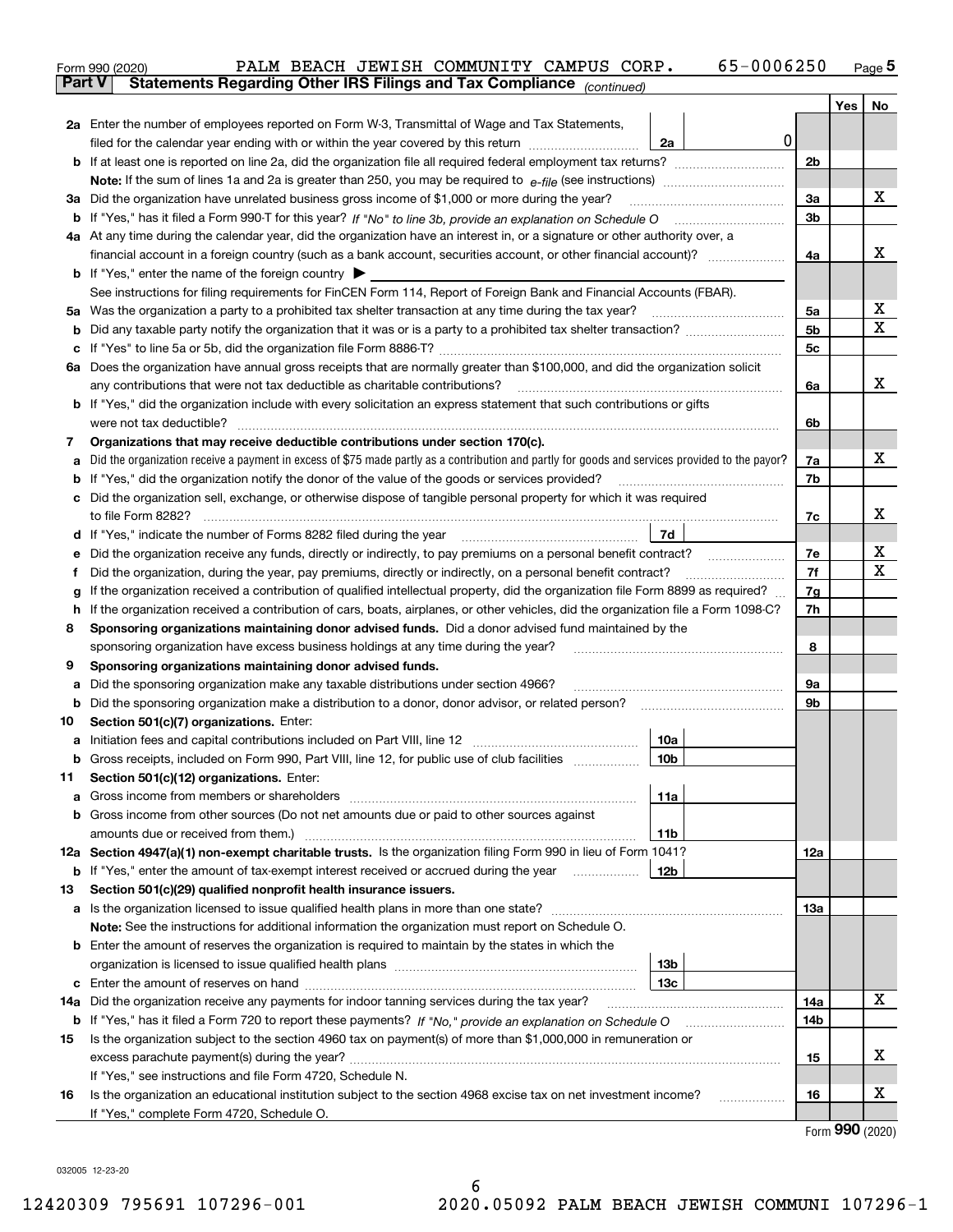|  | Form 990 (2020) |
|--|-----------------|
|  |                 |

#### Form 990 (2020) PALM BEACH JEWISH COMMUNITY CAMPUS CORP. 65-0006250 <sub>Page</sub>

*For each "Yes" response to lines 2 through 7b below, and for a "No" response* **6Part VI Governance, Management, and Disclosure**  *to line 8a, 8b, or 10b below, describe the circumstances, processes, or changes on Schedule O. See instructions.*

|              |                                                                                                                                                                               |                               |   |                     | Yes             | No                      |
|--------------|-------------------------------------------------------------------------------------------------------------------------------------------------------------------------------|-------------------------------|---|---------------------|-----------------|-------------------------|
|              | <b>1a</b> Enter the number of voting members of the governing body at the end of the tax year                                                                                 | 1a                            | 4 |                     |                 |                         |
|              | If there are material differences in voting rights among members of the governing body, or if the governing                                                                   |                               |   |                     |                 |                         |
|              | body delegated broad authority to an executive committee or similar committee, explain on Schedule O.                                                                         |                               | 4 |                     |                 |                         |
|              |                                                                                                                                                                               | 1b                            |   |                     |                 |                         |
| $\mathbf{2}$ | Did any officer, director, trustee, or key employee have a family relationship or a business relationship with any other                                                      |                               |   |                     |                 | X                       |
|              | officer, director, trustee, or key employee?                                                                                                                                  |                               |   | $\mathbf{2}$        |                 |                         |
| 3            | Did the organization delegate control over management duties customarily performed by or under the direct supervision                                                         |                               |   |                     |                 | X                       |
|              |                                                                                                                                                                               |                               |   | 3<br>$\overline{4}$ |                 | $\overline{\mathbf{x}}$ |
| 4            | Did the organization make any significant changes to its governing documents since the prior Form 990 was filed?                                                              |                               |   |                     |                 | X                       |
| 5            |                                                                                                                                                                               |                               |   | 5                   | X               |                         |
| 6            | Did the organization have members or stockholders?                                                                                                                            |                               |   | 6                   |                 |                         |
|              | 7a Did the organization have members, stockholders, or other persons who had the power to elect or appoint one or                                                             |                               |   |                     |                 |                         |
|              |                                                                                                                                                                               |                               |   | 7a                  | x               |                         |
|              | <b>b</b> Are any governance decisions of the organization reserved to (or subject to approval by) members, stockholders, or                                                   |                               |   |                     |                 |                         |
|              | persons other than the governing body?                                                                                                                                        |                               |   | 7b                  | X               |                         |
| 8            | Did the organization contemporaneously document the meetings held or written actions undertaken during the year by the following:                                             |                               |   |                     |                 |                         |
| a            |                                                                                                                                                                               |                               |   | 8a                  | X               |                         |
|              |                                                                                                                                                                               |                               |   | 8b                  | X               |                         |
| 9            | Is there any officer, director, trustee, or key employee listed in Part VII, Section A, who cannot be reached at the                                                          |                               |   |                     |                 |                         |
|              |                                                                                                                                                                               |                               |   | 9                   |                 | х                       |
|              | Section B. Policies (This Section B requests information about policies not required by the Internal Revenue Code.)                                                           |                               |   |                     |                 |                         |
|              |                                                                                                                                                                               |                               |   |                     | Yes             | No                      |
|              |                                                                                                                                                                               |                               |   | 10a                 |                 | X                       |
|              | <b>b</b> If "Yes," did the organization have written policies and procedures governing the activities of such chapters, affiliates,                                           |                               |   |                     |                 |                         |
|              |                                                                                                                                                                               |                               |   | 10 <sub>b</sub>     |                 |                         |
|              | 11a Has the organization provided a complete copy of this Form 990 to all members of its governing body before filing the form?                                               |                               |   | 11a                 | X               |                         |
|              | <b>b</b> Describe in Schedule O the process, if any, used by the organization to review this Form 990.                                                                        |                               |   |                     |                 |                         |
|              |                                                                                                                                                                               |                               |   | 12a                 | X               |                         |
| b            |                                                                                                                                                                               |                               |   | 12b                 | X               |                         |
|              | c Did the organization regularly and consistently monitor and enforce compliance with the policy? If "Yes," describe                                                          |                               |   |                     |                 |                         |
|              | in Schedule O how this was done manufactured and continuum control of the Schedule O how this was done manufactured and continuum control of the Schedule O how this was done |                               |   | 12c                 | х               |                         |
| 13           |                                                                                                                                                                               |                               |   | 13                  | X               |                         |
| 14           | Did the organization have a written document retention and destruction policy? manufactured and the organization have a written document retention and destruction policy?    |                               |   | 14                  | X               |                         |
| 15           | Did the process for determining compensation of the following persons include a review and approval by independent                                                            |                               |   |                     |                 |                         |
|              | persons, comparability data, and contemporaneous substantiation of the deliberation and decision?                                                                             |                               |   |                     |                 |                         |
|              |                                                                                                                                                                               |                               |   | 15a                 |                 | X                       |
|              |                                                                                                                                                                               |                               |   | 15 <sub>b</sub>     |                 | $\mathbf X$             |
|              | If "Yes" to line 15a or 15b, describe the process in Schedule O (see instructions).                                                                                           |                               |   |                     |                 |                         |
|              | 16a Did the organization invest in, contribute assets to, or participate in a joint venture or similar arrangement with a                                                     |                               |   |                     |                 |                         |
|              | taxable entity during the year?                                                                                                                                               |                               |   | 16a                 |                 | X                       |
|              | <b>b</b> If "Yes," did the organization follow a written policy or procedure requiring the organization to evaluate its participation                                         |                               |   |                     |                 |                         |
|              | in joint venture arrangements under applicable federal tax law, and take steps to safeguard the organization's                                                                |                               |   |                     |                 |                         |
|              |                                                                                                                                                                               |                               |   | 16b                 |                 |                         |
|              | <b>Section C. Disclosure</b>                                                                                                                                                  |                               |   |                     |                 |                         |
| 17           | List the states with which a copy of this Form 990 is required to be filed $\blacktriangleright$ $FL$                                                                         |                               |   |                     |                 |                         |
| 18           | Section 6104 requires an organization to make its Forms 1023 (1024 or 1024-A, if applicable), 990, and 990-T (Section 501(c)(3)s only) available                              |                               |   |                     |                 |                         |
|              | for public inspection. Indicate how you made these available. Check all that apply.                                                                                           |                               |   |                     |                 |                         |
|              | $\lfloor X \rfloor$ Own website<br>$X$ Upon request<br>Another's website                                                                                                      | Other (explain on Schedule O) |   |                     |                 |                         |
| 19           | Describe on Schedule O whether (and if so, how) the organization made its governing documents, conflict of interest policy, and financial                                     |                               |   |                     |                 |                         |
|              | statements available to the public during the tax year.                                                                                                                       |                               |   |                     |                 |                         |
| 20           | State the name, address, and telephone number of the person who possesses the organization's books and records                                                                |                               |   |                     |                 |                         |
|              | KATHY SIGALL, CHIEF FINANCIAL OFFICER - 5614780700                                                                                                                            |                               |   |                     |                 |                         |
|              | 1 HARVARD CICLE, SUITE 100, WEST PALM BEACH, FL                                                                                                                               | 33409                         |   |                     |                 |                         |
|              |                                                                                                                                                                               |                               |   |                     | Form 990 (2020) |                         |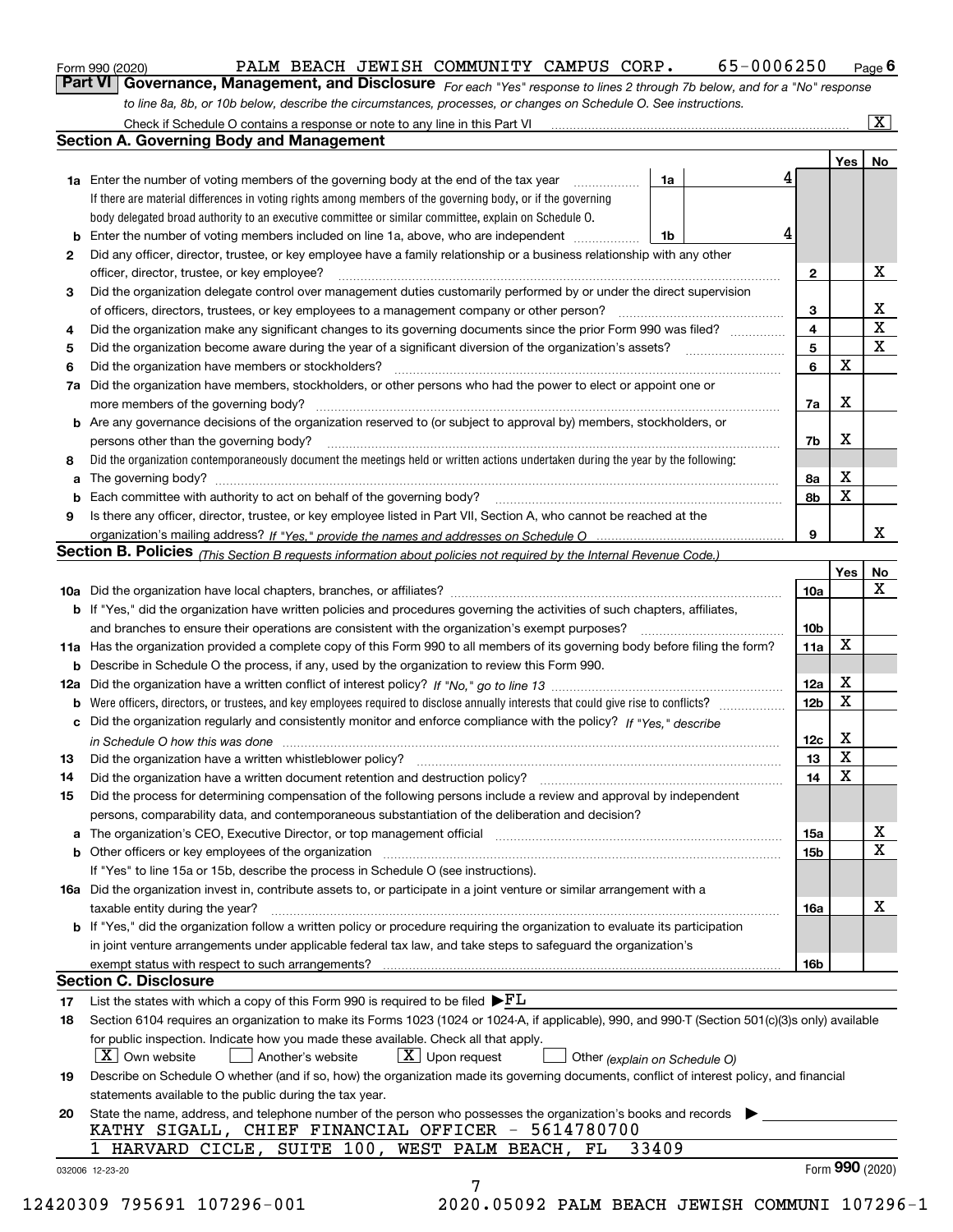$\mathcal{L}^{\text{max}}$ 

**7Part VII Compensation of Officers, Directors, Trustees, Key Employees, Highest Compensated Employees, and Independent Contractors**

Check if Schedule O contains a response or note to any line in this Part VII

**Section A. Officers, Directors, Trustees, Key Employees, and Highest Compensated Employees**

**1a**  Complete this table for all persons required to be listed. Report compensation for the calendar year ending with or within the organization's tax year. **•** List all of the organization's current officers, directors, trustees (whether individuals or organizations), regardless of amount of compensation.

Enter -0- in columns (D), (E), and (F) if no compensation was paid.

 $\bullet$  List all of the organization's  $\,$ current key employees, if any. See instructions for definition of "key employee."

**•** List the organization's five current highest compensated employees (other than an officer, director, trustee, or key employee) who received reportable compensation (Box 5 of Form W-2 and/or Box 7 of Form 1099-MISC) of more than \$100,000 from the organization and any related organizations.

**•** List all of the organization's former officers, key employees, and highest compensated employees who received more than \$100,000 of reportable compensation from the organization and any related organizations.

**former directors or trustees**  ¥ List all of the organization's that received, in the capacity as a former director or trustee of the organization, more than \$10,000 of reportable compensation from the organization and any related organizations.

See instructions for the order in which to list the persons above.

Check this box if neither the organization nor any related organization compensated any current officer, director, or trustee.  $\mathcal{L}^{\text{max}}$ 

| (A)                       | (B)            | (C)                                     |                                                                  | (D)                     | (E)                          | (F)                              |           |                 |                 |               |
|---------------------------|----------------|-----------------------------------------|------------------------------------------------------------------|-------------------------|------------------------------|----------------------------------|-----------|-----------------|-----------------|---------------|
| Name and title            | Average        | Position<br>(do not check more than one |                                                                  | Reportable              | Reportable                   | Estimated                        |           |                 |                 |               |
|                           | hours per      |                                         | box, unless person is both an<br>officer and a director/trustee) |                         | compensation<br>compensation |                                  | amount of |                 |                 |               |
|                           | week           |                                         |                                                                  |                         |                              |                                  |           | from            | from related    | other         |
|                           | (list any      |                                         |                                                                  |                         |                              |                                  |           | the             | organizations   | compensation  |
|                           | hours for      |                                         |                                                                  |                         |                              |                                  |           | organization    | (W-2/1099-MISC) | from the      |
|                           | related        |                                         |                                                                  |                         |                              |                                  |           | (W-2/1099-MISC) |                 | organization  |
|                           | organizations  |                                         |                                                                  |                         |                              |                                  |           |                 |                 | and related   |
|                           | below<br>line) | ndividual trustee or director           | nstitutional trustee                                             | Officer                 | key employee                 | Highest compensated<br> employee | Former    |                 |                 | organizations |
| MICHAEL HOFFMAN<br>(1)    | 2.00           |                                         |                                                                  |                         |                              |                                  |           |                 |                 |               |
| CHIEF EXECUTIVE OFFICER   | 53.00          |                                         |                                                                  | $\mathbf X$             |                              |                                  |           | $\mathbf 0$ .   | 313,701.        | 47,731.       |
| MATTHEW KERNKRAUT<br>(2)  | 1.00           |                                         |                                                                  |                         |                              |                                  |           |                 |                 |               |
| CHIEF DEVELOPMENT OFFICER | 44.00          |                                         |                                                                  |                         |                              | X                                |           | $\mathbf 0$ .   | 257,957.        | 44,101.       |
| KATHY SIGALL<br>(3)       | 1.00           |                                         |                                                                  |                         |                              |                                  |           |                 |                 |               |
| CHIEF FINANCIAL OFFICER   | 44.00          |                                         |                                                                  | $\mathbf X$             |                              |                                  |           | 0.              | 191,223.        | 24,308.       |
| MINDY HANKEN<br>(4)       | 1.00           |                                         |                                                                  |                         |                              |                                  |           |                 |                 |               |
| CHIEF PROGRAM OFFICER     | 44.00          |                                         |                                                                  |                         |                              | X                                |           | 0.              | 171,787.        | 23,141.       |
| SARAH ROGERS<br>(5)       | 1.00           |                                         |                                                                  |                         |                              |                                  |           |                 |                 |               |
| SENIOR VP OF DEVELOPMENT  | 44.00          |                                         |                                                                  |                         |                              | X                                |           | 0.              | 161,380.        | 25,988.       |
| LISABETH ROCK<br>(6)      | 1.00           |                                         |                                                                  |                         |                              |                                  |           |                 |                 |               |
| EXECUTIVE DIRECTOR, JCF   | 44.00          |                                         |                                                                  |                         |                              | X                                |           | 0.              | 157,933.        | 16,577.       |
| ILAN HURVITZ<br>(7)       | 1.00           |                                         |                                                                  |                         |                              |                                  |           |                 |                 |               |
| CHIEF PLANNING OFFICER    | 44.00          |                                         |                                                                  |                         |                              | X                                |           | 0.              | 154,183.        | 13,148.       |
| IRA GERSTEIN<br>(8)       | 2.00           |                                         |                                                                  |                         |                              |                                  |           |                 |                 |               |
| IMMEDIATE PAST PRESIDENT  | 4.00           | $\mathbf X$                             |                                                                  | $\mathbf X$             |                              |                                  |           | 0.              | 0.              | 0.            |
| (9) HOPE SILVERMAN        | 2.00           |                                         |                                                                  |                         |                              |                                  |           |                 |                 |               |
| PRESDIENT                 | 12.00          | $\mathbf X$                             |                                                                  | $\mathbf X$             |                              |                                  |           | 0.              | $\mathbf 0$ .   | 0.            |
| (10) ROBERT GORDON        | 2.00           |                                         |                                                                  |                         |                              |                                  |           |                 |                 |               |
| <b>TREASURER</b>          | 4.00           | $\overline{\text{X}}$                   |                                                                  | $\overline{\mathbf{X}}$ |                              |                                  |           | 0.              | $\mathbf{0}$ .  | 0.            |
| (11) ARTHUR LORING        | 2.00           |                                         |                                                                  |                         |                              |                                  |           |                 |                 |               |
| <b>SECRETARY</b>          | 4.00           | $\mathbf X$                             |                                                                  | $\mathbf X$             |                              |                                  |           | 0.              | $\mathbf 0$ .   | 0.            |
|                           |                |                                         |                                                                  |                         |                              |                                  |           |                 |                 |               |
|                           |                |                                         |                                                                  |                         |                              |                                  |           |                 |                 |               |
|                           |                |                                         |                                                                  |                         |                              |                                  |           |                 |                 |               |
|                           |                |                                         |                                                                  |                         |                              |                                  |           |                 |                 |               |
|                           |                |                                         |                                                                  |                         |                              |                                  |           |                 |                 |               |
|                           |                |                                         |                                                                  |                         |                              |                                  |           |                 |                 |               |
|                           |                |                                         |                                                                  |                         |                              |                                  |           |                 |                 |               |
|                           |                |                                         |                                                                  |                         |                              |                                  |           |                 |                 |               |
|                           |                |                                         |                                                                  |                         |                              |                                  |           |                 |                 |               |
|                           |                |                                         |                                                                  |                         |                              |                                  |           |                 |                 |               |

032007 12-23-20

Form (2020) **990**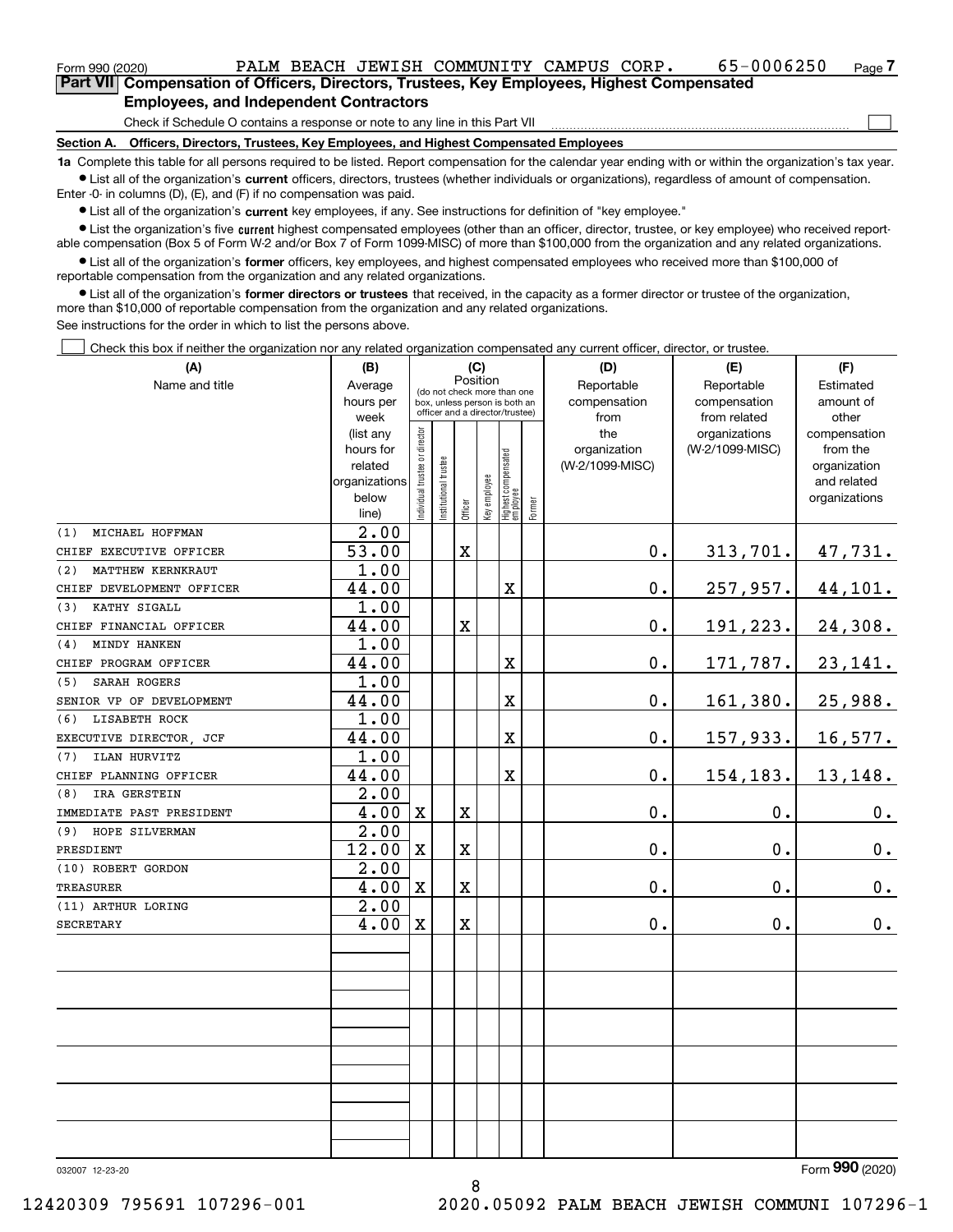|              | Form 990 (2020)                                                                                                                                                                          |                                  |                                                                      |                                |                       |          |              |                                                                                                 |        | PALM BEACH JEWISH COMMUNITY CAMPUS CORP.                                                               | 65-0006250                                       |    |     |                                                                                   | Page 8  |
|--------------|------------------------------------------------------------------------------------------------------------------------------------------------------------------------------------------|----------------------------------|----------------------------------------------------------------------|--------------------------------|-----------------------|----------|--------------|-------------------------------------------------------------------------------------------------|--------|--------------------------------------------------------------------------------------------------------|--------------------------------------------------|----|-----|-----------------------------------------------------------------------------------|---------|
| Part VII     |                                                                                                                                                                                          |                                  |                                                                      |                                |                       |          |              |                                                                                                 |        | Section A. Officers, Directors, Trustees, Key Employees, and Highest Compensated Employees (continued) |                                                  |    |     |                                                                                   |         |
|              | (A)<br>Name and title                                                                                                                                                                    |                                  | (B)<br>Average<br>hours per<br>week                                  |                                |                       | Position | (C)          | (do not check more than one<br>box, unless person is both an<br>officer and a director/trustee) |        | (D)<br>Reportable<br>compensation                                                                      | (E)<br>Reportable<br>compensation                |    |     | (F)<br>Estimated<br>amount of                                                     |         |
|              |                                                                                                                                                                                          |                                  | (list any<br>hours for<br>related<br>organizations<br>below<br>line) | Individual trustee or director | Institutional trustee | Officer  | Key employee | Highest compensated<br>employee                                                                 | Former | from<br>the<br>organization<br>(W-2/1099-MISC)                                                         | from related<br>organizations<br>(W-2/1099-MISC) |    |     | other<br>compensation<br>from the<br>organization<br>and related<br>organizations |         |
|              |                                                                                                                                                                                          |                                  |                                                                      |                                |                       |          |              |                                                                                                 |        |                                                                                                        |                                                  |    |     |                                                                                   |         |
|              |                                                                                                                                                                                          |                                  |                                                                      |                                |                       |          |              |                                                                                                 |        |                                                                                                        |                                                  |    |     |                                                                                   |         |
|              |                                                                                                                                                                                          |                                  |                                                                      |                                |                       |          |              |                                                                                                 |        |                                                                                                        |                                                  |    |     |                                                                                   |         |
|              |                                                                                                                                                                                          |                                  |                                                                      |                                |                       |          |              |                                                                                                 |        |                                                                                                        |                                                  |    |     |                                                                                   |         |
|              |                                                                                                                                                                                          |                                  |                                                                      |                                |                       |          |              |                                                                                                 |        |                                                                                                        |                                                  |    |     |                                                                                   |         |
|              |                                                                                                                                                                                          |                                  |                                                                      |                                |                       |          |              |                                                                                                 |        |                                                                                                        |                                                  |    |     |                                                                                   |         |
|              |                                                                                                                                                                                          |                                  |                                                                      |                                |                       |          |              |                                                                                                 |        |                                                                                                        |                                                  |    |     |                                                                                   |         |
|              | 1b Subtotal                                                                                                                                                                              |                                  |                                                                      |                                |                       |          |              |                                                                                                 |        | 0.1                                                                                                    | 1,408,164.                                       |    |     | 194,994.                                                                          |         |
|              | c Total from continuation sheets to Part VII, Section A <b>Constant Contact Part</b>                                                                                                     |                                  |                                                                      |                                |                       |          |              |                                                                                                 |        | $\overline{0}$ .<br>$\overline{0}$ .                                                                   | 1,408,164.                                       | 0. |     | 194,994.                                                                          | $0$ .   |
| $\mathbf{2}$ | Total number of individuals (including but not limited to those listed above) who received more than \$100,000 of reportable<br>compensation from the organization $\blacktriangleright$ |                                  |                                                                      |                                |                       |          |              |                                                                                                 |        |                                                                                                        |                                                  |    |     |                                                                                   | 0       |
| з            | Did the organization list any former officer, director, trustee, key employee, or highest compensated employee on                                                                        |                                  |                                                                      |                                |                       |          |              |                                                                                                 |        |                                                                                                        |                                                  |    | 3   | Yes                                                                               | No<br>х |
| 4            | For any individual listed on line 1a, is the sum of reportable compensation and other compensation from the organization                                                                 |                                  |                                                                      |                                |                       |          |              |                                                                                                 |        |                                                                                                        |                                                  |    | 4   | х                                                                                 |         |
| 5            | Did any person listed on line 1a receive or accrue compensation from any unrelated organization or individual for services                                                               |                                  |                                                                      |                                |                       |          |              |                                                                                                 |        |                                                                                                        |                                                  |    | 5   |                                                                                   | X       |
| 1            | <b>Section B. Independent Contractors</b><br>Complete this table for your five highest compensated independent contractors that received more than \$100,000 of compensation from        |                                  |                                                                      |                                |                       |          |              |                                                                                                 |        |                                                                                                        |                                                  |    |     |                                                                                   |         |
|              | the organization. Report compensation for the calendar year ending with or within the organization's tax year.                                                                           | (A)<br>Name and business address |                                                                      |                                |                       |          |              |                                                                                                 |        | (B)<br>Description of services                                                                         |                                                  |    | (C) | Compensation                                                                      |         |
|              | FLORIDA MECHANICAL LLC<br>3615 FISCAL COURT, RIVIERA BEACH, FL 33404                                                                                                                     |                                  |                                                                      |                                |                       |          |              |                                                                                                 |        | A/C REPAIR AND<br>MAINTENANCE                                                                          |                                                  |    |     | 519,462.                                                                          |         |
|              |                                                                                                                                                                                          |                                  |                                                                      |                                |                       |          |              |                                                                                                 |        |                                                                                                        |                                                  |    |     |                                                                                   |         |
|              |                                                                                                                                                                                          |                                  |                                                                      |                                |                       |          |              |                                                                                                 |        |                                                                                                        |                                                  |    |     |                                                                                   |         |
|              |                                                                                                                                                                                          |                                  |                                                                      |                                |                       |          |              |                                                                                                 |        |                                                                                                        |                                                  |    |     |                                                                                   |         |
| 2            | Total number of independent contractors (including but not limited to those listed above) who received more than<br>\$100,000 of compensation from the organization >                    |                                  |                                                                      |                                |                       |          | ı            |                                                                                                 |        |                                                                                                        |                                                  |    |     |                                                                                   |         |
|              |                                                                                                                                                                                          |                                  |                                                                      |                                |                       |          |              |                                                                                                 |        |                                                                                                        |                                                  |    |     | Form 990 (2020)                                                                   |         |

032008 12-23-20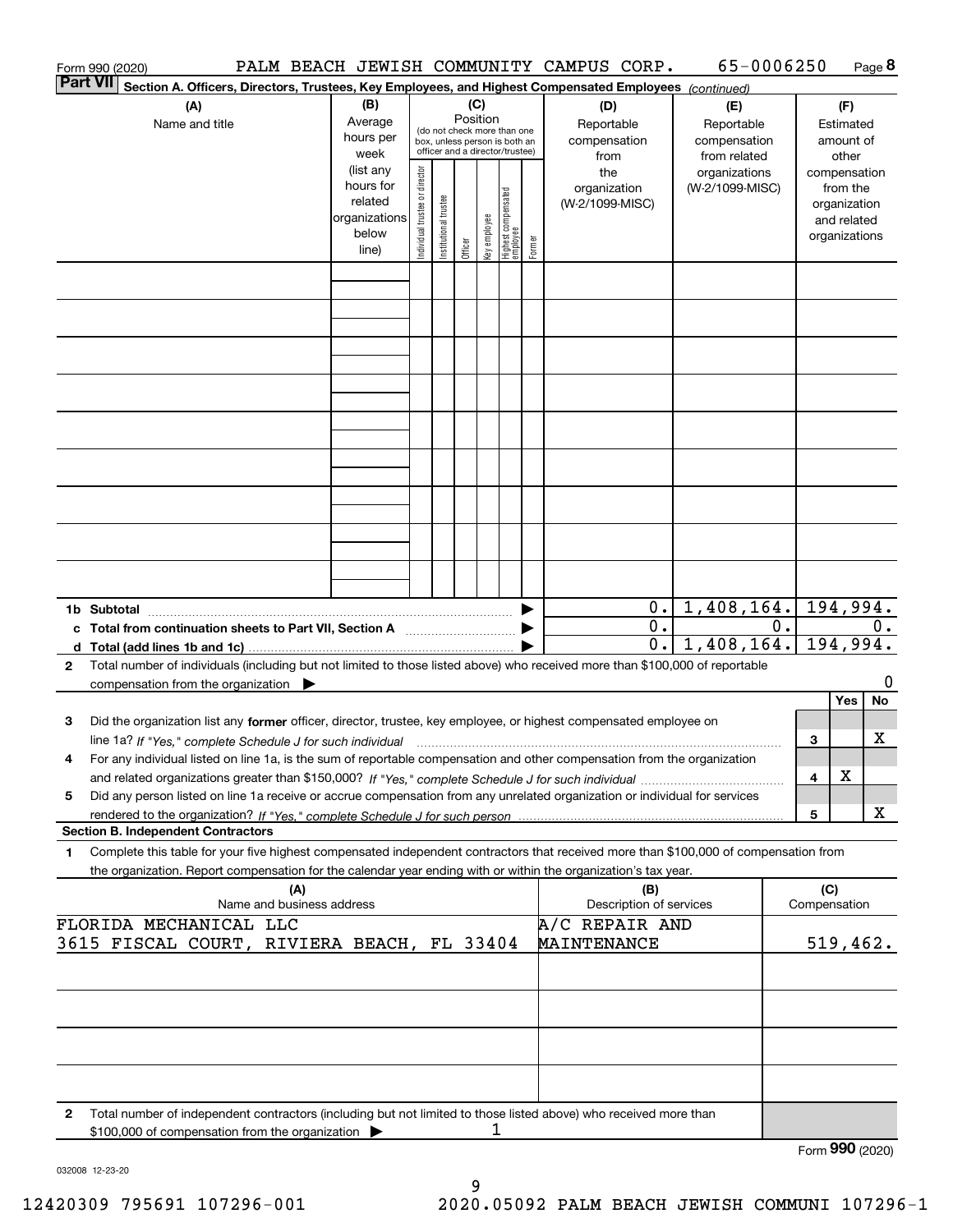|                                                           |                  |     | Form 990 (2020)                                                                                                           | PALM BEACH JEWISH COMMUNITY CAMPUS CORP.      |                      |                                  |                   | 65-0006250        | Page 9             |
|-----------------------------------------------------------|------------------|-----|---------------------------------------------------------------------------------------------------------------------------|-----------------------------------------------|----------------------|----------------------------------|-------------------|-------------------|--------------------|
|                                                           | <b>Part VIII</b> |     | <b>Statement of Revenue</b>                                                                                               |                                               |                      |                                  |                   |                   |                    |
|                                                           |                  |     | Check if Schedule O contains a response or note to any line in this Part VIII                                             |                                               |                      | (A)                              | (B)               | $\overline{C}$    | (D)                |
|                                                           |                  |     |                                                                                                                           |                                               |                      | Total revenue                    | Related or exempt | Unrelated         | Revenue excluded   |
|                                                           |                  |     |                                                                                                                           |                                               |                      |                                  | function revenue  | Ibusiness revenue | from tax under     |
|                                                           |                  |     |                                                                                                                           |                                               |                      |                                  |                   |                   | sections 512 - 514 |
| Contributions, Gifts, Grants<br>and Other Similar Amounts |                  |     | 1 a Federated campaigns                                                                                                   | 1a                                            |                      |                                  |                   |                   |                    |
|                                                           |                  |     | <b>b</b> Membership dues                                                                                                  | 1 <sub>b</sub>                                |                      |                                  |                   |                   |                    |
|                                                           |                  |     | c Fundraising events                                                                                                      | 1 <sub>c</sub>                                |                      |                                  |                   |                   |                    |
|                                                           |                  |     | d Related organizations                                                                                                   | 1d                                            | 2,230,267.           |                                  |                   |                   |                    |
|                                                           |                  |     | e Government grants (contributions)                                                                                       | 1e                                            |                      |                                  |                   |                   |                    |
|                                                           |                  |     | f All other contributions, gifts, grants, and                                                                             |                                               |                      |                                  |                   |                   |                    |
|                                                           |                  |     | similar amounts not included above                                                                                        | 1f                                            |                      |                                  |                   |                   |                    |
|                                                           |                  |     | g Noncash contributions included in lines 1a-1f                                                                           | $1g$ \$                                       |                      |                                  |                   |                   |                    |
|                                                           |                  |     |                                                                                                                           |                                               |                      | $\blacktriangleright$ 2,230,267. |                   |                   |                    |
|                                                           |                  |     |                                                                                                                           |                                               | <b>Business Code</b> |                                  |                   |                   |                    |
|                                                           |                  | 2 a |                                                                                                                           |                                               |                      |                                  |                   |                   |                    |
|                                                           |                  | b   | <u> 1989 - Johann Barbara, martin amerikan basar dan berasal dalam basa dalam basar dalam basar dalam basa dalam</u>      |                                               |                      |                                  |                   |                   |                    |
|                                                           |                  | c   | <u> 1989 - Johann Stein, mars an deutscher Stein († 1958)</u>                                                             |                                               |                      |                                  |                   |                   |                    |
|                                                           |                  | d   | <u> 1980 - Jan Barnett, fransk politiker (d. 1980)</u>                                                                    |                                               |                      |                                  |                   |                   |                    |
| Program Service<br>Revenue                                |                  | е   |                                                                                                                           |                                               |                      |                                  |                   |                   |                    |
|                                                           |                  |     | f All other program service revenue                                                                                       |                                               |                      |                                  |                   |                   |                    |
|                                                           |                  |     |                                                                                                                           |                                               |                      |                                  |                   |                   |                    |
|                                                           | З                |     | Investment income (including dividends, interest, and                                                                     |                                               |                      | 43,856.                          |                   |                   | 43,856.            |
|                                                           |                  |     |                                                                                                                           |                                               |                      |                                  |                   |                   |                    |
|                                                           | 4                |     | Income from investment of tax-exempt bond proceeds                                                                        |                                               |                      |                                  |                   |                   |                    |
|                                                           | 5                |     |                                                                                                                           | (i) Real                                      | (ii) Personal        |                                  |                   |                   |                    |
|                                                           |                  |     |                                                                                                                           |                                               |                      |                                  |                   |                   |                    |
|                                                           |                  |     | 6 a Gross rents                                                                                                           | $\vert$ 6a $\vert$ 375, 452.<br>6b $11,886$ . |                      |                                  |                   |                   |                    |
|                                                           |                  |     | <b>b</b> Less: rental expenses                                                                                            | $6c$ 363, 566.                                |                      |                                  |                   |                   |                    |
|                                                           |                  |     | c Rental income or (loss)                                                                                                 |                                               |                      | 363,566.                         | 363,566.          |                   |                    |
|                                                           |                  |     | d Net rental income or (loss)                                                                                             | (i) Securities                                | (ii) Other           |                                  |                   |                   |                    |
|                                                           |                  |     | 7 a Gross amount from sales of                                                                                            |                                               |                      |                                  |                   |                   |                    |
|                                                           |                  |     | assets other than inventory                                                                                               | $7a$ 270, 849.                                |                      |                                  |                   |                   |                    |
|                                                           |                  |     | <b>b</b> Less: cost or other basis                                                                                        |                                               |                      |                                  |                   |                   |                    |
| wenue                                                     |                  |     | and sales expenses                                                                                                        | 7b142,665.<br>$7c$ $128, 184.$                |                      |                                  |                   |                   |                    |
|                                                           |                  |     | <b>c</b> Gain or (loss)                                                                                                   |                                               |                      | 128, 184.                        |                   |                   | 128,184.           |
| Other R                                                   |                  |     |                                                                                                                           |                                               |                      |                                  |                   |                   |                    |
|                                                           |                  |     | 8 a Gross income from fundraising events (not                                                                             |                                               |                      |                                  |                   |                   |                    |
|                                                           |                  |     |                                                                                                                           |                                               |                      |                                  |                   |                   |                    |
|                                                           |                  |     | contributions reported on line 1c). See                                                                                   |                                               |                      |                                  |                   |                   |                    |
|                                                           |                  |     |                                                                                                                           | l 8a<br> 8b                                   |                      |                                  |                   |                   |                    |
|                                                           |                  |     | <b>b</b> Less: direct expenses <b>contained b</b> Less: direct expenses<br>c Net income or (loss) from fundraising events |                                               |                      |                                  |                   |                   |                    |
|                                                           |                  |     | 9 a Gross income from gaming activities. See                                                                              |                                               |                      |                                  |                   |                   |                    |
|                                                           |                  |     |                                                                                                                           | 9а                                            |                      |                                  |                   |                   |                    |
|                                                           |                  |     | <b>b</b> Less: direct expenses <b>manually</b>                                                                            | 9b                                            |                      |                                  |                   |                   |                    |
|                                                           |                  |     | c Net income or (loss) from gaming activities                                                                             |                                               |                      |                                  |                   |                   |                    |
|                                                           |                  |     | 10 a Gross sales of inventory, less returns                                                                               |                                               |                      |                                  |                   |                   |                    |
|                                                           |                  |     |                                                                                                                           | 10a                                           |                      |                                  |                   |                   |                    |
|                                                           |                  |     | <b>b</b> Less: cost of goods sold                                                                                         | 10 <sub>b</sub>                               |                      |                                  |                   |                   |                    |
|                                                           |                  |     | c Net income or (loss) from sales of inventory                                                                            |                                               |                      |                                  |                   |                   |                    |
|                                                           |                  |     |                                                                                                                           |                                               | <b>Business Code</b> |                                  |                   |                   |                    |
|                                                           |                  |     | 11 a MISCELLANEOUS INCOME                                                                                                 |                                               | 900099               | 39,212.                          | 39,212.           |                   |                    |
| Miscellaneous<br>Revenue                                  |                  | b   |                                                                                                                           |                                               |                      |                                  |                   |                   |                    |
|                                                           |                  | c   |                                                                                                                           |                                               |                      |                                  |                   |                   |                    |
|                                                           |                  |     |                                                                                                                           |                                               |                      |                                  |                   |                   |                    |
|                                                           |                  |     |                                                                                                                           |                                               |                      | 39,212.                          |                   |                   |                    |
|                                                           | 12               |     |                                                                                                                           |                                               |                      | $\blacktriangleright$ 2,805,085. | 402,778.          | 0.1               | 172,040.           |
| 032009 12-23-20                                           |                  |     |                                                                                                                           |                                               |                      |                                  |                   |                   | Form 990 (2020)    |

032009 12-23-20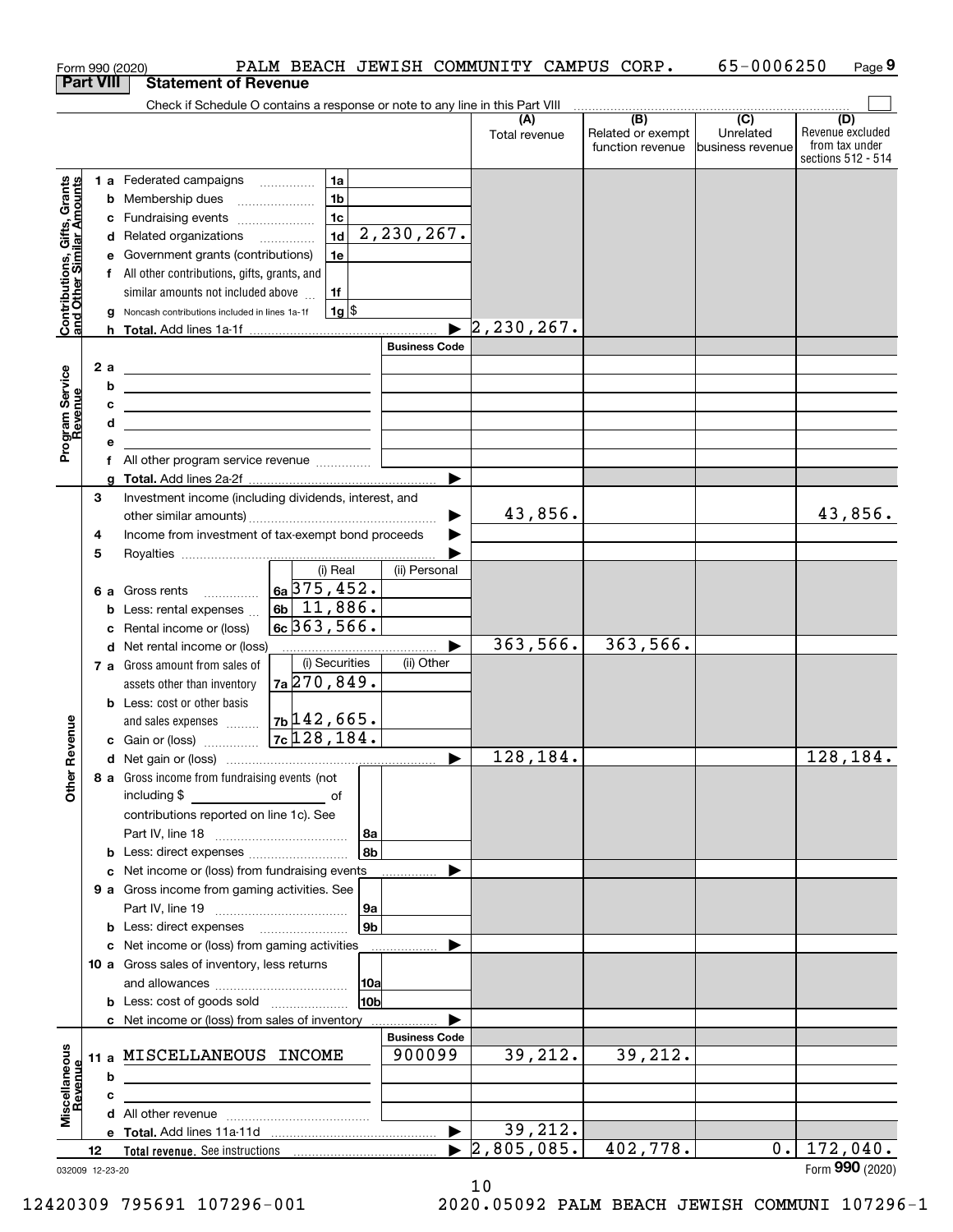#### $_{\rm Form}$ 990 (2020) PALM BEACH JEWISH COMMUNITY CAMPUS CORP $_{\rm *}$  65-0006250  $_{\rm Page}$ **10 Part IX Statement of Functional Expenses**

*Section 501(c)(3) and 501(c)(4) organizations must complete all columns. All other organizations must complete column (A).*

|          | Check if Schedule O contains a response or note to any line in this Part IX                           |                       |                                    |                                           |                                |  |  |  |  |  |
|----------|-------------------------------------------------------------------------------------------------------|-----------------------|------------------------------------|-------------------------------------------|--------------------------------|--|--|--|--|--|
|          | Do not include amounts reported on lines 6b,<br>7b, 8b, 9b, and 10b of Part VIII.                     | (A)<br>Total expenses | (B)<br>Program service<br>expenses | (C)<br>Management and<br>general expenses | (D)<br>Fundraising<br>expenses |  |  |  |  |  |
| 1.       | Grants and other assistance to domestic organizations                                                 |                       |                                    |                                           |                                |  |  |  |  |  |
|          | and domestic governments. See Part IV, line 21                                                        | 313,855.              | 313,855.                           |                                           |                                |  |  |  |  |  |
| 2        | Grants and other assistance to domestic                                                               |                       |                                    |                                           |                                |  |  |  |  |  |
|          | individuals. See Part IV, line 22                                                                     |                       |                                    |                                           |                                |  |  |  |  |  |
| 3        | Grants and other assistance to foreign                                                                |                       |                                    |                                           |                                |  |  |  |  |  |
|          | organizations, foreign governments, and foreign                                                       |                       |                                    |                                           |                                |  |  |  |  |  |
|          | individuals. See Part IV, lines 15 and 16                                                             |                       |                                    |                                           |                                |  |  |  |  |  |
| 4        | Benefits paid to or for members                                                                       |                       |                                    |                                           |                                |  |  |  |  |  |
| 5        | Compensation of current officers, directors,                                                          |                       |                                    |                                           |                                |  |  |  |  |  |
|          |                                                                                                       |                       |                                    |                                           |                                |  |  |  |  |  |
| 6        | Compensation not included above to disqualified                                                       |                       |                                    |                                           |                                |  |  |  |  |  |
|          | persons (as defined under section $4958(f)(1)$ ) and                                                  |                       |                                    |                                           |                                |  |  |  |  |  |
|          | persons described in section $4958(c)(3)(B)$                                                          |                       |                                    |                                           |                                |  |  |  |  |  |
| 7        |                                                                                                       |                       |                                    |                                           |                                |  |  |  |  |  |
| 8        | Pension plan accruals and contributions (include<br>section 401(k) and 403(b) employer contributions) |                       |                                    |                                           |                                |  |  |  |  |  |
| 9        |                                                                                                       |                       |                                    |                                           |                                |  |  |  |  |  |
| 10       |                                                                                                       |                       |                                    |                                           |                                |  |  |  |  |  |
| 11       | Fees for services (nonemployees):                                                                     |                       |                                    |                                           |                                |  |  |  |  |  |
| а        |                                                                                                       |                       |                                    |                                           |                                |  |  |  |  |  |
| b        |                                                                                                       |                       |                                    |                                           |                                |  |  |  |  |  |
|          |                                                                                                       |                       |                                    |                                           |                                |  |  |  |  |  |
|          |                                                                                                       |                       |                                    |                                           |                                |  |  |  |  |  |
| е        | Professional fundraising services. See Part IV, line 17                                               |                       |                                    |                                           |                                |  |  |  |  |  |
| f        | Investment management fees                                                                            |                       |                                    |                                           |                                |  |  |  |  |  |
| g        | Other. (If line 11g amount exceeds 10% of line 25,                                                    |                       |                                    |                                           |                                |  |  |  |  |  |
|          | column (A) amount, list line 11g expenses on Sch O.)                                                  |                       |                                    |                                           |                                |  |  |  |  |  |
| 12       |                                                                                                       |                       |                                    |                                           |                                |  |  |  |  |  |
| 13       |                                                                                                       | 12,961.               | 12,961.                            |                                           |                                |  |  |  |  |  |
| 14       |                                                                                                       |                       |                                    |                                           |                                |  |  |  |  |  |
| 15       |                                                                                                       | 254,398.              | 254,398.                           |                                           |                                |  |  |  |  |  |
| 16<br>17 | Travel                                                                                                | 3,606.                | 3,606.                             |                                           |                                |  |  |  |  |  |
| 18       | Payments of travel or entertainment expenses                                                          |                       |                                    |                                           |                                |  |  |  |  |  |
|          | for any federal, state, or local public officials                                                     |                       |                                    |                                           |                                |  |  |  |  |  |
| 19       | Conferences, conventions, and meetings                                                                | 3,111.                | 3,111.                             |                                           |                                |  |  |  |  |  |
| 20       | Interest                                                                                              | 4,008.                | 4,008.                             |                                           |                                |  |  |  |  |  |
| 21       |                                                                                                       |                       |                                    |                                           |                                |  |  |  |  |  |
| 22       | Depreciation, depletion, and amortization                                                             | 473,743.              | 473, 743.                          |                                           |                                |  |  |  |  |  |
| 23       | Insurance                                                                                             | 285,688.              | 285,688.                           |                                           |                                |  |  |  |  |  |
| 24       | Other expenses. Itemize expenses not covered<br>above (List miscellaneous expenses on line 24e. If    |                       |                                    |                                           |                                |  |  |  |  |  |
|          | line 24e amount exceeds 10% of line 25, column (A)                                                    |                       |                                    |                                           |                                |  |  |  |  |  |
|          | amount, list line 24e expenses on Schedule O.)<br>ALLOCATED WAGES AND BEN                             | 522,309.              | 522, 309.                          |                                           |                                |  |  |  |  |  |
| a<br>b   | REPAIRS AND MAINTENANCE                                                                               | 318, 209.             | 318,209.                           |                                           |                                |  |  |  |  |  |
| c        | SECURITY                                                                                              | 272,828.              | 272,828.                           |                                           |                                |  |  |  |  |  |
| d        | PROFESSIONAL FEES                                                                                     | 40,336.               | 40,336.                            |                                           |                                |  |  |  |  |  |
| е        | All other expenses                                                                                    | 15,937.               | 15,937.                            |                                           |                                |  |  |  |  |  |
| 25       | Total functional expenses. Add lines 1 through 24e                                                    | 2,520,989.            | 2,520,989.                         | 0.                                        | 0.                             |  |  |  |  |  |
| 26       | Joint costs. Complete this line only if the organization                                              |                       |                                    |                                           |                                |  |  |  |  |  |
|          | reported in column (B) joint costs from a combined                                                    |                       |                                    |                                           |                                |  |  |  |  |  |
|          | educational campaign and fundraising solicitation.                                                    |                       |                                    |                                           |                                |  |  |  |  |  |
|          | Check here $\blacktriangleright$<br>if following SOP 98-2 (ASC 958-720)                               |                       |                                    |                                           |                                |  |  |  |  |  |

11

032010 12-23-20

Form (2020) **990**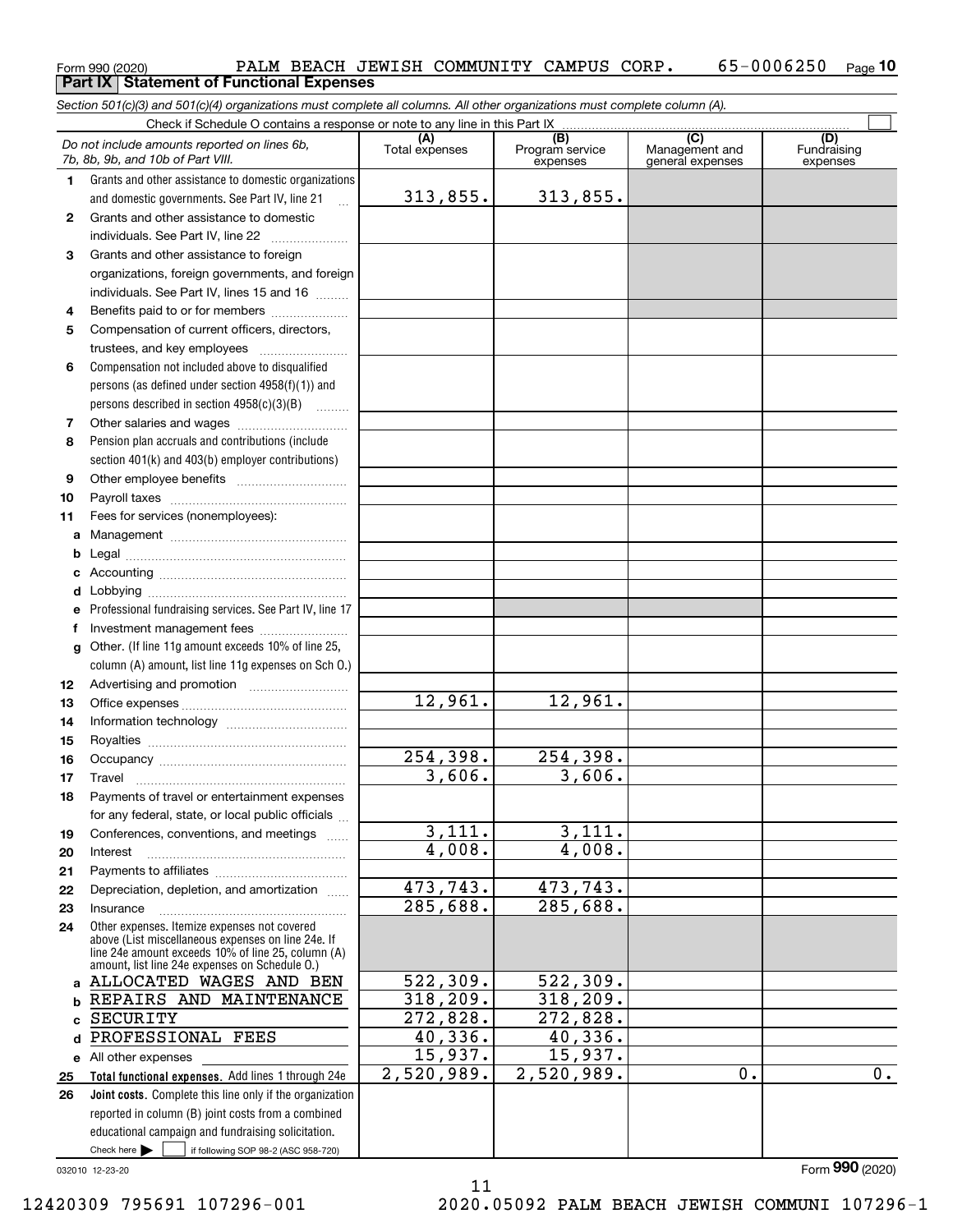**3132 33**

Total liabilities and net assets/fund balances

**313233**

|                             |    |                                                                                                                                                                                                                                |                 |                    | (A)<br>Beginning of year |                  | (B)<br>End of year |
|-----------------------------|----|--------------------------------------------------------------------------------------------------------------------------------------------------------------------------------------------------------------------------------|-----------------|--------------------|--------------------------|------------------|--------------------|
|                             | 1  | Cash - non-interest-bearing                                                                                                                                                                                                    |                 |                    | 14,846.                  | 1.               | 53,977.            |
|                             | 2  |                                                                                                                                                                                                                                |                 |                    | $\mathbf{2}$             |                  |                    |
|                             | з  |                                                                                                                                                                                                                                |                 |                    |                          | 3                |                    |
|                             | 4  |                                                                                                                                                                                                                                |                 | 4                  |                          |                  |                    |
|                             | 5  | Loans and other receivables from any current or former officer, director,                                                                                                                                                      |                 |                    |                          |                  |                    |
|                             |    | trustee, key employee, creator or founder, substantial contributor, or 35%                                                                                                                                                     |                 |                    |                          |                  |                    |
|                             |    | controlled entity or family member of any of these persons                                                                                                                                                                     |                 |                    |                          | 5                |                    |
|                             | 6  | Loans and other receivables from other disqualified persons (as defined                                                                                                                                                        |                 |                    |                          |                  |                    |
|                             |    | under section $4958(f)(1)$ , and persons described in section $4958(c)(3)(B)$                                                                                                                                                  |                 | 1.1.1.1.1          |                          | 6                |                    |
|                             | 7  |                                                                                                                                                                                                                                |                 |                    |                          | $\overline{7}$   |                    |
| Assets                      | 8  |                                                                                                                                                                                                                                |                 |                    |                          | 8                |                    |
|                             | 9  | Prepaid expenses and deferred charges                                                                                                                                                                                          |                 |                    | 102,063.                 | $\boldsymbol{9}$ | 175,938.           |
|                             |    | 10a Land, buildings, and equipment: cost or other                                                                                                                                                                              |                 |                    |                          |                  |                    |
|                             |    | basis. Complete Part VI of Schedule D  10a                                                                                                                                                                                     |                 | <u>12,568,834.</u> |                          |                  |                    |
|                             |    | <b>b</b> Less: accumulated depreciation<br>. 1                                                                                                                                                                                 | 10 <sub>b</sub> | 8,320,058.         | 4,412,559.               | 10 <sub>c</sub>  | 4,248,776.         |
|                             | 11 | Investments - publicly traded securities                                                                                                                                                                                       |                 |                    |                          | 11               |                    |
|                             | 12 |                                                                                                                                                                                                                                |                 |                    |                          | 12               |                    |
|                             | 13 |                                                                                                                                                                                                                                |                 |                    |                          | 13               |                    |
|                             | 14 | Intangible assets                                                                                                                                                                                                              |                 | 14                 |                          |                  |                    |
|                             | 15 |                                                                                                                                                                                                                                | 4,398,792.      | 15                 | 5, 345, 522.             |                  |                    |
|                             | 16 |                                                                                                                                                                                                                                |                 |                    | 8,928,260.               | 16               | 9,824,213.         |
|                             | 17 |                                                                                                                                                                                                                                |                 |                    | 61,209.                  | 17               | 132,780.           |
|                             | 18 |                                                                                                                                                                                                                                |                 |                    |                          | 18               |                    |
|                             | 19 | Deferred revenue manual contracts and contracts are all the contracts and contracts are contracted and contracts are contracted and contract are contracted and contract are contracted and contract are contracted and contra |                 |                    |                          | 19               |                    |
|                             | 20 | Tax-exempt bond liabilities                                                                                                                                                                                                    |                 |                    |                          | 20               |                    |
|                             | 21 | Escrow or custodial account liability. Complete Part IV of Schedule D                                                                                                                                                          |                 |                    |                          | 21               |                    |
|                             | 22 | Loans and other payables to any current or former officer, director,                                                                                                                                                           |                 |                    |                          |                  |                    |
| Liabilities                 |    | trustee, key employee, creator or founder, substantial contributor, or 35%                                                                                                                                                     |                 |                    |                          |                  |                    |
|                             |    | controlled entity or family member of any of these persons                                                                                                                                                                     |                 |                    |                          | 22               |                    |
|                             | 23 | Secured mortgages and notes payable to unrelated third parties                                                                                                                                                                 |                 |                    |                          | 23               |                    |
|                             | 24 | Unsecured notes and loans payable to unrelated third parties                                                                                                                                                                   |                 |                    |                          | 24               |                    |
|                             | 25 | Other liabilities (including federal income tax, payables to related third                                                                                                                                                     |                 |                    |                          |                  |                    |
|                             |    | parties, and other liabilities not included on lines 17-24). Complete Part X                                                                                                                                                   |                 |                    |                          |                  |                    |
|                             |    | of Schedule D                                                                                                                                                                                                                  |                 |                    | 306, 583.                | 25               | 258,649.           |
|                             | 26 | Total liabilities. Add lines 17 through 25                                                                                                                                                                                     |                 |                    | 367,792.                 | 26               | 391,429.           |
|                             |    | Organizations that follow FASB ASC 958, check here $\blacktriangleright \boxed{X}$                                                                                                                                             |                 |                    |                          |                  |                    |
|                             |    | and complete lines 27, 28, 32, and 33.                                                                                                                                                                                         |                 |                    |                          |                  |                    |
|                             | 27 | Net assets without donor restrictions                                                                                                                                                                                          |                 |                    | 8,535,468.               | 27               | <u>9,407,784.</u>  |
|                             | 28 | Net assets with donor restrictions                                                                                                                                                                                             |                 |                    | 25,000.                  | 28               | 25,000.            |
|                             |    | Organizations that do not follow FASB ASC 958, check here $\blacktriangleright$                                                                                                                                                |                 |                    |                          |                  |                    |
| Net Assets or Fund Balances |    | and complete lines 29 through 33.                                                                                                                                                                                              |                 |                    |                          |                  |                    |
|                             | 29 | Capital stock or trust principal, or current funds                                                                                                                                                                             |                 |                    |                          | 29               |                    |
|                             | 30 | Paid-in or capital surplus, or land, building, or equipment fund                                                                                                                                                               |                 |                    |                          | 30               |                    |
|                             | 31 | Retained earnings, endowment, accumulated income, or other funds                                                                                                                                                               |                 |                    |                          | 31               |                    |
|                             | 32 |                                                                                                                                                                                                                                |                 |                    | 8,560,468.               | 32               | <u>9,432,784.</u>  |
|                             |    |                                                                                                                                                                                                                                |                 |                    |                          |                  |                    |

 $_{\rm Form}$ 990 (2020) PALM BEACH JEWISH COMMUNITY CAMPUS CORP $_{\rm *}$  65-0006250  $_{\rm Page}$ 

Form (2020) **990**  $8,928,260.$   $33$  9,824,213.

 $\mathbb{R}^n$ 

## **Part X Balance Sheet**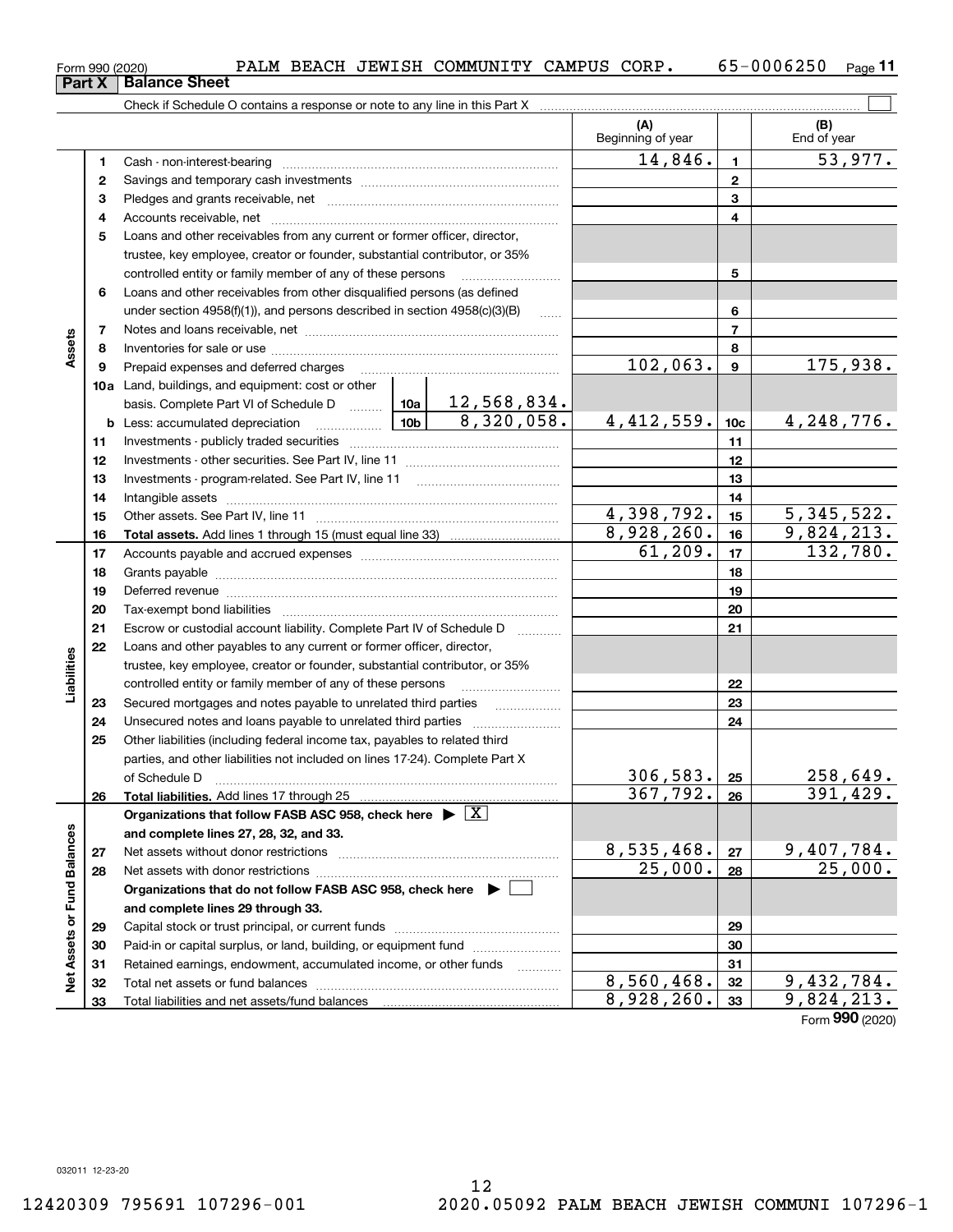|    | PALM BEACH JEWISH COMMUNITY CAMPUS CORP.<br>Form 990 (2020)                                                                                                                                                                                                                                                                                                                                                                                                                |                         | 65-0006250     |            | Page 12      |
|----|----------------------------------------------------------------------------------------------------------------------------------------------------------------------------------------------------------------------------------------------------------------------------------------------------------------------------------------------------------------------------------------------------------------------------------------------------------------------------|-------------------------|----------------|------------|--------------|
|    | <b>Reconciliation of Net Assets</b><br>Part XI                                                                                                                                                                                                                                                                                                                                                                                                                             |                         |                |            |              |
|    |                                                                                                                                                                                                                                                                                                                                                                                                                                                                            |                         |                |            |              |
|    |                                                                                                                                                                                                                                                                                                                                                                                                                                                                            |                         |                |            |              |
| 1  | Total revenue (must equal Part VIII, column (A), line 12)                                                                                                                                                                                                                                                                                                                                                                                                                  | 1.                      | 2,805,085.     |            |              |
| 2  |                                                                                                                                                                                                                                                                                                                                                                                                                                                                            | $\overline{2}$          | 2,520,989.     |            |              |
| з  | Revenue less expenses. Subtract line 2 from line 1                                                                                                                                                                                                                                                                                                                                                                                                                         | 3                       | 284,096.       |            |              |
| 4  |                                                                                                                                                                                                                                                                                                                                                                                                                                                                            | $\overline{\mathbf{A}}$ | 8,560,468.     |            |              |
| 5  | Net unrealized gains (losses) on investments<br>$\overline{a_1, \ldots, a_n, \ldots, a_n, \ldots, a_n, \ldots, a_n, \ldots, a_n, \ldots, a_n, \ldots, a_n, \ldots, a_n, \ldots, a_n, \ldots, a_n, \ldots, a_n, \ldots, a_n, \ldots, a_n, \ldots, a_n, \ldots, a_n, \ldots, a_n, \ldots, a_n, \ldots, a_n, \ldots, a_n, \ldots, a_n, \ldots, a_n, \ldots, a_n, \ldots, a_n, \ldots, a_n, \ldots, a_n, \ldots, a_n, \ldots, a_n, \ldots, a_n, \ldots, a_n, \ldots, a_n, \ld$ | 5                       | 588,220.       |            |              |
| 6  |                                                                                                                                                                                                                                                                                                                                                                                                                                                                            | 6                       |                |            |              |
| 7  |                                                                                                                                                                                                                                                                                                                                                                                                                                                                            | $\overline{7}$          |                |            |              |
| 8  | Prior period adjustments                                                                                                                                                                                                                                                                                                                                                                                                                                                   | 8                       |                |            |              |
| 9  | Other changes in net assets or fund balances (explain on Schedule O)                                                                                                                                                                                                                                                                                                                                                                                                       | 9                       |                |            | 0.           |
| 10 | Net assets or fund balances at end of year. Combine lines 3 through 9 (must equal Part X, line 32,                                                                                                                                                                                                                                                                                                                                                                         |                         |                |            |              |
|    |                                                                                                                                                                                                                                                                                                                                                                                                                                                                            | 10                      | 9,432,784.     |            |              |
|    | Part XII Financial Statements and Reporting                                                                                                                                                                                                                                                                                                                                                                                                                                |                         |                |            |              |
|    |                                                                                                                                                                                                                                                                                                                                                                                                                                                                            |                         |                |            | $\mathbf{X}$ |
|    |                                                                                                                                                                                                                                                                                                                                                                                                                                                                            |                         |                | Yes        | <b>No</b>    |
| 1. | $\boxed{\mathbf{X}}$ Accrual<br>Accounting method used to prepare the Form 990: <u>June</u> Cash<br>Other                                                                                                                                                                                                                                                                                                                                                                  |                         |                |            |              |
|    | If the organization changed its method of accounting from a prior year or checked "Other," explain in Schedule O.                                                                                                                                                                                                                                                                                                                                                          |                         |                |            |              |
|    | 2a Were the organization's financial statements compiled or reviewed by an independent accountant?                                                                                                                                                                                                                                                                                                                                                                         |                         | 2a             |            | х            |
|    | If "Yes," check a box below to indicate whether the financial statements for the year were compiled or reviewed on a                                                                                                                                                                                                                                                                                                                                                       |                         |                |            |              |
|    | separate basis, consolidated basis, or both:                                                                                                                                                                                                                                                                                                                                                                                                                               |                         |                |            |              |
|    | Separate basis<br>Consolidated basis<br>Both consolidated and separate basis                                                                                                                                                                                                                                                                                                                                                                                               |                         |                |            |              |
|    | <b>b</b> Were the organization's financial statements audited by an independent accountant?                                                                                                                                                                                                                                                                                                                                                                                |                         | 2 <sub>b</sub> | х          |              |
|    | If "Yes," check a box below to indicate whether the financial statements for the year were audited on a separate basis,                                                                                                                                                                                                                                                                                                                                                    |                         |                |            |              |
|    | consolidated basis, or both:                                                                                                                                                                                                                                                                                                                                                                                                                                               |                         |                |            |              |
|    | $\overline{X}$ Consolidated basis<br>Both consolidated and separate basis<br>Separate basis                                                                                                                                                                                                                                                                                                                                                                                |                         |                |            |              |
|    | c If "Yes" to line 2a or 2b, does the organization have a committee that assumes responsibility for oversight of the audit,                                                                                                                                                                                                                                                                                                                                                |                         |                |            |              |
|    |                                                                                                                                                                                                                                                                                                                                                                                                                                                                            |                         | 2c             | X          |              |
|    | If the organization changed either its oversight process or selection process during the tax year, explain on Schedule O.                                                                                                                                                                                                                                                                                                                                                  |                         |                |            |              |
|    | 3a As a result of a federal award, was the organization required to undergo an audit or audits as set forth in the Single Audit                                                                                                                                                                                                                                                                                                                                            |                         |                |            |              |
|    |                                                                                                                                                                                                                                                                                                                                                                                                                                                                            |                         | За             |            | x            |
|    | b If "Yes," did the organization undergo the required audit or audits? If the organization did not undergo the required audit                                                                                                                                                                                                                                                                                                                                              |                         |                |            |              |
|    |                                                                                                                                                                                                                                                                                                                                                                                                                                                                            |                         | 3b             | <b>nnn</b> |              |

Form (2020) **990**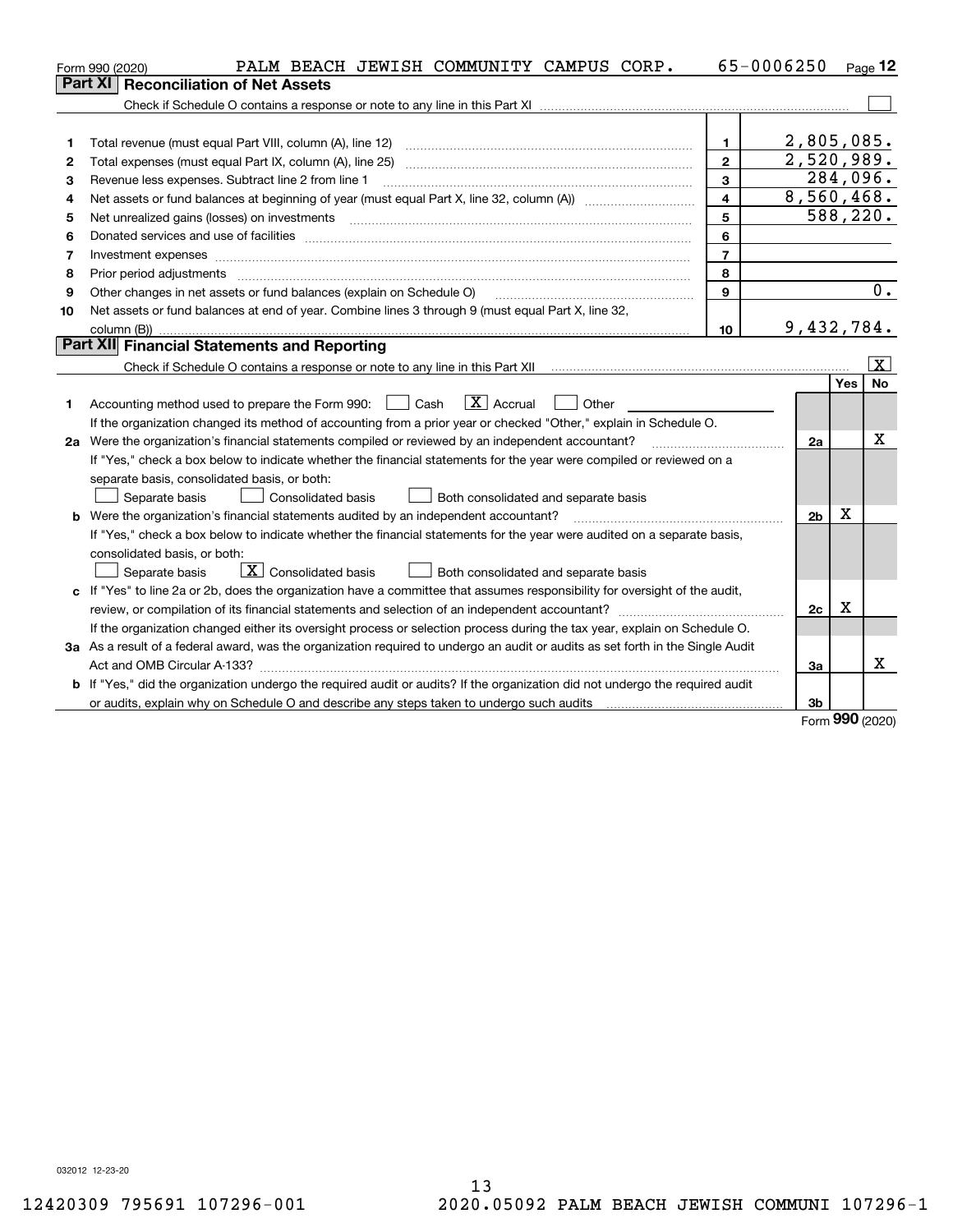| <b>SCHEDULE A</b> |
|-------------------|
|-------------------|

Department of the Treasury Internal Revenue Service

| (Form 990 or 990-EZ) |  |  |
|----------------------|--|--|
|                      |  |  |

### **Public Charity Status and Public Support**

**Complete if the organization is a section 501(c)(3) organization or a section 4947(a)(1) nonexempt charitable trust. | Attach to Form 990 or Form 990-EZ.** 

| Go to www.irs.gov/Form990 for instructions and the latest information. |  |  |
|------------------------------------------------------------------------|--|--|
|                                                                        |  |  |

| OMB No. 1545-0047                   |
|-------------------------------------|
| 2020                                |
| <b>Open to Public</b><br>Inenaction |

|                          | Name of the organization                                                                                                                     |          | $\sim$ 00 to www.irs.gov/r ormsso for msuucuons and the latest miorination. |     |                                                                |                            |  | <b>Employer identification number</b> |  |  |  |
|--------------------------|----------------------------------------------------------------------------------------------------------------------------------------------|----------|-----------------------------------------------------------------------------|-----|----------------------------------------------------------------|----------------------------|--|---------------------------------------|--|--|--|
|                          |                                                                                                                                              |          | PALM BEACH JEWISH COMMUNITY CAMPUS CORP.                                    |     |                                                                |                            |  | 65-0006250                            |  |  |  |
| Part I                   | Reason for Public Charity Status. (All organizations must complete this part.) See instructions.                                             |          |                                                                             |     |                                                                |                            |  |                                       |  |  |  |
|                          |                                                                                                                                              |          |                                                                             |     |                                                                |                            |  |                                       |  |  |  |
|                          | The organization is not a private foundation because it is: (For lines 1 through 12, check only one box.)                                    |          |                                                                             |     |                                                                |                            |  |                                       |  |  |  |
| 1.                       | A church, convention of churches, or association of churches described in section 170(b)(1)(A)(i).                                           |          |                                                                             |     |                                                                |                            |  |                                       |  |  |  |
| 2                        | A school described in section 170(b)(1)(A)(ii). (Attach Schedule E (Form 990 or 990-EZ).)                                                    |          |                                                                             |     |                                                                |                            |  |                                       |  |  |  |
| З                        | A hospital or a cooperative hospital service organization described in section 170(b)(1)(A)(iii).                                            |          |                                                                             |     |                                                                |                            |  |                                       |  |  |  |
| 4                        | A medical research organization operated in conjunction with a hospital described in section 170(b)(1)(A)(iii). Enter the hospital's name,   |          |                                                                             |     |                                                                |                            |  |                                       |  |  |  |
|                          | city, and state:                                                                                                                             |          |                                                                             |     |                                                                |                            |  |                                       |  |  |  |
| 5                        | An organization operated for the benefit of a college or university owned or operated by a governmental unit described in                    |          |                                                                             |     |                                                                |                            |  |                                       |  |  |  |
|                          | section 170(b)(1)(A)(iv). (Complete Part II.)                                                                                                |          |                                                                             |     |                                                                |                            |  |                                       |  |  |  |
| 6                        | A federal, state, or local government or governmental unit described in section 170(b)(1)(A)(v).                                             |          |                                                                             |     |                                                                |                            |  |                                       |  |  |  |
| $\lfloor x \rfloor$<br>7 | An organization that normally receives a substantial part of its support from a governmental unit or from the general public described in    |          |                                                                             |     |                                                                |                            |  |                                       |  |  |  |
|                          | section 170(b)(1)(A)(vi). (Complete Part II.)                                                                                                |          |                                                                             |     |                                                                |                            |  |                                       |  |  |  |
| 8                        | A community trust described in section 170(b)(1)(A)(vi). (Complete Part II.)                                                                 |          |                                                                             |     |                                                                |                            |  |                                       |  |  |  |
| 9                        | An agricultural research organization described in section 170(b)(1)(A)(ix) operated in conjunction with a land-grant college                |          |                                                                             |     |                                                                |                            |  |                                       |  |  |  |
|                          | or university or a non-land-grant college of agriculture (see instructions). Enter the name, city, and state of the college or               |          |                                                                             |     |                                                                |                            |  |                                       |  |  |  |
|                          | university:                                                                                                                                  |          |                                                                             |     |                                                                |                            |  |                                       |  |  |  |
| 10                       | An organization that normally receives (1) more than 33 1/3% of its support from contributions, membership fees, and gross receipts from     |          |                                                                             |     |                                                                |                            |  |                                       |  |  |  |
|                          | activities related to its exempt functions, subject to certain exceptions; and (2) no more than 33 1/3% of its support from gross investment |          |                                                                             |     |                                                                |                            |  |                                       |  |  |  |
|                          | income and unrelated business taxable income (less section 511 tax) from businesses acquired by the organization after June 30, 1975.        |          |                                                                             |     |                                                                |                            |  |                                       |  |  |  |
|                          | See section 509(a)(2). (Complete Part III.)                                                                                                  |          |                                                                             |     |                                                                |                            |  |                                       |  |  |  |
| 11                       | An organization organized and operated exclusively to test for public safety. See section 509(a)(4).                                         |          |                                                                             |     |                                                                |                            |  |                                       |  |  |  |
| 12                       | An organization organized and operated exclusively for the benefit of, to perform the functions of, or to carry out the purposes of one or   |          |                                                                             |     |                                                                |                            |  |                                       |  |  |  |
|                          | more publicly supported organizations described in section 509(a)(1) or section 509(a)(2). See section 509(a)(3). Check the box in           |          |                                                                             |     |                                                                |                            |  |                                       |  |  |  |
|                          | lines 12a through 12d that describes the type of supporting organization and complete lines 12e, 12f, and 12g.                               |          |                                                                             |     |                                                                |                            |  |                                       |  |  |  |
| а                        | Type I. A supporting organization operated, supervised, or controlled by its supported organization(s), typically by giving                  |          |                                                                             |     |                                                                |                            |  |                                       |  |  |  |
|                          | the supported organization(s) the power to regularly appoint or elect a majority of the directors or trustees of the supporting              |          |                                                                             |     |                                                                |                            |  |                                       |  |  |  |
|                          | organization. You must complete Part IV, Sections A and B.                                                                                   |          |                                                                             |     |                                                                |                            |  |                                       |  |  |  |
| b                        | Type II. A supporting organization supervised or controlled in connection with its supported organization(s), by having                      |          |                                                                             |     |                                                                |                            |  |                                       |  |  |  |
|                          | control or management of the supporting organization vested in the same persons that control or manage the supported                         |          |                                                                             |     |                                                                |                            |  |                                       |  |  |  |
|                          | organization(s). You must complete Part IV, Sections A and C.                                                                                |          |                                                                             |     |                                                                |                            |  |                                       |  |  |  |
| с                        | Type III functionally integrated. A supporting organization operated in connection with, and functionally integrated with,                   |          |                                                                             |     |                                                                |                            |  |                                       |  |  |  |
|                          | its supported organization(s) (see instructions). You must complete Part IV, Sections A, D, and E.                                           |          |                                                                             |     |                                                                |                            |  |                                       |  |  |  |
| d                        | Type III non-functionally integrated. A supporting organization operated in connection with its supported organization(s)                    |          |                                                                             |     |                                                                |                            |  |                                       |  |  |  |
|                          | that is not functionally integrated. The organization generally must satisfy a distribution requirement and an attentiveness                 |          |                                                                             |     |                                                                |                            |  |                                       |  |  |  |
|                          | requirement (see instructions). You must complete Part IV, Sections A and D, and Part V.                                                     |          |                                                                             |     |                                                                |                            |  |                                       |  |  |  |
| е                        | Check this box if the organization received a written determination from the IRS that it is a Type I, Type II, Type III                      |          |                                                                             |     |                                                                |                            |  |                                       |  |  |  |
|                          | functionally integrated, or Type III non-functionally integrated supporting organization.                                                    |          |                                                                             |     |                                                                |                            |  |                                       |  |  |  |
|                          | Enter the number of supported organizations                                                                                                  |          |                                                                             |     |                                                                |                            |  |                                       |  |  |  |
|                          | Provide the following information about the supported organization(s).                                                                       |          |                                                                             |     |                                                                |                            |  |                                       |  |  |  |
|                          | (i) Name of supported                                                                                                                        | (ii) EIN | (iii) Type of organization                                                  |     | (iv) Is the organization listed<br>in your governing document? | (v) Amount of monetary     |  | (vi) Amount of other                  |  |  |  |
|                          | organization                                                                                                                                 |          | (described on lines 1-10<br>above (see instructions))                       | Yes | No                                                             | support (see instructions) |  | support (see instructions)            |  |  |  |
|                          |                                                                                                                                              |          |                                                                             |     |                                                                |                            |  |                                       |  |  |  |
|                          |                                                                                                                                              |          |                                                                             |     |                                                                |                            |  |                                       |  |  |  |
|                          |                                                                                                                                              |          |                                                                             |     |                                                                |                            |  |                                       |  |  |  |
|                          |                                                                                                                                              |          |                                                                             |     |                                                                |                            |  |                                       |  |  |  |
|                          |                                                                                                                                              |          |                                                                             |     |                                                                |                            |  |                                       |  |  |  |
|                          |                                                                                                                                              |          |                                                                             |     |                                                                |                            |  |                                       |  |  |  |
|                          |                                                                                                                                              |          |                                                                             |     |                                                                |                            |  |                                       |  |  |  |
|                          |                                                                                                                                              |          |                                                                             |     |                                                                |                            |  |                                       |  |  |  |
|                          |                                                                                                                                              |          |                                                                             |     |                                                                |                            |  |                                       |  |  |  |
|                          |                                                                                                                                              |          |                                                                             |     |                                                                |                            |  |                                       |  |  |  |
| Total                    |                                                                                                                                              |          |                                                                             |     |                                                                |                            |  |                                       |  |  |  |
|                          |                                                                                                                                              |          |                                                                             |     |                                                                |                            |  |                                       |  |  |  |

14

LHA For Paperwork Reduction Act Notice, see the Instructions for Form 990 or 990-EZ. <sub>032021</sub> o1-25-21 Schedule A (Form 990 or 990-EZ) 2020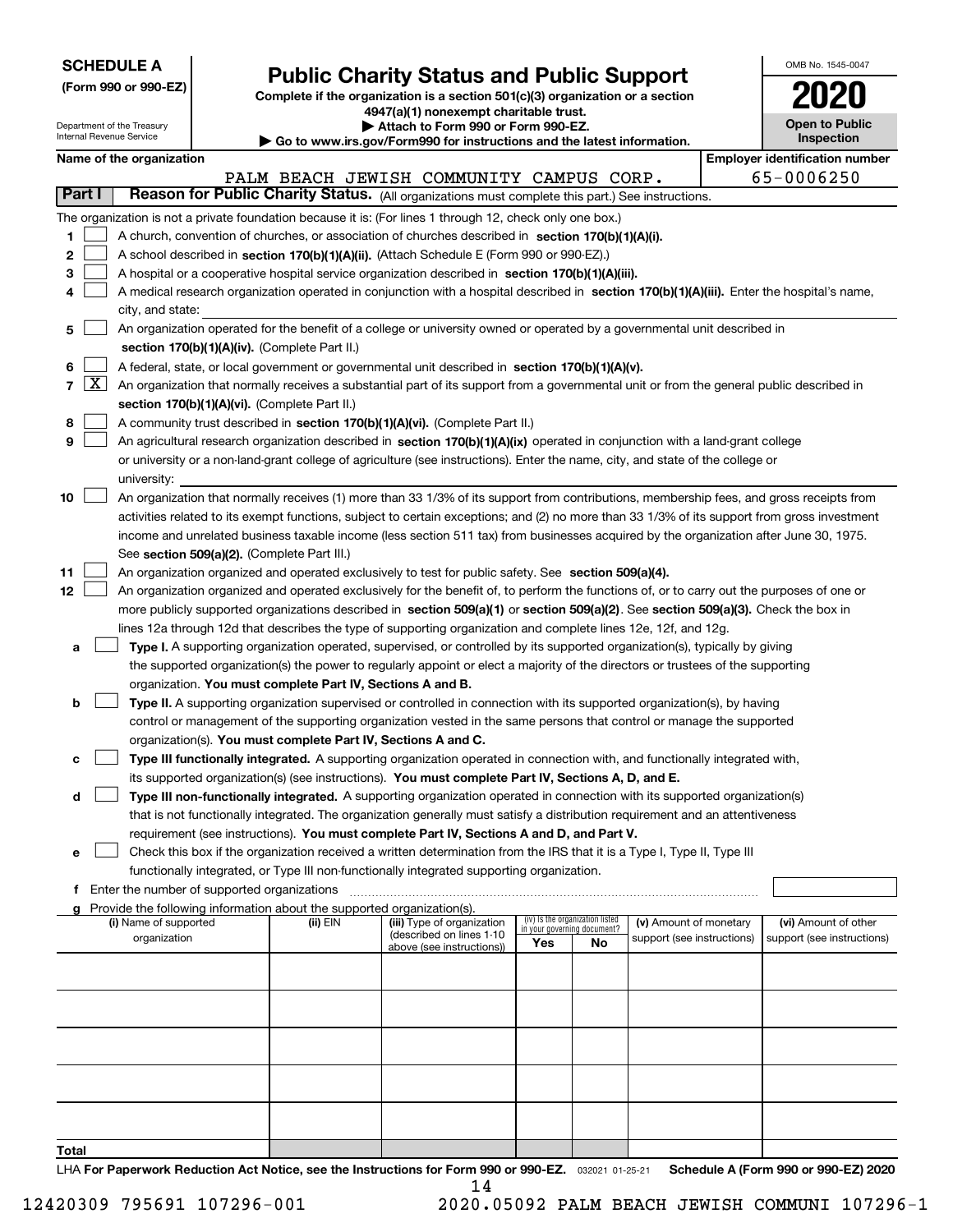#### Schedule A (Form 990 or 990-EZ) 2020 PALM BEACH JEWISH COMMUNITY CAMPUS CORP。65-0006250 <sub>Page 2</sub> **Part II** Support Schedule for Organizations Described in Sections 170(b)(1)(A)(iv) and 170(b)(1)(A)(vi)

(Complete only if you checked the box on line 5, 7, or 8 of Part I or if the organization failed to qualify under Part III. If the organization fails to qualify under the tests listed below, please complete Part III.)

| <b>Section A. Public Support</b>                                                                                                               |                      |                      |                        |                        |          |                                          |
|------------------------------------------------------------------------------------------------------------------------------------------------|----------------------|----------------------|------------------------|------------------------|----------|------------------------------------------|
| Calendar year (or fiscal year beginning in)                                                                                                    | (a) 2016             | (b) 2017             | $(c)$ 2018             | $(d)$ 2019             | (e) 2020 | (f) Total                                |
| 1 Gifts, grants, contributions, and<br>membership fees received. (Do not                                                                       |                      |                      |                        |                        |          |                                          |
| include any "unusual grants.")                                                                                                                 | 2049415.             | 1964298.             | 1944686.               | 1971131.               |          | 2230267.10159797.                        |
| 2 Tax revenues levied for the organ-<br>ization's benefit and either paid to<br>or expended on its behalf                                      |                      |                      |                        |                        |          |                                          |
| 3 The value of services or facilities<br>furnished by a governmental unit to                                                                   |                      |                      |                        |                        |          |                                          |
| the organization without charge                                                                                                                |                      |                      |                        |                        |          |                                          |
| 4 Total. Add lines 1 through 3                                                                                                                 | 2049415.             | 1964298.             | 1944686.               | 1971131.               |          | 2230267.10159797.                        |
| 5 The portion of total contributions                                                                                                           |                      |                      |                        |                        |          |                                          |
| by each person (other than a                                                                                                                   |                      |                      |                        |                        |          |                                          |
| governmental unit or publicly                                                                                                                  |                      |                      |                        |                        |          |                                          |
| supported organization) included                                                                                                               |                      |                      |                        |                        |          |                                          |
| on line 1 that exceeds 2% of the                                                                                                               |                      |                      |                        |                        |          |                                          |
| amount shown on line 11,                                                                                                                       |                      |                      |                        |                        |          |                                          |
| column (f)                                                                                                                                     |                      |                      |                        |                        |          | 10159797.                                |
| 6 Public support. Subtract line 5 from line 4.<br><b>Section B. Total Support</b>                                                              |                      |                      |                        |                        |          |                                          |
|                                                                                                                                                |                      |                      |                        |                        |          |                                          |
| Calendar year (or fiscal year beginning in)                                                                                                    | (a) 2016<br>2049415. | (b) 2017<br>1964298. | $(c)$ 2018<br>1944686. | $(d)$ 2019<br>1971131. | (e) 2020 | (f) Total<br>2230267.10159797.           |
| <b>7</b> Amounts from line 4<br>8 Gross income from interest,                                                                                  |                      |                      |                        |                        |          |                                          |
|                                                                                                                                                |                      |                      |                        |                        |          |                                          |
| dividends, payments received on                                                                                                                |                      |                      |                        |                        |          |                                          |
| securities loans, rents, royalties,<br>and income from similar sources                                                                         | 464,518.             | 377, 397.            | 378,088.               | 388,353.               | 395,533. | 2003889.                                 |
| 9 Net income from unrelated business                                                                                                           |                      |                      |                        |                        |          |                                          |
| activities, whether or not the                                                                                                                 |                      |                      |                        |                        |          |                                          |
| business is regularly carried on                                                                                                               |                      |                      |                        |                        |          |                                          |
| 10 Other income. Do not include gain                                                                                                           |                      |                      |                        |                        |          |                                          |
| or loss from the sale of capital                                                                                                               |                      |                      |                        |                        |          |                                          |
| assets (Explain in Part VI.)                                                                                                                   | 31,198.              | 68,714.              | 65,947.                | 78,683.                |          | 39, 212.   283, 754.                     |
| 11 Total support. Add lines 7 through 10                                                                                                       |                      |                      |                        |                        |          | $\overline{12447440}$ .                  |
| 12 Gross receipts from related activities, etc. (see instructions)                                                                             |                      |                      |                        |                        | 12       |                                          |
| 13 First 5 years. If the Form 990 is for the organization's first, second, third, fourth, or fifth tax year as a section 501(c)(3)             |                      |                      |                        |                        |          |                                          |
| organization, check this box and stop here                                                                                                     |                      |                      |                        |                        |          |                                          |
| <b>Section C. Computation of Public Support Percentage</b>                                                                                     |                      |                      |                        |                        |          |                                          |
| 14 Public support percentage for 2020 (line 6, column (f), divided by line 11, column (f) <i>mummumumum</i>                                    |                      |                      |                        |                        | 14       | 81.62<br>%                               |
|                                                                                                                                                |                      |                      |                        |                        | 15       | 83.65<br>%                               |
| 16a 33 1/3% support test - 2020. If the organization did not check the box on line 13, and line 14 is 33 1/3% or more, check this box and      |                      |                      |                        |                        |          |                                          |
| stop here. The organization qualifies as a publicly supported organization                                                                     |                      |                      |                        |                        |          | $\blacktriangleright$ $\boxed{\text{X}}$ |
| b 33 1/3% support test - 2019. If the organization did not check a box on line 13 or 16a, and line 15 is 33 1/3% or more, check this box       |                      |                      |                        |                        |          |                                          |
| and stop here. The organization qualifies as a publicly supported organization                                                                 |                      |                      |                        |                        |          |                                          |
| 17a 10% -facts-and-circumstances test - 2020. If the organization did not check a box on line 13, 16a, or 16b, and line 14 is 10% or more,     |                      |                      |                        |                        |          |                                          |
| and if the organization meets the facts-and-circumstances test, check this box and stop here. Explain in Part VI how the organization          |                      |                      |                        |                        |          |                                          |
| meets the facts-and-circumstances test. The organization qualifies as a publicly supported organization                                        |                      |                      |                        |                        |          |                                          |
| <b>b 10% -facts-and-circumstances test - 2019.</b> If the organization did not check a box on line 13, 16a, 16b, or 17a, and line 15 is 10% or |                      |                      |                        |                        |          |                                          |
| more, and if the organization meets the facts-and-circumstances test, check this box and stop here. Explain in Part VI how the                 |                      |                      |                        |                        |          |                                          |
| organization meets the facts-and-circumstances test. The organization qualifies as a publicly supported organization                           |                      |                      |                        |                        |          |                                          |
| 18 Private foundation. If the organization did not check a box on line 13, 16a, 16b, 17a, or 17b, check this box and see instructions          |                      |                      |                        |                        |          |                                          |
|                                                                                                                                                |                      |                      |                        |                        |          | Schedule A (Form 990 or 990-EZ) 2020     |

032022 01-25-21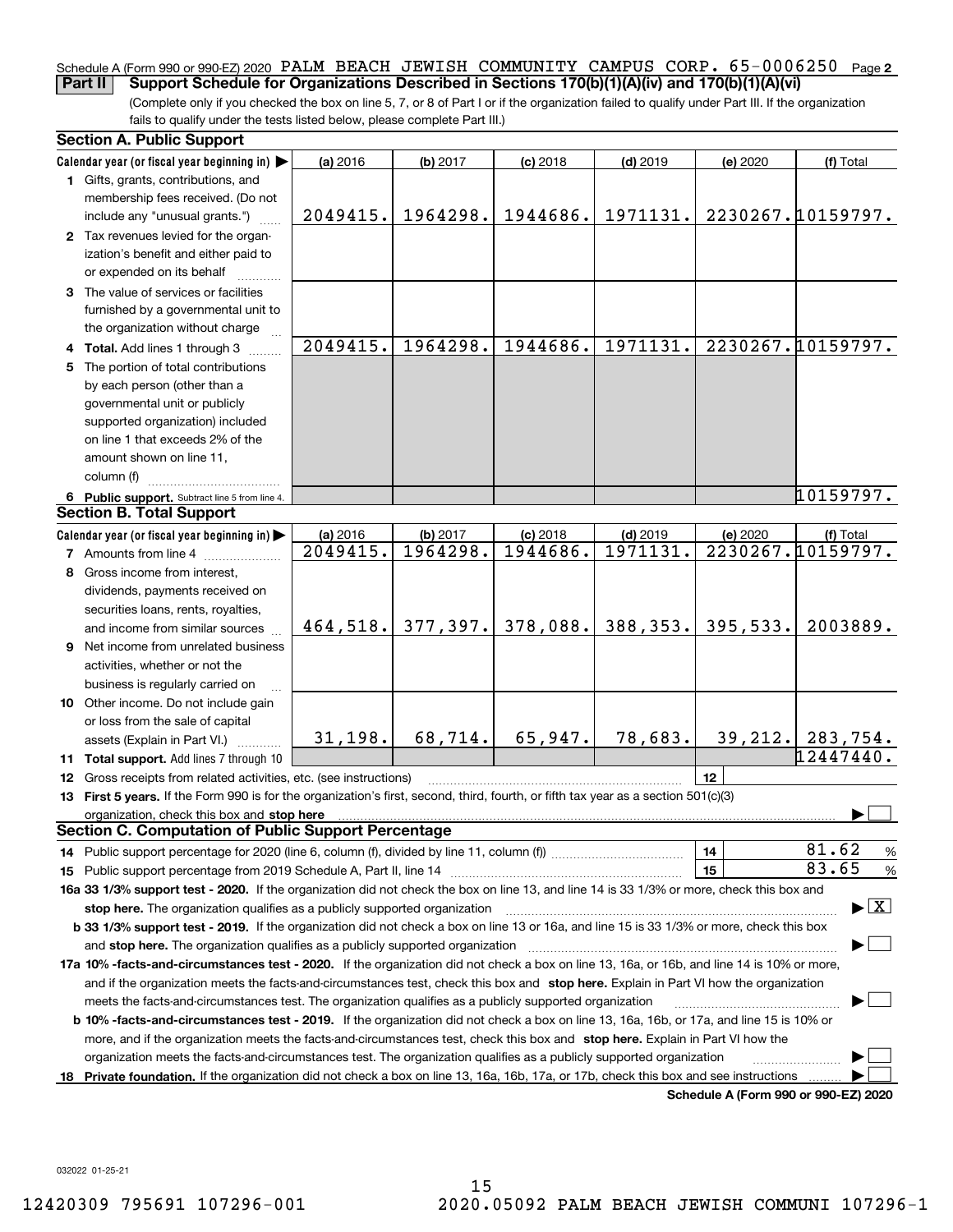#### Schedule A (Form 990 or 990-EZ) 2020 PALM BEACH JEWISH COMMUNITY CAMPUS CORP。65-0006250 <sub>Page 3</sub> **Part III Support Schedule for Organizations Described in Section 509(a)(2)**

(Complete only if you checked the box on line 10 of Part I or if the organization failed to qualify under Part II. If the organization fails to qualify under the tests listed below, please complete Part II.)

| <b>Section A. Public Support</b>                                                                                                                                                                                               |          |          |            |            |          |                                      |
|--------------------------------------------------------------------------------------------------------------------------------------------------------------------------------------------------------------------------------|----------|----------|------------|------------|----------|--------------------------------------|
| Calendar year (or fiscal year beginning in)                                                                                                                                                                                    | (a) 2016 | (b) 2017 | $(c)$ 2018 | $(d)$ 2019 | (e) 2020 | (f) Total                            |
| 1 Gifts, grants, contributions, and                                                                                                                                                                                            |          |          |            |            |          |                                      |
| membership fees received. (Do not                                                                                                                                                                                              |          |          |            |            |          |                                      |
| include any "unusual grants.")                                                                                                                                                                                                 |          |          |            |            |          |                                      |
| <b>2</b> Gross receipts from admissions,<br>merchandise sold or services per-<br>formed, or facilities furnished in<br>any activity that is related to the<br>organization's tax-exempt purpose                                |          |          |            |            |          |                                      |
| 3 Gross receipts from activities that<br>are not an unrelated trade or bus-                                                                                                                                                    |          |          |            |            |          |                                      |
| iness under section 513                                                                                                                                                                                                        |          |          |            |            |          |                                      |
| 4 Tax revenues levied for the organ-<br>ization's benefit and either paid to                                                                                                                                                   |          |          |            |            |          |                                      |
| or expended on its behalf                                                                                                                                                                                                      |          |          |            |            |          |                                      |
| 5 The value of services or facilities<br>furnished by a governmental unit to                                                                                                                                                   |          |          |            |            |          |                                      |
| the organization without charge                                                                                                                                                                                                |          |          |            |            |          |                                      |
| <b>6 Total.</b> Add lines 1 through 5                                                                                                                                                                                          |          |          |            |            |          |                                      |
| 7a Amounts included on lines 1, 2, and<br>3 received from disqualified persons                                                                                                                                                 |          |          |            |            |          |                                      |
| <b>b</b> Amounts included on lines 2 and 3 received<br>from other than disqualified persons that<br>exceed the greater of \$5,000 or 1% of the<br>amount on line 13 for the year                                               |          |          |            |            |          |                                      |
| c Add lines 7a and 7b                                                                                                                                                                                                          |          |          |            |            |          |                                      |
| 8 Public support. (Subtract line 7c from line 6.)<br><b>Section B. Total Support</b>                                                                                                                                           |          |          |            |            |          |                                      |
| Calendar year (or fiscal year beginning in)                                                                                                                                                                                    | (a) 2016 | (b) 2017 | $(c)$ 2018 | $(d)$ 2019 | (e) 2020 | (f) Total                            |
| 9 Amounts from line 6                                                                                                                                                                                                          |          |          |            |            |          |                                      |
| 10a Gross income from interest,<br>dividends, payments received on<br>securities loans, rents, royalties,<br>and income from similar sources                                                                                   |          |          |            |            |          |                                      |
| <b>b</b> Unrelated business taxable income<br>(less section 511 taxes) from businesses<br>acquired after June 30, 1975                                                                                                         |          |          |            |            |          |                                      |
| c Add lines 10a and 10b                                                                                                                                                                                                        |          |          |            |            |          |                                      |
| 11 Net income from unrelated business<br>activities not included in line 10b,<br>whether or not the business is<br>regularly carried on                                                                                        |          |          |            |            |          |                                      |
| <b>12</b> Other income. Do not include gain<br>or loss from the sale of capital<br>assets (Explain in Part VI.)                                                                                                                |          |          |            |            |          |                                      |
| <b>13 Total support.</b> (Add lines 9, 10c, 11, and 12.)                                                                                                                                                                       |          |          |            |            |          |                                      |
| 14 First 5 years. If the Form 990 is for the organization's first, second, third, fourth, or fifth tax year as a section 501(c)(3) organization,                                                                               |          |          |            |            |          |                                      |
| check this box and stop here measured and contained a state of the state of the state of the state of the state of the state of the state of the state of the state of the state of the state of the state of the state of the |          |          |            |            |          |                                      |
| Section C. Computation of Public Support Percentage                                                                                                                                                                            |          |          |            |            |          |                                      |
|                                                                                                                                                                                                                                |          |          |            |            | 15       | %                                    |
| 16 Public support percentage from 2019 Schedule A, Part III, line 15                                                                                                                                                           |          |          |            |            | 16       | %                                    |
| <b>Section D. Computation of Investment Income Percentage</b>                                                                                                                                                                  |          |          |            |            |          |                                      |
| 17 Investment income percentage for 2020 (line 10c, column (f), divided by line 13, column (f))<br>18 Investment income percentage from 2019 Schedule A, Part III, line 17                                                     |          |          |            |            | 17<br>18 | %<br>%                               |
| 19a 33 1/3% support tests - 2020. If the organization did not check the box on line 14, and line 15 is more than 33 1/3%, and line 17 is not                                                                                   |          |          |            |            |          |                                      |
| more than 33 1/3%, check this box and stop here. The organization qualifies as a publicly supported organization                                                                                                               |          |          |            |            |          |                                      |
| <b>b 33 1/3% support tests - 2019.</b> If the organization did not check a box on line 14 or line 19a, and line 16 is more than 33 1/3%, and                                                                                   |          |          |            |            |          |                                      |
| line 18 is not more than 33 1/3%, check this box and stop here. The organization qualifies as a publicly supported organization                                                                                                |          |          |            |            |          |                                      |
| 20 Private foundation. If the organization did not check a box on line 14, 19a, or 19b, check this box and see instructions                                                                                                    |          |          |            |            |          |                                      |
| 032023 01-25-21                                                                                                                                                                                                                |          | 16       |            |            |          | Schedule A (Form 990 or 990-EZ) 2020 |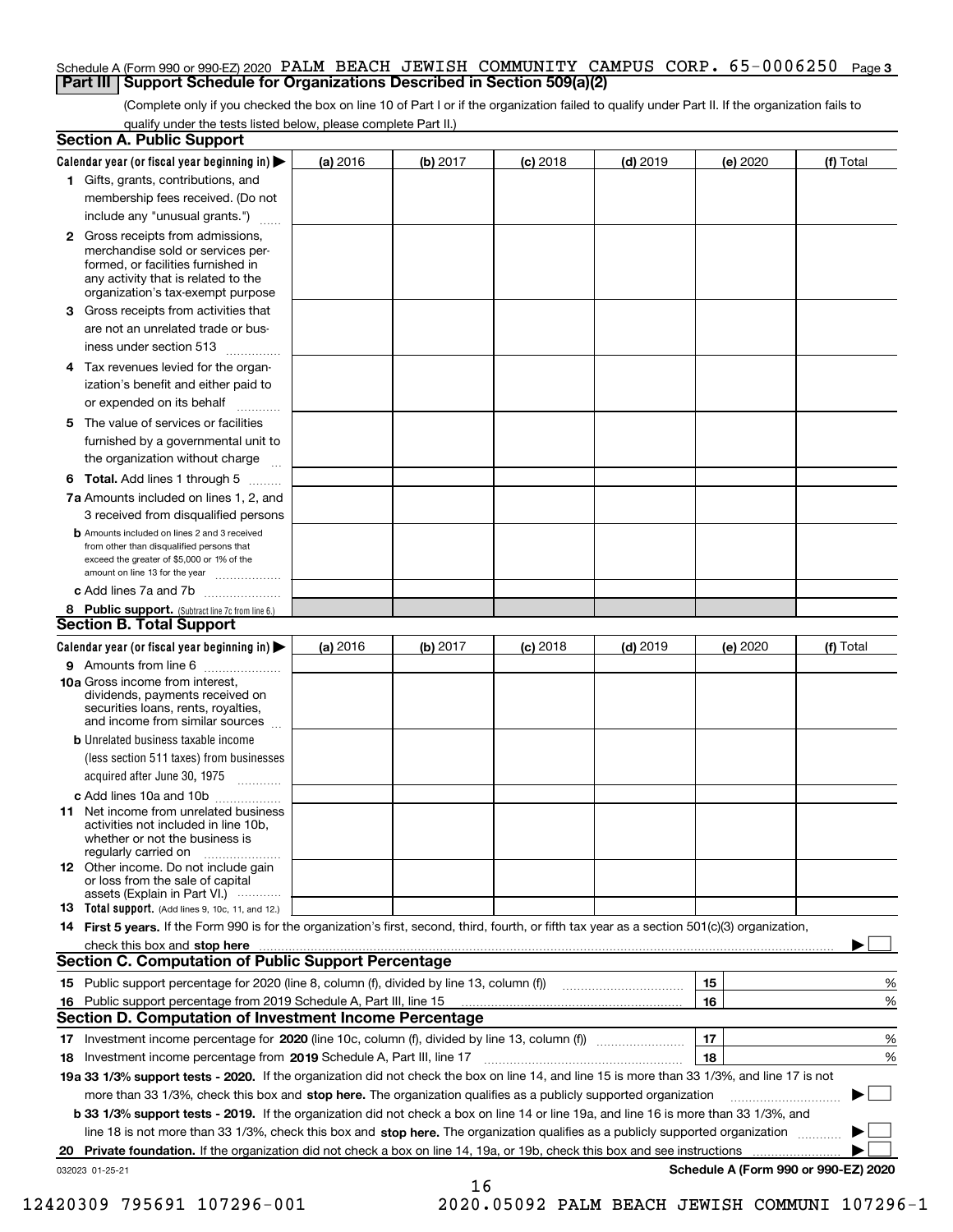#### Schedule A (Form 990 or 990-EZ) 2020 PALM BEACH JEWISH COMMUNITY CAMPUS CORP。65-0006250 <sub>Page 4</sub>

#### **Part IV Supporting Organizations**

(Complete only if you checked a box in line 12 on Part I. If you checked box 12a, Part I, complete Sections A and B. If you checked box 12b, Part I, complete Sections A and C. If you checked box 12c, Part I, complete Sections A, D, and E. If you checked box 12d, Part I, complete Sections A and D, and complete Part V.)

#### **Section A. All Supporting Organizations**

- **1** Are all of the organization's supported organizations listed by name in the organization's governing documents? If "No," describe in **Part VI** how the supported organizations are designated. If designated by *class or purpose, describe the designation. If historic and continuing relationship, explain.*
- **2** Did the organization have any supported organization that does not have an IRS determination of status under section 509(a)(1) or (2)? If "Yes," explain in Part VI how the organization determined that the supported *organization was described in section 509(a)(1) or (2).*
- **3a** Did the organization have a supported organization described in section 501(c)(4), (5), or (6)? If "Yes," answer *lines 3b and 3c below.*
- **b** Did the organization confirm that each supported organization qualified under section 501(c)(4), (5), or (6) and satisfied the public support tests under section 509(a)(2)? If "Yes," describe in **Part VI** when and how the *organization made the determination.*
- **c**Did the organization ensure that all support to such organizations was used exclusively for section 170(c)(2)(B) purposes? If "Yes," explain in **Part VI** what controls the organization put in place to ensure such use.
- **4a***If* Was any supported organization not organized in the United States ("foreign supported organization")? *"Yes," and if you checked box 12a or 12b in Part I, answer lines 4b and 4c below.*
- **b** Did the organization have ultimate control and discretion in deciding whether to make grants to the foreign supported organization? If "Yes," describe in **Part VI** how the organization had such control and discretion *despite being controlled or supervised by or in connection with its supported organizations.*
- **c** Did the organization support any foreign supported organization that does not have an IRS determination under sections 501(c)(3) and 509(a)(1) or (2)? If "Yes," explain in **Part VI** what controls the organization used *to ensure that all support to the foreign supported organization was used exclusively for section 170(c)(2)(B) purposes.*
- **5a** Did the organization add, substitute, or remove any supported organizations during the tax year? If "Yes," answer lines 5b and 5c below (if applicable). Also, provide detail in **Part VI,** including (i) the names and EIN *numbers of the supported organizations added, substituted, or removed; (ii) the reasons for each such action; (iii) the authority under the organization's organizing document authorizing such action; and (iv) how the action was accomplished (such as by amendment to the organizing document).*
- **b** Type I or Type II only. Was any added or substituted supported organization part of a class already designated in the organization's organizing document?
- **cSubstitutions only.**  Was the substitution the result of an event beyond the organization's control?
- **6** Did the organization provide support (whether in the form of grants or the provision of services or facilities) to **Part VI.** *If "Yes," provide detail in* support or benefit one or more of the filing organization's supported organizations? anyone other than (i) its supported organizations, (ii) individuals that are part of the charitable class benefited by one or more of its supported organizations, or (iii) other supporting organizations that also
- **7**Did the organization provide a grant, loan, compensation, or other similar payment to a substantial contributor *If "Yes," complete Part I of Schedule L (Form 990 or 990-EZ).* regard to a substantial contributor? (as defined in section 4958(c)(3)(C)), a family member of a substantial contributor, or a 35% controlled entity with
- **8** Did the organization make a loan to a disqualified person (as defined in section 4958) not described in line 7? *If "Yes," complete Part I of Schedule L (Form 990 or 990-EZ).*
- **9a** Was the organization controlled directly or indirectly at any time during the tax year by one or more in section 509(a)(1) or (2))? If "Yes," *provide detail in* <code>Part VI.</code> disqualified persons, as defined in section 4946 (other than foundation managers and organizations described
- **b** Did one or more disqualified persons (as defined in line 9a) hold a controlling interest in any entity in which the supporting organization had an interest? If "Yes," provide detail in P**art VI**.
- **c**Did a disqualified person (as defined in line 9a) have an ownership interest in, or derive any personal benefit from, assets in which the supporting organization also had an interest? If "Yes," provide detail in P**art VI.**
- **10a** Was the organization subject to the excess business holdings rules of section 4943 because of section supporting organizations)? If "Yes," answer line 10b below. 4943(f) (regarding certain Type II supporting organizations, and all Type III non-functionally integrated
- **b** Did the organization have any excess business holdings in the tax year? (Use Schedule C, Form 4720, to *determine whether the organization had excess business holdings.)*

17

032024 01-25-21

**Schedule A (Form 990 or 990-EZ) 2020**

**YesNo**

**1**

**2**

**3a**

**3b**

**3c**

**4a**

**4b**

**4c**

**5a**

**5b5c**

**6**

**7**

**8**

**9a**

**9b**

**9c**

**10a**

**10b**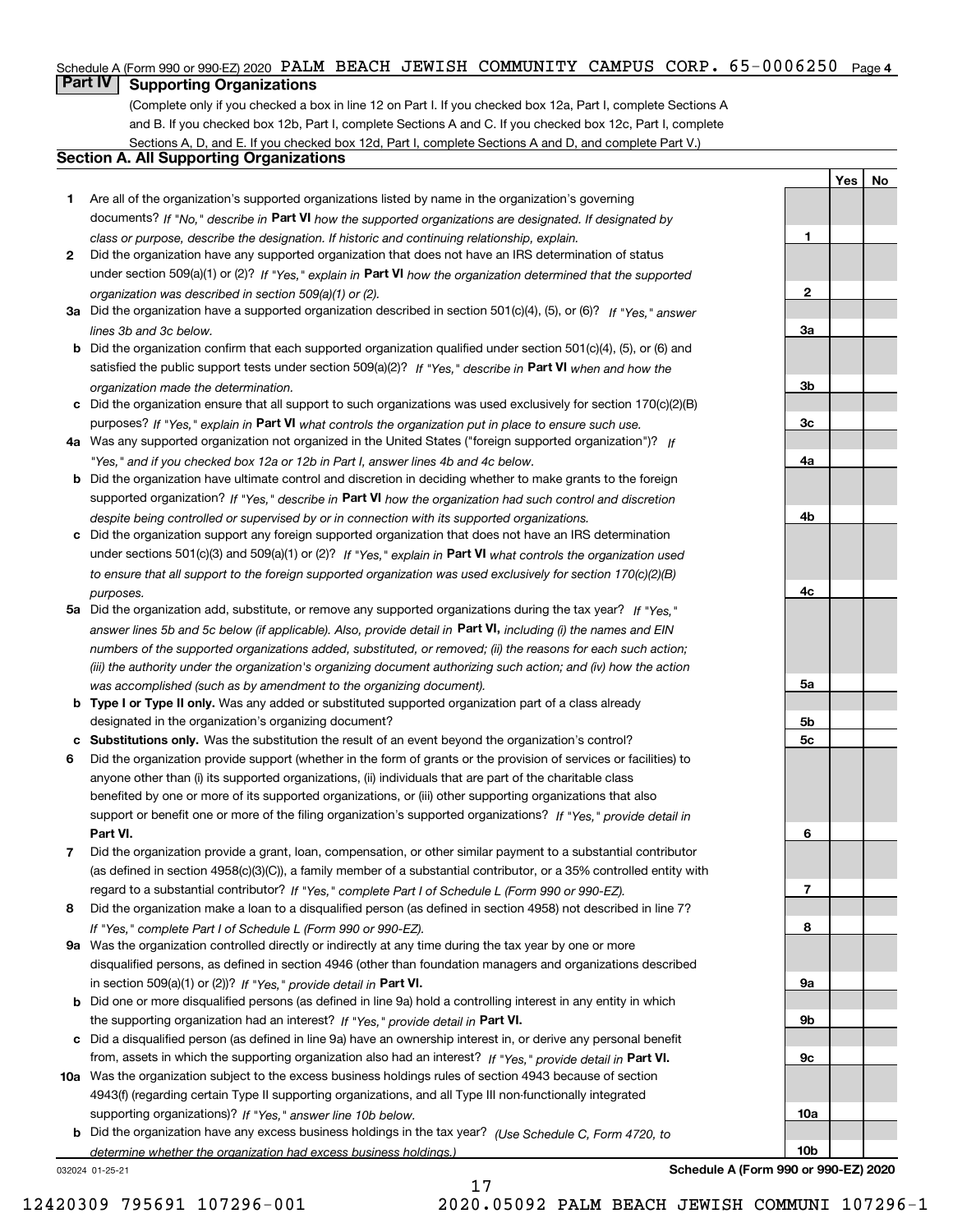#### Schedule A (Form 990 or 990-EZ) 2020 PALM BEACH JEWISH COMMUNITY CAMPUS CORP。65-0006250 Page 5 **Part IV Supporting Organizations** *(continued)*

|              |                                                                                                                                                                                                                                                                                                                                                                                                                                                                                                                                                                                                                                                                                                                                                                                                                                                                                                                                                                                                                                                                                                                                                                        |                 | Yes | No.       |
|--------------|------------------------------------------------------------------------------------------------------------------------------------------------------------------------------------------------------------------------------------------------------------------------------------------------------------------------------------------------------------------------------------------------------------------------------------------------------------------------------------------------------------------------------------------------------------------------------------------------------------------------------------------------------------------------------------------------------------------------------------------------------------------------------------------------------------------------------------------------------------------------------------------------------------------------------------------------------------------------------------------------------------------------------------------------------------------------------------------------------------------------------------------------------------------------|-----------------|-----|-----------|
| 11           | Has the organization accepted a gift or contribution from any of the following persons?                                                                                                                                                                                                                                                                                                                                                                                                                                                                                                                                                                                                                                                                                                                                                                                                                                                                                                                                                                                                                                                                                |                 |     |           |
|              | a A person who directly or indirectly controls, either alone or together with persons described in lines 11b and                                                                                                                                                                                                                                                                                                                                                                                                                                                                                                                                                                                                                                                                                                                                                                                                                                                                                                                                                                                                                                                       |                 |     |           |
|              | 11c below, the governing body of a supported organization?                                                                                                                                                                                                                                                                                                                                                                                                                                                                                                                                                                                                                                                                                                                                                                                                                                                                                                                                                                                                                                                                                                             | 11a             |     |           |
|              | <b>b</b> A family member of a person described in line 11a above?                                                                                                                                                                                                                                                                                                                                                                                                                                                                                                                                                                                                                                                                                                                                                                                                                                                                                                                                                                                                                                                                                                      | 11 <sub>b</sub> |     |           |
|              | c A 35% controlled entity of a person described in line 11a or 11b above? If "Yes" to line 11a, 11b, or 11c, provide                                                                                                                                                                                                                                                                                                                                                                                                                                                                                                                                                                                                                                                                                                                                                                                                                                                                                                                                                                                                                                                   |                 |     |           |
|              | detail in Part VI.                                                                                                                                                                                                                                                                                                                                                                                                                                                                                                                                                                                                                                                                                                                                                                                                                                                                                                                                                                                                                                                                                                                                                     | 11c             |     |           |
|              | <b>Section B. Type I Supporting Organizations</b>                                                                                                                                                                                                                                                                                                                                                                                                                                                                                                                                                                                                                                                                                                                                                                                                                                                                                                                                                                                                                                                                                                                      |                 |     |           |
|              |                                                                                                                                                                                                                                                                                                                                                                                                                                                                                                                                                                                                                                                                                                                                                                                                                                                                                                                                                                                                                                                                                                                                                                        |                 | Yes | <b>No</b> |
| $\mathbf{2}$ | Did the governing body, members of the governing body, officers acting in their official capacity, or membership of one or<br>more supported organizations have the power to regularly appoint or elect at least a majority of the organization's officers,<br>directors, or trustees at all times during the tax year? If "No," describe in Part VI how the supported organization(s)<br>effectively operated, supervised, or controlled the organization's activities. If the organization had more than one supported<br>organization, describe how the powers to appoint and/or remove officers, directors, or trustees were allocated among the<br>supported organizations and what conditions or restrictions, if any, applied to such powers during the tax year.<br>Did the organization operate for the benefit of any supported organization other than the supported<br>organization(s) that operated, supervised, or controlled the supporting organization? If "Yes," explain in<br>Part VI how providing such benefit carried out the purposes of the supported organization(s) that operated,<br>supervised, or controlled the supporting organization. | $\mathfrak{p}$  |     |           |
|              | <b>Section C. Type II Supporting Organizations</b>                                                                                                                                                                                                                                                                                                                                                                                                                                                                                                                                                                                                                                                                                                                                                                                                                                                                                                                                                                                                                                                                                                                     |                 |     |           |

**1**or trustees of each of the organization's supported organization(s)? If "No," describe in **Part VI** how control **1***or management of the supporting organization was vested in the same persons that controlled or managed the supported organization(s).* Were a majority of the organization's directors or trustees during the tax year also a majority of the directors

|   | Section D. All Type III Supporting Organizations                                                                       |              |       |    |
|---|------------------------------------------------------------------------------------------------------------------------|--------------|-------|----|
|   |                                                                                                                        |              | Yes l | No |
|   | Did the organization provide to each of its supported organizations, by the last day of the fifth month of the         |              |       |    |
|   | organization's tax year, (i) a written notice describing the type and amount of support provided during the prior tax  |              |       |    |
|   | year, (ii) a copy of the Form 990 that was most recently filed as of the date of notification, and (iii) copies of the |              |       |    |
|   | organization's governing documents in effect on the date of notification, to the extent not previously provided?       |              |       |    |
| 2 | Were any of the organization's officers, directors, or trustees either (i) appointed or elected by the supported       |              |       |    |
|   | organization(s) or (ii) serving on the governing body of a supported organization? If "No," explain in Part VI how     |              |       |    |
|   | the organization maintained a close and continuous working relationship with the supported organization(s).            | $\mathbf{2}$ |       |    |
| 3 | By reason of the relationship described in line 2, above, did the organization's supported organizations have a        |              |       |    |
|   | significant voice in the organization's investment policies and in directing the use of the organization's             |              |       |    |
|   | income or assets at all times during the tax year? If "Yes." describe in Part VI the role the organization's           |              |       |    |
|   | supported organizations played in this regard                                                                          | з            |       |    |

### *supported organizations played in this regard.* **Section E. Type III Functionally Integrated Supporting Organizations**

- **1**Check the box next to the method that the organization used to satisfy the Integral Part Test during the year (see instructions).
- **alinupy** The organization satisfied the Activities Test. Complete line 2 below.
- **b**The organization is the parent of each of its supported organizations. *Complete* line 3 *below.*  $\mathcal{L}^{\text{max}}$

|  |  |  |  | c $\Box$ The organization supported a governmental entity. Describe in Part VI how you supported a governmental entity (see instructions) |
|--|--|--|--|-------------------------------------------------------------------------------------------------------------------------------------------|
|--|--|--|--|-------------------------------------------------------------------------------------------------------------------------------------------|

18

- **2Answer lines 2a and 2b below. Yes No** Activities Test.
- **a** Did substantially all of the organization's activities during the tax year directly further the exempt purposes of the supported organization(s) to which the organization was responsive? If "Yes," then in **Part VI identify those supported organizations and explain**  *how these activities directly furthered their exempt purposes, how the organization was responsive to those supported organizations, and how the organization determined that these activities constituted substantially all of its activities.*
- **b** Did the activities described in line 2a, above, constitute activities that, but for the organization's involvement, **Part VI**  *the reasons for the organization's position that its supported organization(s) would have engaged in* one or more of the organization's supported organization(s) would have been engaged in? If "Yes," e*xplain in these activities but for the organization's involvement.*
- **3** Parent of Supported Organizations. Answer lines 3a and 3b below.

**a** Did the organization have the power to regularly appoint or elect a majority of the officers, directors, or trustees of each of the supported organizations? If "Yes" or "No" provide details in **Part VI.** 

**b** Did the organization exercise a substantial degree of direction over the policies, programs, and activities of each of its supported organizations? If "Yes," describe in Part VI the role played by the organization in this regard.

032025 01-25-21

**Schedule A (Form 990 or 990-EZ) 2020**

**2a**

**2b**

**3a**

**3b**

**Yes No**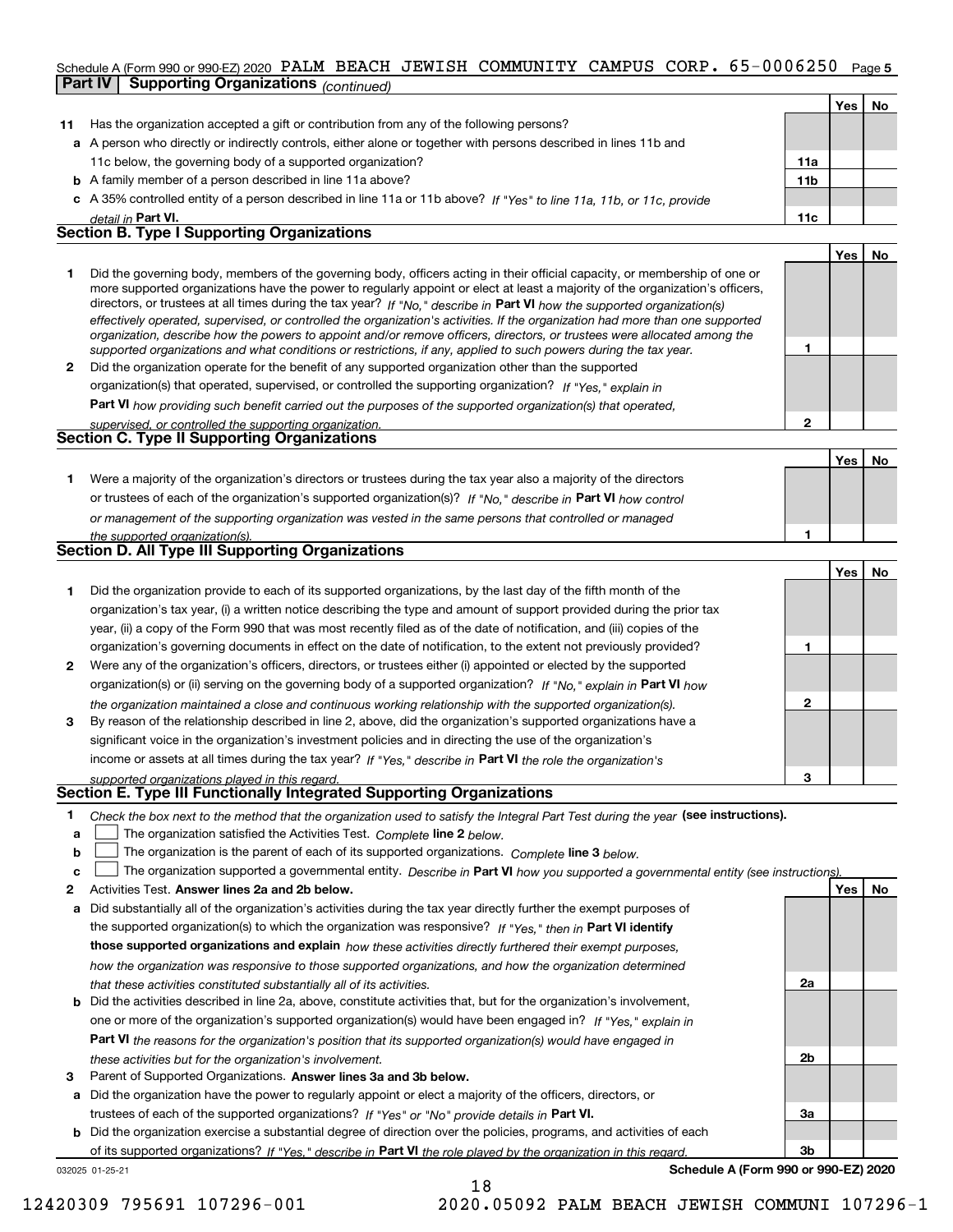| <b>Part V</b>  | Schedule A (Form 990 or 990-EZ) 2020 PALM BEACH JEWISH COMMUNITY CAMPUS CORP. 65-0006250<br>Type III Non-Functionally Integrated 509(a)(3) Supporting Organizations                                                                                           |                         |                | Page 6                         |
|----------------|---------------------------------------------------------------------------------------------------------------------------------------------------------------------------------------------------------------------------------------------------------------|-------------------------|----------------|--------------------------------|
|                |                                                                                                                                                                                                                                                               |                         |                |                                |
| 1              | Check here if the organization satisfied the Integral Part Test as a qualifying trust on Nov. 20, 1970 (explain in Part VI). See instructions.<br>All other Type III non-functionally integrated supporting organizations must complete Sections A through E. |                         |                |                                |
|                | Section A - Adjusted Net Income                                                                                                                                                                                                                               |                         | (A) Prior Year | (B) Current Year<br>(optional) |
| 1              | Net short-term capital gain                                                                                                                                                                                                                                   | 1.                      |                |                                |
| 2              | Recoveries of prior-year distributions                                                                                                                                                                                                                        | $\overline{2}$          |                |                                |
| З              | Other gross income (see instructions)                                                                                                                                                                                                                         | 3                       |                |                                |
| 4              | Add lines 1 through 3.                                                                                                                                                                                                                                        | 4                       |                |                                |
| 5              | Depreciation and depletion                                                                                                                                                                                                                                    | 5                       |                |                                |
| 6              | Portion of operating expenses paid or incurred for production or                                                                                                                                                                                              |                         |                |                                |
|                | collection of gross income or for management, conservation, or                                                                                                                                                                                                |                         |                |                                |
|                | maintenance of property held for production of income (see instructions)                                                                                                                                                                                      | 6                       |                |                                |
| $7^{\circ}$    | Other expenses (see instructions)                                                                                                                                                                                                                             | 7                       |                |                                |
| 8              | Adjusted Net Income (subtract lines 5, 6, and 7 from line 4)                                                                                                                                                                                                  | 8                       |                |                                |
|                | <b>Section B - Minimum Asset Amount</b>                                                                                                                                                                                                                       |                         | (A) Prior Year | (B) Current Year<br>(optional) |
| 1              | Aggregate fair market value of all non-exempt-use assets (see                                                                                                                                                                                                 |                         |                |                                |
|                | instructions for short tax year or assets held for part of year):                                                                                                                                                                                             |                         |                |                                |
|                | <b>a</b> Average monthly value of securities                                                                                                                                                                                                                  | 1a                      |                |                                |
|                | <b>b</b> Average monthly cash balances                                                                                                                                                                                                                        | 1b                      |                |                                |
|                | c Fair market value of other non-exempt-use assets                                                                                                                                                                                                            | 1c                      |                |                                |
|                | d Total (add lines 1a, 1b, and 1c)                                                                                                                                                                                                                            | 1d                      |                |                                |
|                | e Discount claimed for blockage or other factors                                                                                                                                                                                                              |                         |                |                                |
|                | (explain in detail in Part VI):                                                                                                                                                                                                                               |                         |                |                                |
| 2              | Acquisition indebtedness applicable to non-exempt-use assets                                                                                                                                                                                                  | $\mathbf{2}$            |                |                                |
| 3              | Subtract line 2 from line 1d.                                                                                                                                                                                                                                 | 3                       |                |                                |
| 4              | Cash deemed held for exempt use. Enter 0.015 of line 3 (for greater amount,                                                                                                                                                                                   |                         |                |                                |
|                | see instructions).                                                                                                                                                                                                                                            | 4                       |                |                                |
| 5              | Net value of non-exempt-use assets (subtract line 4 from line 3)                                                                                                                                                                                              | 5                       |                |                                |
| 6              | Multiply line 5 by 0.035.                                                                                                                                                                                                                                     | 6                       |                |                                |
| 7              | Recoveries of prior-year distributions                                                                                                                                                                                                                        | $\overline{\mathbf{r}}$ |                |                                |
| 8              | Minimum Asset Amount (add line 7 to line 6)                                                                                                                                                                                                                   | 8                       |                |                                |
|                | <b>Section C - Distributable Amount</b>                                                                                                                                                                                                                       |                         |                | <b>Current Year</b>            |
|                | Adjusted net income for prior year (from Section A, line 8, column A)                                                                                                                                                                                         | 1                       |                |                                |
|                | Enter 0.85 of line 1.                                                                                                                                                                                                                                         | 2                       |                |                                |
| 3              | Minimum asset amount for prior year (from Section B, line 8, column A)                                                                                                                                                                                        | 3                       |                |                                |
| 4              | Enter greater of line 2 or line 3.                                                                                                                                                                                                                            | 4                       |                |                                |
| 5              | Income tax imposed in prior year                                                                                                                                                                                                                              | 5                       |                |                                |
| 6              | <b>Distributable Amount.</b> Subtract line 5 from line 4, unless subject to                                                                                                                                                                                   |                         |                |                                |
|                | emergency temporary reduction (see instructions).                                                                                                                                                                                                             | 6                       |                |                                |
| $\overline{7}$ | Check here if the current year is the organization's first as a non-functionally integrated Type III supporting organization (see                                                                                                                             |                         |                |                                |

instructions).

**Schedule A (Form 990 or 990-EZ) 2020**

032026 01-25-21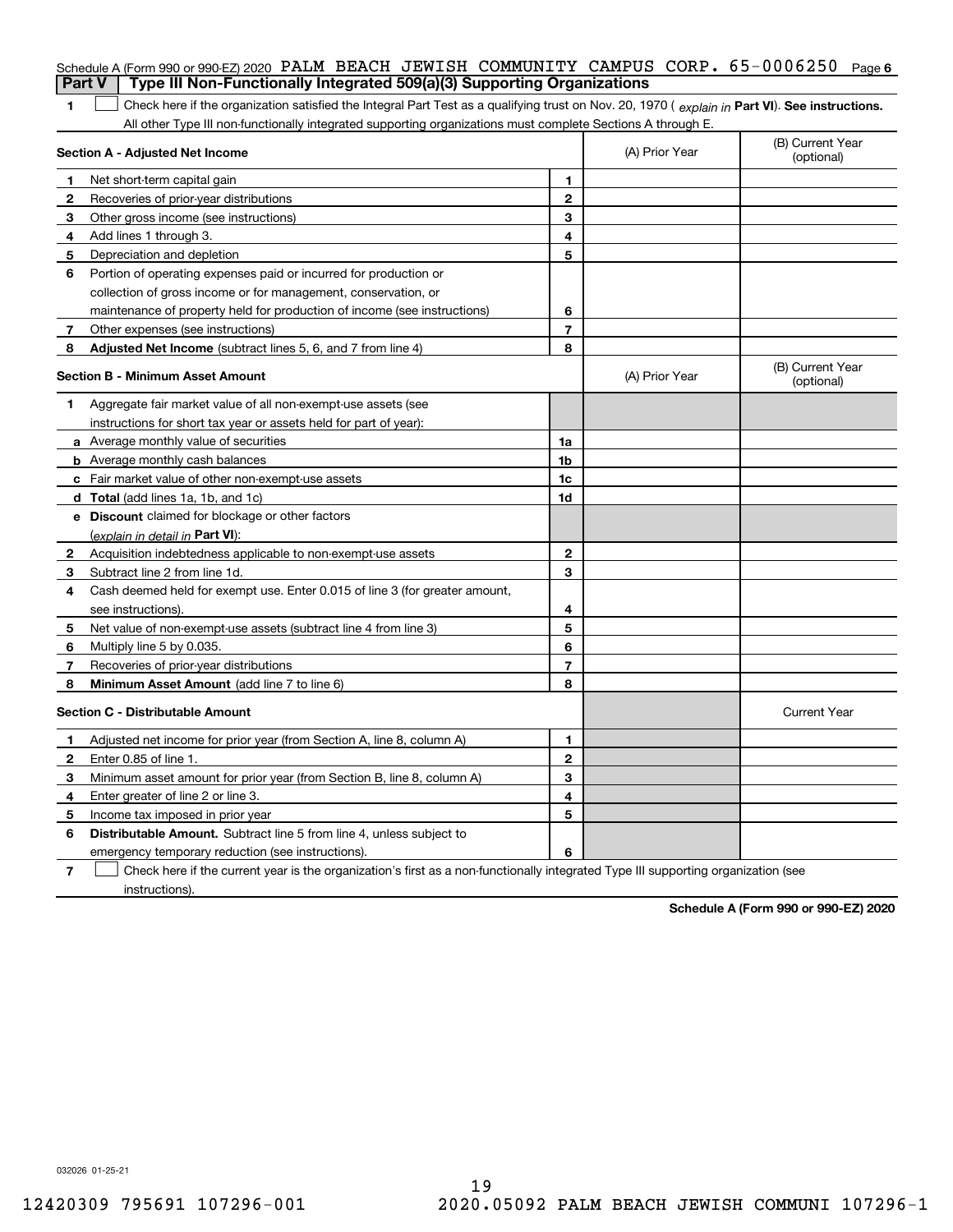#### Schedule A (Form 990 or 990-EZ) 2020 PALM BEACH JEWISH COMMUNITY CAMPUS CORP。65-0006250 <sub>Page 7</sub>

|    | Type III Non-Functionally Integrated 509(a)(3) Supporting Organizations<br>Part V          |                             | (continued)                           |                                         |
|----|--------------------------------------------------------------------------------------------|-----------------------------|---------------------------------------|-----------------------------------------|
|    | <b>Section D - Distributions</b>                                                           |                             |                                       | <b>Current Year</b>                     |
|    | Amounts paid to supported organizations to accomplish exempt purposes                      |                             | 1                                     |                                         |
| 2  | Amounts paid to perform activity that directly furthers exempt purposes of supported       |                             |                                       |                                         |
|    | organizations, in excess of income from activity                                           | 2                           |                                       |                                         |
| 3  | Administrative expenses paid to accomplish exempt purposes of supported organizations      | 3                           |                                       |                                         |
| 4  | Amounts paid to acquire exempt-use assets                                                  |                             | 4                                     |                                         |
| 5  | Qualified set aside amounts (prior IRS approval required - provide details in Part VI)     |                             | 5                                     |                                         |
| 6  | Other distributions ( <i>describe in</i> Part VI). See instructions.                       |                             | 6                                     |                                         |
| 7  | Total annual distributions. Add lines 1 through 6.                                         |                             | 7                                     |                                         |
| 8  | Distributions to attentive supported organizations to which the organization is responsive |                             |                                       |                                         |
|    | (provide details in Part VI). See instructions.                                            |                             | 8                                     |                                         |
| 9  | Distributable amount for 2020 from Section C, line 6                                       |                             | 9                                     |                                         |
| 10 | Line 8 amount divided by line 9 amount                                                     |                             | 10                                    |                                         |
|    |                                                                                            | (i)                         | (ii)                                  | (iii)                                   |
|    | <b>Section E - Distribution Allocations</b> (see instructions)                             | <b>Excess Distributions</b> | <b>Underdistributions</b><br>Pre-2020 | <b>Distributable</b><br>Amount for 2020 |
| 1  | Distributable amount for 2020 from Section C, line 6                                       |                             |                                       |                                         |
| 2  | Underdistributions, if any, for years prior to 2020 (reason-                               |                             |                                       |                                         |
|    | able cause required - explain in Part VI). See instructions.                               |                             |                                       |                                         |
| 3  | Excess distributions carryover, if any, to 2020                                            |                             |                                       |                                         |
|    | a From 2015                                                                                |                             |                                       |                                         |
|    | $b$ From 2016                                                                              |                             |                                       |                                         |
|    | $c$ From 2017                                                                              |                             |                                       |                                         |
|    | <b>d</b> From 2018                                                                         |                             |                                       |                                         |
|    | e From 2019                                                                                |                             |                                       |                                         |
|    | f Total of lines 3a through 3e                                                             |                             |                                       |                                         |
|    | g Applied to underdistributions of prior years                                             |                             |                                       |                                         |
|    | <b>h</b> Applied to 2020 distributable amount                                              |                             |                                       |                                         |
|    | Carryover from 2015 not applied (see instructions)                                         |                             |                                       |                                         |
|    | Remainder. Subtract lines 3g, 3h, and 3i from line 3f.                                     |                             |                                       |                                         |
| 4  | Distributions for 2020 from Section D.                                                     |                             |                                       |                                         |
|    | line $7:$                                                                                  |                             |                                       |                                         |
|    | a Applied to underdistributions of prior years                                             |                             |                                       |                                         |
|    | <b>b</b> Applied to 2020 distributable amount                                              |                             |                                       |                                         |
|    | <b>c</b> Remainder. Subtract lines 4a and 4b from line 4.                                  |                             |                                       |                                         |
| 5  | Remaining underdistributions for years prior to 2020, if                                   |                             |                                       |                                         |
|    | any. Subtract lines 3g and 4a from line 2. For result greater                              |                             |                                       |                                         |
|    | than zero, explain in Part VI. See instructions.                                           |                             |                                       |                                         |
| 6  | Remaining underdistributions for 2020. Subtract lines 3h                                   |                             |                                       |                                         |
|    | and 4b from line 1. For result greater than zero, explain in                               |                             |                                       |                                         |
|    | <b>Part VI.</b> See instructions.                                                          |                             |                                       |                                         |
| 7  | Excess distributions carryover to 2021. Add lines 3j                                       |                             |                                       |                                         |
|    | and 4c.                                                                                    |                             |                                       |                                         |
| 8  | Breakdown of line 7:                                                                       |                             |                                       |                                         |
|    | a Excess from 2016                                                                         |                             |                                       |                                         |
|    | <b>b</b> Excess from 2017                                                                  |                             |                                       |                                         |
|    | c Excess from 2018                                                                         |                             |                                       |                                         |
|    | d Excess from 2019                                                                         |                             |                                       |                                         |
|    | e Excess from 2020                                                                         |                             |                                       |                                         |

**Schedule A (Form 990 or 990-EZ) 2020**

032027 01-25-21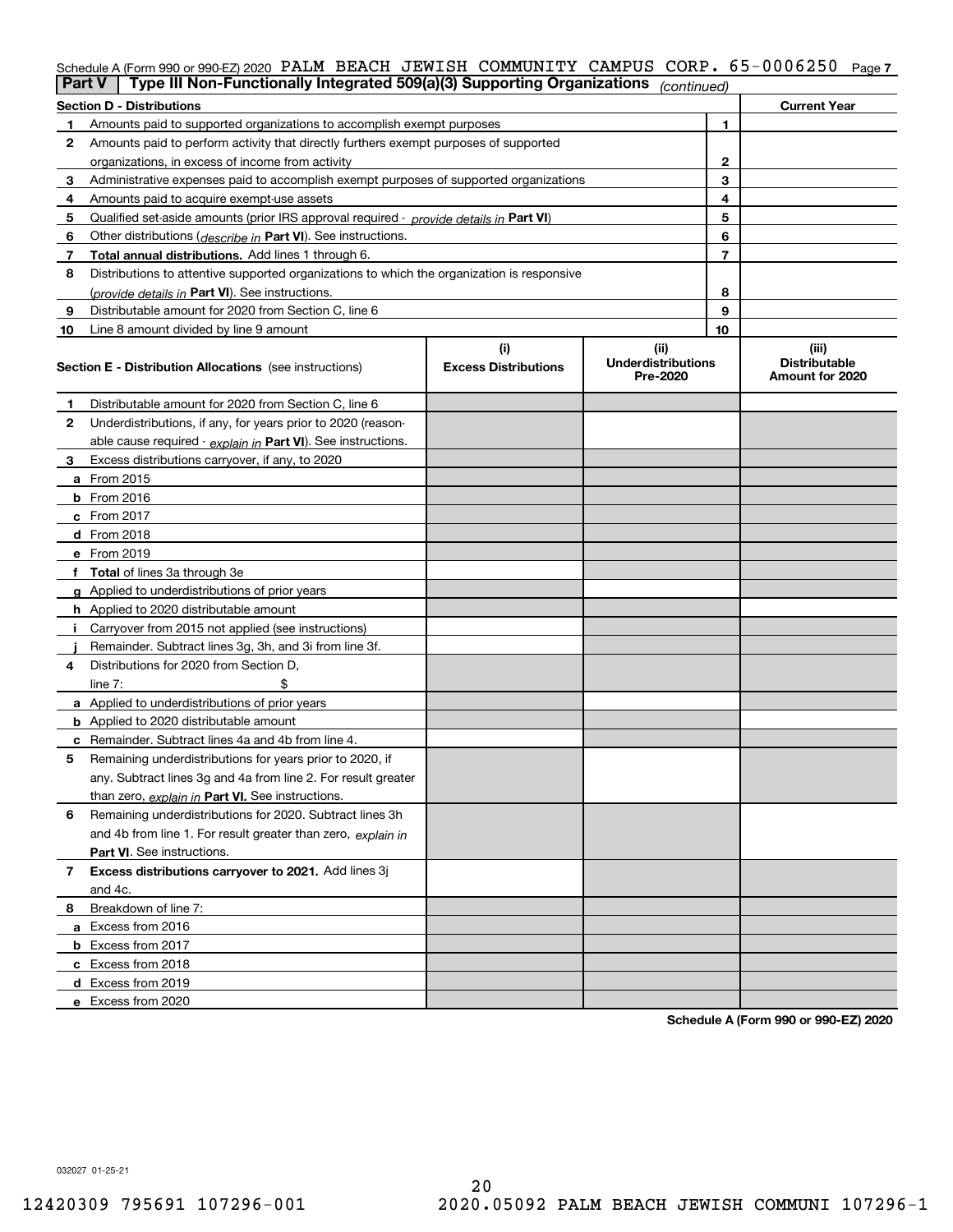| <b>Part VI</b>  | Schedule A (Form 990 or 990-EZ) 2020 PALM BEACH JEWISH COMMUNITY CAMPUS CORP. 65-0006250 Page 8<br>Supplemental Information. Provide the explanations required by Part II, line 10; Part II, line 17a or 17b; Part III, line 12;<br>Part IV, Section A, lines 1, 2, 3b, 3c, 4b, 4c, 5a, 6, 9a, 9b, 9c, 11a, 11b, and 11c; Part IV, Section B, lines 1 and 2; Part IV, Section C,<br>line 1; Part IV, Section D, lines 2 and 3; Part IV, Section E, lines 1c, 2a, 2b, 3a, and 3b; Part V, line 1; Part V, Section B, line 1e; Part V,<br>Section D, lines 5, 6, and 8; and Part V, Section E, lines 2, 5, and 6. Also complete this part for any additional information. |  |    |  |                                      |  |
|-----------------|-------------------------------------------------------------------------------------------------------------------------------------------------------------------------------------------------------------------------------------------------------------------------------------------------------------------------------------------------------------------------------------------------------------------------------------------------------------------------------------------------------------------------------------------------------------------------------------------------------------------------------------------------------------------------|--|----|--|--------------------------------------|--|
|                 | (See instructions.)                                                                                                                                                                                                                                                                                                                                                                                                                                                                                                                                                                                                                                                     |  |    |  |                                      |  |
|                 |                                                                                                                                                                                                                                                                                                                                                                                                                                                                                                                                                                                                                                                                         |  |    |  |                                      |  |
|                 |                                                                                                                                                                                                                                                                                                                                                                                                                                                                                                                                                                                                                                                                         |  |    |  |                                      |  |
|                 |                                                                                                                                                                                                                                                                                                                                                                                                                                                                                                                                                                                                                                                                         |  |    |  |                                      |  |
|                 |                                                                                                                                                                                                                                                                                                                                                                                                                                                                                                                                                                                                                                                                         |  |    |  |                                      |  |
|                 |                                                                                                                                                                                                                                                                                                                                                                                                                                                                                                                                                                                                                                                                         |  |    |  |                                      |  |
|                 |                                                                                                                                                                                                                                                                                                                                                                                                                                                                                                                                                                                                                                                                         |  |    |  |                                      |  |
|                 |                                                                                                                                                                                                                                                                                                                                                                                                                                                                                                                                                                                                                                                                         |  |    |  |                                      |  |
|                 |                                                                                                                                                                                                                                                                                                                                                                                                                                                                                                                                                                                                                                                                         |  |    |  |                                      |  |
|                 |                                                                                                                                                                                                                                                                                                                                                                                                                                                                                                                                                                                                                                                                         |  |    |  |                                      |  |
|                 |                                                                                                                                                                                                                                                                                                                                                                                                                                                                                                                                                                                                                                                                         |  |    |  |                                      |  |
|                 |                                                                                                                                                                                                                                                                                                                                                                                                                                                                                                                                                                                                                                                                         |  |    |  |                                      |  |
|                 |                                                                                                                                                                                                                                                                                                                                                                                                                                                                                                                                                                                                                                                                         |  |    |  |                                      |  |
|                 |                                                                                                                                                                                                                                                                                                                                                                                                                                                                                                                                                                                                                                                                         |  |    |  |                                      |  |
|                 |                                                                                                                                                                                                                                                                                                                                                                                                                                                                                                                                                                                                                                                                         |  |    |  |                                      |  |
|                 |                                                                                                                                                                                                                                                                                                                                                                                                                                                                                                                                                                                                                                                                         |  |    |  |                                      |  |
|                 |                                                                                                                                                                                                                                                                                                                                                                                                                                                                                                                                                                                                                                                                         |  |    |  |                                      |  |
|                 |                                                                                                                                                                                                                                                                                                                                                                                                                                                                                                                                                                                                                                                                         |  |    |  |                                      |  |
|                 |                                                                                                                                                                                                                                                                                                                                                                                                                                                                                                                                                                                                                                                                         |  |    |  |                                      |  |
|                 |                                                                                                                                                                                                                                                                                                                                                                                                                                                                                                                                                                                                                                                                         |  |    |  |                                      |  |
|                 |                                                                                                                                                                                                                                                                                                                                                                                                                                                                                                                                                                                                                                                                         |  |    |  |                                      |  |
|                 |                                                                                                                                                                                                                                                                                                                                                                                                                                                                                                                                                                                                                                                                         |  |    |  |                                      |  |
|                 |                                                                                                                                                                                                                                                                                                                                                                                                                                                                                                                                                                                                                                                                         |  |    |  |                                      |  |
|                 |                                                                                                                                                                                                                                                                                                                                                                                                                                                                                                                                                                                                                                                                         |  |    |  |                                      |  |
|                 |                                                                                                                                                                                                                                                                                                                                                                                                                                                                                                                                                                                                                                                                         |  |    |  |                                      |  |
|                 |                                                                                                                                                                                                                                                                                                                                                                                                                                                                                                                                                                                                                                                                         |  |    |  |                                      |  |
|                 |                                                                                                                                                                                                                                                                                                                                                                                                                                                                                                                                                                                                                                                                         |  |    |  |                                      |  |
|                 |                                                                                                                                                                                                                                                                                                                                                                                                                                                                                                                                                                                                                                                                         |  |    |  |                                      |  |
|                 |                                                                                                                                                                                                                                                                                                                                                                                                                                                                                                                                                                                                                                                                         |  |    |  |                                      |  |
|                 |                                                                                                                                                                                                                                                                                                                                                                                                                                                                                                                                                                                                                                                                         |  |    |  |                                      |  |
| 032028 01-25-21 |                                                                                                                                                                                                                                                                                                                                                                                                                                                                                                                                                                                                                                                                         |  | 21 |  | Schedule A (Form 990 or 990-EZ) 2020 |  |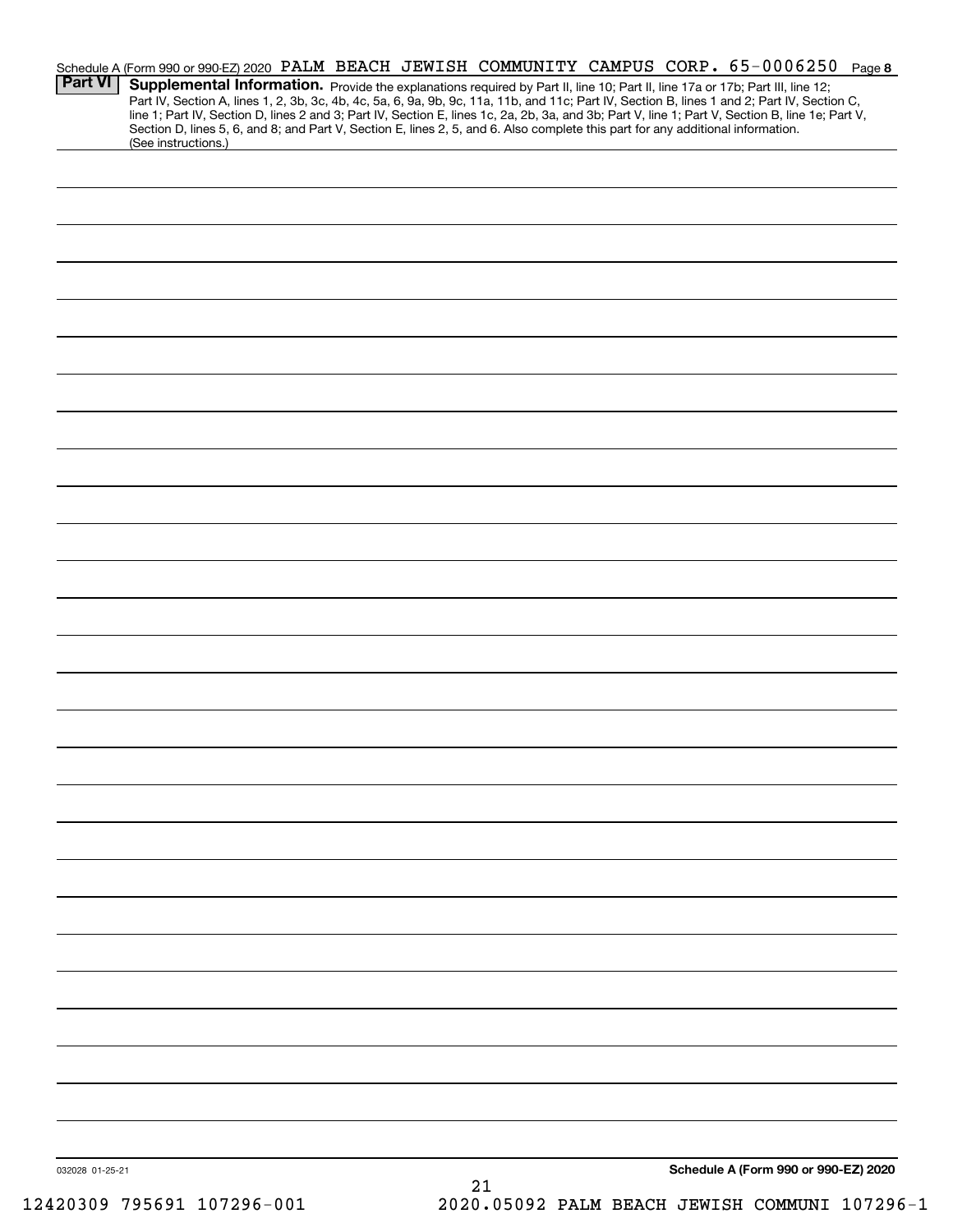Department of the Treasury Internal Revenue Service **(Form 990, 990-EZ, or 990-PF)** Name of the organization

**Organization type** (check one):

### **Schedule B Schedule of Contributors**

**| Attach to Form 990, Form 990-EZ, or Form 990-PF. | Go to www.irs.gov/Form990 for the latest information.** OMB No. 1545-0047

**2020**

**Employer identification number**

|  | PALM BEACH JEWISH COMMUNITY CAMPUS CORP. |  | 65-0006250 |
|--|------------------------------------------|--|------------|
|  |                                          |  |            |

| Filers of:         | Section:                                                                    |
|--------------------|-----------------------------------------------------------------------------|
| Form 990 or 990-EZ | $\lfloor X \rfloor$ 501(c)(<br>$3$ ) (enter number) organization            |
|                    | $4947(a)(1)$ nonexempt charitable trust not treated as a private foundation |
|                    | 527 political organization                                                  |
| Form 990-PF        | 501(c)(3) exempt private foundation                                         |
|                    | 4947(a)(1) nonexempt charitable trust treated as a private foundation       |
|                    | 501(c)(3) taxable private foundation                                        |

Check if your organization is covered by the **General Rule** or a **Special Rule. Note:**  Only a section 501(c)(7), (8), or (10) organization can check boxes for both the General Rule and a Special Rule. See instructions.

#### **General Rule**

 $\mathcal{L}^{\text{max}}$ 

For an organization filing Form 990, 990-EZ, or 990-PF that received, during the year, contributions totaling \$5,000 or more (in money or property) from any one contributor. Complete Parts I and II. See instructions for determining a contributor's total contributions.

#### **Special Rules**

any one contributor, during the year, total contributions of the greater of  $\,$  (1) \$5,000; or **(2)** 2% of the amount on (i) Form 990, Part VIII, line 1h;  $\boxed{\textbf{X}}$  For an organization described in section 501(c)(3) filing Form 990 or 990-EZ that met the 33 1/3% support test of the regulations under sections 509(a)(1) and 170(b)(1)(A)(vi), that checked Schedule A (Form 990 or 990-EZ), Part II, line 13, 16a, or 16b, and that received from or (ii) Form 990-EZ, line 1. Complete Parts I and II.

For an organization described in section 501(c)(7), (8), or (10) filing Form 990 or 990-EZ that received from any one contributor, during the year, total contributions of more than \$1,000 exclusively for religious, charitable, scientific, literary, or educational purposes, or for the prevention of cruelty to children or animals. Complete Parts I (entering "N/A" in column (b) instead of the contributor name and address), II, and III.  $\mathcal{L}^{\text{max}}$ 

purpose. Don't complete any of the parts unless the **General Rule** applies to this organization because it received *nonexclusively* year, contributions <sub>exclusively</sub> for religious, charitable, etc., purposes, but no such contributions totaled more than \$1,000. If this box is checked, enter here the total contributions that were received during the year for an  $\;$ exclusively religious, charitable, etc., For an organization described in section 501(c)(7), (8), or (10) filing Form 990 or 990-EZ that received from any one contributor, during the religious, charitable, etc., contributions totaling \$5,000 or more during the year  $\Box$ — $\Box$   $\Box$  $\mathcal{L}^{\text{max}}$ 

**Caution:**  An organization that isn't covered by the General Rule and/or the Special Rules doesn't file Schedule B (Form 990, 990-EZ, or 990-PF),  **must** but it answer "No" on Part IV, line 2, of its Form 990; or check the box on line H of its Form 990-EZ or on its Form 990-PF, Part I, line 2, to certify that it doesn't meet the filing requirements of Schedule B (Form 990, 990-EZ, or 990-PF).

**For Paperwork Reduction Act Notice, see the instructions for Form 990, 990-EZ, or 990-PF. Schedule B (Form 990, 990-EZ, or 990-PF) (2020)** LHA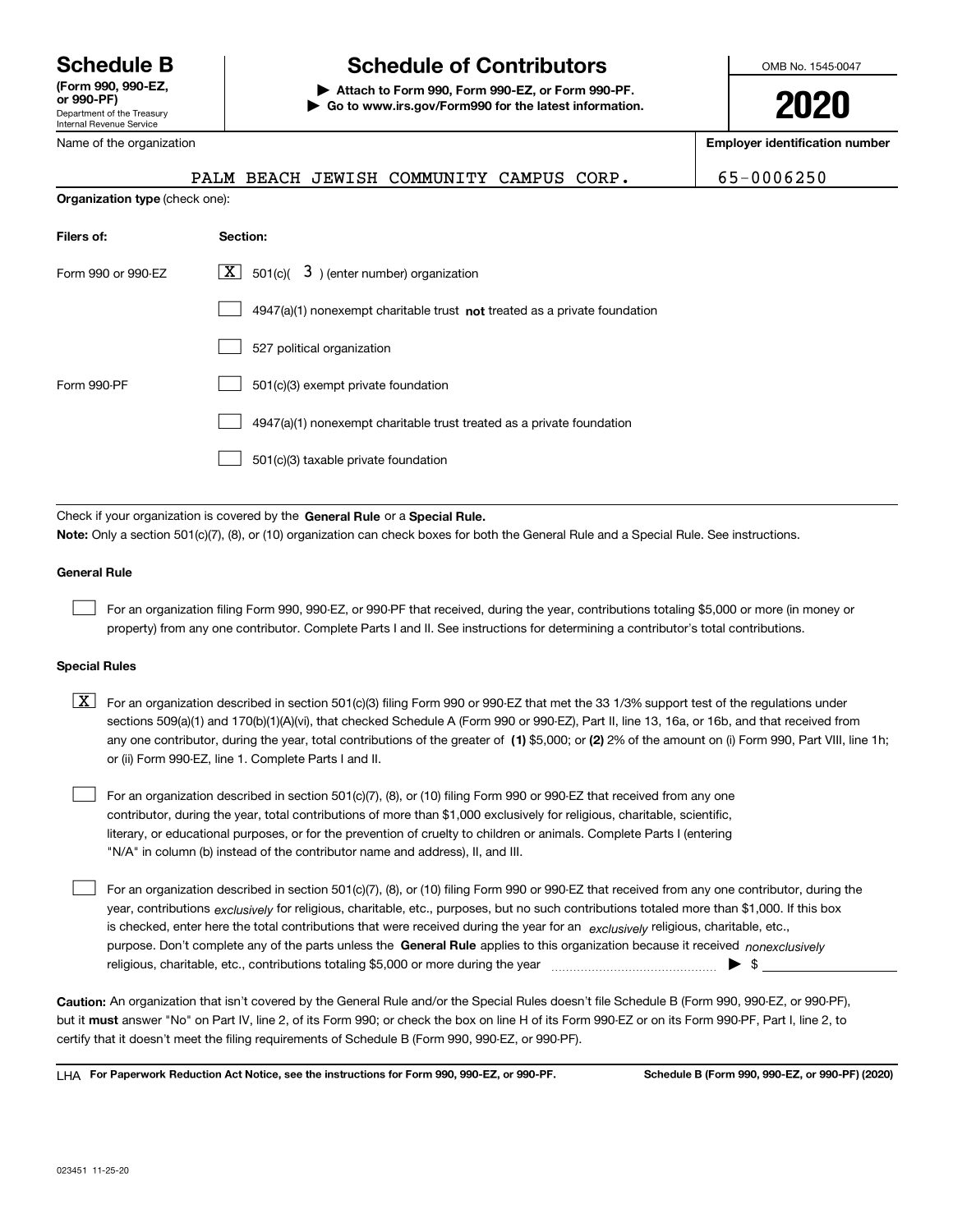Name of organization

**Employer identification number**

#### PALM BEACH JEWISH COMMUNITY CAMPUS CORP.  $\vert$  65-0006250

**(a)No.(b)Name, address, and ZIP + 4 (c)Total contributions (d)Type of contribution PersonPayrollNoncash (a)No.(b)Name, address, and ZIP + 4 (c)Total contributions (d)Type of contribution PersonPayrollNoncash (a)No.(b)Name, address, and ZIP + 4 (c)Total contributions (d)Type of contribution PersonPayrollNoncash (a) No.(b)Name, address, and ZIP + 4 (c) Total contributions (d) Type of contribution PersonPayrollNoncash(a) No.(b)Name, address, and ZIP + 4 (c) Total contributions (d) Type of contribution PersonPayrollNoncash(a) No.(b)Name, address, and ZIP + 4 (c)Total contributions (d)Type of contribution PersonPayrollNoncash Contributors** (see instructions). Use duplicate copies of Part I if additional space is needed. \$(Complete Part II for noncash contributions.) \$(Complete Part II for noncash contributions.) \$(Complete Part II for noncash contributions.) \$(Complete Part II for noncash contributions.) \$(Complete Part II for noncash contributions.) \$(Complete Part II for noncash contributions.) Chedule B (Form 990, 990-EZ, or 990-PF) (2020)<br> **2Part I 2Part I CONTENT COMMUNITY CAMPUS CORP.**<br> **2Part I Contributors** (see instructions). Use duplicate copies of Part I if additional space is needed.  $\lceil \text{X} \rceil$  $\mathcal{L}^{\text{max}}$  $\mathcal{L}^{\text{max}}$  $\mathcal{L}^{\text{max}}$  $\mathcal{L}^{\text{max}}$  $\mathcal{L}^{\text{max}}$  $\mathcal{L}^{\text{max}}$  $\mathcal{L}^{\text{max}}$  $\mathcal{L}^{\text{max}}$  $\mathcal{L}^{\text{max}}$  $\mathcal{L}^{\text{max}}$  $\mathcal{L}^{\text{max}}$  $\mathcal{L}^{\text{max}}$  $\mathcal{L}^{\text{max}}$  $\mathcal{L}^{\text{max}}$  $\mathcal{L}^{\text{max}}$  $\mathcal{L}^{\text{max}}$  $\mathcal{L}^{\text{max}}$ 1 X JEWISH FEDERATION OF PALM BEACH COUNTY 2,230,267. ONE HARVARD CIRCLE, SUITE 100 WEST PALM BEACH, FL 33409

023452 11-25-20 **Schedule B (Form 990, 990-EZ, or 990-PF) (2020)**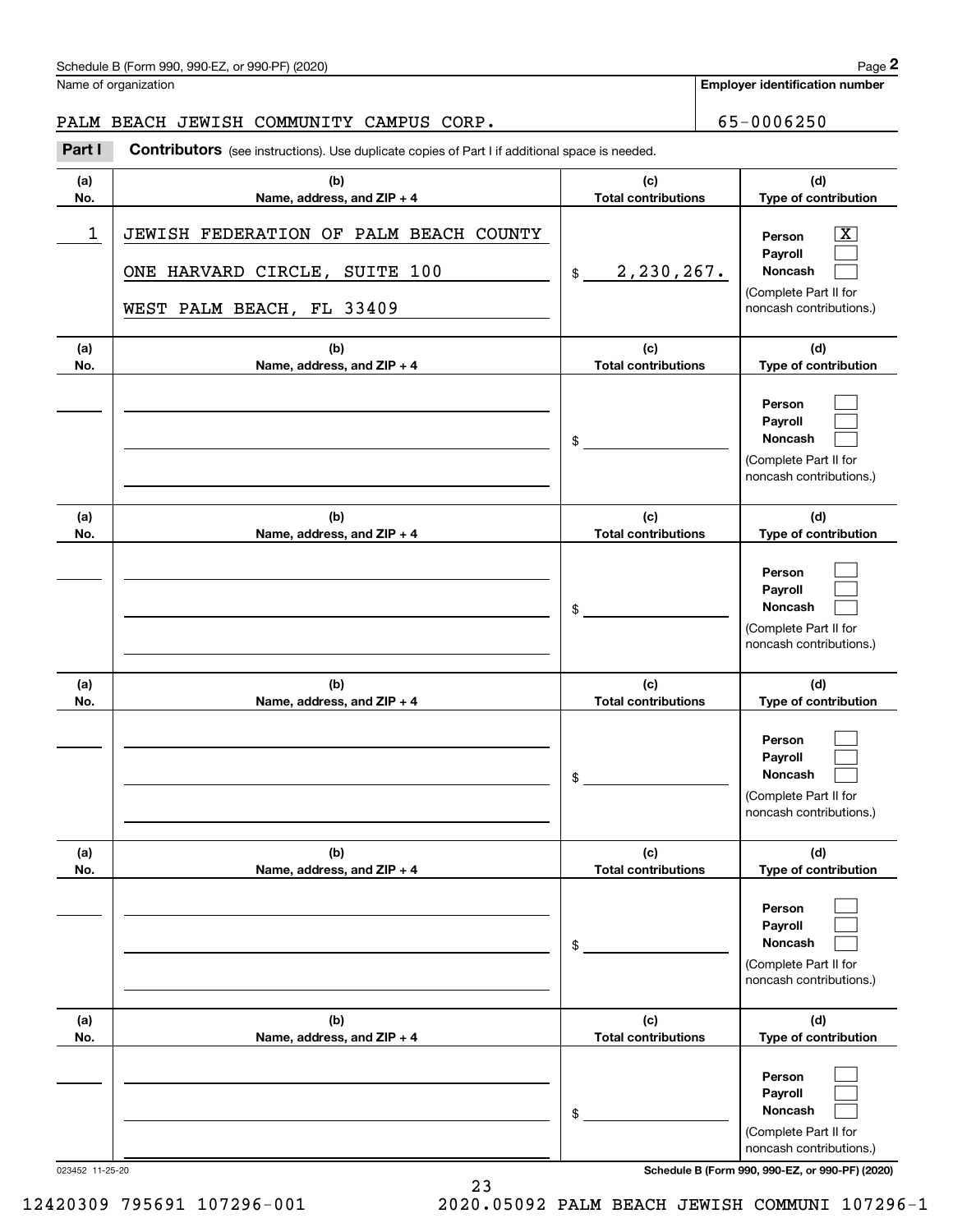Name of organization

**Employer identification number**

#### PALM BEACH JEWISH COMMUNITY CAMPUS CORP. | 65-0006250

Chedule B (Form 990, 990-EZ, or 990-PF) (2020)<br>
lame of organization<br> **3PALM BEACH JEWISH COMMUNITY CAMPUS CORP.**<br> **Part II Noncash Property** (see instructions). Use duplicate copies of Part II if additional space is nee

| (a)             |                                              | (c)                 |                                                 |
|-----------------|----------------------------------------------|---------------------|-------------------------------------------------|
| No.<br>from     | (b)                                          | FMV (or estimate)   | (d)<br>Date received                            |
| Part I          | Description of noncash property given        | (See instructions.) |                                                 |
|                 |                                              |                     |                                                 |
|                 |                                              |                     |                                                 |
|                 |                                              |                     |                                                 |
|                 |                                              | $\frac{1}{2}$       |                                                 |
|                 |                                              |                     |                                                 |
| (a)             |                                              | (c)                 |                                                 |
| No.<br>from     | (b)<br>Description of noncash property given | FMV (or estimate)   | (d)<br>Date received                            |
| Part I          |                                              | (See instructions.) |                                                 |
|                 |                                              |                     |                                                 |
|                 |                                              |                     |                                                 |
|                 |                                              |                     |                                                 |
|                 |                                              | $\frac{1}{2}$       |                                                 |
|                 |                                              |                     |                                                 |
| (a)             |                                              | (c)                 |                                                 |
| No.<br>from     | (b)                                          | FMV (or estimate)   | (d)                                             |
| Part I          | Description of noncash property given        | (See instructions.) | Date received                                   |
|                 |                                              |                     |                                                 |
|                 |                                              |                     |                                                 |
|                 |                                              |                     |                                                 |
|                 |                                              | $\frac{1}{2}$       |                                                 |
|                 |                                              |                     |                                                 |
| (a)             |                                              | (c)                 |                                                 |
| No.<br>from     | (b)                                          | FMV (or estimate)   | (d)                                             |
| Part I          | Description of noncash property given        | (See instructions.) | Date received                                   |
|                 |                                              |                     |                                                 |
|                 |                                              |                     |                                                 |
|                 |                                              |                     |                                                 |
|                 |                                              | $\sim$              |                                                 |
|                 |                                              |                     |                                                 |
| (a)             |                                              | (c)                 |                                                 |
| No.<br>from     | (b)                                          | FMV (or estimate)   | (d)<br>Date received                            |
| Part I          | Description of noncash property given        | (See instructions.) |                                                 |
|                 |                                              |                     |                                                 |
|                 |                                              |                     |                                                 |
|                 |                                              |                     |                                                 |
|                 |                                              | \$                  |                                                 |
|                 |                                              |                     |                                                 |
| (a)             |                                              | (c)                 |                                                 |
| No.             | (b)                                          | FMV (or estimate)   | (d)                                             |
| from<br>Part I  | Description of noncash property given        | (See instructions.) | Date received                                   |
|                 |                                              |                     |                                                 |
|                 |                                              |                     |                                                 |
|                 |                                              |                     |                                                 |
|                 |                                              | \$                  |                                                 |
| 023453 11-25-20 |                                              |                     | Schedule B (Form 990, 990-EZ, or 990-PF) (2020) |

12420309 795691 107296-001 2020.05092 PALM BEACH JEWISH COMMUNI 107296-1

24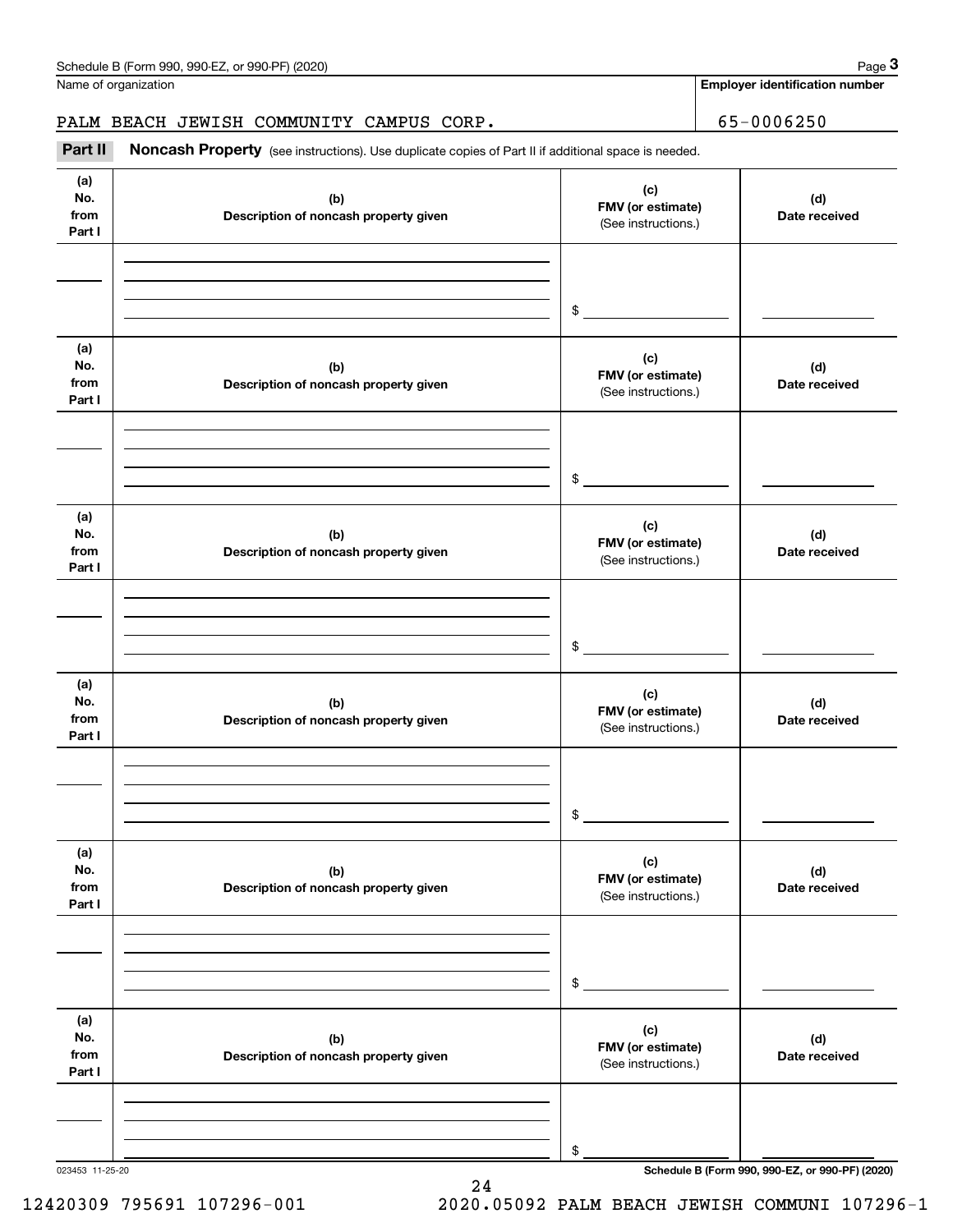|                      | Schedule B (Form 990, 990-EZ, or 990-PF) (2020)                                                                                                                                                                                                                              |                      |                                          |  | Page 4                                          |  |  |  |
|----------------------|------------------------------------------------------------------------------------------------------------------------------------------------------------------------------------------------------------------------------------------------------------------------------|----------------------|------------------------------------------|--|-------------------------------------------------|--|--|--|
| Name of organization |                                                                                                                                                                                                                                                                              |                      |                                          |  | <b>Employer identification number</b>           |  |  |  |
|                      | PALM BEACH JEWISH COMMUNITY CAMPUS CORP.                                                                                                                                                                                                                                     |                      |                                          |  | 65-0006250                                      |  |  |  |
| Part III             | Exclusively religious, charitable, etc., contributions to organizations described in section 501(c)(7), (8), or (10) that total more than \$1,000 for the year<br>from any one contributor. Complete columns (a) through (e) and the following line entry. For organizations |                      |                                          |  |                                                 |  |  |  |
|                      | completing Part III, enter the total of exclusively religious, charitable, etc., contributions of \$1,000 or less for the year. (Enter this info. once.) $\blacktriangleright$ \$                                                                                            |                      |                                          |  |                                                 |  |  |  |
| (a) No.              | Use duplicate copies of Part III if additional space is needed.                                                                                                                                                                                                              |                      |                                          |  |                                                 |  |  |  |
| from<br>Part I       | (b) Purpose of gift                                                                                                                                                                                                                                                          | (c) Use of gift      |                                          |  | (d) Description of how gift is held             |  |  |  |
|                      |                                                                                                                                                                                                                                                                              |                      |                                          |  |                                                 |  |  |  |
|                      |                                                                                                                                                                                                                                                                              |                      |                                          |  |                                                 |  |  |  |
|                      |                                                                                                                                                                                                                                                                              |                      |                                          |  |                                                 |  |  |  |
|                      |                                                                                                                                                                                                                                                                              | (e) Transfer of gift |                                          |  |                                                 |  |  |  |
|                      | Transferee's name, address, and ZIP + 4                                                                                                                                                                                                                                      |                      |                                          |  | Relationship of transferor to transferee        |  |  |  |
|                      |                                                                                                                                                                                                                                                                              |                      |                                          |  |                                                 |  |  |  |
|                      |                                                                                                                                                                                                                                                                              |                      |                                          |  |                                                 |  |  |  |
|                      |                                                                                                                                                                                                                                                                              |                      |                                          |  |                                                 |  |  |  |
| (a) No.<br>from      | (b) Purpose of gift                                                                                                                                                                                                                                                          | (c) Use of gift      |                                          |  | (d) Description of how gift is held             |  |  |  |
| Part I               |                                                                                                                                                                                                                                                                              |                      |                                          |  |                                                 |  |  |  |
|                      |                                                                                                                                                                                                                                                                              |                      |                                          |  |                                                 |  |  |  |
|                      |                                                                                                                                                                                                                                                                              |                      |                                          |  |                                                 |  |  |  |
|                      | (e) Transfer of gift                                                                                                                                                                                                                                                         |                      |                                          |  |                                                 |  |  |  |
|                      |                                                                                                                                                                                                                                                                              |                      |                                          |  |                                                 |  |  |  |
|                      | Transferee's name, address, and ZIP + 4                                                                                                                                                                                                                                      |                      |                                          |  | Relationship of transferor to transferee        |  |  |  |
|                      |                                                                                                                                                                                                                                                                              |                      |                                          |  |                                                 |  |  |  |
|                      |                                                                                                                                                                                                                                                                              |                      |                                          |  |                                                 |  |  |  |
| (a) No.              |                                                                                                                                                                                                                                                                              |                      |                                          |  |                                                 |  |  |  |
| from<br>Part I       | (b) Purpose of gift                                                                                                                                                                                                                                                          | (c) Use of gift      |                                          |  | (d) Description of how gift is held             |  |  |  |
|                      |                                                                                                                                                                                                                                                                              |                      |                                          |  |                                                 |  |  |  |
|                      |                                                                                                                                                                                                                                                                              |                      |                                          |  |                                                 |  |  |  |
|                      |                                                                                                                                                                                                                                                                              |                      |                                          |  |                                                 |  |  |  |
|                      | (e) Transfer of gift                                                                                                                                                                                                                                                         |                      |                                          |  |                                                 |  |  |  |
|                      | Transferee's name, address, and $ZIP + 4$                                                                                                                                                                                                                                    |                      | Relationship of transferor to transferee |  |                                                 |  |  |  |
|                      |                                                                                                                                                                                                                                                                              |                      |                                          |  |                                                 |  |  |  |
|                      |                                                                                                                                                                                                                                                                              |                      |                                          |  |                                                 |  |  |  |
|                      |                                                                                                                                                                                                                                                                              |                      |                                          |  |                                                 |  |  |  |
| (a) No.<br>from      | (b) Purpose of gift                                                                                                                                                                                                                                                          | (c) Use of gift      |                                          |  | (d) Description of how gift is held             |  |  |  |
| Part I               |                                                                                                                                                                                                                                                                              |                      |                                          |  |                                                 |  |  |  |
|                      |                                                                                                                                                                                                                                                                              |                      |                                          |  |                                                 |  |  |  |
|                      |                                                                                                                                                                                                                                                                              |                      |                                          |  |                                                 |  |  |  |
|                      |                                                                                                                                                                                                                                                                              | (e) Transfer of gift |                                          |  |                                                 |  |  |  |
|                      |                                                                                                                                                                                                                                                                              |                      |                                          |  |                                                 |  |  |  |
|                      | Transferee's name, address, and $ZIP + 4$                                                                                                                                                                                                                                    |                      |                                          |  | Relationship of transferor to transferee        |  |  |  |
|                      |                                                                                                                                                                                                                                                                              |                      |                                          |  |                                                 |  |  |  |
|                      |                                                                                                                                                                                                                                                                              |                      |                                          |  |                                                 |  |  |  |
| 023454 11-25-20      |                                                                                                                                                                                                                                                                              |                      |                                          |  | Schedule B (Form 990, 990-EZ, or 990-PF) (2020) |  |  |  |

25

**Schedule B (Form 990, 990-EZ, or 990-PF) (2020)**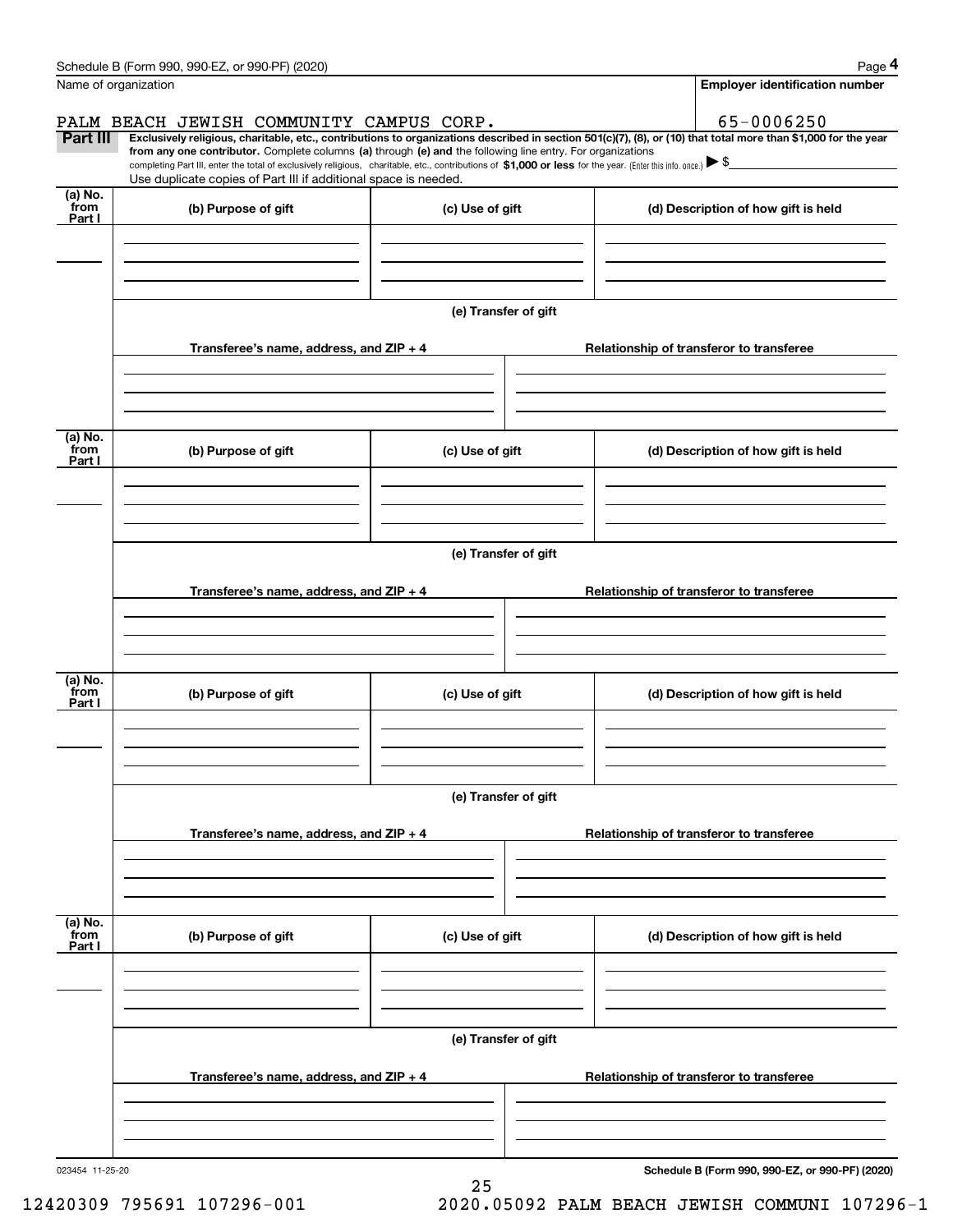| <b>SCHEDULE D</b> |  |
|-------------------|--|
|-------------------|--|

Department of the Treasury Internal Revenue Service

| (Form 990) |  |
|------------|--|
|------------|--|

### **SCHEDULE D Supplemental Financial Statements**

(Form 990)<br>
Pepartment of the Treasury<br>
Department of the Treasury<br>
Department of the Treasury<br>
Department of the Treasury<br> **Co to www.irs.gov/Form990 for instructions and the latest information.**<br> **Co to www.irs.gov/Form9** 

|--|



|         | Name of the organization<br>PALM BEACH JEWISH COMMUNITY CAMPUS CORP.                                                                                                                                                                                                                                                                                               |    |                          | <b>Employer identification number</b><br>65-0006250 |           |
|---------|--------------------------------------------------------------------------------------------------------------------------------------------------------------------------------------------------------------------------------------------------------------------------------------------------------------------------------------------------------------------|----|--------------------------|-----------------------------------------------------|-----------|
| Part I  | Organizations Maintaining Donor Advised Funds or Other Similar Funds or Accounts. Complete if the                                                                                                                                                                                                                                                                  |    |                          |                                                     |           |
|         | organization answered "Yes" on Form 990, Part IV, line 6.                                                                                                                                                                                                                                                                                                          |    |                          |                                                     |           |
|         | (a) Donor advised funds                                                                                                                                                                                                                                                                                                                                            |    |                          | (b) Funds and other accounts                        |           |
| 1       |                                                                                                                                                                                                                                                                                                                                                                    |    |                          |                                                     |           |
| 2       | Aggregate value of contributions to (during year)                                                                                                                                                                                                                                                                                                                  |    |                          |                                                     |           |
| 3       |                                                                                                                                                                                                                                                                                                                                                                    |    |                          |                                                     |           |
| 4       |                                                                                                                                                                                                                                                                                                                                                                    |    |                          |                                                     |           |
| 5       | Did the organization inform all donors and donor advisors in writing that the assets held in donor advised funds                                                                                                                                                                                                                                                   |    |                          |                                                     |           |
|         |                                                                                                                                                                                                                                                                                                                                                                    |    |                          | Yes                                                 | <b>No</b> |
| 6       | Did the organization inform all grantees, donors, and donor advisors in writing that grant funds can be used only                                                                                                                                                                                                                                                  |    |                          |                                                     |           |
|         | for charitable purposes and not for the benefit of the donor or donor advisor, or for any other purpose conferring                                                                                                                                                                                                                                                 |    |                          |                                                     |           |
|         |                                                                                                                                                                                                                                                                                                                                                                    |    |                          | Yes                                                 | No        |
| Part II | Conservation Easements. Complete if the organization answered "Yes" on Form 990, Part IV, line 7.                                                                                                                                                                                                                                                                  |    |                          |                                                     |           |
| 1       | Purpose(s) of conservation easements held by the organization (check all that apply).                                                                                                                                                                                                                                                                              |    |                          |                                                     |           |
|         | Preservation of land for public use (for example, recreation or education)<br>Preservation of a historically important land area                                                                                                                                                                                                                                   |    |                          |                                                     |           |
|         | Protection of natural habitat<br>Preservation of a certified historic structure                                                                                                                                                                                                                                                                                    |    |                          |                                                     |           |
|         | Preservation of open space                                                                                                                                                                                                                                                                                                                                         |    |                          |                                                     |           |
| 2       | Complete lines 2a through 2d if the organization held a qualified conservation contribution in the form of a conservation easement on the last                                                                                                                                                                                                                     |    |                          |                                                     |           |
|         | day of the tax year.                                                                                                                                                                                                                                                                                                                                               |    |                          | Held at the End of the Tax Year                     |           |
| a       | Total number of conservation easements                                                                                                                                                                                                                                                                                                                             | 2a |                          |                                                     |           |
| b       | Total acreage restricted by conservation easements                                                                                                                                                                                                                                                                                                                 | 2c | 2b                       |                                                     |           |
| c       | d Number of conservation easements included in (c) acquired after 7/25/06, and not on a historic structure                                                                                                                                                                                                                                                         |    |                          |                                                     |           |
|         |                                                                                                                                                                                                                                                                                                                                                                    |    | 2d                       |                                                     |           |
| з       | listed in the National Register [1,1,2000] [1,2000] [1,2000] [1,2000] [1,2000] [1,2000] [1,2000] [1,2000] [1,2000] [1,2000] [1,2000] [1,2000] [1,2000] [1,2000] [1,2000] [1,2000] [1,2000] [1,2000] [1,2000] [1,2000] [1,2000]<br>Number of conservation easements modified, transferred, released, extinguished, or terminated by the organization during the tax |    |                          |                                                     |           |
|         | $year \blacktriangleright$                                                                                                                                                                                                                                                                                                                                         |    |                          |                                                     |           |
| 4       | Number of states where property subject to conservation easement is located >                                                                                                                                                                                                                                                                                      |    |                          |                                                     |           |
| 5       | Does the organization have a written policy regarding the periodic monitoring, inspection, handling of                                                                                                                                                                                                                                                             |    |                          |                                                     |           |
|         | violations, and enforcement of the conservation easements it holds?                                                                                                                                                                                                                                                                                                |    |                          | Yes                                                 | <b>No</b> |
| 6       | Staff and volunteer hours devoted to monitoring, inspecting, handling of violations, and enforcing conservation easements during the year                                                                                                                                                                                                                          |    |                          |                                                     |           |
|         |                                                                                                                                                                                                                                                                                                                                                                    |    |                          |                                                     |           |
| 7       | Amount of expenses incurred in monitoring, inspecting, handling of violations, and enforcing conservation easements during the year                                                                                                                                                                                                                                |    |                          |                                                     |           |
|         | ▶ \$                                                                                                                                                                                                                                                                                                                                                               |    |                          |                                                     |           |
| 8       | Does each conservation easement reported on line 2(d) above satisfy the requirements of section 170(h)(4)(B)(i)                                                                                                                                                                                                                                                    |    |                          |                                                     |           |
|         |                                                                                                                                                                                                                                                                                                                                                                    |    |                          | Yes                                                 | <b>No</b> |
|         | In Part XIII, describe how the organization reports conservation easements in its revenue and expense statement and                                                                                                                                                                                                                                                |    |                          |                                                     |           |
|         | balance sheet, and include, if applicable, the text of the footnote to the organization's financial statements that describes the                                                                                                                                                                                                                                  |    |                          |                                                     |           |
|         | organization's accounting for conservation easements.                                                                                                                                                                                                                                                                                                              |    |                          |                                                     |           |
|         | Organizations Maintaining Collections of Art, Historical Treasures, or Other Similar Assets.<br>Part III                                                                                                                                                                                                                                                           |    |                          |                                                     |           |
|         | Complete if the organization answered "Yes" on Form 990, Part IV, line 8.                                                                                                                                                                                                                                                                                          |    |                          |                                                     |           |
|         | 1a If the organization elected, as permitted under FASB ASC 958, not to report in its revenue statement and balance sheet works                                                                                                                                                                                                                                    |    |                          |                                                     |           |
|         | of art, historical treasures, or other similar assets held for public exhibition, education, or research in furtherance of public                                                                                                                                                                                                                                  |    |                          |                                                     |           |
|         | service, provide in Part XIII the text of the footnote to its financial statements that describes these items.                                                                                                                                                                                                                                                     |    |                          |                                                     |           |
|         | <b>b</b> If the organization elected, as permitted under FASB ASC 958, to report in its revenue statement and balance sheet works of                                                                                                                                                                                                                               |    |                          |                                                     |           |
|         | art, historical treasures, or other similar assets held for public exhibition, education, or research in furtherance of public service,                                                                                                                                                                                                                            |    |                          |                                                     |           |
|         | provide the following amounts relating to these items:                                                                                                                                                                                                                                                                                                             |    |                          |                                                     |           |
|         | (ii) Assets included in Form 990, Part X                                                                                                                                                                                                                                                                                                                           |    |                          | $\triangleright$ \$<br>$\blacktriangleright$ \$     |           |
| 2       | If the organization received or held works of art, historical treasures, or other similar assets for financial gain, provide                                                                                                                                                                                                                                       |    |                          |                                                     |           |
|         | the following amounts required to be reported under FASB ASC 958 relating to these items:                                                                                                                                                                                                                                                                          |    |                          |                                                     |           |
|         | a Revenue included on Form 990, Part VIII, line 1 [2000] [2000] [2000] [2000] [2000] [2000] [2000] [2000] [2000                                                                                                                                                                                                                                                    |    | $\blacktriangleright$ \$ |                                                     |           |
|         |                                                                                                                                                                                                                                                                                                                                                                    |    | $\blacktriangleright$ \$ |                                                     |           |
|         | LHA For Paperwork Reduction Act Notice, see the Instructions for Form 990.                                                                                                                                                                                                                                                                                         |    |                          | Schedule D (Form 990) 2020                          |           |
|         | 032051 12-01-20                                                                                                                                                                                                                                                                                                                                                    |    |                          |                                                     |           |

| 26      |  |        |  |
|---------|--|--------|--|
| $\circ$ |  | 0.500c |  |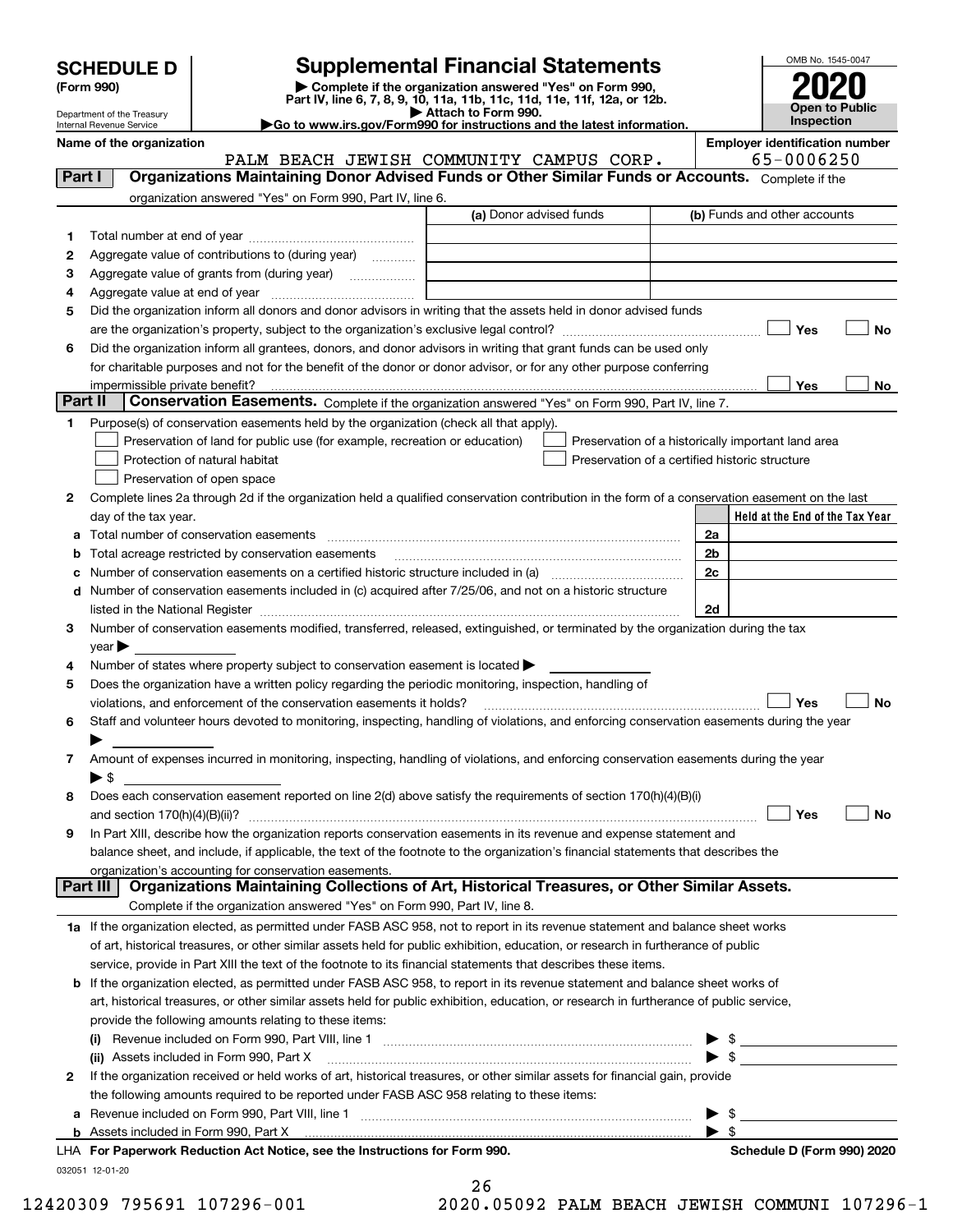| Part III<br>Organizations Maintaining Collections of Art, Historical Treasures, or Other Similar Assets (continued)<br>Using the organization's acquisition, accession, and other records, check any of the following that make significant use of its<br>3<br>collection items (check all that apply):<br>Public exhibition<br>Loan or exchange program<br>d<br>а<br>Other and the control of the control of the control of the control of the control of the control of the control of the control of the control of the control of the control of the control of the control of the control of th<br>Scholarly research<br>b<br>e<br>Preservation for future generations<br>c<br>Provide a description of the organization's collections and explain how they further the organization's exempt purpose in Part XIII.<br>4<br>During the year, did the organization solicit or receive donations of art, historical treasures, or other similar assets<br>5<br>Yes<br>Part IV<br>Escrow and Custodial Arrangements. Complete if the organization answered "Yes" on Form 990, Part IV, line 9, or<br>reported an amount on Form 990, Part X, line 21.<br>1a Is the organization an agent, trustee, custodian or other intermediary for contributions or other assets not included<br>Yes<br>No<br><b>b</b> If "Yes," explain the arrangement in Part XIII and complete the following table:<br>Amount<br>1c<br>c Beginning balance measurements and the contract of the contract of the contract of the contract of the contract of the contract of the contract of the contract of the contract of the contract of the contract of the contr<br>1d<br>e Distributions during the year manufactured and continuum and contained and the year manufactured and contained and the year manufactured and contained and contained and contained and contained and contained and contained<br>1e<br>1f<br>2a Did the organization include an amount on Form 990, Part X, line 21, for escrow or custodial account liability?<br><b>Yes</b><br>No<br><b>b</b> If "Yes," explain the arrangement in Part XIII. Check here if the explanation has been provided on Part XIII<br><b>Part V</b><br>Endowment Funds. Complete if the organization answered "Yes" on Form 990, Part IV, line 10.<br>(c) Two years back $\vert$ (d) Three years back $\vert$ (e) Four years back<br>(a) Current year<br>(b) Prior year<br>1a Beginning of year balance<br>b<br>Net investment earnings, gains, and losses<br>c<br><b>e</b> Other expenditures for facilities<br>End of year balance<br>g<br>Provide the estimated percentage of the current year end balance (line 1g, column (a)) held as:<br>2<br>Board designated or quasi-endowment > _____<br>℅<br>а<br><b>b</b> Permanent endowment <b>D</b><br>%<br>$\%$<br>$\mathbf c$ Term endowment $\blacktriangleright$<br>The percentages on lines 2a, 2b, and 2c should equal 100%.<br>3a Are there endowment funds not in the possession of the organization that are held and administered for the organization<br>Yes  <br>No<br>by:<br>3a(i)<br>(i)<br>3a(ii)<br>3b<br>Describe in Part XIII the intended uses of the organization's endowment funds.<br>4<br>Land, Buildings, and Equipment.<br><b>Part VI</b><br>Complete if the organization answered "Yes" on Form 990, Part IV, line 11a. See Form 990, Part X, line 10.<br>Description of property<br>(a) Cost or other<br>(b) Cost or other<br>(c) Accumulated<br>(d) Book value<br>basis (investment)<br>depreciation<br>basis (other)<br>978,073.<br>9,539,223.<br>6,822,447.<br>1,248,009.<br>1,723,413.<br>78,523.<br>328, 125.<br>249,602.<br>4, 248, 776. | Schedule D (Form 990) 2020 | PALM BEACH JEWISH COMMUNITY CAMPUS CORP. |  |  | 65-0006250 |  | Page 2 |
|---------------------------------------------------------------------------------------------------------------------------------------------------------------------------------------------------------------------------------------------------------------------------------------------------------------------------------------------------------------------------------------------------------------------------------------------------------------------------------------------------------------------------------------------------------------------------------------------------------------------------------------------------------------------------------------------------------------------------------------------------------------------------------------------------------------------------------------------------------------------------------------------------------------------------------------------------------------------------------------------------------------------------------------------------------------------------------------------------------------------------------------------------------------------------------------------------------------------------------------------------------------------------------------------------------------------------------------------------------------------------------------------------------------------------------------------------------------------------------------------------------------------------------------------------------------------------------------------------------------------------------------------------------------------------------------------------------------------------------------------------------------------------------------------------------------------------------------------------------------------------------------------------------------------------------------------------------------------------------------------------------------------------------------------------------------------------------------------------------------------------------------------------------------------------------------------------------------------------------------------------------------------------------------------------------------------------------------------------------------------------------------------------------------------------------------------------------------------------------------------------------------------------------------------------------------------------------------------------------------------------------------------------------------------------------------------------------------------------------------------------------------------------------------------------------------------------------------------------------------------------------------------------------------------------------------------------------------------------------------------------------------------------------------------------------------------------------------------------------------------------------------------------------------------------------------------------------------------------------------------------------------------------------------------------------------------------------------------------------------------------------------------------------------------------------------------------------------------------------------------------------------------------------------------------------------------------------------------------------------------------------------------------------------|----------------------------|------------------------------------------|--|--|------------|--|--------|
| No l<br>978,073.<br>2,716,776.<br>475,404.                                                                                                                                                                                                                                                                                                                                                                                                                                                                                                                                                                                                                                                                                                                                                                                                                                                                                                                                                                                                                                                                                                                                                                                                                                                                                                                                                                                                                                                                                                                                                                                                                                                                                                                                                                                                                                                                                                                                                                                                                                                                                                                                                                                                                                                                                                                                                                                                                                                                                                                                                                                                                                                                                                                                                                                                                                                                                                                                                                                                                                                                                                                                                                                                                                                                                                                                                                                                                                                                                                                                                                                                                    |                            |                                          |  |  |            |  |        |
|                                                                                                                                                                                                                                                                                                                                                                                                                                                                                                                                                                                                                                                                                                                                                                                                                                                                                                                                                                                                                                                                                                                                                                                                                                                                                                                                                                                                                                                                                                                                                                                                                                                                                                                                                                                                                                                                                                                                                                                                                                                                                                                                                                                                                                                                                                                                                                                                                                                                                                                                                                                                                                                                                                                                                                                                                                                                                                                                                                                                                                                                                                                                                                                                                                                                                                                                                                                                                                                                                                                                                                                                                                                               |                            |                                          |  |  |            |  |        |
|                                                                                                                                                                                                                                                                                                                                                                                                                                                                                                                                                                                                                                                                                                                                                                                                                                                                                                                                                                                                                                                                                                                                                                                                                                                                                                                                                                                                                                                                                                                                                                                                                                                                                                                                                                                                                                                                                                                                                                                                                                                                                                                                                                                                                                                                                                                                                                                                                                                                                                                                                                                                                                                                                                                                                                                                                                                                                                                                                                                                                                                                                                                                                                                                                                                                                                                                                                                                                                                                                                                                                                                                                                                               |                            |                                          |  |  |            |  |        |
|                                                                                                                                                                                                                                                                                                                                                                                                                                                                                                                                                                                                                                                                                                                                                                                                                                                                                                                                                                                                                                                                                                                                                                                                                                                                                                                                                                                                                                                                                                                                                                                                                                                                                                                                                                                                                                                                                                                                                                                                                                                                                                                                                                                                                                                                                                                                                                                                                                                                                                                                                                                                                                                                                                                                                                                                                                                                                                                                                                                                                                                                                                                                                                                                                                                                                                                                                                                                                                                                                                                                                                                                                                                               |                            |                                          |  |  |            |  |        |
|                                                                                                                                                                                                                                                                                                                                                                                                                                                                                                                                                                                                                                                                                                                                                                                                                                                                                                                                                                                                                                                                                                                                                                                                                                                                                                                                                                                                                                                                                                                                                                                                                                                                                                                                                                                                                                                                                                                                                                                                                                                                                                                                                                                                                                                                                                                                                                                                                                                                                                                                                                                                                                                                                                                                                                                                                                                                                                                                                                                                                                                                                                                                                                                                                                                                                                                                                                                                                                                                                                                                                                                                                                                               |                            |                                          |  |  |            |  |        |
|                                                                                                                                                                                                                                                                                                                                                                                                                                                                                                                                                                                                                                                                                                                                                                                                                                                                                                                                                                                                                                                                                                                                                                                                                                                                                                                                                                                                                                                                                                                                                                                                                                                                                                                                                                                                                                                                                                                                                                                                                                                                                                                                                                                                                                                                                                                                                                                                                                                                                                                                                                                                                                                                                                                                                                                                                                                                                                                                                                                                                                                                                                                                                                                                                                                                                                                                                                                                                                                                                                                                                                                                                                                               |                            |                                          |  |  |            |  |        |
|                                                                                                                                                                                                                                                                                                                                                                                                                                                                                                                                                                                                                                                                                                                                                                                                                                                                                                                                                                                                                                                                                                                                                                                                                                                                                                                                                                                                                                                                                                                                                                                                                                                                                                                                                                                                                                                                                                                                                                                                                                                                                                                                                                                                                                                                                                                                                                                                                                                                                                                                                                                                                                                                                                                                                                                                                                                                                                                                                                                                                                                                                                                                                                                                                                                                                                                                                                                                                                                                                                                                                                                                                                                               |                            |                                          |  |  |            |  |        |
|                                                                                                                                                                                                                                                                                                                                                                                                                                                                                                                                                                                                                                                                                                                                                                                                                                                                                                                                                                                                                                                                                                                                                                                                                                                                                                                                                                                                                                                                                                                                                                                                                                                                                                                                                                                                                                                                                                                                                                                                                                                                                                                                                                                                                                                                                                                                                                                                                                                                                                                                                                                                                                                                                                                                                                                                                                                                                                                                                                                                                                                                                                                                                                                                                                                                                                                                                                                                                                                                                                                                                                                                                                                               |                            |                                          |  |  |            |  |        |
|                                                                                                                                                                                                                                                                                                                                                                                                                                                                                                                                                                                                                                                                                                                                                                                                                                                                                                                                                                                                                                                                                                                                                                                                                                                                                                                                                                                                                                                                                                                                                                                                                                                                                                                                                                                                                                                                                                                                                                                                                                                                                                                                                                                                                                                                                                                                                                                                                                                                                                                                                                                                                                                                                                                                                                                                                                                                                                                                                                                                                                                                                                                                                                                                                                                                                                                                                                                                                                                                                                                                                                                                                                                               |                            |                                          |  |  |            |  |        |
|                                                                                                                                                                                                                                                                                                                                                                                                                                                                                                                                                                                                                                                                                                                                                                                                                                                                                                                                                                                                                                                                                                                                                                                                                                                                                                                                                                                                                                                                                                                                                                                                                                                                                                                                                                                                                                                                                                                                                                                                                                                                                                                                                                                                                                                                                                                                                                                                                                                                                                                                                                                                                                                                                                                                                                                                                                                                                                                                                                                                                                                                                                                                                                                                                                                                                                                                                                                                                                                                                                                                                                                                                                                               |                            |                                          |  |  |            |  |        |
|                                                                                                                                                                                                                                                                                                                                                                                                                                                                                                                                                                                                                                                                                                                                                                                                                                                                                                                                                                                                                                                                                                                                                                                                                                                                                                                                                                                                                                                                                                                                                                                                                                                                                                                                                                                                                                                                                                                                                                                                                                                                                                                                                                                                                                                                                                                                                                                                                                                                                                                                                                                                                                                                                                                                                                                                                                                                                                                                                                                                                                                                                                                                                                                                                                                                                                                                                                                                                                                                                                                                                                                                                                                               |                            |                                          |  |  |            |  |        |
|                                                                                                                                                                                                                                                                                                                                                                                                                                                                                                                                                                                                                                                                                                                                                                                                                                                                                                                                                                                                                                                                                                                                                                                                                                                                                                                                                                                                                                                                                                                                                                                                                                                                                                                                                                                                                                                                                                                                                                                                                                                                                                                                                                                                                                                                                                                                                                                                                                                                                                                                                                                                                                                                                                                                                                                                                                                                                                                                                                                                                                                                                                                                                                                                                                                                                                                                                                                                                                                                                                                                                                                                                                                               |                            |                                          |  |  |            |  |        |
|                                                                                                                                                                                                                                                                                                                                                                                                                                                                                                                                                                                                                                                                                                                                                                                                                                                                                                                                                                                                                                                                                                                                                                                                                                                                                                                                                                                                                                                                                                                                                                                                                                                                                                                                                                                                                                                                                                                                                                                                                                                                                                                                                                                                                                                                                                                                                                                                                                                                                                                                                                                                                                                                                                                                                                                                                                                                                                                                                                                                                                                                                                                                                                                                                                                                                                                                                                                                                                                                                                                                                                                                                                                               |                            |                                          |  |  |            |  |        |
|                                                                                                                                                                                                                                                                                                                                                                                                                                                                                                                                                                                                                                                                                                                                                                                                                                                                                                                                                                                                                                                                                                                                                                                                                                                                                                                                                                                                                                                                                                                                                                                                                                                                                                                                                                                                                                                                                                                                                                                                                                                                                                                                                                                                                                                                                                                                                                                                                                                                                                                                                                                                                                                                                                                                                                                                                                                                                                                                                                                                                                                                                                                                                                                                                                                                                                                                                                                                                                                                                                                                                                                                                                                               |                            |                                          |  |  |            |  |        |
|                                                                                                                                                                                                                                                                                                                                                                                                                                                                                                                                                                                                                                                                                                                                                                                                                                                                                                                                                                                                                                                                                                                                                                                                                                                                                                                                                                                                                                                                                                                                                                                                                                                                                                                                                                                                                                                                                                                                                                                                                                                                                                                                                                                                                                                                                                                                                                                                                                                                                                                                                                                                                                                                                                                                                                                                                                                                                                                                                                                                                                                                                                                                                                                                                                                                                                                                                                                                                                                                                                                                                                                                                                                               |                            |                                          |  |  |            |  |        |
|                                                                                                                                                                                                                                                                                                                                                                                                                                                                                                                                                                                                                                                                                                                                                                                                                                                                                                                                                                                                                                                                                                                                                                                                                                                                                                                                                                                                                                                                                                                                                                                                                                                                                                                                                                                                                                                                                                                                                                                                                                                                                                                                                                                                                                                                                                                                                                                                                                                                                                                                                                                                                                                                                                                                                                                                                                                                                                                                                                                                                                                                                                                                                                                                                                                                                                                                                                                                                                                                                                                                                                                                                                                               |                            |                                          |  |  |            |  |        |
|                                                                                                                                                                                                                                                                                                                                                                                                                                                                                                                                                                                                                                                                                                                                                                                                                                                                                                                                                                                                                                                                                                                                                                                                                                                                                                                                                                                                                                                                                                                                                                                                                                                                                                                                                                                                                                                                                                                                                                                                                                                                                                                                                                                                                                                                                                                                                                                                                                                                                                                                                                                                                                                                                                                                                                                                                                                                                                                                                                                                                                                                                                                                                                                                                                                                                                                                                                                                                                                                                                                                                                                                                                                               |                            |                                          |  |  |            |  |        |
|                                                                                                                                                                                                                                                                                                                                                                                                                                                                                                                                                                                                                                                                                                                                                                                                                                                                                                                                                                                                                                                                                                                                                                                                                                                                                                                                                                                                                                                                                                                                                                                                                                                                                                                                                                                                                                                                                                                                                                                                                                                                                                                                                                                                                                                                                                                                                                                                                                                                                                                                                                                                                                                                                                                                                                                                                                                                                                                                                                                                                                                                                                                                                                                                                                                                                                                                                                                                                                                                                                                                                                                                                                                               |                            |                                          |  |  |            |  |        |
|                                                                                                                                                                                                                                                                                                                                                                                                                                                                                                                                                                                                                                                                                                                                                                                                                                                                                                                                                                                                                                                                                                                                                                                                                                                                                                                                                                                                                                                                                                                                                                                                                                                                                                                                                                                                                                                                                                                                                                                                                                                                                                                                                                                                                                                                                                                                                                                                                                                                                                                                                                                                                                                                                                                                                                                                                                                                                                                                                                                                                                                                                                                                                                                                                                                                                                                                                                                                                                                                                                                                                                                                                                                               |                            |                                          |  |  |            |  |        |
|                                                                                                                                                                                                                                                                                                                                                                                                                                                                                                                                                                                                                                                                                                                                                                                                                                                                                                                                                                                                                                                                                                                                                                                                                                                                                                                                                                                                                                                                                                                                                                                                                                                                                                                                                                                                                                                                                                                                                                                                                                                                                                                                                                                                                                                                                                                                                                                                                                                                                                                                                                                                                                                                                                                                                                                                                                                                                                                                                                                                                                                                                                                                                                                                                                                                                                                                                                                                                                                                                                                                                                                                                                                               |                            |                                          |  |  |            |  |        |
|                                                                                                                                                                                                                                                                                                                                                                                                                                                                                                                                                                                                                                                                                                                                                                                                                                                                                                                                                                                                                                                                                                                                                                                                                                                                                                                                                                                                                                                                                                                                                                                                                                                                                                                                                                                                                                                                                                                                                                                                                                                                                                                                                                                                                                                                                                                                                                                                                                                                                                                                                                                                                                                                                                                                                                                                                                                                                                                                                                                                                                                                                                                                                                                                                                                                                                                                                                                                                                                                                                                                                                                                                                                               |                            |                                          |  |  |            |  |        |
|                                                                                                                                                                                                                                                                                                                                                                                                                                                                                                                                                                                                                                                                                                                                                                                                                                                                                                                                                                                                                                                                                                                                                                                                                                                                                                                                                                                                                                                                                                                                                                                                                                                                                                                                                                                                                                                                                                                                                                                                                                                                                                                                                                                                                                                                                                                                                                                                                                                                                                                                                                                                                                                                                                                                                                                                                                                                                                                                                                                                                                                                                                                                                                                                                                                                                                                                                                                                                                                                                                                                                                                                                                                               |                            |                                          |  |  |            |  |        |
|                                                                                                                                                                                                                                                                                                                                                                                                                                                                                                                                                                                                                                                                                                                                                                                                                                                                                                                                                                                                                                                                                                                                                                                                                                                                                                                                                                                                                                                                                                                                                                                                                                                                                                                                                                                                                                                                                                                                                                                                                                                                                                                                                                                                                                                                                                                                                                                                                                                                                                                                                                                                                                                                                                                                                                                                                                                                                                                                                                                                                                                                                                                                                                                                                                                                                                                                                                                                                                                                                                                                                                                                                                                               |                            |                                          |  |  |            |  |        |
|                                                                                                                                                                                                                                                                                                                                                                                                                                                                                                                                                                                                                                                                                                                                                                                                                                                                                                                                                                                                                                                                                                                                                                                                                                                                                                                                                                                                                                                                                                                                                                                                                                                                                                                                                                                                                                                                                                                                                                                                                                                                                                                                                                                                                                                                                                                                                                                                                                                                                                                                                                                                                                                                                                                                                                                                                                                                                                                                                                                                                                                                                                                                                                                                                                                                                                                                                                                                                                                                                                                                                                                                                                                               |                            |                                          |  |  |            |  |        |
|                                                                                                                                                                                                                                                                                                                                                                                                                                                                                                                                                                                                                                                                                                                                                                                                                                                                                                                                                                                                                                                                                                                                                                                                                                                                                                                                                                                                                                                                                                                                                                                                                                                                                                                                                                                                                                                                                                                                                                                                                                                                                                                                                                                                                                                                                                                                                                                                                                                                                                                                                                                                                                                                                                                                                                                                                                                                                                                                                                                                                                                                                                                                                                                                                                                                                                                                                                                                                                                                                                                                                                                                                                                               |                            |                                          |  |  |            |  |        |
|                                                                                                                                                                                                                                                                                                                                                                                                                                                                                                                                                                                                                                                                                                                                                                                                                                                                                                                                                                                                                                                                                                                                                                                                                                                                                                                                                                                                                                                                                                                                                                                                                                                                                                                                                                                                                                                                                                                                                                                                                                                                                                                                                                                                                                                                                                                                                                                                                                                                                                                                                                                                                                                                                                                                                                                                                                                                                                                                                                                                                                                                                                                                                                                                                                                                                                                                                                                                                                                                                                                                                                                                                                                               |                            |                                          |  |  |            |  |        |
|                                                                                                                                                                                                                                                                                                                                                                                                                                                                                                                                                                                                                                                                                                                                                                                                                                                                                                                                                                                                                                                                                                                                                                                                                                                                                                                                                                                                                                                                                                                                                                                                                                                                                                                                                                                                                                                                                                                                                                                                                                                                                                                                                                                                                                                                                                                                                                                                                                                                                                                                                                                                                                                                                                                                                                                                                                                                                                                                                                                                                                                                                                                                                                                                                                                                                                                                                                                                                                                                                                                                                                                                                                                               |                            |                                          |  |  |            |  |        |
|                                                                                                                                                                                                                                                                                                                                                                                                                                                                                                                                                                                                                                                                                                                                                                                                                                                                                                                                                                                                                                                                                                                                                                                                                                                                                                                                                                                                                                                                                                                                                                                                                                                                                                                                                                                                                                                                                                                                                                                                                                                                                                                                                                                                                                                                                                                                                                                                                                                                                                                                                                                                                                                                                                                                                                                                                                                                                                                                                                                                                                                                                                                                                                                                                                                                                                                                                                                                                                                                                                                                                                                                                                                               |                            |                                          |  |  |            |  |        |
|                                                                                                                                                                                                                                                                                                                                                                                                                                                                                                                                                                                                                                                                                                                                                                                                                                                                                                                                                                                                                                                                                                                                                                                                                                                                                                                                                                                                                                                                                                                                                                                                                                                                                                                                                                                                                                                                                                                                                                                                                                                                                                                                                                                                                                                                                                                                                                                                                                                                                                                                                                                                                                                                                                                                                                                                                                                                                                                                                                                                                                                                                                                                                                                                                                                                                                                                                                                                                                                                                                                                                                                                                                                               |                            |                                          |  |  |            |  |        |
|                                                                                                                                                                                                                                                                                                                                                                                                                                                                                                                                                                                                                                                                                                                                                                                                                                                                                                                                                                                                                                                                                                                                                                                                                                                                                                                                                                                                                                                                                                                                                                                                                                                                                                                                                                                                                                                                                                                                                                                                                                                                                                                                                                                                                                                                                                                                                                                                                                                                                                                                                                                                                                                                                                                                                                                                                                                                                                                                                                                                                                                                                                                                                                                                                                                                                                                                                                                                                                                                                                                                                                                                                                                               |                            |                                          |  |  |            |  |        |
|                                                                                                                                                                                                                                                                                                                                                                                                                                                                                                                                                                                                                                                                                                                                                                                                                                                                                                                                                                                                                                                                                                                                                                                                                                                                                                                                                                                                                                                                                                                                                                                                                                                                                                                                                                                                                                                                                                                                                                                                                                                                                                                                                                                                                                                                                                                                                                                                                                                                                                                                                                                                                                                                                                                                                                                                                                                                                                                                                                                                                                                                                                                                                                                                                                                                                                                                                                                                                                                                                                                                                                                                                                                               |                            |                                          |  |  |            |  |        |
|                                                                                                                                                                                                                                                                                                                                                                                                                                                                                                                                                                                                                                                                                                                                                                                                                                                                                                                                                                                                                                                                                                                                                                                                                                                                                                                                                                                                                                                                                                                                                                                                                                                                                                                                                                                                                                                                                                                                                                                                                                                                                                                                                                                                                                                                                                                                                                                                                                                                                                                                                                                                                                                                                                                                                                                                                                                                                                                                                                                                                                                                                                                                                                                                                                                                                                                                                                                                                                                                                                                                                                                                                                                               |                            |                                          |  |  |            |  |        |
|                                                                                                                                                                                                                                                                                                                                                                                                                                                                                                                                                                                                                                                                                                                                                                                                                                                                                                                                                                                                                                                                                                                                                                                                                                                                                                                                                                                                                                                                                                                                                                                                                                                                                                                                                                                                                                                                                                                                                                                                                                                                                                                                                                                                                                                                                                                                                                                                                                                                                                                                                                                                                                                                                                                                                                                                                                                                                                                                                                                                                                                                                                                                                                                                                                                                                                                                                                                                                                                                                                                                                                                                                                                               |                            |                                          |  |  |            |  |        |
|                                                                                                                                                                                                                                                                                                                                                                                                                                                                                                                                                                                                                                                                                                                                                                                                                                                                                                                                                                                                                                                                                                                                                                                                                                                                                                                                                                                                                                                                                                                                                                                                                                                                                                                                                                                                                                                                                                                                                                                                                                                                                                                                                                                                                                                                                                                                                                                                                                                                                                                                                                                                                                                                                                                                                                                                                                                                                                                                                                                                                                                                                                                                                                                                                                                                                                                                                                                                                                                                                                                                                                                                                                                               |                            |                                          |  |  |            |  |        |
|                                                                                                                                                                                                                                                                                                                                                                                                                                                                                                                                                                                                                                                                                                                                                                                                                                                                                                                                                                                                                                                                                                                                                                                                                                                                                                                                                                                                                                                                                                                                                                                                                                                                                                                                                                                                                                                                                                                                                                                                                                                                                                                                                                                                                                                                                                                                                                                                                                                                                                                                                                                                                                                                                                                                                                                                                                                                                                                                                                                                                                                                                                                                                                                                                                                                                                                                                                                                                                                                                                                                                                                                                                                               |                            |                                          |  |  |            |  |        |
|                                                                                                                                                                                                                                                                                                                                                                                                                                                                                                                                                                                                                                                                                                                                                                                                                                                                                                                                                                                                                                                                                                                                                                                                                                                                                                                                                                                                                                                                                                                                                                                                                                                                                                                                                                                                                                                                                                                                                                                                                                                                                                                                                                                                                                                                                                                                                                                                                                                                                                                                                                                                                                                                                                                                                                                                                                                                                                                                                                                                                                                                                                                                                                                                                                                                                                                                                                                                                                                                                                                                                                                                                                                               |                            |                                          |  |  |            |  |        |
|                                                                                                                                                                                                                                                                                                                                                                                                                                                                                                                                                                                                                                                                                                                                                                                                                                                                                                                                                                                                                                                                                                                                                                                                                                                                                                                                                                                                                                                                                                                                                                                                                                                                                                                                                                                                                                                                                                                                                                                                                                                                                                                                                                                                                                                                                                                                                                                                                                                                                                                                                                                                                                                                                                                                                                                                                                                                                                                                                                                                                                                                                                                                                                                                                                                                                                                                                                                                                                                                                                                                                                                                                                                               |                            |                                          |  |  |            |  |        |
|                                                                                                                                                                                                                                                                                                                                                                                                                                                                                                                                                                                                                                                                                                                                                                                                                                                                                                                                                                                                                                                                                                                                                                                                                                                                                                                                                                                                                                                                                                                                                                                                                                                                                                                                                                                                                                                                                                                                                                                                                                                                                                                                                                                                                                                                                                                                                                                                                                                                                                                                                                                                                                                                                                                                                                                                                                                                                                                                                                                                                                                                                                                                                                                                                                                                                                                                                                                                                                                                                                                                                                                                                                                               |                            |                                          |  |  |            |  |        |
|                                                                                                                                                                                                                                                                                                                                                                                                                                                                                                                                                                                                                                                                                                                                                                                                                                                                                                                                                                                                                                                                                                                                                                                                                                                                                                                                                                                                                                                                                                                                                                                                                                                                                                                                                                                                                                                                                                                                                                                                                                                                                                                                                                                                                                                                                                                                                                                                                                                                                                                                                                                                                                                                                                                                                                                                                                                                                                                                                                                                                                                                                                                                                                                                                                                                                                                                                                                                                                                                                                                                                                                                                                                               |                            |                                          |  |  |            |  |        |
|                                                                                                                                                                                                                                                                                                                                                                                                                                                                                                                                                                                                                                                                                                                                                                                                                                                                                                                                                                                                                                                                                                                                                                                                                                                                                                                                                                                                                                                                                                                                                                                                                                                                                                                                                                                                                                                                                                                                                                                                                                                                                                                                                                                                                                                                                                                                                                                                                                                                                                                                                                                                                                                                                                                                                                                                                                                                                                                                                                                                                                                                                                                                                                                                                                                                                                                                                                                                                                                                                                                                                                                                                                                               |                            |                                          |  |  |            |  |        |
|                                                                                                                                                                                                                                                                                                                                                                                                                                                                                                                                                                                                                                                                                                                                                                                                                                                                                                                                                                                                                                                                                                                                                                                                                                                                                                                                                                                                                                                                                                                                                                                                                                                                                                                                                                                                                                                                                                                                                                                                                                                                                                                                                                                                                                                                                                                                                                                                                                                                                                                                                                                                                                                                                                                                                                                                                                                                                                                                                                                                                                                                                                                                                                                                                                                                                                                                                                                                                                                                                                                                                                                                                                                               |                            |                                          |  |  |            |  |        |
|                                                                                                                                                                                                                                                                                                                                                                                                                                                                                                                                                                                                                                                                                                                                                                                                                                                                                                                                                                                                                                                                                                                                                                                                                                                                                                                                                                                                                                                                                                                                                                                                                                                                                                                                                                                                                                                                                                                                                                                                                                                                                                                                                                                                                                                                                                                                                                                                                                                                                                                                                                                                                                                                                                                                                                                                                                                                                                                                                                                                                                                                                                                                                                                                                                                                                                                                                                                                                                                                                                                                                                                                                                                               |                            |                                          |  |  |            |  |        |
|                                                                                                                                                                                                                                                                                                                                                                                                                                                                                                                                                                                                                                                                                                                                                                                                                                                                                                                                                                                                                                                                                                                                                                                                                                                                                                                                                                                                                                                                                                                                                                                                                                                                                                                                                                                                                                                                                                                                                                                                                                                                                                                                                                                                                                                                                                                                                                                                                                                                                                                                                                                                                                                                                                                                                                                                                                                                                                                                                                                                                                                                                                                                                                                                                                                                                                                                                                                                                                                                                                                                                                                                                                                               |                            |                                          |  |  |            |  |        |
|                                                                                                                                                                                                                                                                                                                                                                                                                                                                                                                                                                                                                                                                                                                                                                                                                                                                                                                                                                                                                                                                                                                                                                                                                                                                                                                                                                                                                                                                                                                                                                                                                                                                                                                                                                                                                                                                                                                                                                                                                                                                                                                                                                                                                                                                                                                                                                                                                                                                                                                                                                                                                                                                                                                                                                                                                                                                                                                                                                                                                                                                                                                                                                                                                                                                                                                                                                                                                                                                                                                                                                                                                                                               |                            |                                          |  |  |            |  |        |
|                                                                                                                                                                                                                                                                                                                                                                                                                                                                                                                                                                                                                                                                                                                                                                                                                                                                                                                                                                                                                                                                                                                                                                                                                                                                                                                                                                                                                                                                                                                                                                                                                                                                                                                                                                                                                                                                                                                                                                                                                                                                                                                                                                                                                                                                                                                                                                                                                                                                                                                                                                                                                                                                                                                                                                                                                                                                                                                                                                                                                                                                                                                                                                                                                                                                                                                                                                                                                                                                                                                                                                                                                                                               |                            |                                          |  |  |            |  |        |
|                                                                                                                                                                                                                                                                                                                                                                                                                                                                                                                                                                                                                                                                                                                                                                                                                                                                                                                                                                                                                                                                                                                                                                                                                                                                                                                                                                                                                                                                                                                                                                                                                                                                                                                                                                                                                                                                                                                                                                                                                                                                                                                                                                                                                                                                                                                                                                                                                                                                                                                                                                                                                                                                                                                                                                                                                                                                                                                                                                                                                                                                                                                                                                                                                                                                                                                                                                                                                                                                                                                                                                                                                                                               |                            |                                          |  |  |            |  |        |
|                                                                                                                                                                                                                                                                                                                                                                                                                                                                                                                                                                                                                                                                                                                                                                                                                                                                                                                                                                                                                                                                                                                                                                                                                                                                                                                                                                                                                                                                                                                                                                                                                                                                                                                                                                                                                                                                                                                                                                                                                                                                                                                                                                                                                                                                                                                                                                                                                                                                                                                                                                                                                                                                                                                                                                                                                                                                                                                                                                                                                                                                                                                                                                                                                                                                                                                                                                                                                                                                                                                                                                                                                                                               |                            |                                          |  |  |            |  |        |
|                                                                                                                                                                                                                                                                                                                                                                                                                                                                                                                                                                                                                                                                                                                                                                                                                                                                                                                                                                                                                                                                                                                                                                                                                                                                                                                                                                                                                                                                                                                                                                                                                                                                                                                                                                                                                                                                                                                                                                                                                                                                                                                                                                                                                                                                                                                                                                                                                                                                                                                                                                                                                                                                                                                                                                                                                                                                                                                                                                                                                                                                                                                                                                                                                                                                                                                                                                                                                                                                                                                                                                                                                                                               |                            |                                          |  |  |            |  |        |
|                                                                                                                                                                                                                                                                                                                                                                                                                                                                                                                                                                                                                                                                                                                                                                                                                                                                                                                                                                                                                                                                                                                                                                                                                                                                                                                                                                                                                                                                                                                                                                                                                                                                                                                                                                                                                                                                                                                                                                                                                                                                                                                                                                                                                                                                                                                                                                                                                                                                                                                                                                                                                                                                                                                                                                                                                                                                                                                                                                                                                                                                                                                                                                                                                                                                                                                                                                                                                                                                                                                                                                                                                                                               |                            |                                          |  |  |            |  |        |
|                                                                                                                                                                                                                                                                                                                                                                                                                                                                                                                                                                                                                                                                                                                                                                                                                                                                                                                                                                                                                                                                                                                                                                                                                                                                                                                                                                                                                                                                                                                                                                                                                                                                                                                                                                                                                                                                                                                                                                                                                                                                                                                                                                                                                                                                                                                                                                                                                                                                                                                                                                                                                                                                                                                                                                                                                                                                                                                                                                                                                                                                                                                                                                                                                                                                                                                                                                                                                                                                                                                                                                                                                                                               |                            |                                          |  |  |            |  |        |

**Schedule D (Form 990) 2020**

032052 12-01-20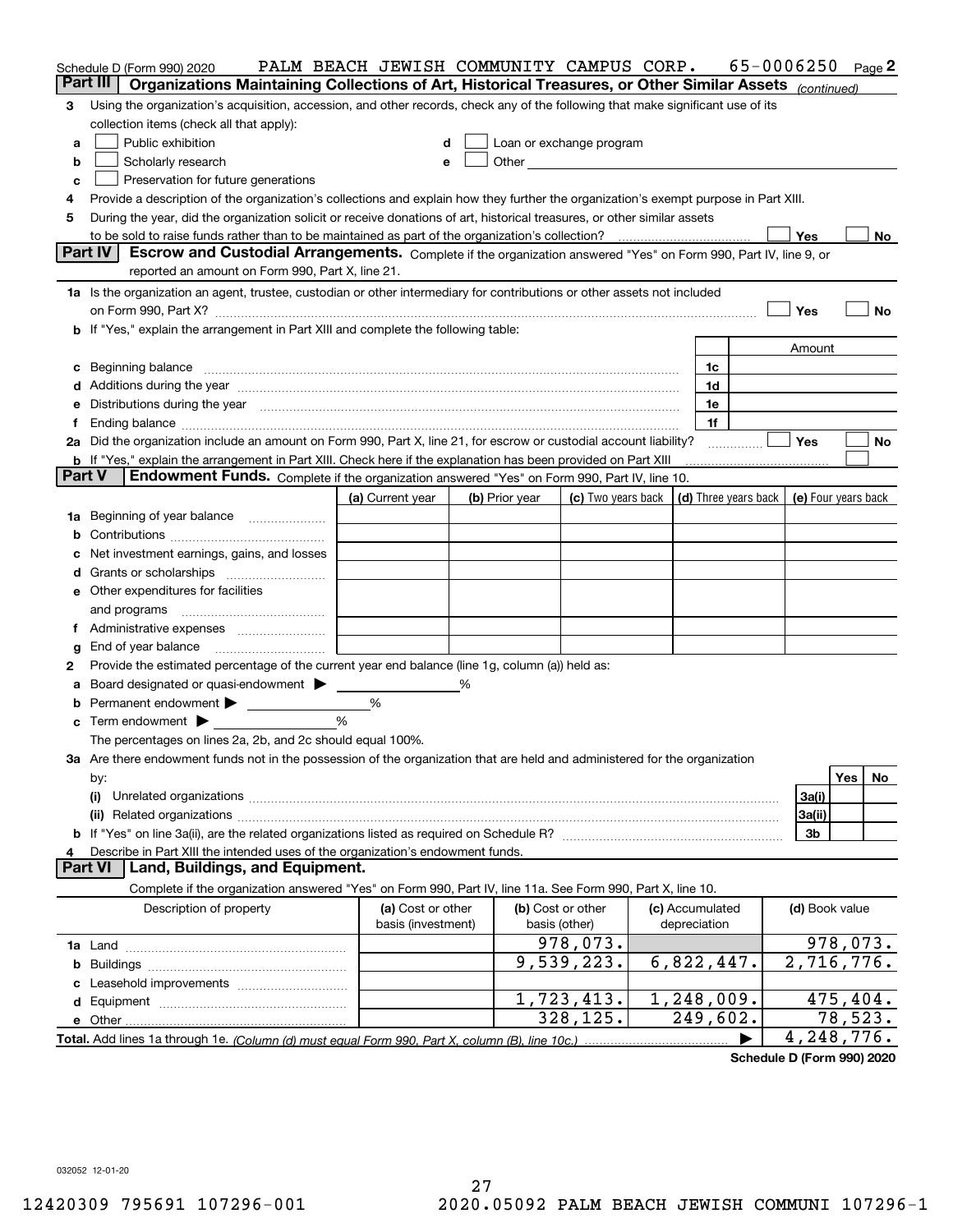#### Schedule D (Form 990) 2020 PALM BEACH JEWISH COMMUNITY CAMPUS CORP **.** 65-0 0 0 6 250 <sub>Page</sub> 3<br>| **Part VII** | Investments - Other Securities.  $65-0006250$  Page 3

Complete if the organization answered "Yes" on Form 990, Part IV, line 11b. See Form 990, Part X, line 12.

| (a) Description of security or category (including name of security)                   | (b) Book value | (c) Method of valuation: Cost or end-of-year market value |
|----------------------------------------------------------------------------------------|----------------|-----------------------------------------------------------|
| (1) Financial derivatives                                                              |                |                                                           |
| (2) Closely held equity interests                                                      |                |                                                           |
| $(3)$ Other                                                                            |                |                                                           |
| (A)                                                                                    |                |                                                           |
| (B)                                                                                    |                |                                                           |
| (C)                                                                                    |                |                                                           |
| (D)                                                                                    |                |                                                           |
| (E)                                                                                    |                |                                                           |
| (F)                                                                                    |                |                                                           |
| (G)                                                                                    |                |                                                           |
| (H)                                                                                    |                |                                                           |
| Total. (Col. (b) must equal Form 990, Part X, col. (B) line 12.) $\blacktriangleright$ |                |                                                           |

#### **Part VIII Investments - Program Related.**

Complete if the organization answered "Yes" on Form 990, Part IV, line 11c. See Form 990, Part X, line 13.

| (a) Description of investment                                       | (b) Book value | (c) Method of valuation: Cost or end-of-year market value |
|---------------------------------------------------------------------|----------------|-----------------------------------------------------------|
| (1)                                                                 |                |                                                           |
| (2)                                                                 |                |                                                           |
| $\frac{1}{2}$                                                       |                |                                                           |
| (4)                                                                 |                |                                                           |
| $\left(5\right)$                                                    |                |                                                           |
| (6)                                                                 |                |                                                           |
| (7)                                                                 |                |                                                           |
| (8)                                                                 |                |                                                           |
| (9)                                                                 |                |                                                           |
| Total. (Col. (b) must equal Form 990, Part X, col. (B) line $13.$ ) |                |                                                           |

#### **Part IX Other Assets.**

Complete if the organization answered "Yes" on Form 990, Part IV, line 11d. See Form 990, Part X, line 15.

| (a) Description                                                                                                   | (b) Book value |
|-------------------------------------------------------------------------------------------------------------------|----------------|
| FROM AFFILIATE<br>DUE<br>(1)                                                                                      | 5,345,522.     |
| (2)                                                                                                               |                |
| (3)                                                                                                               |                |
| (4)                                                                                                               |                |
| (5)                                                                                                               |                |
| (6)                                                                                                               |                |
| (7)                                                                                                               |                |
| (8)                                                                                                               |                |
| (9)                                                                                                               |                |
|                                                                                                                   | 5, 345, 522.   |
| <b>Other Liabilities.</b><br>Part X                                                                               |                |
| Complete if the organization answered "Yes" on Form 990, Part IV, line 11e or 11f. See Form 990, Part X, line 25. |                |
| (a) Description of liability<br>1.                                                                                | (b) Book value |
| Federal income taxes<br>(1)                                                                                       |                |
| OBLIGATIONS<br>CAPITAL LEASES<br>UNDER<br>(2)                                                                     | 63,649.        |
| <b>ALLOCATIONS</b><br>PAYABLE<br>(3)                                                                              | 195,000.       |
| (4)                                                                                                               |                |
| (5)                                                                                                               |                |
| (6)                                                                                                               |                |
| (7)                                                                                                               |                |
| (8)                                                                                                               |                |
| (9)                                                                                                               |                |
|                                                                                                                   | 258,649.       |

**2.** Liability for uncertain tax positions. In Part XIII, provide the text of the footnote to the organization's financial statements that reports the organization's liability for uncertain tax positions under FASB ASC 740. Check here if the text of the footnote has been provided in Part XIII  $\boxed{\text{X}}$ 

**Schedule D (Form 990) 2020**

032053 12-01-20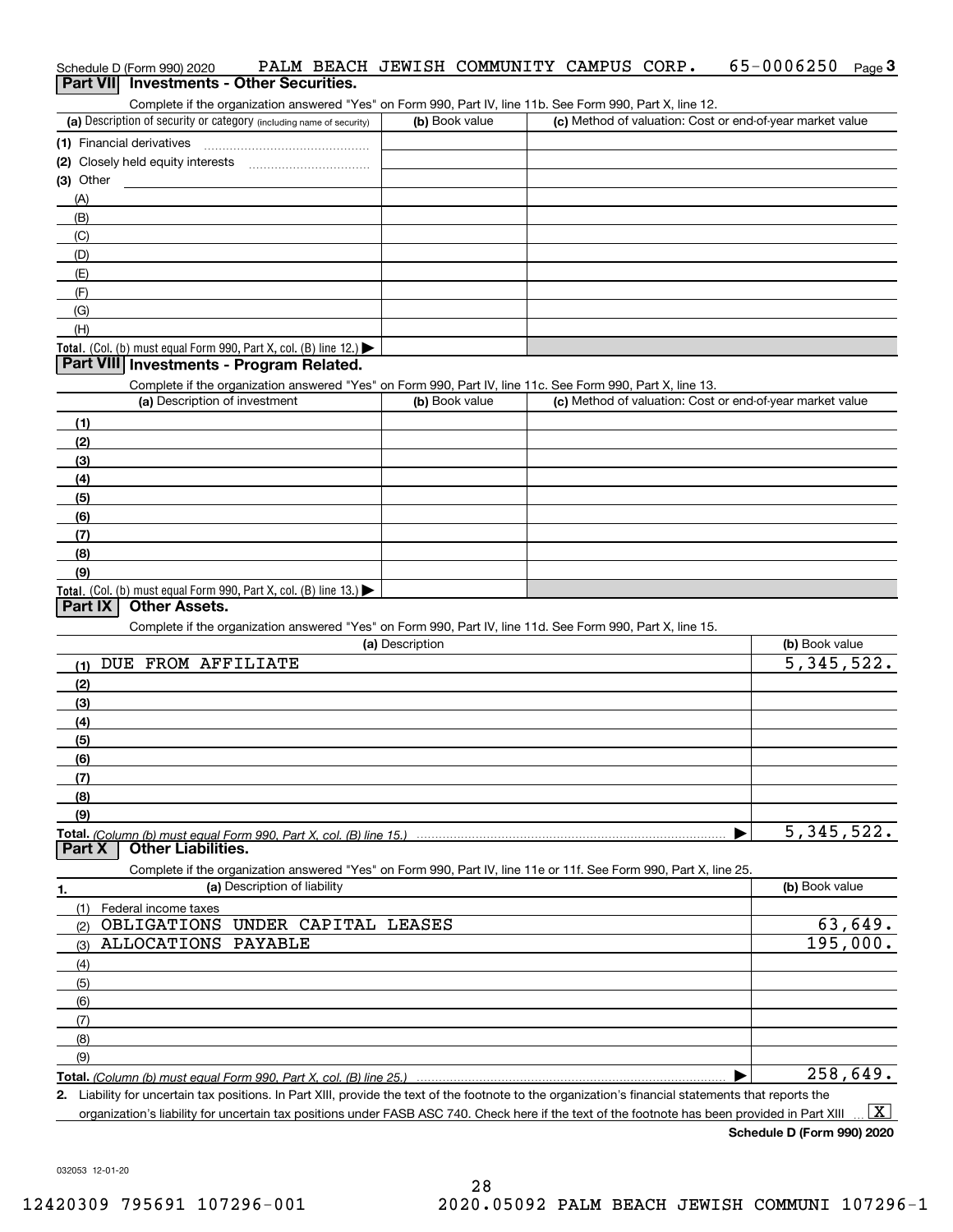|   | PALM BEACH JEWISH COMMUNITY CAMPUS CORP.<br>Schedule D (Form 990) 2020                                                                                                                                                                                                                                  |                | 65-0006250<br>Page 4 |
|---|---------------------------------------------------------------------------------------------------------------------------------------------------------------------------------------------------------------------------------------------------------------------------------------------------------|----------------|----------------------|
|   | Reconciliation of Revenue per Audited Financial Statements With Revenue per Return.<br>Part XI                                                                                                                                                                                                          |                |                      |
|   | Complete if the organization answered "Yes" on Form 990, Part IV, line 12a.                                                                                                                                                                                                                             |                |                      |
| 1 | Total revenue, gains, and other support per audited financial statements                                                                                                                                                                                                                                |                | $\mathbf{1}$         |
| 2 | Amounts included on line 1 but not on Form 990, Part VIII, line 12:                                                                                                                                                                                                                                     |                |                      |
| a | Net unrealized gains (losses) on investments [11] matter contracts and the unrealized gains (losses) on investments                                                                                                                                                                                     | 2a             |                      |
| b |                                                                                                                                                                                                                                                                                                         | 2 <sub>b</sub> |                      |
|   | Recoveries of prior year grants <i>manual content of the series</i> of prior year grants                                                                                                                                                                                                                | 2 <sub>c</sub> |                      |
| d | Other (Describe in Part XIII.) <b>Construction Contract Construction</b> Chern Construction Construction Construction                                                                                                                                                                                   | 2d             |                      |
| е | Add lines 2a through 2d                                                                                                                                                                                                                                                                                 |                | 2e                   |
| 3 |                                                                                                                                                                                                                                                                                                         |                | 3                    |
| 4 | Amounts included on Form 990, Part VIII, line 12, but not on line 1:                                                                                                                                                                                                                                    |                |                      |
| a |                                                                                                                                                                                                                                                                                                         | 4a             |                      |
|   |                                                                                                                                                                                                                                                                                                         | 4 <sub>b</sub> |                      |
|   | Add lines 4a and 4b                                                                                                                                                                                                                                                                                     |                | 4c                   |
| 5 |                                                                                                                                                                                                                                                                                                         |                | 5                    |
|   | Part XII   Reconciliation of Expenses per Audited Financial Statements With Expenses per Return.                                                                                                                                                                                                        |                |                      |
|   | Complete if the organization answered "Yes" on Form 990, Part IV, line 12a.                                                                                                                                                                                                                             |                |                      |
| 1 | Total expenses and losses per audited financial statements [11] [12] manuscription control expenses and losses per audited financial statements [12] [12] manuscription of the statements [12] manuscription of the statements                                                                          |                | $\mathbf{1}$         |
| 2 | Amounts included on line 1 but not on Form 990, Part IX, line 25:                                                                                                                                                                                                                                       |                |                      |
| а |                                                                                                                                                                                                                                                                                                         | 2a             |                      |
| b |                                                                                                                                                                                                                                                                                                         | 2 <sub>b</sub> |                      |
| c | Other losses                                                                                                                                                                                                                                                                                            | 2c             |                      |
|   |                                                                                                                                                                                                                                                                                                         | 2d             |                      |
| е |                                                                                                                                                                                                                                                                                                         |                | 2e                   |
| з |                                                                                                                                                                                                                                                                                                         |                | 3                    |
|   | Amounts included on Form 990, Part IX, line 25, but not on line 1:                                                                                                                                                                                                                                      |                |                      |
| a | Investment expenses not included on Form 990, Part VIII, line 7b [100] [100] [100] [100] [100] [100] [100] [10                                                                                                                                                                                          | 4a             |                      |
| b | Other (Describe in Part XIII.) <b>Construction Contract Construction</b> Chemistry Chemistry Chemistry Chemistry Chemistry                                                                                                                                                                              | 4 <sub>b</sub> |                      |
|   | Add lines 4a and 4b                                                                                                                                                                                                                                                                                     |                | 4с                   |
| 5 |                                                                                                                                                                                                                                                                                                         |                | 5                    |
|   | Part XIII Supplemental Information.                                                                                                                                                                                                                                                                     |                |                      |
|   | $\mathcal{L}$ , and $\mathcal{L}$ , and $\mathcal{L}$ , and $\mathcal{L}$ , and $\mathcal{L}$ , and $\mathcal{L}$ , and $\mathcal{L}$ , and $\mathcal{L}$ , and $\mathcal{L}$ , and $\mathcal{L}$ , and $\mathcal{L}$ , and $\mathcal{L}$ , and $\mathcal{L}$ , and $\mathcal{L}$ , and $\mathcal{L}$ , |                |                      |

Provide the descriptions required for Part II, lines 3, 5, and 9; Part III, lines 1a and 4; Part IV, lines 1b and 2b; Part V, line 4; Part X, line 2; Part XI, lines 2d and 4b; and Part XII, lines 2d and 4b. Also complete this part to provide any additional information.

#### PART X, LINE 2:

| THE PALM BEACH JEWISH COMMUNITY CAMPUS CORP IS A NONPROFIT CORPORATION    |
|---------------------------------------------------------------------------|
| IS DERIVED FROM CONTRIBUTIONS AND OTHER FUNDRAISING<br>WHOSE REVENUE      |
| ACTIVITIES. THE PALM BEACH JEWISH COMMUNITY CAMPUS CORP IS EXEMPT FROM    |
| FEDERAL INCOME TAXES UNDER SECTION 501 (C) (3) OF THE INTERNAL REVENUE    |
| CODE AND SALES AND USE TAX UNDER THE LAWS OF THE STATE OF FLORIDA.        |
|                                                                           |
| PALM BEACH JEWISH COMMUNITY CAMPUS CORP RECOGNIZES AND MEASURES TAX       |
| POSITIONS BASED ON THEIR TECHNICAL MERIT AND ASSESSES THE LIKELIHOOD THAT |
| THE POSITIONS WILL BE SUSTAINED UPON EXAMINATION BASED ON THE FACTS,      |
| CIRCUMSTANCES AND INFORMATION AVAILABLE AT THE END OF EACH PERIOD.        |
| INTEREST AND PENALTIES ON TAX LIABILITIES, IF ANY, WOULD BE RECORDED IN   |
| Schedule D (Form 990) 2020<br>032054 12-01-20                             |

29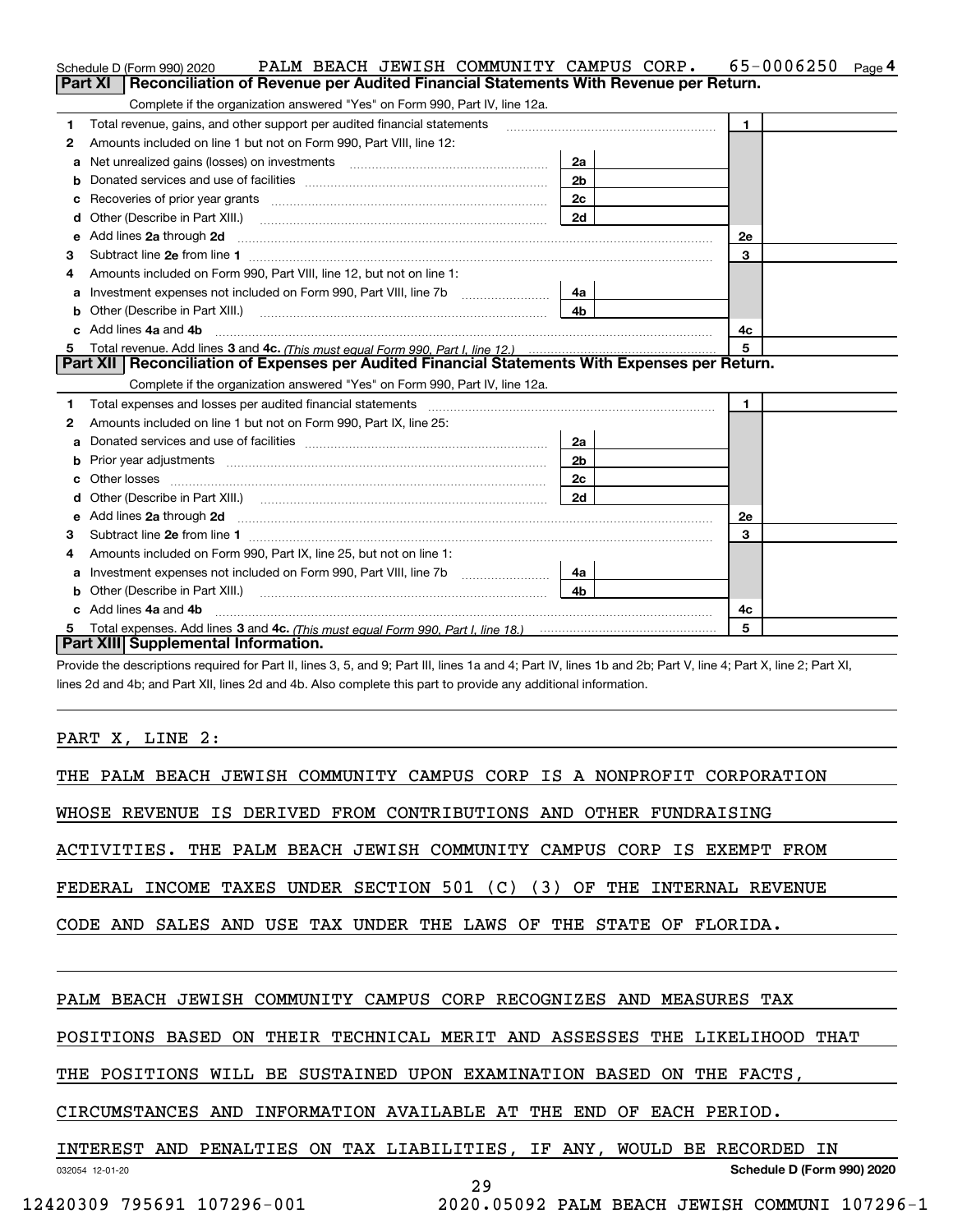Schedule D (Form 990) 2020 PALM BEACH JEWISH COMMUNITY CAMPUS CORP 。65-0006250 <sub>Page 5</sub> *(continued)* **Part XIII Supplemental Information** 

INTEREST EXPENSE AND OTHER NON-INTEREST EXPENSE, RESPECTIVELY.

THE U.S. FEDERAL JURISDICTION IS THE MAJOR TAX JURISDICTIONS WHERE THE PALM BEACH JEWISH COMMUNITY CAMPUS CORP FILES INCOME TAX RETURNS. PALM BEACH JEWISH COMMUNITY CAMPUS CORP IS GENERALLY NO LONGER SUBJECT TO U.S. FEDERAL EXAMINATIONS BY TAX AUTHORITIES FOR FISCAL YEARS BEFORE 2018.

**Schedule D (Form 990) 2020**

032055 12-01-20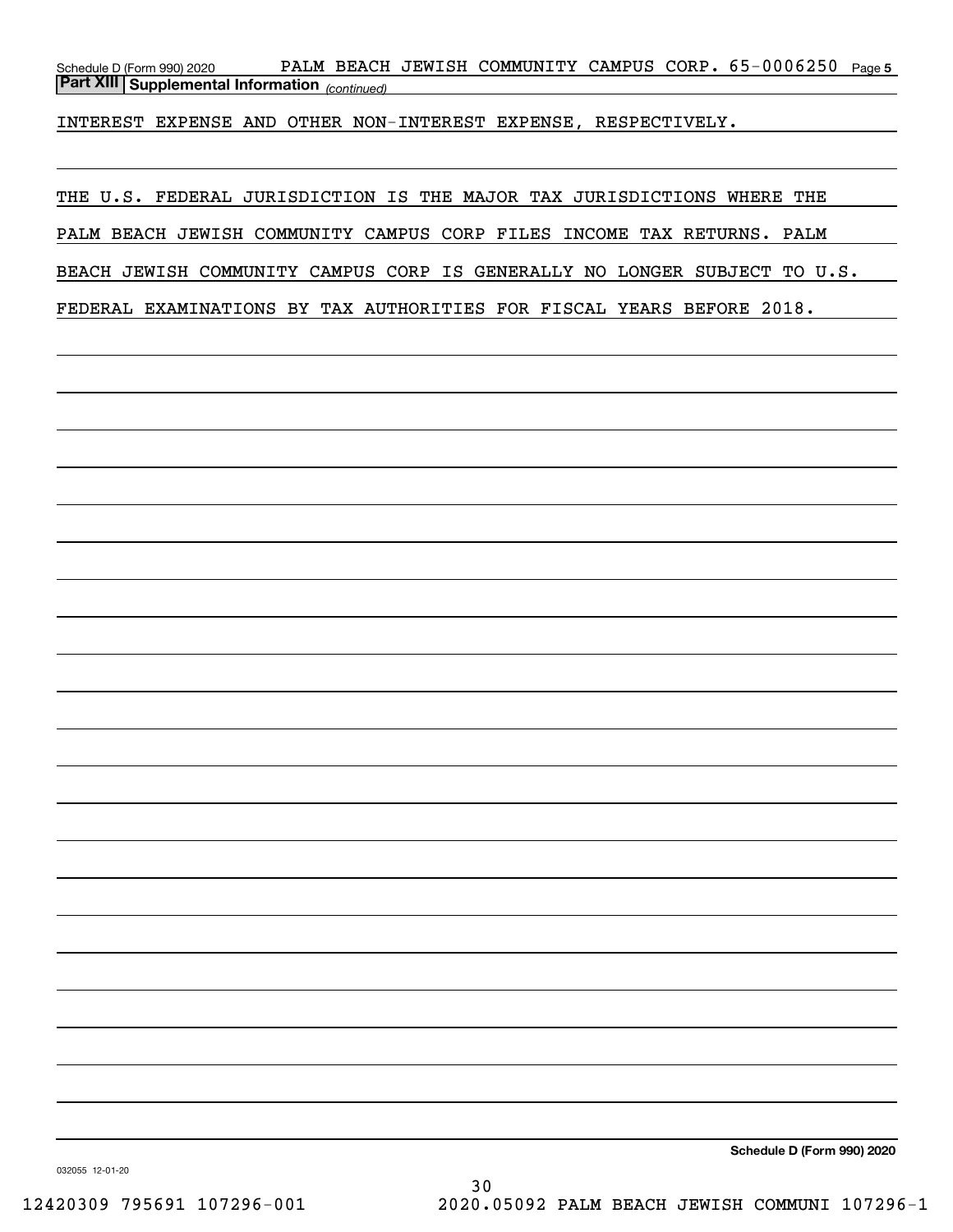| <b>SCHEDULE I</b><br>(Form 990)                                                                                                                                                                                                                                               |            | <b>Grants and Other Assistance to Organizations,</b><br>Governments, and Individuals in the United States |                                                       |                                         |                                                                |                                          | OMB No. 1545-0047                                                  |
|-------------------------------------------------------------------------------------------------------------------------------------------------------------------------------------------------------------------------------------------------------------------------------|------------|-----------------------------------------------------------------------------------------------------------|-------------------------------------------------------|-----------------------------------------|----------------------------------------------------------------|------------------------------------------|--------------------------------------------------------------------|
| Department of the Treasury                                                                                                                                                                                                                                                    |            | Complete if the organization answered "Yes" on Form 990, Part IV, line 21 or 22.                          | Attach to Form 990.                                   |                                         |                                                                |                                          | 2020<br><b>Open to Public</b>                                      |
| Internal Revenue Service                                                                                                                                                                                                                                                      |            |                                                                                                           | Go to www.irs.gov/Form990 for the latest information. |                                         |                                                                |                                          | Inspection                                                         |
| Name of the organization                                                                                                                                                                                                                                                      |            | PALM BEACH JEWISH COMMUNITY CAMPUS CORP.                                                                  |                                                       |                                         |                                                                |                                          | <b>Employer identification number</b><br>65-0006250                |
| Part I<br><b>General Information on Grants and Assistance</b>                                                                                                                                                                                                                 |            |                                                                                                           |                                                       |                                         |                                                                |                                          |                                                                    |
| Does the organization maintain records to substantiate the amount of the grants or assistance, the grantees' eligibility for the grants or assistance, and the selection<br>1.                                                                                                |            |                                                                                                           |                                                       |                                         |                                                                |                                          | $\boxed{\text{X}}$ Yes<br>  No                                     |
| Describe in Part IV the organization's procedures for monitoring the use of grant funds in the United States.<br>$\mathbf{2}$<br>Part II                                                                                                                                      |            |                                                                                                           |                                                       |                                         |                                                                |                                          |                                                                    |
| Grants and Other Assistance to Domestic Organizations and Domestic Governments. Complete if the organization answered "Yes" on Form 990, Part IV, line 21, for any<br>recipient that received more than \$5,000. Part II can be duplicated if additional space is needed.     |            |                                                                                                           |                                                       |                                         |                                                                |                                          |                                                                    |
| 1 (a) Name and address of organization<br>or government                                                                                                                                                                                                                       | $(b)$ EIN  | (c) IRC section<br>(if applicable)                                                                        | (d) Amount of<br>cash grant                           | (e) Amount of<br>non-cash<br>assistance | (f) Method of<br>valuation (book,<br>FMV, appraisal,<br>other) | (g) Description of<br>noncash assistance | (h) Purpose of grant<br>or assistance                              |
| JEWISH FAMILY AND CHILDREN'S<br>SERVICES - P.O. BOX 220627 - WEST<br>PALM BEACH, FL 33422                                                                                                                                                                                     | 59-1520581 | 501(C)(3)                                                                                                 | 195,000,                                              | $\mathbf{0}$                            |                                                                |                                          | GENERAL SUPPORT TO<br>CARRYOUT THE MISSION OF<br>THE ORGANIZATION. |
|                                                                                                                                                                                                                                                                               |            |                                                                                                           |                                                       |                                         |                                                                |                                          |                                                                    |
|                                                                                                                                                                                                                                                                               |            |                                                                                                           |                                                       |                                         |                                                                |                                          |                                                                    |
|                                                                                                                                                                                                                                                                               |            |                                                                                                           |                                                       |                                         |                                                                |                                          |                                                                    |
|                                                                                                                                                                                                                                                                               |            |                                                                                                           |                                                       |                                         |                                                                |                                          |                                                                    |
|                                                                                                                                                                                                                                                                               |            |                                                                                                           |                                                       |                                         |                                                                |                                          |                                                                    |
| Enter total number of section 501(c)(3) and government organizations listed in the line 1 table<br>$\mathbf{2}$<br>Enter total number of other organizations listed in the line 1 table<br>3<br>For Paperwork Reduction Act Notice, see the Instructions for Form 990.<br>LHA |            |                                                                                                           |                                                       |                                         |                                                                |                                          | $1$ .<br>Schedule I (Form 990) 2020                                |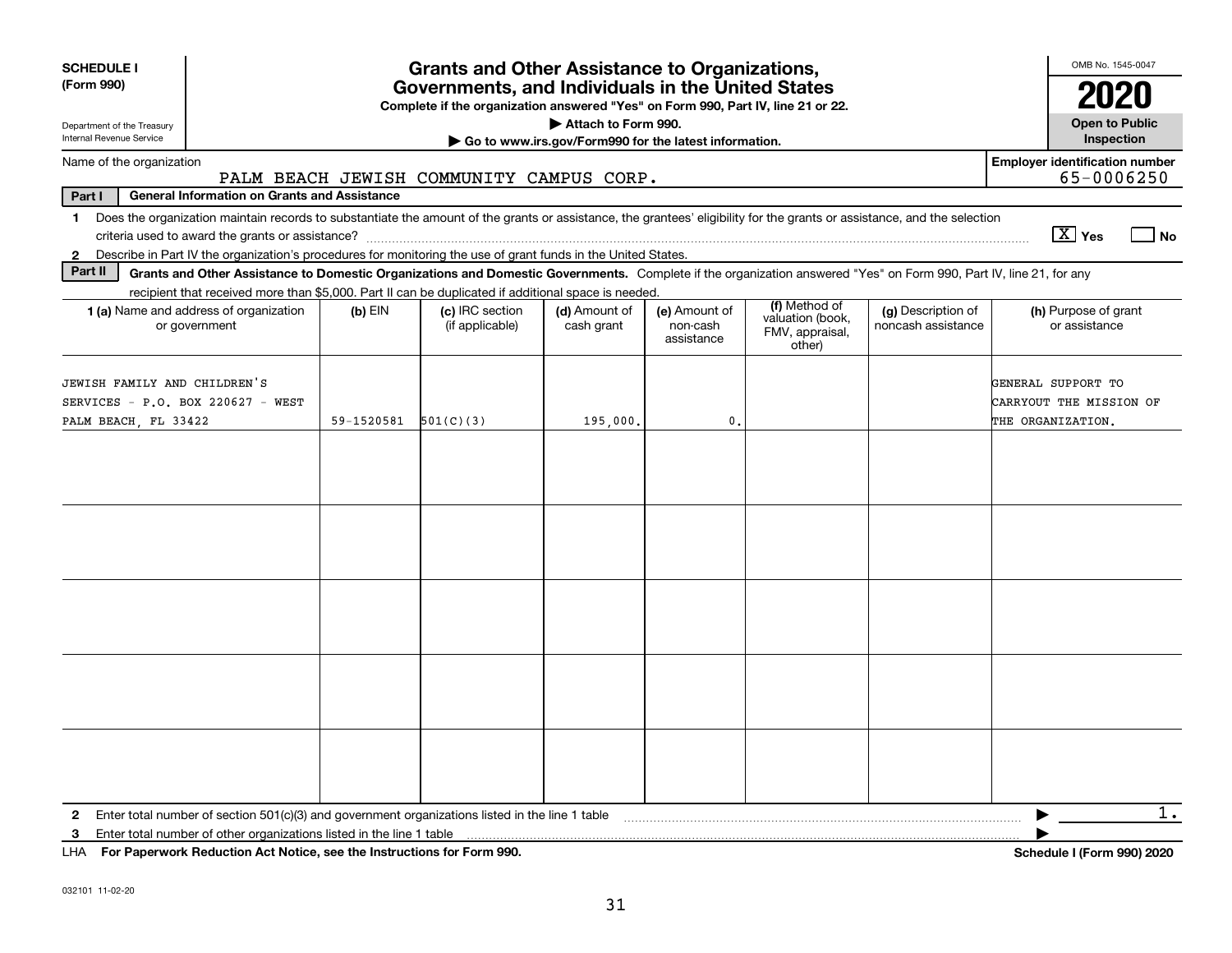#### Schedule I (Form 990) 2020 PALM BEACH JEWISH COMMUNITY CAMPUS CORP 。 65-0006250 Page

**2**

**Part III | Grants and Other Assistance to Domestic Individuals. Complete if the organization answered "Yes" on Form 990, Part IV, line 22.** Part III can be duplicated if additional space is needed.

| (a) Type of grant or assistance | (b) Number of<br>recipients | (c) Amount of<br>cash grant | (d) Amount of non-<br>cash assistance | (e) Method of valuation<br>(book, FMV, appraisal, other) | (f) Description of noncash assistance |
|---------------------------------|-----------------------------|-----------------------------|---------------------------------------|----------------------------------------------------------|---------------------------------------|
|                                 |                             |                             |                                       |                                                          |                                       |
|                                 |                             |                             |                                       |                                                          |                                       |
|                                 |                             |                             |                                       |                                                          |                                       |
|                                 |                             |                             |                                       |                                                          |                                       |
|                                 |                             |                             |                                       |                                                          |                                       |
|                                 |                             |                             |                                       |                                                          |                                       |
|                                 |                             |                             |                                       |                                                          |                                       |
|                                 |                             |                             |                                       |                                                          |                                       |
|                                 |                             |                             |                                       |                                                          |                                       |
|                                 |                             |                             |                                       |                                                          |                                       |

Part IV | Supplemental Information. Provide the information required in Part I, line 2; Part III, column (b); and any other additional information.

PART I, LINE 2:

THE PALM BEACH JEWISH COMMUNITY CAMPUS CORP. REQUIRES THE GRANTEE TO

PROVIDE REGULAR REPORTS ON THE USE OF SUCH GRANTS. ADDITIONALLY, EACH

GRANTEE IS AUDITED BY AN INDEPENDENT ACCOUNTING FIRM.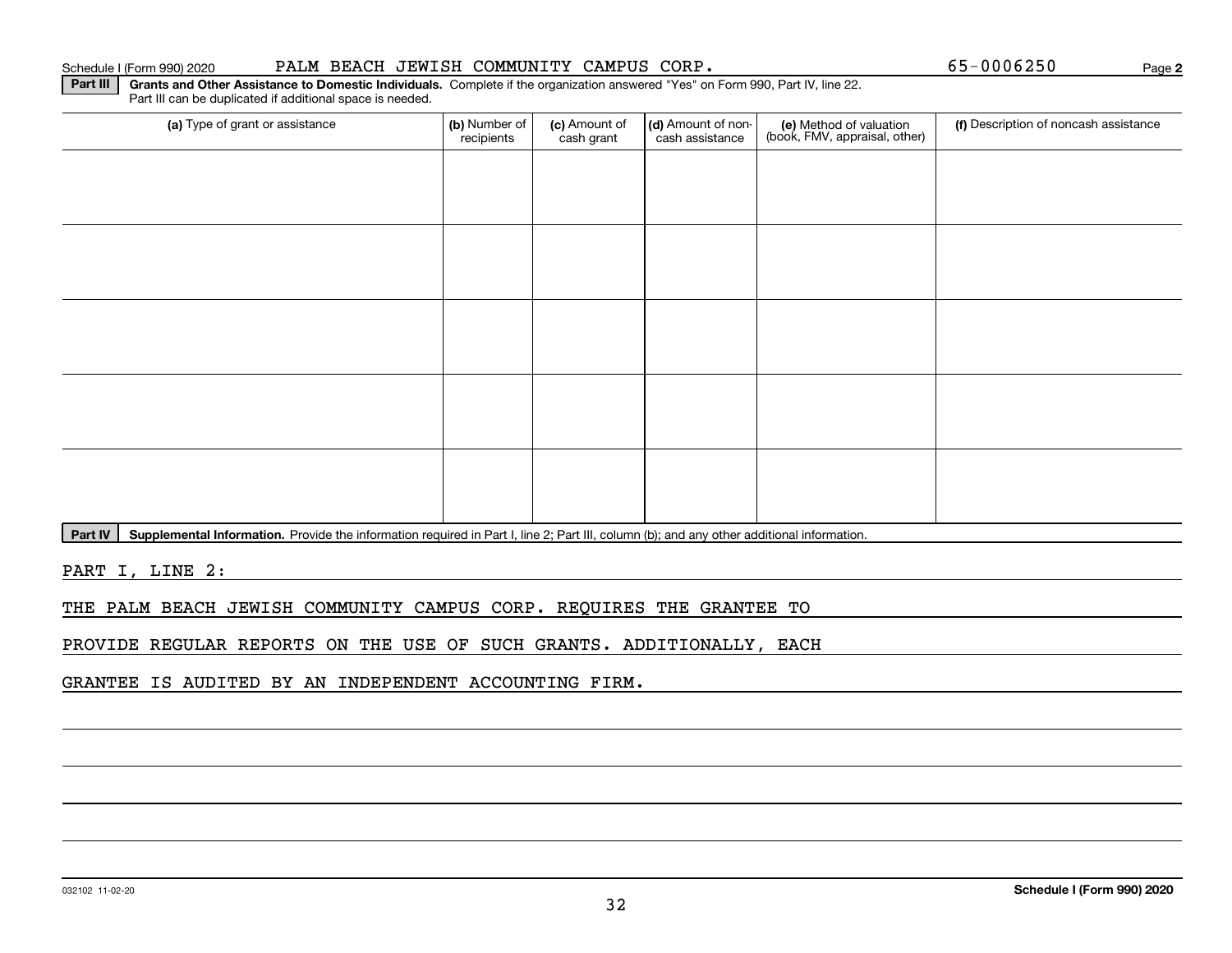|        | <b>Compensation Information</b><br><b>SCHEDULE J</b>                                                                                                    |              | OMB No. 1545-0047     |                         |  |  |  |
|--------|---------------------------------------------------------------------------------------------------------------------------------------------------------|--------------|-----------------------|-------------------------|--|--|--|
|        | (Form 990)<br>For certain Officers, Directors, Trustees, Key Employees, and Highest                                                                     |              |                       |                         |  |  |  |
|        | <b>Compensated Employees</b>                                                                                                                            |              | 2020                  |                         |  |  |  |
|        | Complete if the organization answered "Yes" on Form 990, Part IV, line 23.                                                                              |              | <b>Open to Public</b> |                         |  |  |  |
|        | Attach to Form 990.<br>Department of the Treasury<br>Go to www.irs.gov/Form990 for instructions and the latest information.<br>Internal Revenue Service |              | <b>Inspection</b>     |                         |  |  |  |
|        | <b>Employer identification number</b><br>Name of the organization                                                                                       |              |                       |                         |  |  |  |
|        | PALM BEACH JEWISH COMMUNITY CAMPUS CORP.                                                                                                                | 65-0006250   |                       |                         |  |  |  |
| Part I | <b>Questions Regarding Compensation</b>                                                                                                                 |              |                       |                         |  |  |  |
|        |                                                                                                                                                         |              | Yes                   | No                      |  |  |  |
|        | <b>1a</b> Check the appropriate box(es) if the organization provided any of the following to or for a person listed on Form 990,                        |              |                       |                         |  |  |  |
|        | Part VII, Section A, line 1a. Complete Part III to provide any relevant information regarding these items.                                              |              |                       |                         |  |  |  |
|        | First-class or charter travel<br>Housing allowance or residence for personal use                                                                        |              |                       |                         |  |  |  |
|        | Travel for companions<br>Payments for business use of personal residence                                                                                |              |                       |                         |  |  |  |
|        | Health or social club dues or initiation fees<br>Tax indemnification and gross-up payments                                                              |              |                       |                         |  |  |  |
|        | Discretionary spending account<br>Personal services (such as maid, chauffeur, chef)                                                                     |              |                       |                         |  |  |  |
|        |                                                                                                                                                         |              |                       |                         |  |  |  |
|        | <b>b</b> If any of the boxes on line 1a are checked, did the organization follow a written policy regarding payment or                                  |              |                       |                         |  |  |  |
|        | reimbursement or provision of all of the expenses described above? If "No," complete Part III to explain                                                | 1b           |                       |                         |  |  |  |
| 2      | Did the organization require substantiation prior to reimbursing or allowing expenses incurred by all directors,                                        |              |                       |                         |  |  |  |
|        |                                                                                                                                                         | $\mathbf{2}$ |                       |                         |  |  |  |
|        |                                                                                                                                                         |              |                       |                         |  |  |  |
| З      | Indicate which, if any, of the following the organization used to establish the compensation of the organization's                                      |              |                       |                         |  |  |  |
|        | CEO/Executive Director. Check all that apply. Do not check any boxes for methods used by a related organization to                                      |              |                       |                         |  |  |  |
|        | establish compensation of the CEO/Executive Director, but explain in Part III.                                                                          |              |                       |                         |  |  |  |
|        | Compensation committee<br>Written employment contract                                                                                                   |              |                       |                         |  |  |  |
|        | Compensation survey or study<br>Independent compensation consultant                                                                                     |              |                       |                         |  |  |  |
|        | Form 990 of other organizations<br>Approval by the board or compensation committee                                                                      |              |                       |                         |  |  |  |
|        |                                                                                                                                                         |              |                       |                         |  |  |  |
|        | During the year, did any person listed on Form 990, Part VII, Section A, line 1a, with respect to the filing                                            |              |                       |                         |  |  |  |
|        | organization or a related organization:                                                                                                                 |              |                       |                         |  |  |  |
| а      | Receive a severance payment or change-of-control payment?                                                                                               | 4a           |                       | х                       |  |  |  |
| b      | Participate in or receive payment from a supplemental nonqualified retirement plan?                                                                     | 4b           |                       | $\overline{\texttt{x}}$ |  |  |  |
| с      | Participate in or receive payment from an equity-based compensation arrangement?                                                                        | 4c           |                       | $\overline{\text{x}}$   |  |  |  |
|        | If "Yes" to any of lines 4a-c, list the persons and provide the applicable amounts for each item in Part III.                                           |              |                       |                         |  |  |  |
|        |                                                                                                                                                         |              |                       |                         |  |  |  |
|        | Only section 501(c)(3), 501(c)(4), and 501(c)(29) organizations must complete lines 5-9.                                                                |              |                       |                         |  |  |  |
|        | For persons listed on Form 990, Part VII, Section A, line 1a, did the organization pay or accrue any compensation                                       |              |                       |                         |  |  |  |
|        | contingent on the revenues of:                                                                                                                          |              |                       |                         |  |  |  |
| a      |                                                                                                                                                         | 5а           |                       | x                       |  |  |  |
|        |                                                                                                                                                         | <b>5b</b>    |                       | $\overline{\text{x}}$   |  |  |  |
|        | If "Yes" on line 5a or 5b, describe in Part III.                                                                                                        |              |                       |                         |  |  |  |
| 6.     | For persons listed on Form 990, Part VII, Section A, line 1a, did the organization pay or accrue any compensation                                       |              |                       |                         |  |  |  |
|        | contingent on the net earnings of:                                                                                                                      |              |                       |                         |  |  |  |
| a      |                                                                                                                                                         | 6a           |                       | x                       |  |  |  |
|        |                                                                                                                                                         | 6b           |                       | $\overline{\text{x}}$   |  |  |  |
|        | If "Yes" on line 6a or 6b, describe in Part III.                                                                                                        |              |                       |                         |  |  |  |
|        | 7 For persons listed on Form 990, Part VII, Section A, line 1a, did the organization provide any nonfixed payments                                      |              |                       |                         |  |  |  |
|        |                                                                                                                                                         | 7            |                       | х                       |  |  |  |
| 8      | Were any amounts reported on Form 990, Part VII, paid or accrued pursuant to a contract that was subject to the                                         |              |                       |                         |  |  |  |
|        | initial contract exception described in Regulations section 53.4958-4(a)(3)? If "Yes," describe in Part III                                             | 8            |                       | x                       |  |  |  |
| 9      | If "Yes" on line 8, did the organization also follow the rebuttable presumption procedure described in                                                  |              |                       |                         |  |  |  |
|        |                                                                                                                                                         | 9            |                       |                         |  |  |  |
|        | sucely Deduction Act Nation, and the Instructions for Form 000<br><b>Cohodule I</b> (Found                                                              |              |                       |                         |  |  |  |

LHA For Paperwork Reduction Act Notice, see the Instructions for Form 990. Schedule J (Form 990) 2020

032111 12-07-20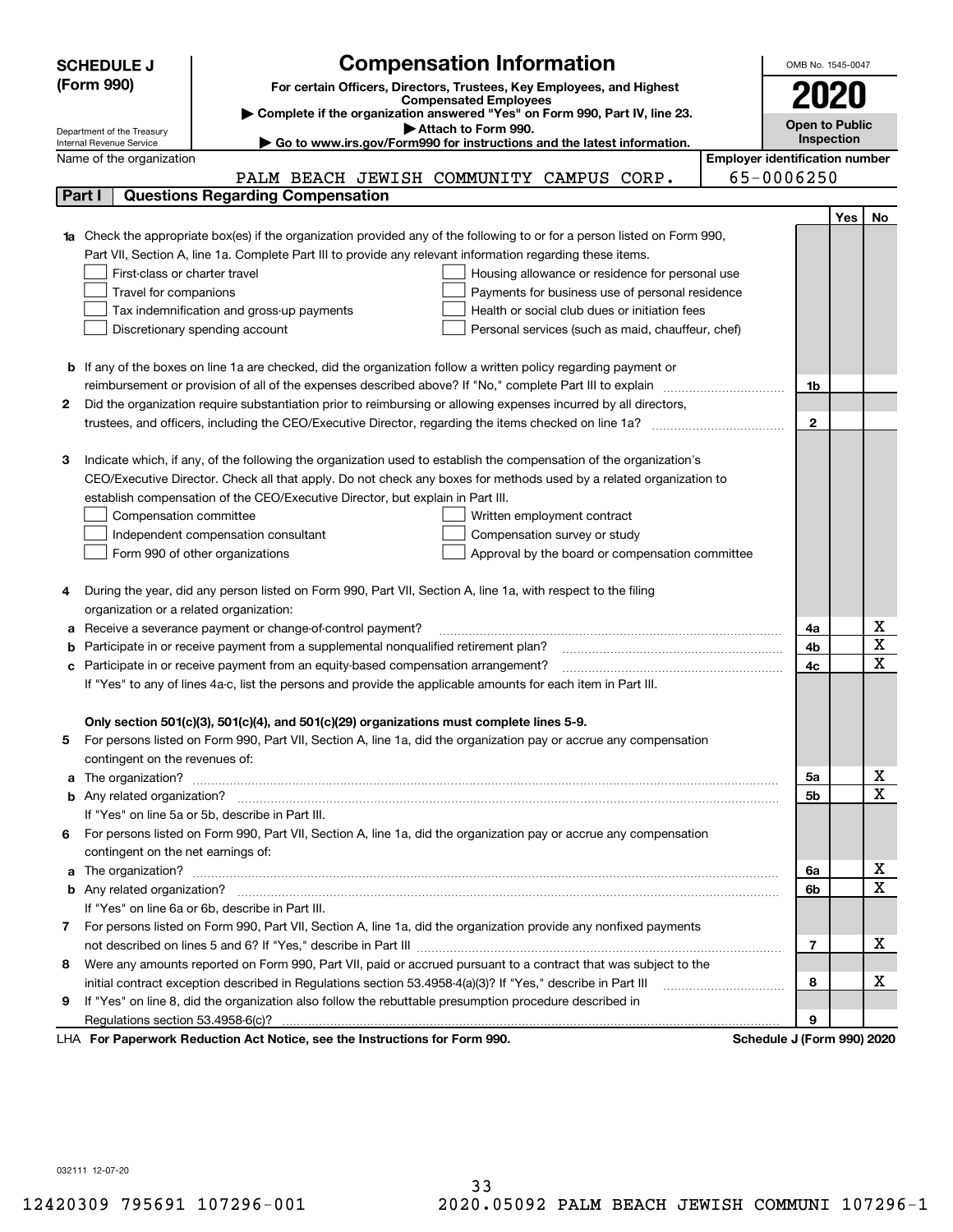#### PALM BEACH JEWISH COMMUNITY CAMPUS CORP. 65-0006250

### Schedule J (Form 990) 2020 PALM BEACH J EWLSH COMMUNTTY CAMPUS CORP • 65 – 0 0 0 6 2 5 0<br>Part II | Officers, Directors, Trustees, Key Employees, and Highest Compensated Employees. Use dup

For each individual whose compensation must be reported on Schedule J, report compensation from the organization on row (i) and from related organizations, described in the instructions, on row (ii). Do not list any individuals that aren't listed on Form 990, Part VII.

**Note:**  The sum of columns (B)(i)-(iii) for each listed individual must equal the total amount of Form 990, Part VII, Section A, line 1a, applicable column (D) and (E) amounts for that individual.

|                           |      |                          | (B) Breakdown of W-2 and/or 1099-MISC compensation |                                           | (C) Retirement and             | (D) Nontaxable | (E) Total of columns | (F) Compensation                                           |
|---------------------------|------|--------------------------|----------------------------------------------------|-------------------------------------------|--------------------------------|----------------|----------------------|------------------------------------------------------------|
| (A) Name and Title        |      | (i) Base<br>compensation | (ii) Bonus &<br>incentive<br>compensation          | (iii) Other<br>reportable<br>compensation | other deferred<br>compensation | benefits       | $(B)(i)-(D)$         | in column (B)<br>reported as deferred<br>on prior Form 990 |
|                           |      |                          |                                                    |                                           |                                |                |                      |                                                            |
| MICHAEL HOFFMAN<br>(1)    | (i)  | $\mathbf 0$ .            | 0.                                                 | 0.                                        | $\mathbf 0$ .                  | $\mathbf 0$ .  | $\mathbf 0$ .        | 0.                                                         |
| CHIEF EXECUTIVE OFFICER   | (ii) | 304,701.                 | 0.                                                 | 9,000.                                    | 23,548.                        | 24,183.        | 361,432.             | $\overline{0}$ .                                           |
| MATTHEW KERNKRAUT<br>(2)  | (i)  | 0.                       | 0.                                                 | 0.                                        | 0.                             | 0.             | $\mathbf 0$ .        | $\overline{0}$ .                                           |
| CHIEF DEVELOPMENT OFFICER | (i)  | 250,960.                 | 0.                                                 | 6,997.                                    | 20, 140.                       | 23,961.        | 302,058.             | $\overline{0}$ .                                           |
| KATHY SIGALL<br>(3)       | (i)  | $\mathbf 0$ .            | 0.                                                 | 0.                                        | 0.                             | 0.             | $\mathbf 0$ .        | $\overline{0}$ .                                           |
| CHIEF FINANCIAL OFFICER   | (i)  | 191,223.                 | 0.                                                 | 0.                                        | 15,200.                        | 9,108.         | 215,531              | $\overline{0}$ .                                           |
| MINDY HANKEN<br>(4)       | (i)  | $\mathbf 0$ .            | 0.                                                 | 0.                                        | 0.                             | 0.             | $\mathbf 0$ .        | 0.                                                         |
| CHIEF PROGRAM OFFICER     | (ii) | 171,787.                 | 0.                                                 | 0.                                        | 13,954.                        | 9,187.         | 194,928              | 0.                                                         |
| SARAH ROGERS<br>(5)       | (i)  | 0.                       | $\overline{0}$ .                                   | $\overline{0}$ .                          | 0.                             | 0.             | $\mathbf 0$ .        | $\overline{0}$ .                                           |
| SENIOR VP OF DEVELOPMENT  | (ii) | 149,968.                 | $\overline{0}$ .                                   | 11,412.                                   | 11,416.                        | 14,572.        | 187,368.             | $\overline{0}$ .                                           |
| LISABETH ROCK<br>(6)      | (i)  | 0.                       | $\overline{0}$ .                                   | 0.                                        | 0.                             | 0.             | $\mathbf 0$ .        | $\overline{0}$ .                                           |
| EXECUTIVE DIRECTOR, JCF   | (ii) | 157,933.                 | $\overline{0}$ .                                   | $\overline{0}$ .                          | 7,000.                         | 9,577.         | 174,510              | 0.                                                         |
| ILAN HURVITZ<br>(7)       | (i)  | 0.                       | $\overline{0}$ .                                   | $\overline{0}$ .                          | $\overline{0}$ .               | 0.             | $\mathbf 0$ .        | $\overline{0}$ .                                           |
| CHIEF PLANNING OFFICER    | (ii) | 154,183.                 | 0.                                                 | 0.                                        | 6,038.                         | 7,110.         | 167,331              | $\overline{0}$ .                                           |
|                           | (i)  |                          |                                                    |                                           |                                |                |                      |                                                            |
|                           | (i)  |                          |                                                    |                                           |                                |                |                      |                                                            |
|                           | (i)  |                          |                                                    |                                           |                                |                |                      |                                                            |
|                           | (i)  |                          |                                                    |                                           |                                |                |                      |                                                            |
|                           | (i)  |                          |                                                    |                                           |                                |                |                      |                                                            |
|                           | (i)  |                          |                                                    |                                           |                                |                |                      |                                                            |
|                           | (i)  |                          |                                                    |                                           |                                |                |                      |                                                            |
|                           | (ii) |                          |                                                    |                                           |                                |                |                      |                                                            |
|                           | (i)  |                          |                                                    |                                           |                                |                |                      |                                                            |
|                           | (ii) |                          |                                                    |                                           |                                |                |                      |                                                            |
|                           | (i)  |                          |                                                    |                                           |                                |                |                      |                                                            |
|                           | (ii) |                          |                                                    |                                           |                                |                |                      |                                                            |
|                           | (i)  |                          |                                                    |                                           |                                |                |                      |                                                            |
|                           | (ii) |                          |                                                    |                                           |                                |                |                      |                                                            |
|                           | (i)  |                          |                                                    |                                           |                                |                |                      |                                                            |
|                           | (i)  |                          |                                                    |                                           |                                |                |                      |                                                            |
|                           | (i)  |                          |                                                    |                                           |                                |                |                      |                                                            |
|                           | (ii) |                          |                                                    |                                           |                                |                |                      |                                                            |
|                           |      |                          |                                                    |                                           |                                |                |                      |                                                            |

**Schedule J (Form 990) 2020**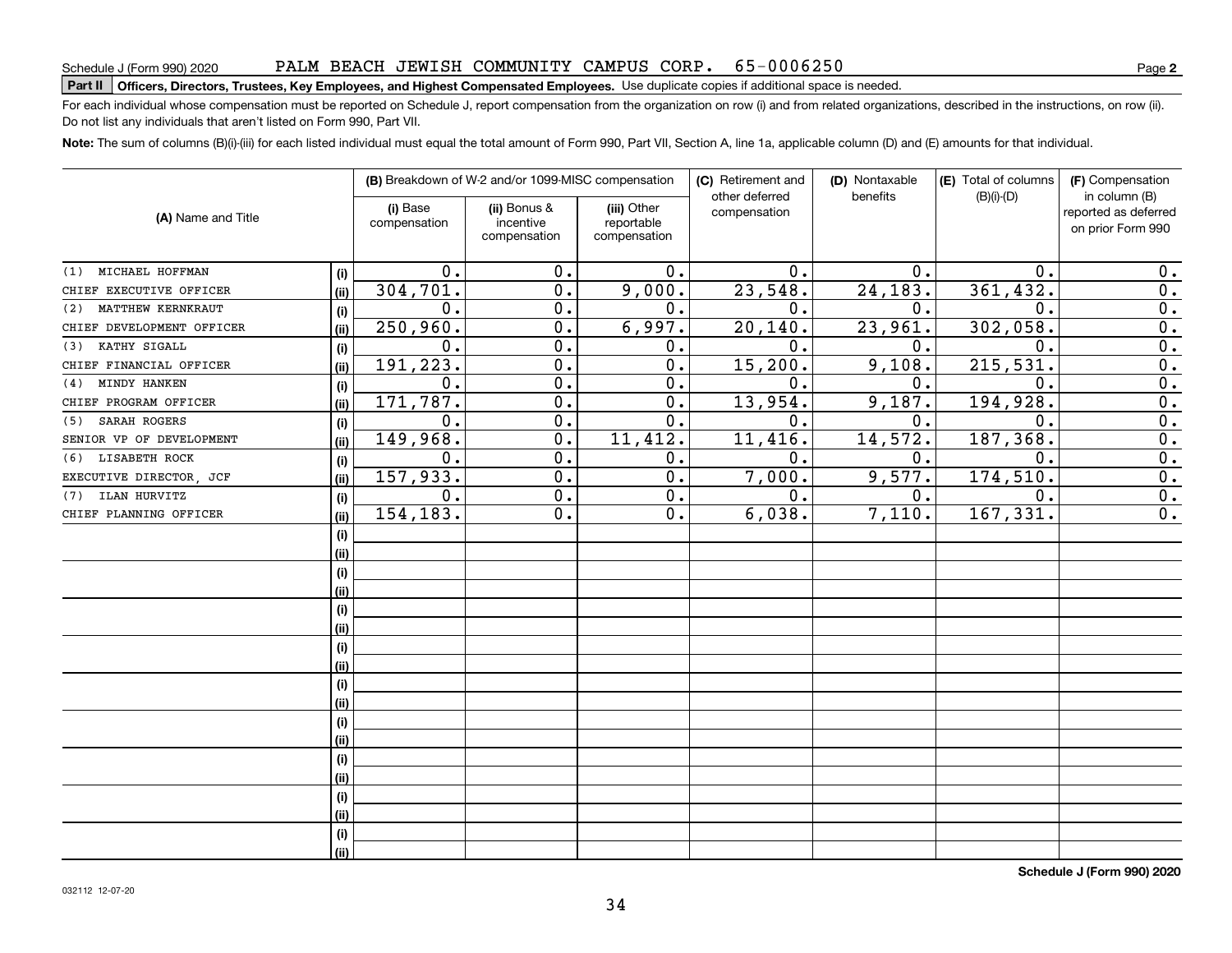#### **Part III Supplemental Information**

Schedule J (Form 990) 2020 PALM BEACH JEWISH COMMUNITY CAMPUS CORP.<br>Part III Supplemental Information<br>Provide the information, explanation, or descriptions required for Part I, lines 1a, 1b, 3, 4a, 4b, 4c, 5a, 5b, 6a, 6b,

#### PART III, LINE 3

JEWISH FEDERATION OF PALM BEACH COUNTY, INC., A 501(C)(3) AFFILIATE OF

THE REPORTING ORGANIZATION, PAID COMPENSATION TO THE REPORTING

ORGANIZATION'S TOP MANAGEMENT OFFICIAL. JEWISH FEDERATION OF PALM BEACH

COUNTY, INC. HAS ESTABLISHED THE COMPENSATION OF THE TOP MANAGEMENT

OFFICIAL USING COMPENSATION COMMITTEE, COMPENSATION SURVEY OR STUDY,

AND APPROVAL BY THE BOARD OR COMPENSATION COMMITTEE.

**Schedule J (Form 990) 2020**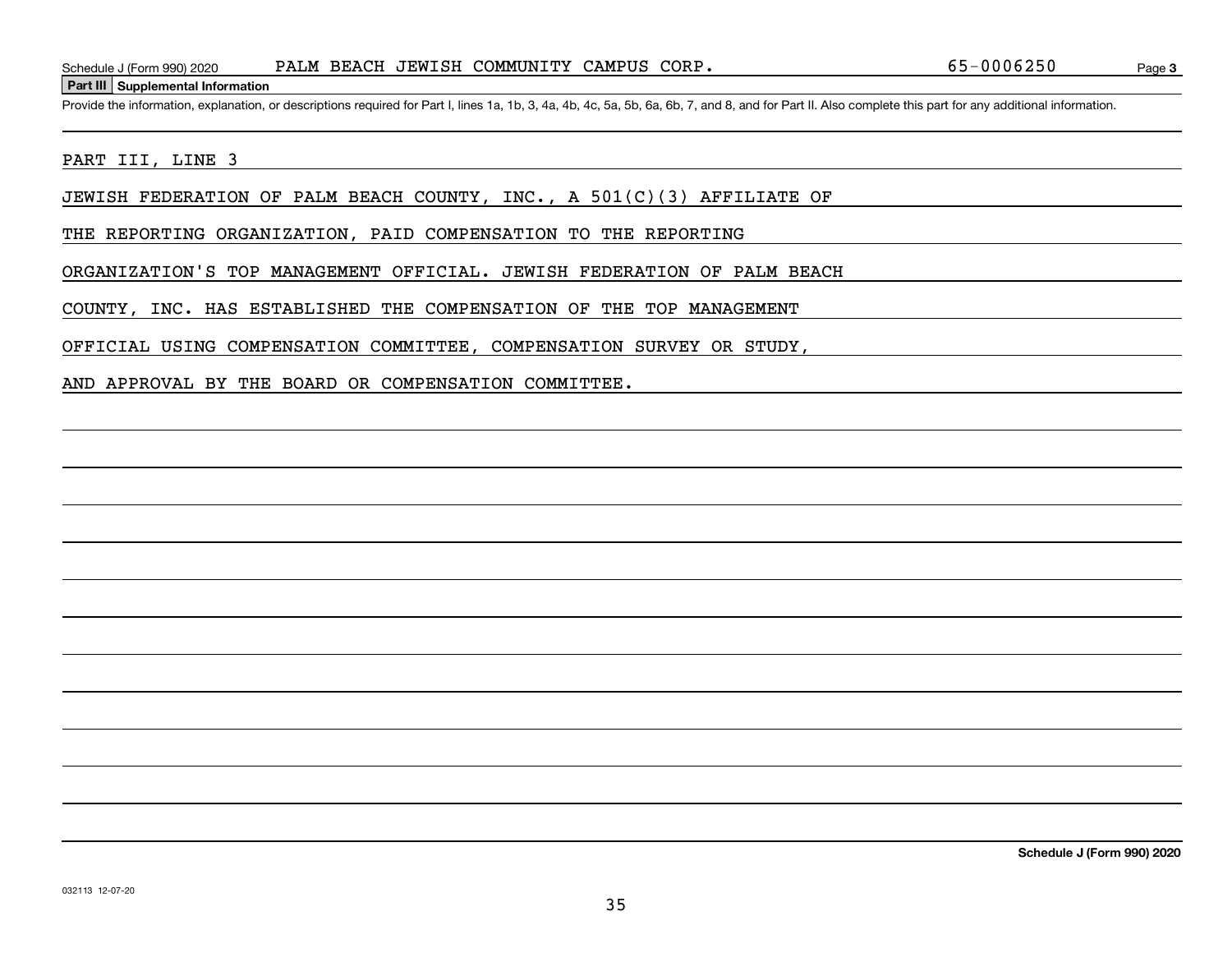**(Form 990 or 990-EZ)**

Department of the Treasury Internal Revenue Service Name of the organization

**SCHEDULE O Supplemental Information to Form 990 or 990-EZ**

**Complete to provide information for responses to specific questions on Form 990 or 990-EZ or to provide any additional information. | Attach to Form 990 or 990-EZ. | Go to www.irs.gov/Form990 for the latest information.**



**Employer identification number** PALM BEACH JEWISH COMMUNITY CAMPUS CORP. | 65-0006250

FORM 990, PART I, LINE 1, DESCRIPTION OF ORGANIZATION MISSION:

THE PALM BEACH JEWISH COMMUNITY CAMPUS CORPORATION OWNS AND MAINTAINS

PROPERTY FOR THE PURPOSE OF PROVIDING EDUCATIONAL, CULTURAL,

RECREATIONAL, AND SOCIAL WELFARE PROGRAMMING FOR THE LOCAL COMMUNITY.

FORM 990, PART VI, SECTION A, LINE 6:

PER BYLAWS, THE JEWISH FEDERATION OF PALM BEACH COUNTY, INC. AND ITS

AGENCIES ARE MEMBERS OF PALM BEACH JEWISH CAMPUS CORPORATION

FORM 990, PART VI, SECTION A, LINE 7A:

THE MEMBERS OF THE CORPORATION INCLUDES THE JEWISH FEDERATION OF PALM BEACH

COUNTY, INC. (FEDERATION), THE MANDEL JEWISH COMMUNITY CENTER OF THE

GREATER PALM BEACHES, INC (JCC), JEWISH FAMILY AND CHILDREN'S SERVICE OF

PALM BEACH COUNTY, INC. (JFCS), COMMISSION FOR JEWISH EDUCATION OF THE PALM

BEACHES, INC. (CJE), AND ARTHUR I. MEYER JEWISH ACADEMY OF PALM BEACH

COUNTY, INC. (AIMJA). THE BOARD CONSISTS OF 17 MEMBERS, OF WHICH 9 ARE

APPOINTED BY THE FEDERATION ONE OF WHICH WILL BE THE PRESIDENT OF THE

FEDERATION. THE 4 AGENCIES, JCC, JFCS, CJE & AIMJA ELECT OR APPOINT 2

DIRECTORS EACH, ONE OF WHICH IS THE PRESIDENT OF THEIR AGENCY.

FORM 990, PART VI, SECTION A, LINE 7B:

SAME EXPLANATION AS LINE 7A.

FORM 990, PART VI, SECTION B, LINE 11B:

THE TAX PREPARER PREPARES THE 990 AND IT IS REVIEWED BY THE AUDIT COMMITTEE

OF THE JEWISH FEDERATION OF PALM BEACH COUNTY, INC. THERE IS A SECURE

032211 11-20-20 LHA For Paperwork Reduction Act Notice, see the Instructions for Form 990 or 990-EZ. Schedule O (Form 990 or 990-EZ) 2020

36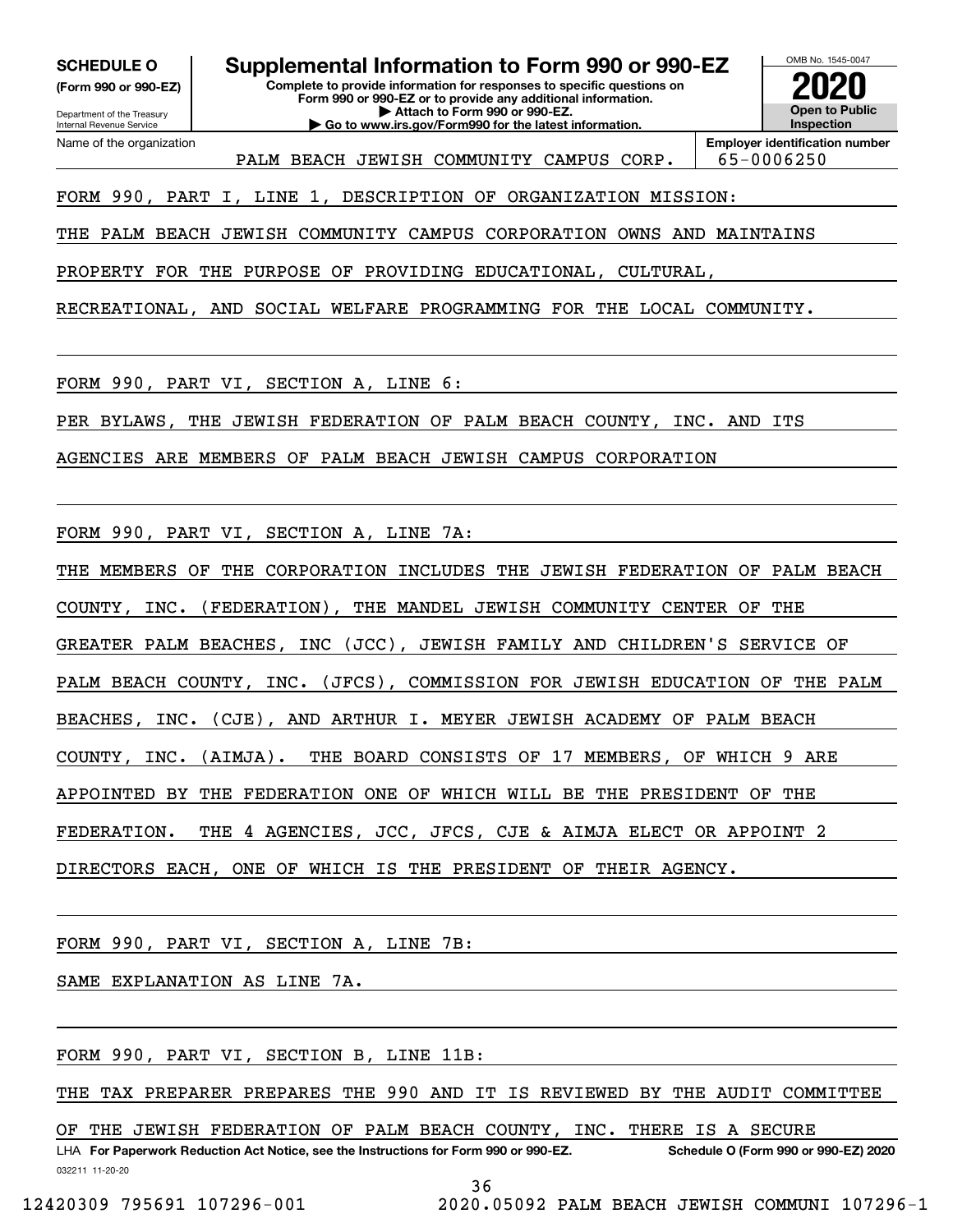| Schedule O (Form 990 or 990-EZ) 2020<br>Page 2                                 |                                                     |  |  |  |  |  |  |  |  |
|--------------------------------------------------------------------------------|-----------------------------------------------------|--|--|--|--|--|--|--|--|
| Name of the organization<br>BEACH JEWISH COMMUNITY<br>CAMPUS CORP.<br>PALM     | <b>Employer identification number</b><br>65-0006250 |  |  |  |  |  |  |  |  |
| THE FEDERATION WEBSITE AVAILABLE ONLY TO THE VOTING MEMBERS OF<br>PORTAL<br>0N |                                                     |  |  |  |  |  |  |  |  |
| THE COMPLETED FORM 990 IS POSTED ON<br>DIRECTORS.<br>THE<br><b>BOARD</b><br>OF | THIS SECURE                                         |  |  |  |  |  |  |  |  |
| MEMBERS ARE NOTIFIED THAT<br>THE COMPLETED<br>BOARD<br>AND<br>PORTAL           | FORM 990 IS POSTED                                  |  |  |  |  |  |  |  |  |
| FOR<br>THEIR<br>REVIEW.                                                        |                                                     |  |  |  |  |  |  |  |  |

FORM 990, PART VI, SECTION B, LINE 12C:

EMPLOYEES ARE GIVEN A COPY OF THE CONFLICT OF INTEREST POLICY AND ASKED TO COMPLETE AND SIGN A CONFLICT OF INTEREST DISCLOSURE FORM WHEN FIRST HIRED AND THEN ANNUALLY AFTER THAT. RETURN OF SIGNED FORMS IS MONITORED AND INDIVIDUAL FOLLOW UP IS DONE FOR 100% COMPLIANCE.

MEMBERS OF THE BOARD OF DIRECTORS ARE GIVEN A COPY OF THE CONFLICT OF INTEREST POLICY AND ASKED TO COMPLETE AND SIGN A CONFLICT OF INTEREST DISCLOSURE FORM ANNUALLY. AT A BOARD MEETING THE PRESIDENT REVIEWS WHY IT IS NECESSARY FOR ALL BOARD MEMBERS AND KEY EMPLOYEES TO COMPLETE THE CONFLICT OF INTEREST DISCLOSURE FORM. RETURN OF SIGNED FORMS IS MONITORED AND INDIVIDUAL FOLLOW UP IS DONE BY MAIL AND AT BOARD MEETINGS.

FORM 990, PART VI, SECTION B, LINE 15:

032212 11-20-20 **Schedule O (Form 990 or 990-EZ) 2020** THE ORGANIZATION DOES NOT COMPENSATE ANY OFFICER, DIRECTOR, TRUSTEE OR KEY EMPLOYEE AS INDICATED ON FORM 990 PART VI, SECTION A. THE CEO IS COMPENSATED BY THE JEWISH FEDERATION OF PALM BEACH COUNTY, INC. WHICH IS A MEMBER ORGANIZATION AND LISTED AS A RELATED ORGANIZATION. THE JEWISH FEDERATION'S COMPENSATION COMMITTEE IS PROVIDED WITH COMPARABILITY DATA FOR CEO COMPENSATION COMPILED BY AN INDEPENDENT NATIONAL HR CONSULTING FIRM, INCLUDING DATA FROM THE OTHER LARGE CITY JEWISH FEDERATIONS AND EXTERNAL MARKET DATA FROM BOTH NOT-FOR-PROFIT AND FOR-PROFIT ORGANIZATIONS. THE COMPENSATION COMMITTEE DOCUMENTS ITS DECISIONS IN A LETTER SIGNED BY THE 37

```
 12420309 795691 107296-001 2020.05092 PALM BEACH JEWISH COMMUNI 107296-1
```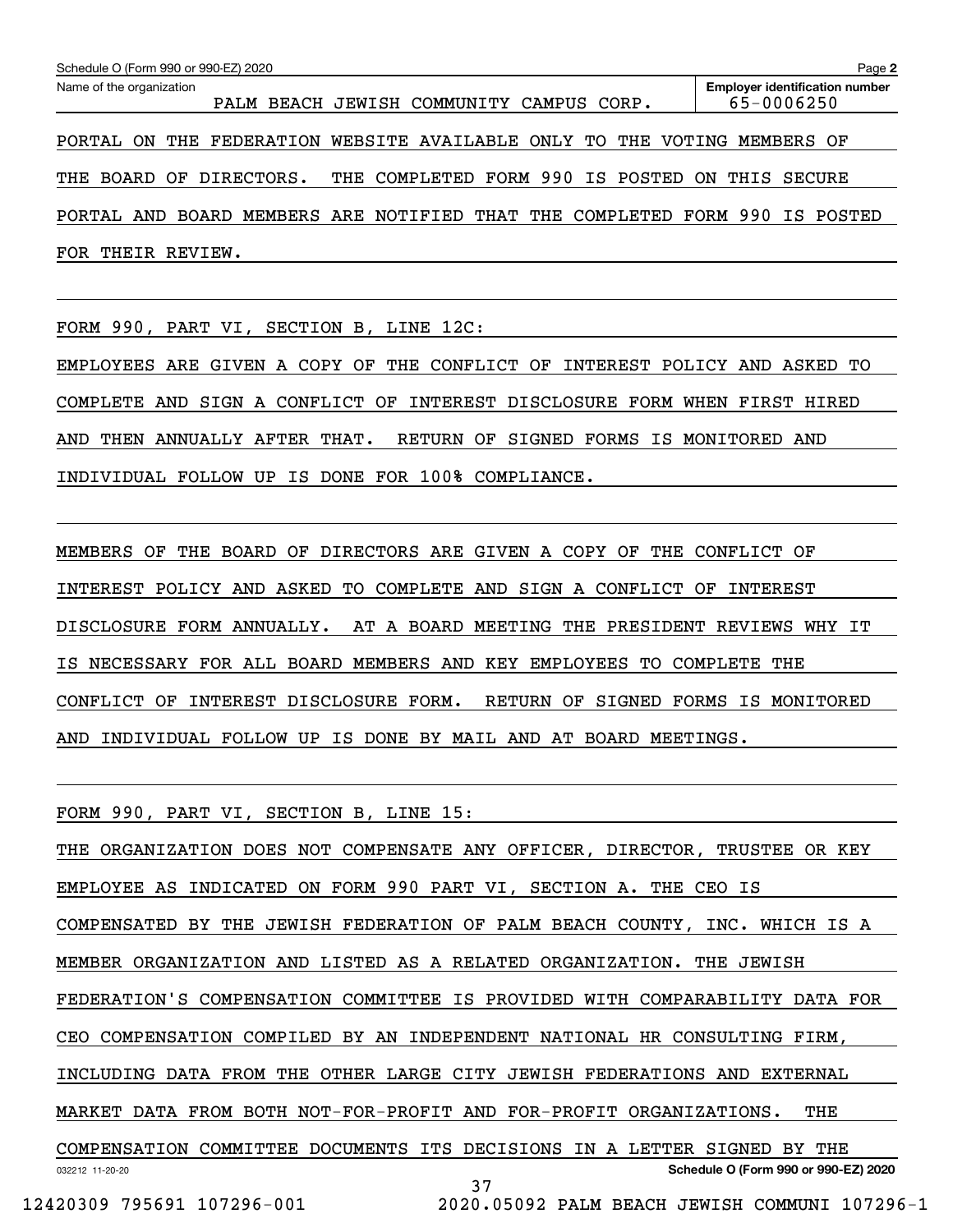| Schedule O (Form 990 or 990-EZ) 2020                                       | Page 2                                              |
|----------------------------------------------------------------------------|-----------------------------------------------------|
| Name of the organization<br>BEACH JEWISH COMMUNITY<br>CAMPUS CORP.<br>PALM | <b>Employer identification number</b><br>65-0006250 |
| FEDERATION BOARD CHAIR AS CHAIR OF THE COMPENSATION COMMITTEE.             | THE<br>CEO<br>IS                                    |
| WITH AN EMPLOYMENT CONTRACT, AND THE<br>TERMS ARE REPORTED<br>PROVIDED     | THE<br>TO                                           |
| EXECUTIVE COMMITTEE IN EXECUTIVE<br>FEDERATION<br>SESSION.                 |                                                     |
| MANAGEMENT COMPENSATION DECISIONS,<br>OTHER<br><b>FOR</b><br>SENIOR        | THE COMPENSATION                                    |

COMMITTEE IS PROVIDED WITH COMPARABILITY DATA FROM OTHER JEWISH

FEDERATIONS.

ALL SALARIES AND WAGES REPORTED IN PART I AND IX ARE REPORTED UNDER THE JEWISH FEDERATION OF PALM BEACH COUNTY, INC. EIN NUMBER AS THE ISSUER OF THE ANNUAL W-2'S.

FORM 990, PART VI, SECTION C, LINE 19:

INFORMATION IS AVAILABLE ON THE JEWISH FEDERATION OF PALM BEACH COUNTY,

INC.'S WEBSITE, ON GUIDESTAR AND UPON REQUEST. GOVERNING DOCUMENTS,

CONFLICT OF INTEREST POLICY AND BYLAWS ARE AVAILABLE UPON REQUEST. THE

FINANCIAL STATEMENTS ARE AVAILABLE ON THE JEWISH FEDERATION OF PALM BEACH

COUNTY, INC.'S WEBSITE

FORM 990, PART XII, LINE 2C:

NO CHANGES FROM PRIOR YEAR.

032212 11-20-20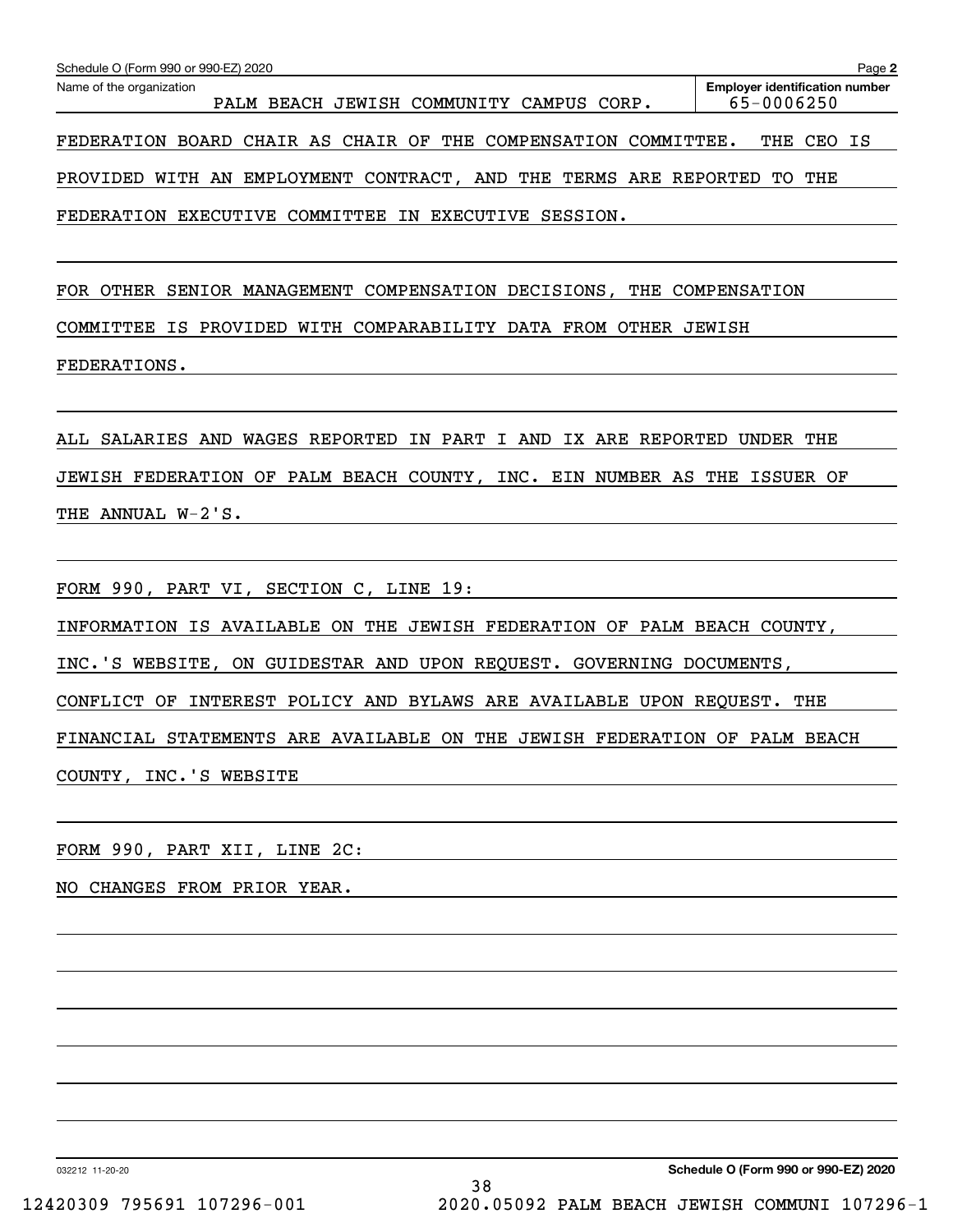**For Paperwork Reduction Act Notice, see the Instructions for Form 990. Schedule R (Form 990) 2020**

#### **Related Organizations and Unrelated Partnerships**

**Complete if the organization answered "Yes" on Form 990, Part IV, line 33, 34, 35b, 36, or 37.** |

**Attach to Form 990.**  |

**| Go to www.irs.gov/Form990 for instructions and the latest information. Inspection**

**(Form 990)**

#### Department of the Treasury Internal Revenue Service Name of the organization

**SCHEDULE R**

#### PALM BEACH JEWISH COMMUNITY CAMPUS CORP.

#### **Part I Identification of Disregarded Entities.**  Complete if the organization answered "Yes" on Form 990, Part IV, line 33.

| (a)<br>Name, address, and EIN (if applicable)<br>of disregarded entity | (b)<br>Primary activity | (c)<br>Legal domicile (state or<br>foreign country) | (d)<br>Total income | (e)<br>End-of-year assets | (f)<br>Direct controlling<br>entity |
|------------------------------------------------------------------------|-------------------------|-----------------------------------------------------|---------------------|---------------------------|-------------------------------------|
|                                                                        |                         |                                                     |                     |                           |                                     |
|                                                                        |                         |                                                     |                     |                           |                                     |
|                                                                        |                         |                                                     |                     |                           |                                     |
|                                                                        |                         |                                                     |                     |                           |                                     |

#### **Identification of Related Tax-Exempt Organizations.** Complete if the organization answered "Yes" on Form 990, Part IV, line 34, because it had one or more related tax-exempt **Part II** organizations during the tax year.

| (a)<br>Name, address, and EIN<br>of related organization | (b)<br>Primary activity    | (c)<br>Legal domicile (state or<br>foreign country) | (d)<br>Exempt Code<br>section | (e)<br>Public charity<br>status (if section | (f)<br>Direct controlling<br>entity |     | $(g)$<br>Section 512(b)(13)<br>controlled<br>entity? |
|----------------------------------------------------------|----------------------------|-----------------------------------------------------|-------------------------------|---------------------------------------------|-------------------------------------|-----|------------------------------------------------------|
|                                                          |                            |                                                     |                               | 501(c)(3))                                  |                                     | Yes | No                                                   |
| JEWISH FEDERATION OF PALM BEACH COUNTY, INC.             | STRENGTHEN JEWISH IDENTITY |                                                     |                               |                                             |                                     |     |                                                      |
| $-59-0948696$ , 1 HARVARD CIRCLE, #100, WEST             | AND ENERGIZE THE           |                                                     |                               |                                             |                                     |     |                                                      |
| PALM BEACH, FL 33409                                     | RELATIONSHIP WITH ISRAEL   | FLORIDA                                             | 501(C)(3)                     | LINE 7                                      |                                     |     | х                                                    |
| NORTH PALM BEACH COUNTY JEWISH COMMUNITY                 | MANAGING PROPERTY FOR THE  |                                                     |                               |                                             | UEWISH FEDERATION                   |     |                                                      |
| CAMPUS CORPORATION - 46-1245509, 1 HARVARD               | PURPOSE OF PROVIDING       |                                                     |                               |                                             | OF PALM BEACH                       |     |                                                      |
| CIRCLE, #100, WEST PALM BEACH, FL 33409                  | EDUCATIONAL PROGRAMMING    | FLORIDA                                             | 501(C)(3)                     | LINE 7                                      | COUNTY, INC.                        |     | x                                                    |
|                                                          |                            |                                                     |                               |                                             |                                     |     |                                                      |
|                                                          |                            |                                                     |                               |                                             |                                     |     |                                                      |
|                                                          |                            |                                                     |                               |                                             |                                     |     |                                                      |
|                                                          |                            |                                                     |                               |                                             |                                     |     |                                                      |
|                                                          |                            |                                                     |                               |                                             |                                     |     |                                                      |
|                                                          |                            |                                                     |                               |                                             |                                     |     |                                                      |

**Employer identification number** 65-0006250

OMB No. 1545-0047

**Open to Public 2020**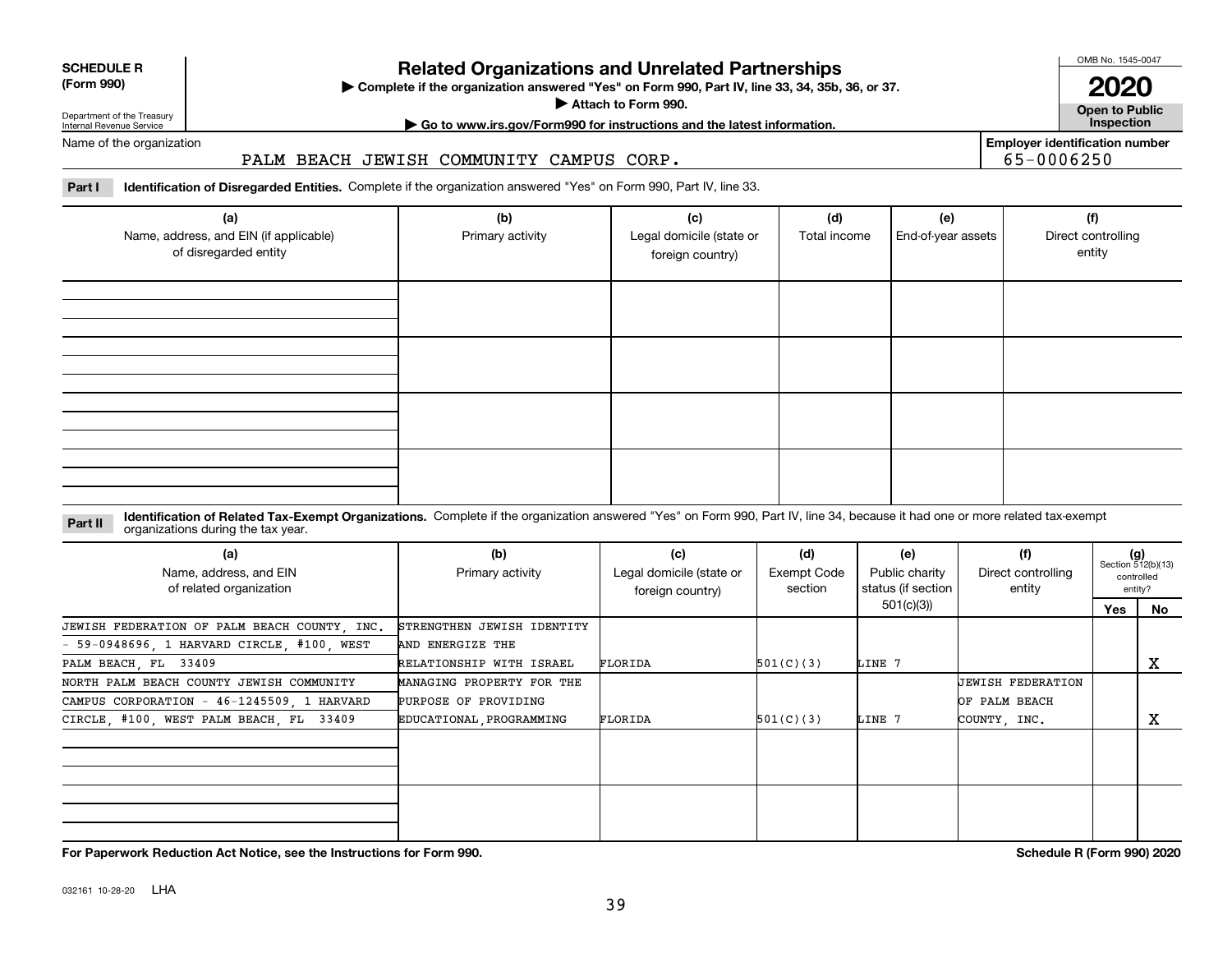#### Schedule R (Form 990) 2020 PALM BEACH JEWISH COMMUNITY CAMPUS CORP 。 65-0 0 0 6 2 5 0 <sub>Page</sub>

**2**

**Identification of Related Organizations Taxable as a Partnership.** Complete if the organization answered "Yes" on Form 990, Part IV, line 34, because it had one or more related **Part III** organizations treated as a partnership during the tax year.

| (a)                                               | (b)              | (c)                  | (d)                          | (e)                                                                 | (f)                      | (g)                     |         | (h)              | (i)                                      | (j) | (k)                                                       |
|---------------------------------------------------|------------------|----------------------|------------------------------|---------------------------------------------------------------------|--------------------------|-------------------------|---------|------------------|------------------------------------------|-----|-----------------------------------------------------------|
| Name, address, and EIN<br>of related organization | Primary activity | Legal<br>domicile    | Direct controlling<br>entity | Predominant income                                                  | Share of total<br>income | Share of<br>end-of-year |         | Disproportionate | Code V-UBI<br>amount in box              |     | General or Percentage<br>managing<br>partner?<br>partner? |
|                                                   |                  | (state or<br>foreign |                              |                                                                     |                          | assets                  |         | allocations?     |                                          |     |                                                           |
|                                                   |                  | country)             |                              | related, unrelated,<br>excluded from tax under<br>sections 512-514) |                          |                         | Yes $ $ | No               | 20 of Schedule<br>K-1 (Form 1065) Yes No |     |                                                           |
|                                                   |                  |                      |                              |                                                                     |                          |                         |         |                  |                                          |     |                                                           |
|                                                   |                  |                      |                              |                                                                     |                          |                         |         |                  |                                          |     |                                                           |
|                                                   |                  |                      |                              |                                                                     |                          |                         |         |                  |                                          |     |                                                           |
|                                                   |                  |                      |                              |                                                                     |                          |                         |         |                  |                                          |     |                                                           |
|                                                   |                  |                      |                              |                                                                     |                          |                         |         |                  |                                          |     |                                                           |
|                                                   |                  |                      |                              |                                                                     |                          |                         |         |                  |                                          |     |                                                           |
|                                                   |                  |                      |                              |                                                                     |                          |                         |         |                  |                                          |     |                                                           |
|                                                   |                  |                      |                              |                                                                     |                          |                         |         |                  |                                          |     |                                                           |
|                                                   |                  |                      |                              |                                                                     |                          |                         |         |                  |                                          |     |                                                           |
|                                                   |                  |                      |                              |                                                                     |                          |                         |         |                  |                                          |     |                                                           |
|                                                   |                  |                      |                              |                                                                     |                          |                         |         |                  |                                          |     |                                                           |
|                                                   |                  |                      |                              |                                                                     |                          |                         |         |                  |                                          |     |                                                           |
|                                                   |                  |                      |                              |                                                                     |                          |                         |         |                  |                                          |     |                                                           |
|                                                   |                  |                      |                              |                                                                     |                          |                         |         |                  |                                          |     |                                                           |
|                                                   |                  |                      |                              |                                                                     |                          |                         |         |                  |                                          |     |                                                           |
|                                                   |                  |                      |                              |                                                                     |                          |                         |         |                  |                                          |     |                                                           |
|                                                   |                  |                      |                              |                                                                     |                          |                         |         |                  |                                          |     |                                                           |

**Identification of Related Organizations Taxable as a Corporation or Trust.** Complete if the organization answered "Yes" on Form 990, Part IV, line 34, because it had one or more related **Part IV** organizations treated as a corporation or trust during the tax year.

| (a)<br>Name, address, and EIN<br>of related organization | (b)<br>Primary activity | (c)<br>Legal domicile<br>state or<br>foreign | (d)<br>Direct controlling<br>entity | (e)<br>Type of entity<br>(C corp, S corp,<br>or trust) | (f)<br>Share of total<br>income | (g)<br>Share of<br>end-of-year<br>assets | (h)<br>Percentage<br>ownership | (i)<br>Section<br>$512(b)(13)$<br>controlled | entity? |
|----------------------------------------------------------|-------------------------|----------------------------------------------|-------------------------------------|--------------------------------------------------------|---------------------------------|------------------------------------------|--------------------------------|----------------------------------------------|---------|
|                                                          |                         | country)                                     |                                     |                                                        |                                 |                                          |                                |                                              | Yes No  |
|                                                          |                         |                                              |                                     |                                                        |                                 |                                          |                                |                                              |         |
|                                                          |                         |                                              |                                     |                                                        |                                 |                                          |                                |                                              |         |
|                                                          |                         |                                              |                                     |                                                        |                                 |                                          |                                |                                              |         |
|                                                          |                         |                                              |                                     |                                                        |                                 |                                          |                                |                                              |         |
|                                                          |                         |                                              |                                     |                                                        |                                 |                                          |                                |                                              |         |
|                                                          |                         |                                              |                                     |                                                        |                                 |                                          |                                |                                              |         |
|                                                          |                         |                                              |                                     |                                                        |                                 |                                          |                                |                                              |         |
|                                                          |                         |                                              |                                     |                                                        |                                 |                                          |                                |                                              |         |
|                                                          |                         |                                              |                                     |                                                        |                                 |                                          |                                |                                              |         |
|                                                          |                         |                                              |                                     |                                                        |                                 |                                          |                                |                                              |         |
|                                                          |                         |                                              |                                     |                                                        |                                 |                                          |                                |                                              |         |
|                                                          |                         |                                              |                                     |                                                        |                                 |                                          |                                |                                              |         |
|                                                          |                         |                                              |                                     |                                                        |                                 |                                          |                                |                                              |         |
|                                                          |                         |                                              |                                     |                                                        |                                 |                                          |                                |                                              |         |
|                                                          |                         |                                              |                                     |                                                        |                                 |                                          |                                |                                              |         |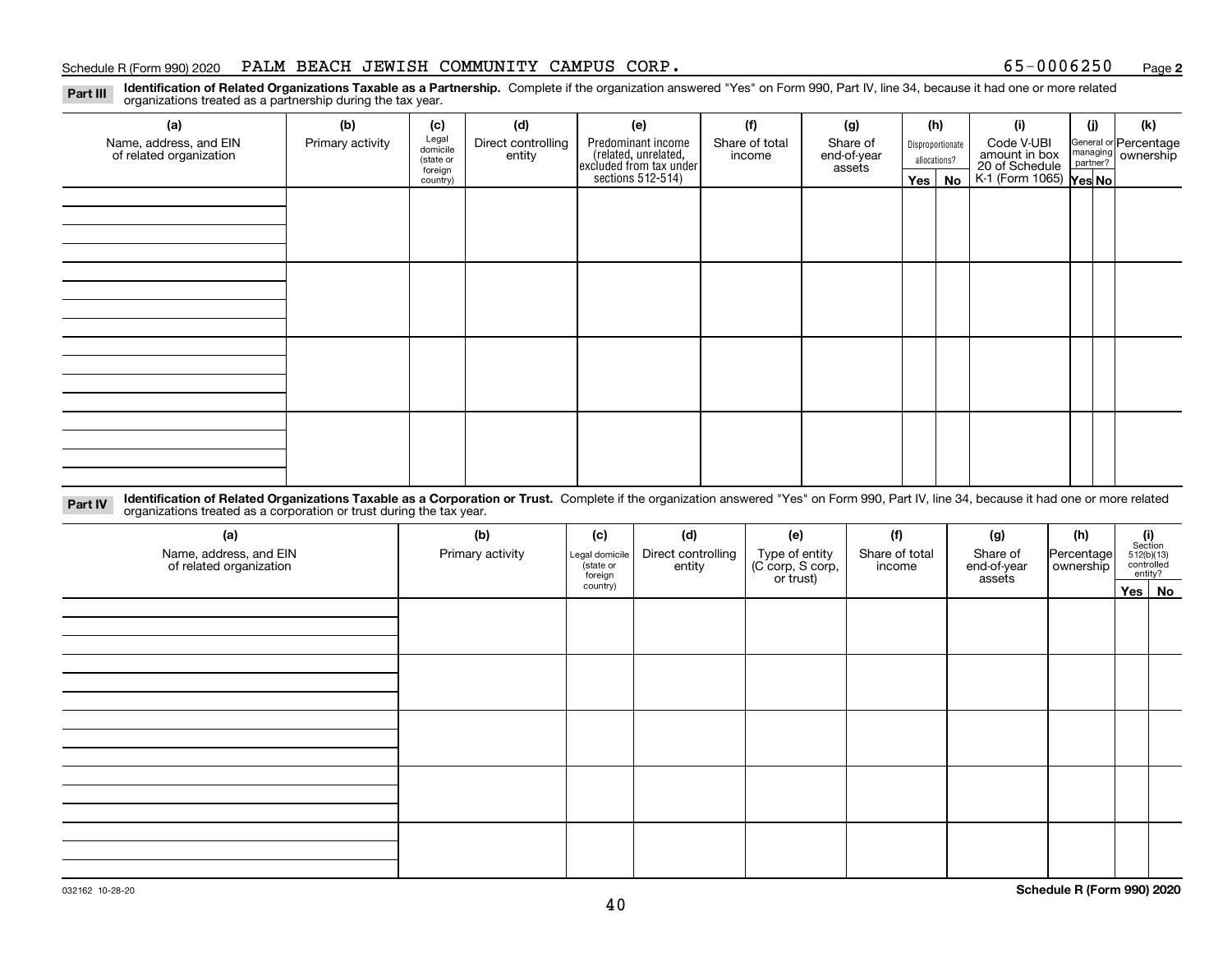#### Schedule R (Form 990) 2020 PALM BEACH JEWISH COMMUNITY CAMPUS CORP 。 65-0 0 0 6 2 5 0 <sub>Page</sub>

#### **Part V** T**ransactions With Related Organizations.** Complete if the organization answered "Yes" on Form 990, Part IV, line 34, 35b, or 36.

| Note: Complete line 1 if any entity is listed in Parts II, III, or IV of this schedule. |                                                                                                                                                                                                                                |     |   |             |
|-----------------------------------------------------------------------------------------|--------------------------------------------------------------------------------------------------------------------------------------------------------------------------------------------------------------------------------|-----|---|-------------|
|                                                                                         | During the tax year, did the organization engage in any of the following transactions with one or more related organizations listed in Parts II-IV?                                                                            |     |   |             |
|                                                                                         |                                                                                                                                                                                                                                | 1a  |   | х           |
|                                                                                         | b Gift, grant, or capital contribution to related organization(s) manufactured contains and contribution to related organization(s)                                                                                            | 1b  |   | X           |
|                                                                                         | c Gift, grant, or capital contribution from related organization(s) material contents and contribution from related organization(s) material contents and content of the content of the content of content of content of conte | 1c  | X |             |
|                                                                                         |                                                                                                                                                                                                                                | 1d  | X |             |
|                                                                                         |                                                                                                                                                                                                                                | 1e  |   | x           |
|                                                                                         |                                                                                                                                                                                                                                |     |   |             |
|                                                                                         | Dividends from related organization(s) CONSECTED MAGNETIC CONSECTED MAGNETIC CONSECTED MAGNETIC CONSECTED MAGNETIC CONSECTED MAGNETIC CONSECTED MAGNETIC CONSECTED MAGNETIC CONSECTED MAGNETIC CONSECTED MAGNETIC CONSECTED MA | 1f  |   | X           |
|                                                                                         | g Sale of assets to related organization(s) www.assettion.com/www.assettion.com/www.assettion.com/www.assettion.com/www.assettion.com/www.assettion.com/www.assettion.com/www.assettion.com/www.assettion.com/www.assettion.co | 1g  |   | $\mathbf X$ |
|                                                                                         | h Purchase of assets from related organization(s) manufactured and content to the content of the content of the content of the content of the content of the content of the content of the content of the content of the conte | 1h  |   | X           |
|                                                                                         |                                                                                                                                                                                                                                | 11  |   | $\mathbf X$ |
|                                                                                         | Lease of facilities, equipment, or other assets to related organization(s) использованно полезательно положенно положения с тем и положения с тем и положения с тем и положения и положения и положения и положения с тем и по | 11  | X |             |
|                                                                                         |                                                                                                                                                                                                                                |     |   |             |
|                                                                                         |                                                                                                                                                                                                                                | 1k  |   | х           |
|                                                                                         | Performance of services or membership or fundraising solicitations for related organization(s)                                                                                                                                 | 11  |   | $\mathbf X$ |
|                                                                                         |                                                                                                                                                                                                                                | 1m  |   | $\mathbf X$ |
|                                                                                         |                                                                                                                                                                                                                                | 1n  |   | X           |
|                                                                                         | <b>o</b> Sharing of paid employees with related organization(s)                                                                                                                                                                | 1о  | X |             |
|                                                                                         |                                                                                                                                                                                                                                |     |   |             |
|                                                                                         | p Reimbursement paid to related organization(s) for expenses [111] production in the content of the content of the content of the content of the content of the content of the content of the content of the content of the co | 1p. |   | х           |
|                                                                                         |                                                                                                                                                                                                                                | 1q  |   | X           |
|                                                                                         |                                                                                                                                                                                                                                |     |   |             |
|                                                                                         | r Other transfer of cash or property to related organization(s)                                                                                                                                                                | 1r  |   | X           |
|                                                                                         |                                                                                                                                                                                                                                | 1s. |   | X           |

**2**If the answer to any of the above is "Yes," see the instructions for information on who must complete this line, including covered relationships and transaction thresholds.

| (a)<br>Name of related organization | (b)<br>Transaction<br>type (a-s) | (c)<br>Amount involved | (d)<br>Method of determining amount involved |
|-------------------------------------|----------------------------------|------------------------|----------------------------------------------|
| THE JEWISH FEDERATION OF PALM BEACH |                                  |                        |                                              |
| $(1)$ COUNTY, INC.                  | C                                | 2,230,267. CASH        |                                              |
| THE JEWISH FEDERATION OF PALM BEACH |                                  |                        |                                              |
| (2) COUNTY, $INC.$                  | D                                | 2,826,596.CASH         |                                              |
| THE JEWISH FEDERATION OF PALM BEACH |                                  |                        |                                              |
| $(3)$ COUNTY, INC.                  | J                                | 2, 252, 240. CASH      |                                              |
|                                     |                                  |                        |                                              |
| (4)                                 |                                  |                        |                                              |
|                                     |                                  |                        |                                              |
| (5)                                 |                                  |                        |                                              |
|                                     |                                  |                        |                                              |
| (6)                                 |                                  |                        |                                              |

 $\overline{\phantom{a}}$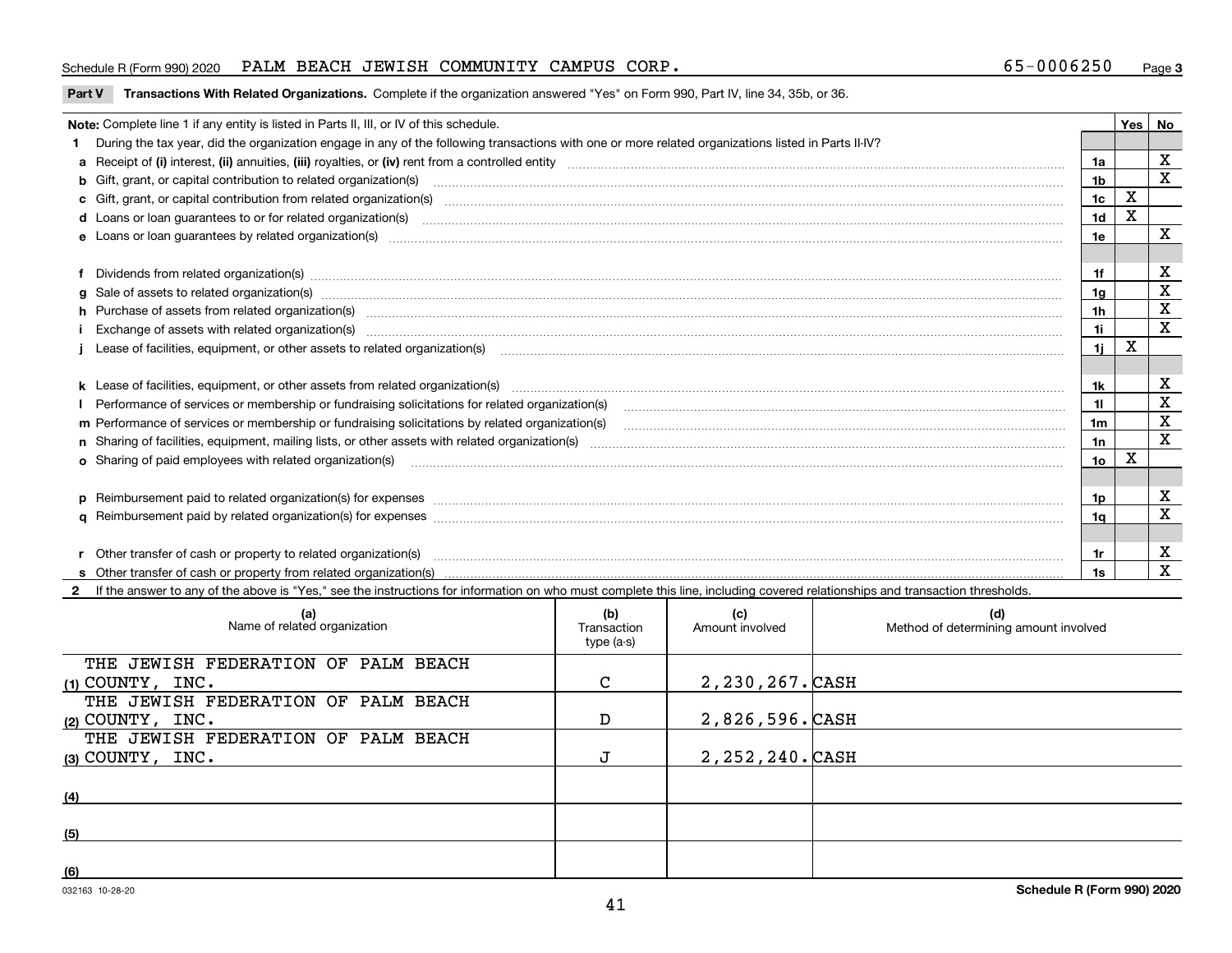#### Schedule R (Form 990) 2020 PALM BEACH JEWISH COMMUNITY CAMPUS CORP 。 65-0 0 0 6 2 5 0 <sub>Page</sub>

#### **4**

#### **Part VI Unrelated Organizations Taxable as a Partnership. Complete if the organization answered "Yes" on Form 990, Part IV, line 37.**

Provide the following information for each entity taxed as a partnership through which the organization conducted more than five percent of its activities (measured by total assets or gross revenue) that was not a related organization. See instructions regarding exclusion for certain investment partnerships.

| ັ<br>(a)<br>Name, address, and EIN<br>of entity | ັ<br>ັ<br>(b)<br>Primary activity | (c)<br>Legal domicile<br>(state or foreign<br>country) | (d)<br>Predominant income<br>(related, unrelated,<br>excluded from tax under<br>sections 512-514) | (e)<br>Are all<br>$\begin{array}{c}\n\text{partners} \sec.\n\\ \n501(c)(3)\n\\ \n0rgs.?\n\end{array}$ | (f)<br>Share of<br>total<br>income | (g)<br>Share of<br>end-of-year<br>assets | (h)<br>Dispropor-<br>tionate<br>allocations? | (i)<br>Code V-UBI<br>amount in box 20 managing<br>of Schedule K-1<br>(Form 1065)<br>$\overline{Yes}$ No | (i)    | (k) |
|-------------------------------------------------|-----------------------------------|--------------------------------------------------------|---------------------------------------------------------------------------------------------------|-------------------------------------------------------------------------------------------------------|------------------------------------|------------------------------------------|----------------------------------------------|---------------------------------------------------------------------------------------------------------|--------|-----|
|                                                 |                                   |                                                        |                                                                                                   | Yes No                                                                                                |                                    |                                          | Yes No                                       |                                                                                                         | Yes No |     |
|                                                 |                                   |                                                        |                                                                                                   |                                                                                                       |                                    |                                          |                                              |                                                                                                         |        |     |
|                                                 |                                   |                                                        |                                                                                                   |                                                                                                       |                                    |                                          |                                              |                                                                                                         |        |     |
|                                                 |                                   |                                                        |                                                                                                   |                                                                                                       |                                    |                                          |                                              |                                                                                                         |        |     |
|                                                 |                                   |                                                        |                                                                                                   |                                                                                                       |                                    |                                          |                                              |                                                                                                         |        |     |
|                                                 |                                   |                                                        |                                                                                                   |                                                                                                       |                                    |                                          |                                              |                                                                                                         |        |     |
|                                                 |                                   |                                                        |                                                                                                   |                                                                                                       |                                    |                                          |                                              |                                                                                                         |        |     |
|                                                 |                                   |                                                        |                                                                                                   |                                                                                                       |                                    |                                          |                                              |                                                                                                         |        |     |
|                                                 |                                   |                                                        |                                                                                                   |                                                                                                       |                                    |                                          |                                              |                                                                                                         |        |     |

**Schedule R (Form 990) 2020**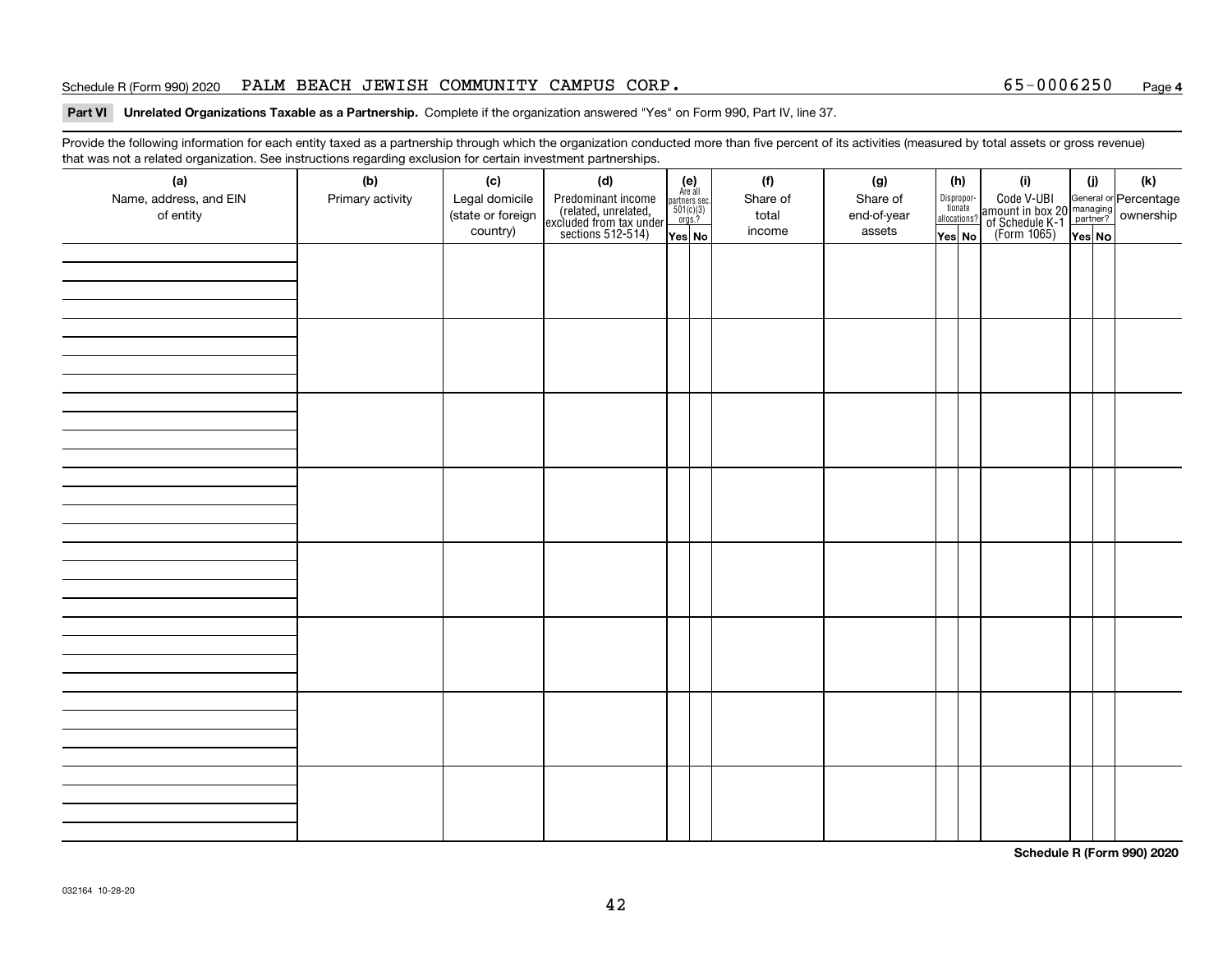| Schedule R (Form 990) 2020 |  |
|----------------------------|--|
|                            |  |

### **Part VII Supplemental Information**

Provide additional information for responses to questions on Schedule R. See instructions.

**Schedule R (Form 990) 2020**

032165 10-28-20